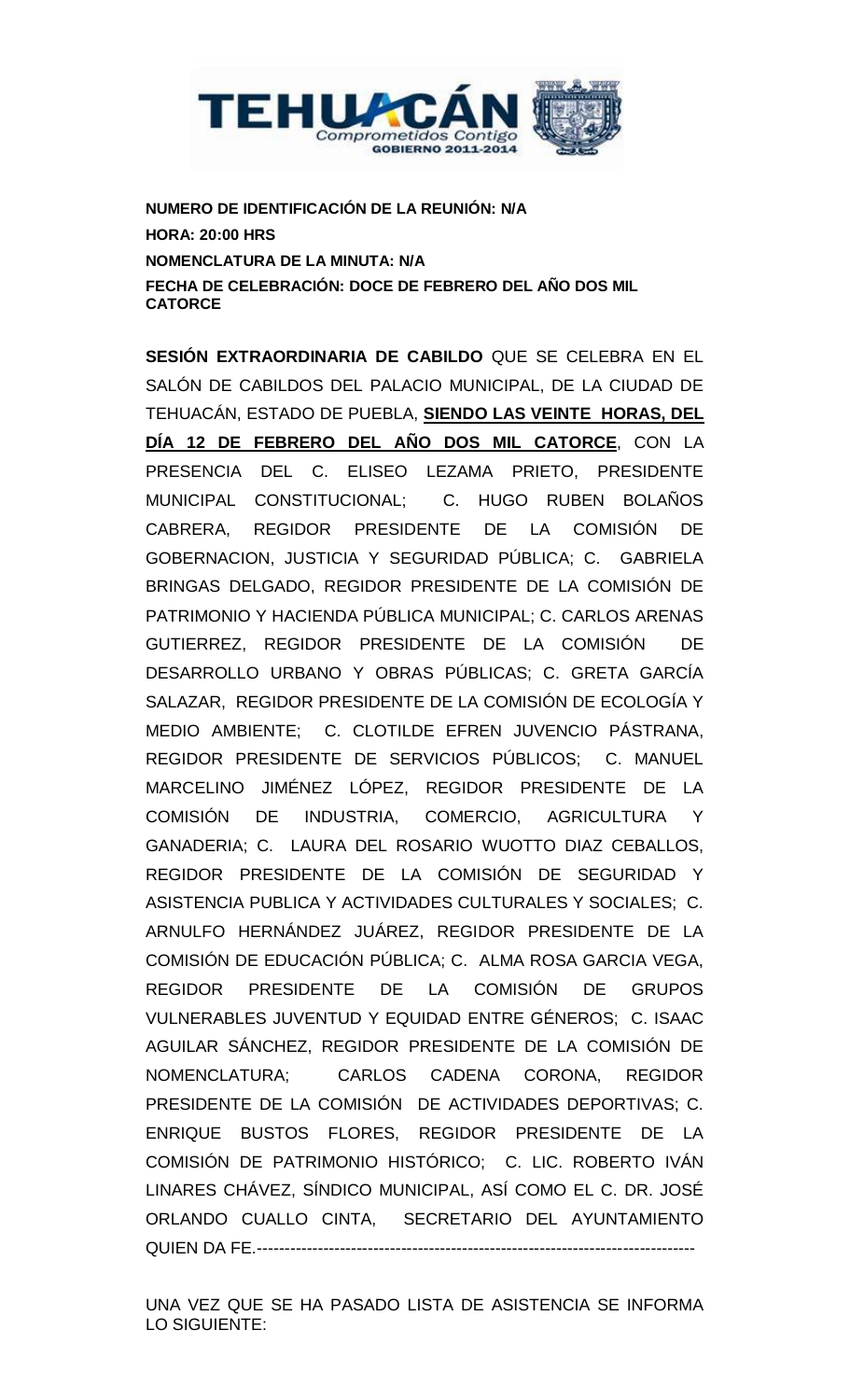SE INFORMA QUE NO SE ENCUENTRA PRESENTE EL REGIDOR CARLOS CADENA CORONA.

SEÑOR PRESIDENTE LE COMUNICO QUE SE ENCUENTRAN 13 DE LOS MIEMBROS DEL CABILDO, POR LO ANTERIOR SE DECLARA EL QUÓRUM LEGAL PARA CONTINUAR CON LA PRESENTE SESIÓN DE CABILDO.

#### **1.- APERTURA DE LA SESIÓN**

#### **2.- LISTA DE ASISTENCIA**

#### **3.- DECLARATORIA DEL QUÓRUM**

# **4.- LECTURA Y FIRMA DEL ACTA DE LA SESIÓN ANTERIOR**

#### **5.- PRESIDENCIA**

- ANÁLISIS, DISCUSIÓN Y EN SU CASO APROBACIÓN DEL PETITORIO MEDIANTE EL CUAL SE APRUEBA EL CUMPLIMIENTO FINAL AL PROGRAMA PRESUPUESTARIO 2013, DEL MUNICIPIO DE TEHUACÁN PUEBLA.
- ANÁLISIS, DISCUSIÓN Y EN SU CASO APROBACIÓN DEL PETITORIO MEDIANTE EL CUAL SE MODIFICA EL ACUERDO DE CABILDO DE FECHA 10 DE DICIEMBRE DEL 2013 EN EL PUNTO EN QUE EN EL ORDEN DEL DIA SE TRATA QUE LAS INSTALACIONES QUE ACTUALMENTE OCUPAN LOS TALLERES DAID, SEAN DESTINADAS POR ESTE CABILDO DE MANERA OFICIAL, PARA EL USO DE LOS MISMOS, ESPECÍFICAMENTE EL SEGUNDO PUNTO DEL ACUERDO CORRESPONDIENTE.

#### **6.- COMISIÓN DE DESARROLLO URBANO Y OBRAS PÚBLICAS**

- ANÁLISIS, DISCUSIÓN Y EN SU CASO APROBACIÓN DEL DICTAMEN QUE CONTIENE LA AUTORIZACIÓN PARA EL USO DE SUELO A LA PERSONA MORAL MEXENCE PUEBLA S.A. DE C.V.
- ANÁLISIS, DISCUSIÓN Y EN SU CASO APROBACIÓN DEL DICTAMEN QUE CONTIENE LA AUTORIZACIÓN PARA EL USO DE SUELO A LA PERSONA MORAL WILD PLAYS S.A. DE C.V.

#### **7.- COMISIÓN DE PATRIMONIO Y HACIENDA PÚBLICA MUNICIPAL**

- ANÁLISIS, DISCUSIÓN Y EN SU CASO APROBACIÓN DEL DICTAMEN QUE CONTIENE LA APROBACIÓN Y RATIFICACIÓN DE CONDONACIONES POR CONCEPTOS DE OTORGAMIENTOS DE LICENCIAS Y/O CONSTANCIAS A DIFERENTES INSTITUCIONES DE BENEFICIO SOCIAL QUE LO SOLICITARON.
- ANÁLISIS, DISCUSIÓN Y EN SU CASO APROBACIÓN DEL DICTAMEN QUE CONTIENE LA AUTORIZACIÓN DE LA AMPLIACIÓN DE LA LICENCIA DE FUNCIONAMIENTO NO. 1399, A LA PERSONA MORAL CERVEZAS MODELO DEL ALTIPLANO S.A DE C.V.
- ANÁLISIS, DISCUSIÓN Y EN SU CASO APROBACIÓN DEL DICTAMEN QUE CONTIENE LA AUTORIZACIÓN DE LA LICENCIA DE FUNCIONAMIENTO A LA PERSONA FÍSICA RAUL CHRISTIAN AMAYA OROPEZA, CON EL GIRO DE RESTAURANTE-BAR CON VENTA DE BEBIDAS ALCOHÓLICAS.
- ANÁLISIS, DISCUSIÓN Y EN SU CASO APROBACIÓN DEL DICTAMEN QUE CONTIENE LA AUTORIZACION DE LA LICENCIA DE FUNCIONAMIENTO A LA PERSONA FÍSICA C. DENISSE BOLAÑOS MERINO, CON EL GIRO DE RESTAURANT O MARISQUERÍA CON VENTA DE BEBIDAS ALCOHÓLICAS CON LOS ALIMENTOS ÚNICAMENTE.
	- ANÁLISIS, DISCUSIÓN Y EN SU CASO APROBACIÓN DEL DICTAMEN QUE CONTIENE LA AUTORIZACIÓN PARA EL OTORGAMIENTO DE LA LICENCIA DE FUNCIONAMIENTO A LA PERSONA MORAL MEXENCE PUEBLA S.A. DE C.V.
	- ANÁLISIS, DISCUSIÓN Y EN SU CASO APROBACIÓN DEL DICTAMEN QUE CONTIENE LA AUTORIZACIÓN PARA EL OTORGAMIENTO DE LA LICENCIA DE FUNCIONAMIENTO A LA PERSONA MORAL WILD PLAYS S.A. DE C.V.
	- ANÁLISIS, DISCUSIÓN Y EN SU CASO APROBACIÓN DEL DICTAMEN QUE CONTIENE LA AUTORIZACIÓN PARA EL OTORGAMIENTO PENSIONES A PERSONAL QUE LABORA EN EL AYUNTAMIENTO.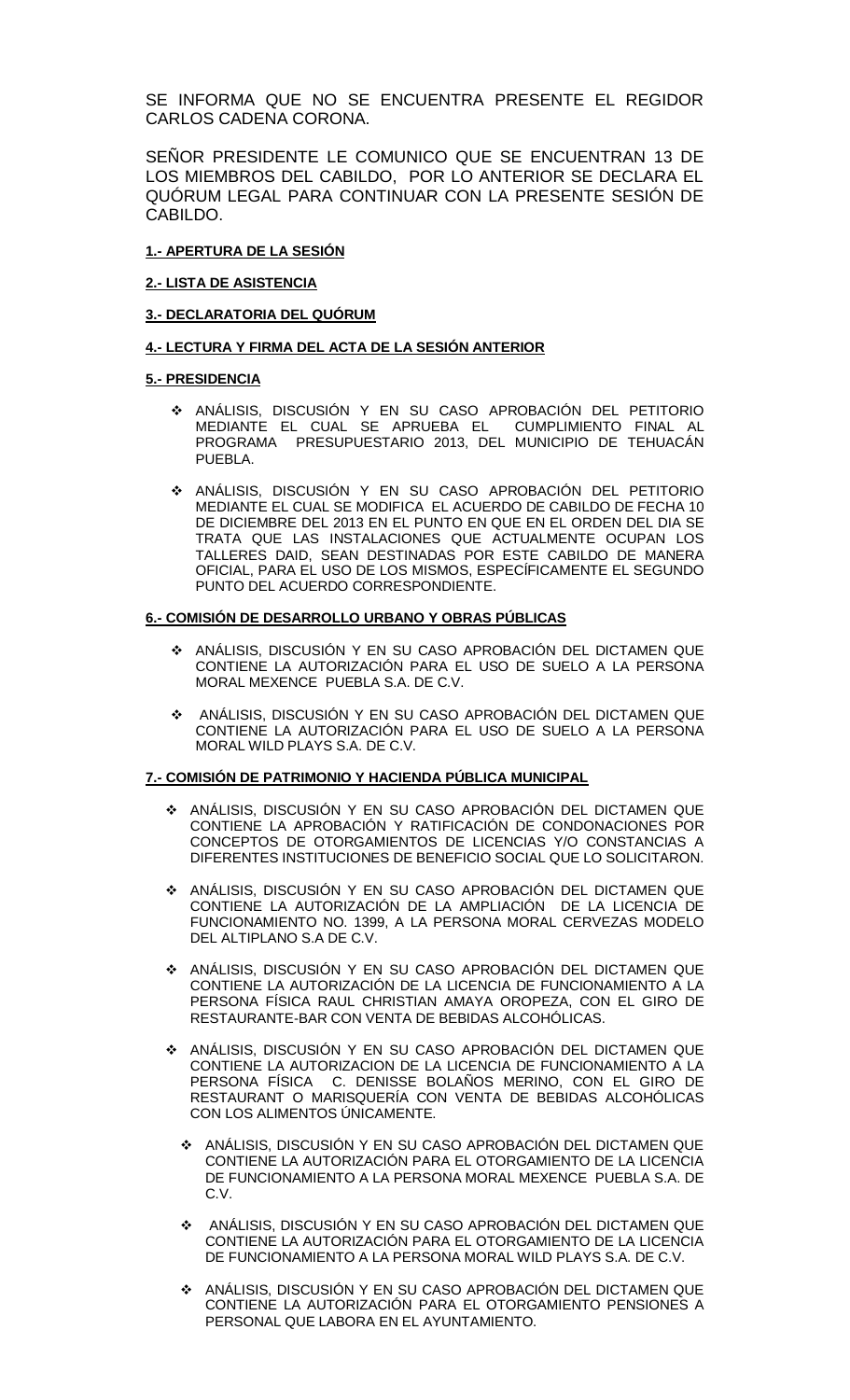#### **CLAUSURA.**

PASAMOS AL PUNTO DE: LECTURA Y FIRMA DE ACTA DE LA SESIÓN ANTERIOR

EN ESTOS MOMENTOS EL DR. JOSÉ ORLANDO CUALLO CINTA, PROCEDE A DAR LECTURA AL ACTA ANTERIOR UNA VEZ TERMINADA LA LECTURA SE PROCEDE A PASAR A LOS REGIDORES PARA SU FIRMA CORRESPONDIENTE.

LA REGIDOR ALMA ROSA GARCÍA VEGA SE NIEGA A FIRMAR EL ACTA DE LA SESIÓN ANTERIOR.

**PRESIDENCIA.- ANÁLISIS, DISCUSIÓN Y EN SU CASO APROBACIÓN DEL PETITORIO MEDIANTE EL CUAL SE APRUEBA EL CUMPLIMIENTO FINAL AL PROGRAMA PRESUPUESTARIO 2013, DEL MUNICIPIO DE TEHUACÁN PUEBLA.**

SEÑOR PRESIDENTE TIENE USTED EL USO DE LA PALABRA.

EL C. ELISEO LEZAMA PRIETO, PROCEDE A DAR LECTURA AL PETITORIO CORRESPONDIENTE, MISMO QUE A LA LETRA DICE:

## **"… HONORABLE CABILDO:**

EL QUE SUSCRIBE ELISEO LEZAMA PRIETO, PRESIDENTE MUNICIPAL DEL H. AYUNTAMIENTO DE TEHUACÁN, PUEBLA; SOMETE A APROBACIÓN DE ESTE HONORABLE CUERPO COLEGIADO EL SIGUIENTE PETITORIO, POR MEDIO DEL CUAL SOLICITO LA APROBACIÓN DEL PETITORIO QUE CONTIENE **EL CUMPLIMIENTO FINAL AL PROGRAMA PRESUPUESTARIO 2013**, DE ESTE AYUNTAMIENTO. LO ANTERIOR CON BASE A LOS SIGUIENTES:

## **C O N S I D E R A N D O S**

- I. QUE LA FRACCIÓN II DEL ARTÍCULO 115 DE LA CONSTITUCIÓN POLÍTICA DE LOS ESTADOS UNIDOS MEXICANOS, SEÑALA QUE LOS MUNICIPIOS ESTARÁN INVESTIDOS DE PERSONALIDAD JURÍDICA Y PATRIMONIO PROPIO EL CUAL MANEJARÁN CONFORME A LA LEY Y QUE LOS AYUNTAMIENTOS TENDRÁN LAS FACULTADES PARA APROBAR, DE ACUERDO CON LAS LEYES EN MATERIA MUNICIPAL, QUE DEBERÁN EXPEDIR LAS LEGISLATURAS DE LOS ESTADOS, LOS BANDOS DE POLICÍA Y GOBIERNO, LOS REGLAMENTOS, LAS CIRCULARES Y DISPOSICIONES ADMINISTRATIVAS DE OBSERVANCIA GENERAL DENTRO DE SUS RESPECTIVAS JURISDICCIONES, QUE ORGANICEN LA ADMINISTRACIÓN PÚBLICA MUNICIPAL, REGULEN LAS MATERIAS, PROCEDIMIENTOS, FUNCIONES Y SERVICIOS PÚBLICOS DE SU COMPETENCIA Y ASEGUREN LA PARTICIPACIÓN CIUDADANA Y VECINAL, DISPOSICIÓN QUE ES CONFIRMADA POR LOS ARTÍCULOS 103 Y 104 FRACCIÓN III DE LA CONSTITUCIÓN POLÍTICA DEL ESTADO LIBRE Y SOBERANO DE PUEBLA Y 3 DE LA LEY ORGÁNICA MUNICIPAL.
- II. QUE LOS AYUNTAMIENTOS, DE CONFORMIDAD CON LA LEY, ADMINISTRARÁN LIBREMENTE LA HACIENDA PÚBLICA MUNICIPAL Y DEBERÁN, DENTRO DE LOS LÍMITES LEGALES CORRESPONDIENTES Y DE ACUERDO CON EL PRESUPUESTO DE EGRESOS Y EL PLAN DE DESARROLLO MUNICIPAL VIGENTES, ATENDER EFICAZMENTE LOS DIFERENTES RAMOS DE LA ADMINISTRACIÓN PÚBLICA MUNICIPAL, LO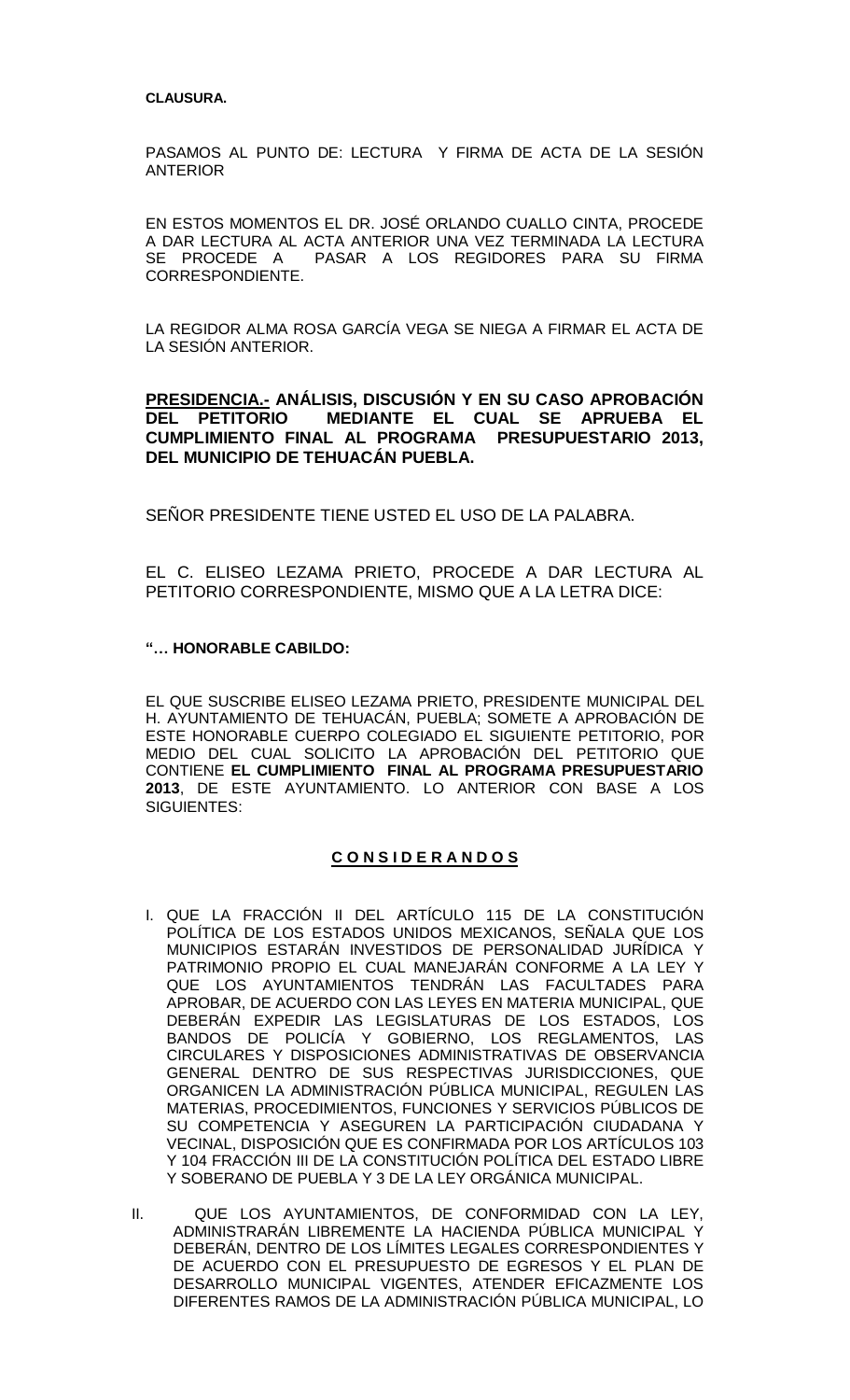ANTERIOR DE ACUERDO AL DIVERSO 143 DE LA LEY ORGÁNICA MUNICIPAL.

- III. QUE SON ATRIBUCIONES DEL AYUNTAMIENTO; CUMPLIR Y HACER CUMPLIR, EN LOS ASUNTOS DE SU COMPETENCIA, LAS LEYES, DECRETOS Y DISPOSICIONES DE OBSERVANCIA GENERAL DE LA FEDERACIÓN Y DEL ESTADO, ASÍ COMO LOS ORDENAMIENTOS MUNICIPALES, LO ANTERIOR DE CONFORMIDAD CON LA FRACCIÓN PRIMERA DEL ARTÍCULO 78 DE LA LEY ORGÁNICA MUNICIPAL DEL ESTADO DE PUEBLA.
- IV. QUE EL ARTÍCULO 113 DE LA CONSTITUCIÓN POLÍTICA DEL ESTADO DE PUEBLA, ESTABLECE QUE LA AUDITORÍA SUPERIOR DEL ESTADO, ES LA UNIDAD DE FISCALIZACIÓN, CONTROL Y EVALUACIÓN, DEPENDIENTE DEL CONGRESO DEL ESTADO, CON AUTONOMÍA TÉCNICA Y DE GESTIÓN EN EL EJERCICIO DE SUS ATRIBUCIONES, ASÍ COMO PARA DECIDIR SOBRE SU ORGANIZACIÓN INTERNA, FUNCIONAMIENTO Y RESOLUCIONES, EN LOS TÉRMINOS QUE DISPONGAN LAS LEYES RESPECTIVAS,

EN CONSECUENCIA DE LO ANTERIOR, LA DISPOSICIÓN CONSTITUCIONAL, ESTABLECE QUE LAS ATRIBUCIONES DE LA AUDITORIA SUPERIOR DEL ESTADO, DEBEN CONTRIBUIR A LA PREVENCIÓN, CERTEZA Y TRANSPARENCIA EN LA FISCALIZACIÓN SUPERIOR.

- V. QUE EL ARTÍCULO 113, FRACCIÓN IV DE LA CONSTITUCIÓN POLÍTICA DEL ESTADO LIBRE Y SOBERANO DE PUEBLA, MANIFIESTA QUE LA AUDITORIA SUPERIOR, ESTABLECERÁ Y DIFUNDIRÁ NORMAS, PROCEDIMIENTOS, MÉTODOS Y SISTEMAS TÉCNICOS, INFORMÁTICOS, CONTABLES, DE EVALUACIÓN DEL DESEMPEÑO Y DE AUDITORÍA PARA LA FISCALIZACIÓN DE LAS CUENTAS PÚBLICAS; ASÍ COMO FORMULAR OBSERVACIONES Y RECOMENDACIONES QUE SOBRE EL PARTICULAR PROCEDAN, A LOS SUJETOS DE REVISIÓN;
- VI. QUE EL ARTÍCULO 113 FRACCIÓN VI DE DICHA NORMA SUPREMA DEL ESTADO DE PUEBLA, ESTABLECE QUE LA AUDITORIA SUPERIOR DEL ESTADO, REALIZARA AUDITORIAS SOBRE EL DESEMPEÑO PARA VERIFICAR EL CUMPLIMIENTO DE LOS OBJETIVOS CONTENIDOS EN LOS PLANES Y PROGRAMAS, PRESENTADOS A TRAVÉS DE LOS INFORMES QUE RINDAN EN LOS TÉRMINOS QUE DISPONGA LA LEY;
- VII. QUE EL ARTÍCULO 114 DE LA CITADA NORMA CONSTITUCIONAL, ESTABLECE QUE LA REVISIÓN DE LAS CUENTAS PÚBLICAS TENDRÁ POR OBJETO DETERMINAR LOS RESULTADOS DE LA GESTIÓN FINANCIERA, VERIFICAR SI SE AJUSTARON A LOS CRITERIOS SEÑALADOS EN LOS PRESUPUESTOS, CONFORME A LAS DISPOSICIONES APLICABLES, ASÍ COMO COMPROBAR EL CUMPLIMIENTO DE LOS OBJETIVOS CONTENIDOS EN LOS PLANES, PROGRAMAS Y SUBPROGRAMAS.
- VIII. QUE LA LEY DE FISCALIZACIÓN SUPERIOR Y RENDICIÓN DE CUENTAS PARA EL ESTADO DE PUEBLA, TIENE POR OBJETO REGULAR LA FUNCIÓN DE FISCALIZACIÓN SUPERIOR, EN TÉRMINOS DE LO PREVISTO POR LOS ARTÍCULOS 113 Y 114 DE LA CONSTITUCIÓN POLÍTICA DEL ESTADO LIBRE Y SOBERANO DE PUEBLA, POR LO QUE LA FISCALIZACIÓN SUPERIOR SE REALIZARÁ POR EL CONGRESO DEL ESTADO A TRAVÉS DE LA AUDITORÍA SUPERIOR, CONFORME AL PROCEDIMIENTO PREVISTO EN DICHA LEY. LO ANTERIOR SEGÚN LO ESTABLECIDO EN LOS ARTÍCULOS 1 Y 3 DE LA LEY ANTES CITADA.
- IX. QUE EN CUMPLIMIENTO A LO ANTERIOR, LA DIRECCIÓN DE PLANEACIÓN Y PROYECTOS, MEDIANTE MEMORÁNDUM NO. 127/14 DE FECHA 11 DE FEBRERO DEL 2014, PRESENTA A ESTE HONORABLE CABILDO A TRAVÉS DE LA SECRETARIA DEL AYUNTAMIENTO**, EL SEGUIMIENTO AL PROGRAMA PRESUPUESTARIO AL 31 DE DICIEMBRE DEL 2013, DE TODAS LAS AREA QUE CONFORMAN EL AYUNTAMIENTO, EN ARCHIVO ELECTRONICO, ASI COMO DE MANERA IMPRESA.** LOS CUALES SE ANEXAN AL PRESENTE PETITORIO PASANDO A FORMAR PARTE DEL MISMO, LO ANTERIOR CON LA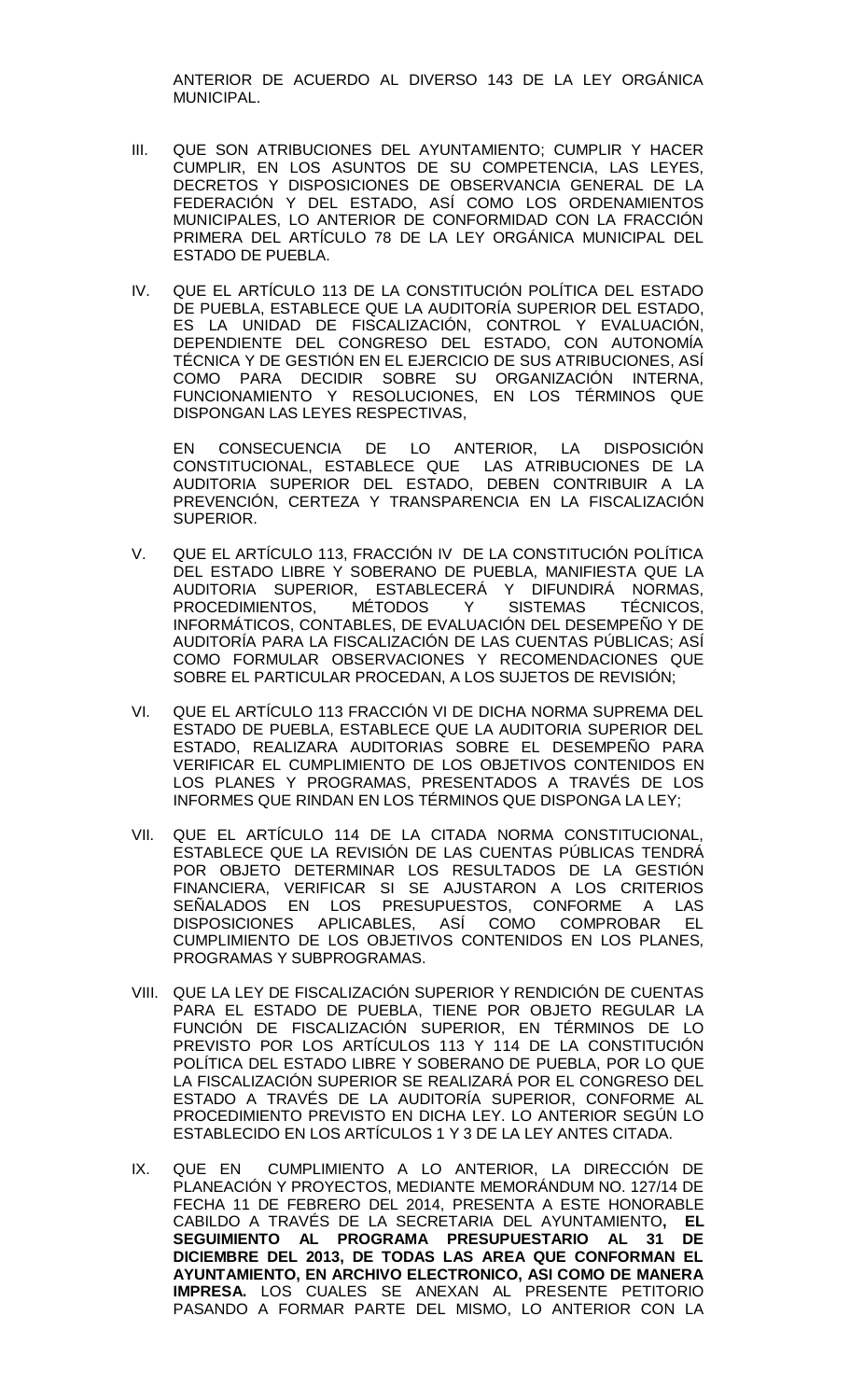POR LO ANTERIORMENTE EXPUESTO Y FUNDADO, SE PONE A CONSIDERACIÓN DE ESTE CUERPO COLEGIADO EL SIGUIENTE:

## **P E T I T O R I O**

**ÚNICO.-** SE APRUEBE **EL CUMPLIMIENTO FINAL AL PROGRAMA PRESUPUESTARIO 2013**, MISMOS QUE SE ANEXA AL PRESENTE PETITORIO FORMANDO PARTE DEL MISMO.- **ATENTAMENTE.- "SUFRAGIO EFECTIVO. NO REELECCION".- TEHUACAN, PUEBLA A 12 DE FEBRERO DEL 2014.- PRESIDENTE MUNICIPAL CONSTITUCIONAL.- C. ELISEO LEZAMA PRIETO.- FIRMA ILEGIBLE".**

SEÑOR PRESIDENTE MUNICIPAL, REGIDORES Y SINDICO MUNICIPAL, EN VOTACIÓN SE LES CONSULTA SI SE APRUEBA LA PROPUESTA PRESENTADA EN CUESTIÓN, LOS QUE ESTÉN POR LA AFIRMATIVA SÍRVANSE MANIFESTARLO LEVANTANDO LA MANO.

LOS REGIDORES ALMA ROSA GARCÍA VEGA Y ENRIQUE BUSTOS FLORES, SE ABSTIENEN DE EMITIR SU VOTO, POR LO QUE EL DR. JOSÉ ORLANDO CUALLO CINTA, LES PREGUNTA SI TIENEN ALGÚN ARGUMENTO AL RESPECTO, MANIFESTANDO LOS REGIDORES QUE NO TIENEN ARGUMENTO.

HABIÉNDOSE ANALIZADO AMPLIAMENTE EL CONTENIDO DEL DICTAMEN DE REFERENCIA, POR MAYORÍA CON 11 VOTOS A FAVOR Y 2 ABSTENCIONES POR PARTE DE LOS REGIDORES ALMA ROSA GARCÍA VEGA Y ENRIQUE BUSTOS FLORES; INTEGRANTES DEL HONORABLE CABILDO, SE DETERMINA EL SIGUIENTE:

# **A C U E R D O**

**ÚNICO.-** SE APRUEBA **EL CUMPLIMIENTO FINAL AL PROGRAMA PRESUPUESTARIO 2013**, MISMOS QUE SE ANEXA AL PRESENTE ACUERDO, PASANDO A FORMAR PARTE DEL MISMO.

LO ANTERIOR CON FUNDAMENTO EN LOS DISPOSITIVOS LEGALES INVOCADOS EN EL PETITORIO DE REFERENCIA.

**PRESIDENCIA.- ANÁLISIS, DISCUSIÓN Y EN SU CASO APROBACIÓN DEL PETITORIO MEDIANTE EL CUAL SE MODIFICA EL ACUERDO DE CABILDO DE FECHA 10 DE DICIEMBRE DEL 2013 EN EL PUNTO EN QUE EN EL ORDEN DEL DIA SE TRATA QUE LAS INSTALACIONES QUE ACTUALMENTE OCUPAN LOS TALLERES DAID, SEAN DESTINADAS POR ESTE CABILDO DE MANERA OFICIAL, PARA EL USO DE LOS MISMOS, ESPECÍFICAMENTE EL SEGUNDO PUNTO DEL ACUERDO CORRESPONDIENTE.**

**SEÑOR PRESIDENTE TIENE USTED EL USO DE LA PALABRA.**

EL C. ELISEO LEZAMA PRIETO, PROCEDE A DAR LECTURA AL PETITORIO CORRESPONDIENTE, MISMO QUE A LA LETRA DICE: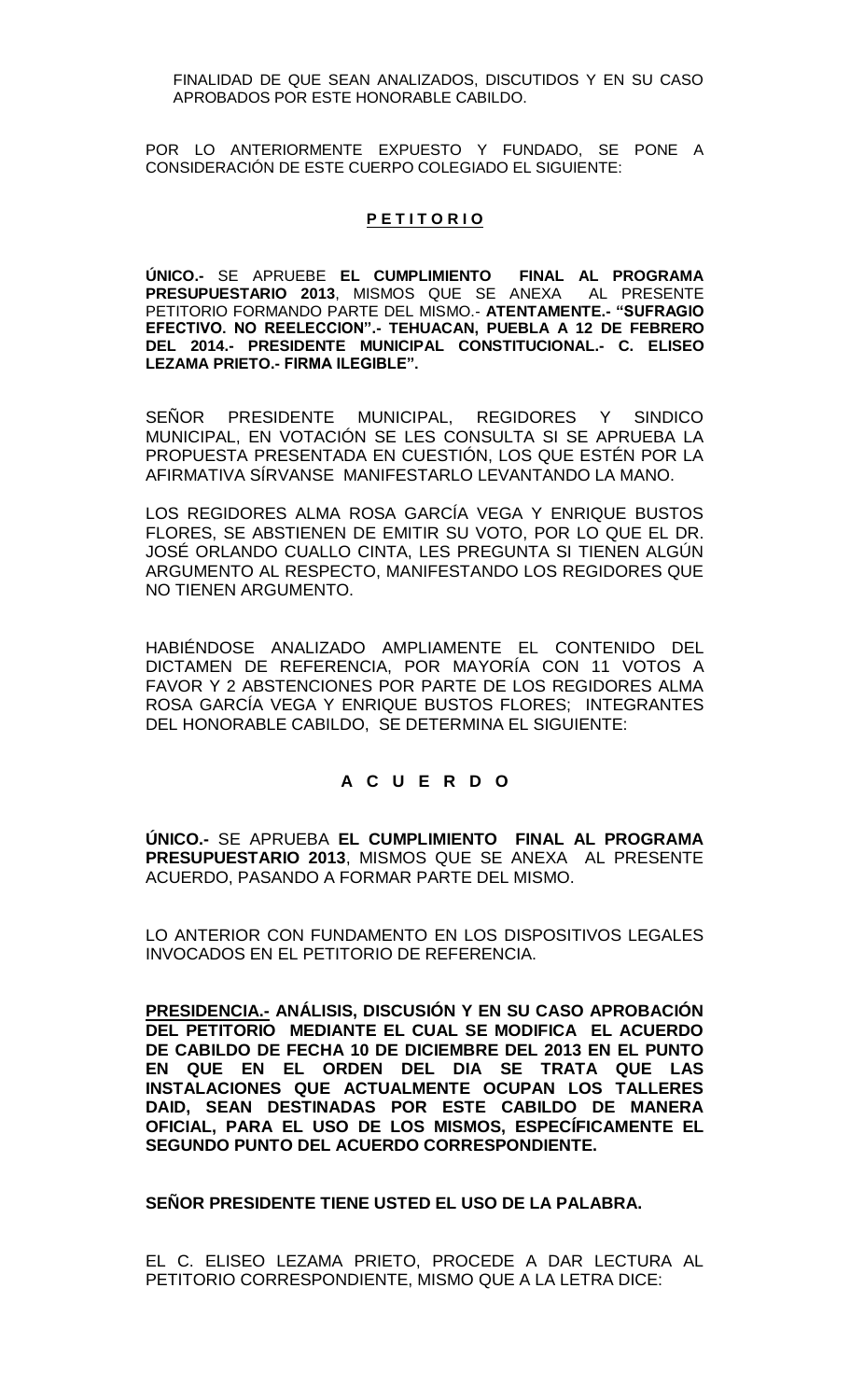EL SUSCRITO C. ELISEO LEZAMA PRIETO, PRESIDENTE MUNICIPAL DE TEHUACÁN, PUEBLA, EN EJERCICIO DE LAS FACULTADES QUE ME CONFIEREN LOS ARTÍCULOS 90, 91 FRACCIONES III, XLVI, LXI, Y DEMÁS RELATIVOS Y APLICABLES DE LA LEY ORGÁNICA MUNICIPAL, SOMETO A LA CONSIDERACIÓN DE ESTE CUERPO COLEGIADO EL PRESENTE PETITORIO BASADO EN LOS SIGUIENTES:

# **C O N S I DE R A N D OS**

- I. Que el párrafo primero de la fracción II del artículo 115 de la Constitución Política de los Estados Unidos Mexicanos, determina que los Ayuntamientos tendrán facultades para aprobar, de acuerdo con las leyes en materia municipal que deberán expedir las legislaturas de los Estados, los Bandos de Policía y Gobierno, los reglamentos, circulares; y disposiciones administrativas de observancia general dentro de sus respectivas jurisdicciones, que organicen la administración pública municipal, regulen las materias, procedimientos, funciones y servicios públicos de su competencia y aseguren la participación ciudadana y vecinal; misma disposición que es trasladada a la fracción III del artículo 105 de la Constitución Política del Estado Libre y Soberano de Puebla;
- II. El artículo 57 de la Constitución Política del Estado fracción VII. establece que el H. Congreso faculta Autorizar la enajenación de bienes inmuebles propios del Estado o de los Municipios, a solicitud de éstos, así como aprobar los contratos que celebren los Ayuntamientos, cuando tengan duración mayor del período para el cual hubieren sido electos;
- III. Que el artículo 76 primer párrafo de la Ley Orgánica Municipal determina que el Ayuntamiento sesionará válidamente con la asistencia de la mayoría de sus miembros y del Secretario del Ayuntamiento o la persona que legalmente lo sustituya;
- IV Que el artículo 77 de la misma Ley en cita determina que los acuerdos de los Ayuntamientos se tomarán por mayoría de votos del Presidente Municipal, Regidores y Síndico, y en caso de empate, el Presidente Municipal tendrá voto de calidad;
- V Que el artículo 78 fracciones XVIII y XIX de la Ley Orgánica Municipal determinan en su parte conducente que son atribuciones de los Ayuntamientos; promover cuanto estime conveniente para el progreso económico, social y cultural del Municipio;
- VI Que el artículo 91 en sus fracciones III y XLVI de la misma Ley invocada en el considerando inmediato anterior, preceptúa que el Ciudadano Presidente Municipal Constitucional tiene dentro de sus facultades y obligaciones las de representar al Ayuntamiento y ejecutar sus resoluciones; salvo que se designe una comisión especial, o se trate de procedimientos judiciales, en los que la representación corresponde al Síndico Municipal
- VII Que el artículo 152 fracción II de la Ley Orgánica Municipal, precisa que los inmuebles destinados por el Municipio a un servicio público y los equiparados a estos con forme a la ley, son bienes de dominio público municipal.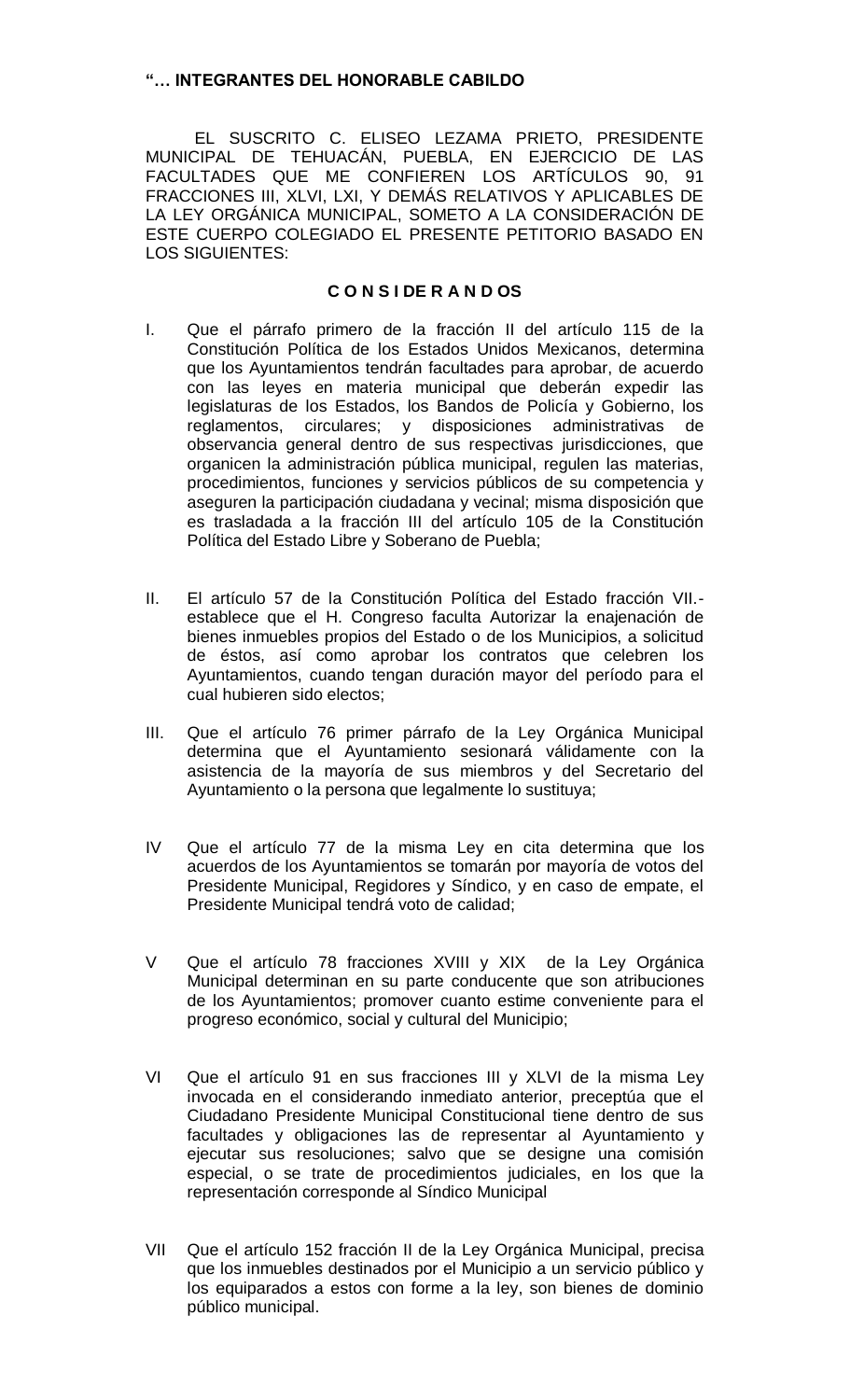- VIII Que el artículo 158 fracción II de la Ley Orgánica Municipal precisa que son bienes del dominio privado municipal; Los inmuebles o muebles que formen parte de su patrimonio no destinados al uso colectivo, o a la prestación de un servicio público;
- IX Que el artículo 159 fracción I y fracción IV de la Ley Orgánica Municipal menciona que los Ayuntamientos podrán por acuerdo de las dos terceras partes de sus miembros, dictar resoluciones que afecten el patrimonio inmobiliario del Municipio, para mejorar la prestación de las funciones y servicios públicos que tiene encomendados el Municipio, para promover el progreso y bienestar de los habitantes mediante el fenómeno a la educación, empleo y productividad.
- **X Que** el artículo 156 podrá dictar acuerdos relativos al uso, vigilancia y aprovechamiento de los bienes del dominio público y tomar las medidas administrativas encaminadas a obtener, mantener o recuperar la posesión de ellos.
- **XI Que** el artículo 161 de la misma Ley invocada, determina que, La transmisión gratuita de la propiedad, del usufructo o de la posesión de los bienes propiedad de los Municipios se podrá otorgar siempre que medie acuerdo del Ayuntamiento, el que bajo su responsabilidad, cuidará que la finalidad sea de notorio beneficio social; y que si no se cumple con la finalidad en el plazo que señale, la autoridad competente, o se destina el bien a un fin distinto al señalado en la autorización, se entenderá revocado el acto gratuito de que se trate y operará sin necesidad de declaración judicial la reversión de los derechos en favor del Municipio; y, Asimismo, si se trata de alguna institución de beneficencia o asociación similar, en caso de disolución o liquidación de la misma, los bienes revertirán al dominio del Municipio.
- **XII Que** en atención al oficio numero 606/2013, signado por la Directora del Sistema Municipal para el Desarrollo Integral de la Familia de Tehuacán, Mtra. Remedios Elena Santos González, mediante el cual solicita que las instalaciones que actualmente ocupan los talleres DAID Ubicados en 14 norte esquina con 5 de mayo s/n, de la Colonia Aquiles Cerdán, mismos que son propiedad de este municipio, sean destinados por este honorable cabildo, de manera oficial, para el uso de los mismos. Así también en dicho escrito solicita se apruebe que de los ingresos que recibe el DIF Municipal, producto de los talleres DAID, se destinen para satisfacer las necesidades del propio DIF Municipal, así como para retribuir un apoyo económico a los niños que participan en los talleres.

Por lo anteriormente expuesto y con fundamento en las consideraciones de hecho y de derecho antes citadas, propongo e este Honorable Cuerpo Colegiado el siguiente:

# **P E T I T O R I O**

**PRIMERO.-** Se autorice que las instalaciones que actualmente ocupan los talleres DAID, ubicados en la calle 14 norte esquina con 5 de mayo s/n, de la Colonia Aquiles Serdán, mismas que son propiedad de este Municipio, sean destinadas por este honorable cabildo, de manera oficial, para el uso de los mismos.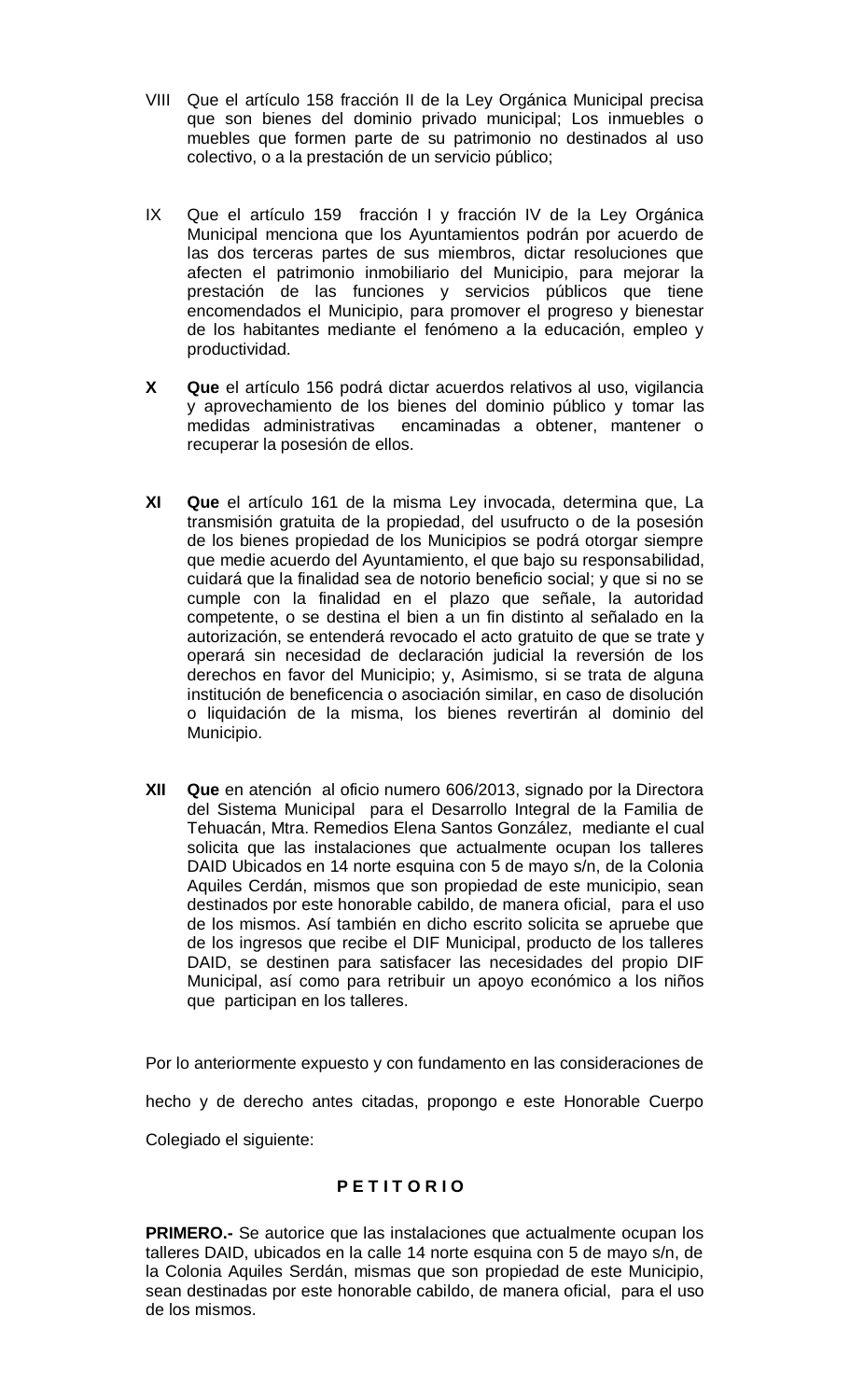**SEGUNDO.-** Se apruebe que de los ingresos que recibe el DIF Municipal, producto de los talleres DAID, se destinen para satisfacer las necesidades del propio DIF Municipal, así como para brindar un apoyo económico a los niños que participan en dichos talleres.

**TERCERO.-** Una vez aprobado el presente petitorio se instruya al Secretario del Ayuntamiento, realice los trámites correspondientes a fin de que dichos acuerdos sean publicados en el Periódico Oficial del Estado.- **A T E N T A M E N T E.-** "TEHUACAN, COMPROMETIDOS CONTIGO".- **Tehuacán, Puebla, a los 12 días del mes de Febrero del 2014.- C. ELISEO LEZAMA PRIETO.-** PRESIDENTE MUNICIPAL DE TEHUACAN PUEBLA.- "RUBRICAS".

SEÑOR PRESIDENTE MUNICIPAL, REGIDORES Y SINDICO MUNICIPAL, EN VOTACIÓN SE LES CONSULTA SI SE APRUEBA LA PROPUESTA PRESENTADA EN CUESTIÓN, LOS QUE ESTÉN POR LA AFIRMATIVA SÍRVANSE MANIFESTARLO LEVANTANDO LA MANO.

HABIÉNDOSE ANALIZADO AMPLIAMENTE EL CONTENIDO DEL DICTAMEN DE REFERENCIA, POR MAYORÍA CON 13 VOTOS A FAVOR POR PARTE DE LOS INTEGRANTES DEL HONORABLE CABILDO, SE DETERMINA EL SIGUIENTE:

# **A C U E R D O**

**PRIMERO.-** SE AUTORIZA QUE LAS INSTALACIONES QUE ACTUALMENTE OCUPAN LOS TALLERES DAID, UBICADOS EN LA CALLE 14 NORTE ESQUINA CON 5 DE MAYO S/N, DE LA COLONIA AQUILES SERDÁN, MISMAS QUE SON PROPIEDAD DE ESTE MUNICIPIO, SEAN DESTINADAS POR ESTE HONORABLE CABILDO, DE MANERA OFICIAL, PARA EL USO DE LOS MISMOS.

**SEGUNDO.-** SE APRUEBA QUE DE LOS INGRESOS QUE RECIBE EL DIF MUNICIPAL, PRODUCTO DE LOS TALLERES DAID, SE DESTINEN PARA SATISFACER LAS NECESIDADES DEL PROPIO DIF MUNICIPAL, ASÍ COMO PARA BRINDAR UN APOYO ECONÓMICO A LOS NIÑOS QUE PARTICIPAN EN DICHOS TALLERES.

**TERCERO.-** SE INSTRUYE AL SECRETARIO DEL AYUNTAMIENTO, REALICE LOS TRÁMITES CORRESPONDIENTES A FIN DE QUE DICHOS ACUERDOS SEAN PUBLICADOS EN EL PERIÓDICO OFICIAL DEL ESTADO.

LO ANTERIOR CON FUNDAMENTO EN LOS DISPOSITIVOS LEGALES INVOCADOS EN EL DICTAMEN DE REFERENCIA.

**COMISIÓN DE DESARROLLO URBANO Y OBRAS PÚBLICAS.- ANÁLISIS, DISCUSIÓN Y EN SU CASO APROBACIÓN DEL DICTAMEN QUE CONTIENE LA AUTORIZACIÓN PARA EL USO DE SUELO A LA PERSONA MORAL MEXENCE PUEBLA S.A. DE C.V.**

SEÑOR REGIDOR TIENE USTED EL USO DE LA PALABRA.

EL C. CARLOS ARENAS GUTIÉRREZ, PROCEDE A DAR LECTURA AL DICTAMEN CORRESPONDIENTE, MISMO QUE A LA LETRA DICE:

**"… HONORABLE CABILDO DEL AYUNTAMIENTO CONSTITUCIONAL DE TEHUACÁN, PUEBLA.**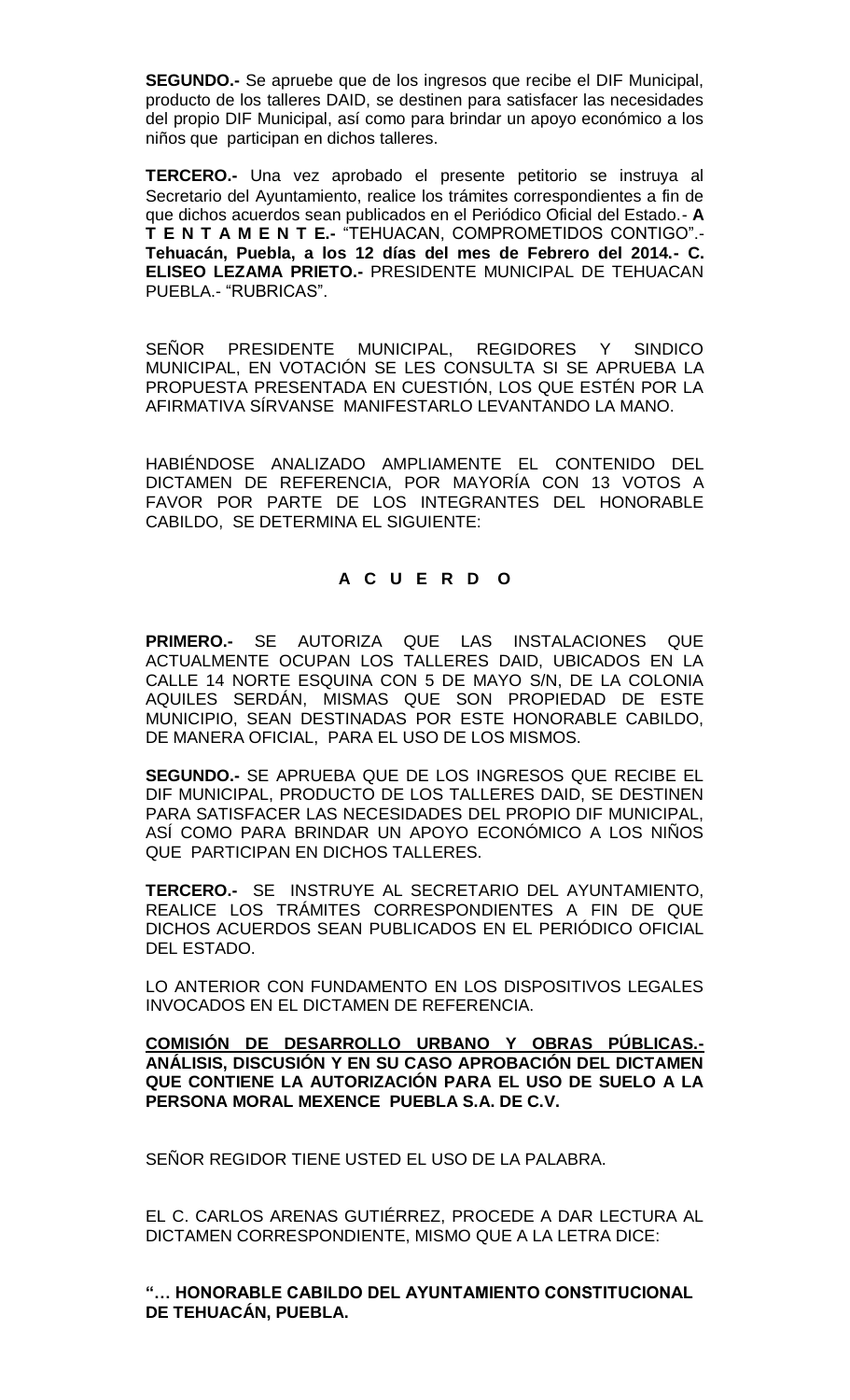LOS SUSCRITOS ARQ. CARLOS ARENAS GUTIÉRREZ REGIDOR PRESIDENTE, C. GRETA GARCÍA SALAZAR Y C.P. GABRIELA BRINGAS DELGADO, TODOS REGIDORES MIEMBROS DE LA **COMISIÓN DE DESARROLLO URBANO Y OBRAS PÚBLICAS** EN USO DE LAS FACULTADES QUE SE NOS CONFIERE EN TÉRMINOS DE LO QUE DISPONEN LOS ARTÍCULOS **92** FRACCIONES **I, IV, 94, 96** FRACCIÓN **III** Y **98** DE LA LEY ORGÁNICA MUNICIPAL; TOMANDO EN CUENTA LOS ARGUMENTOS DE HECHO Y DE DERECHO QUE EN EL PRESENTE SE VIERTEN, SOMETEMOS A SU CONSIDERACIÓN EL SIGUIENTE DICTAMEN QUE VERSA SOBRE LA **LICENCIA DE USO DE SUELO MIXTO PARA RESTAURANTE BAR CON ÁREA RECREATIVA Y JUEGOS ELECTRÓNICOS, ESPECÍFICAMENTE PARA EL INMUEBLE UBICADO ENTRE AVENIDA JOSE GARCICRESPO, AVENIDA LAS PALMAS Y CALLE MORELOS NORTE, DE SAN NICOLÁS TETITZINTLA, CONOCIDO COMO ANEXO DEL HOTEL PEÑAFIEL.** BASÁNDONOS EN LOS SIGUIENTES:

### **A N T E C E D E N T E S**

**PRIMERO.-** QUE LA PERSONA MORAL DENOMINADA **INMOBILIARIA GULOVA S.A. DE C.V.** SE ENCUENTRA DEBIDAMENTE CONSTITUIDA CONFORME A LAS LEYES MEXICANAS Y QUE TAL CIRCUNSTANCIA LA ACREDITA CON LA ESCRITURA PUBLICA NUMERO TREINTA Y TRES MIL NOVECIENTOS OCHENTA Y SIETE, DE FECHA DIECISÉIS DE ENERO DEL AÑO DOS MIL ONCE, OTORGADA EN LA NOTARIA NUMERO TRES DE CHOLULA, PUEBLA, QUEDANDO INSCRITO SU TESTIMONIO EN EL REGISTRO PUBLICO DE LA PROPIEDAD Y DEL COMERCIO, BAJO LA PARTIDA NUMERO 46876\*2 (CUARENTA Y SEIS MIL OCHOCIENTOS SETENTA Y SEIS ASTERISCO DOS) DE FECHA OCHO DE MARZO DEL ANO DOS MIL TRECE. QUE OBRA EN EL REGISTRO PUBLICO DE LA PROPIEDAD Y DEL COMERCIO, CON FOLIO MERCANTIL ELECTRÓNICO NUMERO 46876\*2 (CUARENTA Y SEIS MIL OCHOCIENTOS SETENTA Y SEIS ASTERISCO DOS), CON FECHA DE REGISTRO DEL DÍA OCHO DE MARZO DEL AÑO DOS MIL DOCE. QUE TIENE COMO OBJETO SOCIAL ENTRE OTROS EL DE ADQUIRIR, ENAJENAR, POSEER, USAR, DAR Y TOMAR EN ARRENDAMIENTO, SUBARRENDAMIENTO Y COMODATO DE TODA CLASE DE BIENES INMUEBLES. QUE SE ENCUENTRA DADA DE ALTA EN LA SECRETARIA DE HACIENDA Y CRÉDITO PUBLICO, BAJO EL REGISTRO FEDERAL DE CONTRIBUYENTES IGU120116KY2.

QUE EFECTUÓ CONTRATO DE COMPRAVENTA CON EL DENOMINADO BANCO MERCANTIL DEL NORTE, S.A. INSTITUCIÓN DE BANCA MÚLTIPLE, GRUPO FINANCIERO BANORTE; RESPECTO AL INMUEBLE QUE SE IDENTIFICA COMO EL TERRENO CON CONSTRUCCIÓN ANTIGUA, CONOCIDO COMO ANEXO DEL HOTEL PEÑAFIEL, UBICADO EN LA POBLACIÓN DE SAN NICOLÁS TETITZINTLA. LO CUAL CONSTA CON INSTRUMENTO NUMERO VEINTISIETE MIL NOVECIENTOS SESENTA Y NUEVE, OTORGADO ANTE LA FE DEL LICENCIADO CARLOS JOAQUIN BRIONES VELÁSQUEZ, NOTARIO PUBLICO AUXILIAR NUMERO CUARENTA Y SEIS, Y CON SELLO DEL TITULAR DOCTOR ERNESTO JOAQUÍN BRIONES AMADOR, EXPEDIDO CON FECHA VEINTIOCHO DE OCTUBRE DEL AÑO DOS MIL TRECE, EN LA CIUDAD DE PUEBLA DE ZARAGOZA.

**SEGUNDO.-** QUE LA EMPRESA DENOMINADA **MEXENCE PUEBLA S.A. DE C.V.** SE ENCUENTRA DEBIDAMENTE CONSTITUIDA CONFORME A LAS LEYES MEXICANAS Y QUE TAL CIRCUNSTANCIA LA ACREDITA CON LA ESCRITURA PUBLICA NÚMERO DOS MIL DOSCIENTOS TREINTA Y OCHO, EXPEDIDA EN LA CIUDAD DE GUADALAJARA, JALISCO, EL DÍA VEINTICINCO DEL MES DE JULIO DEL AÑO DOS MIL TRECE, ANTE LA FE DEL LICENCIADO FABIÁN TOMMASI MÉNDEZ, CORREDOR PUBLICO NUMERO CINCUENTA Y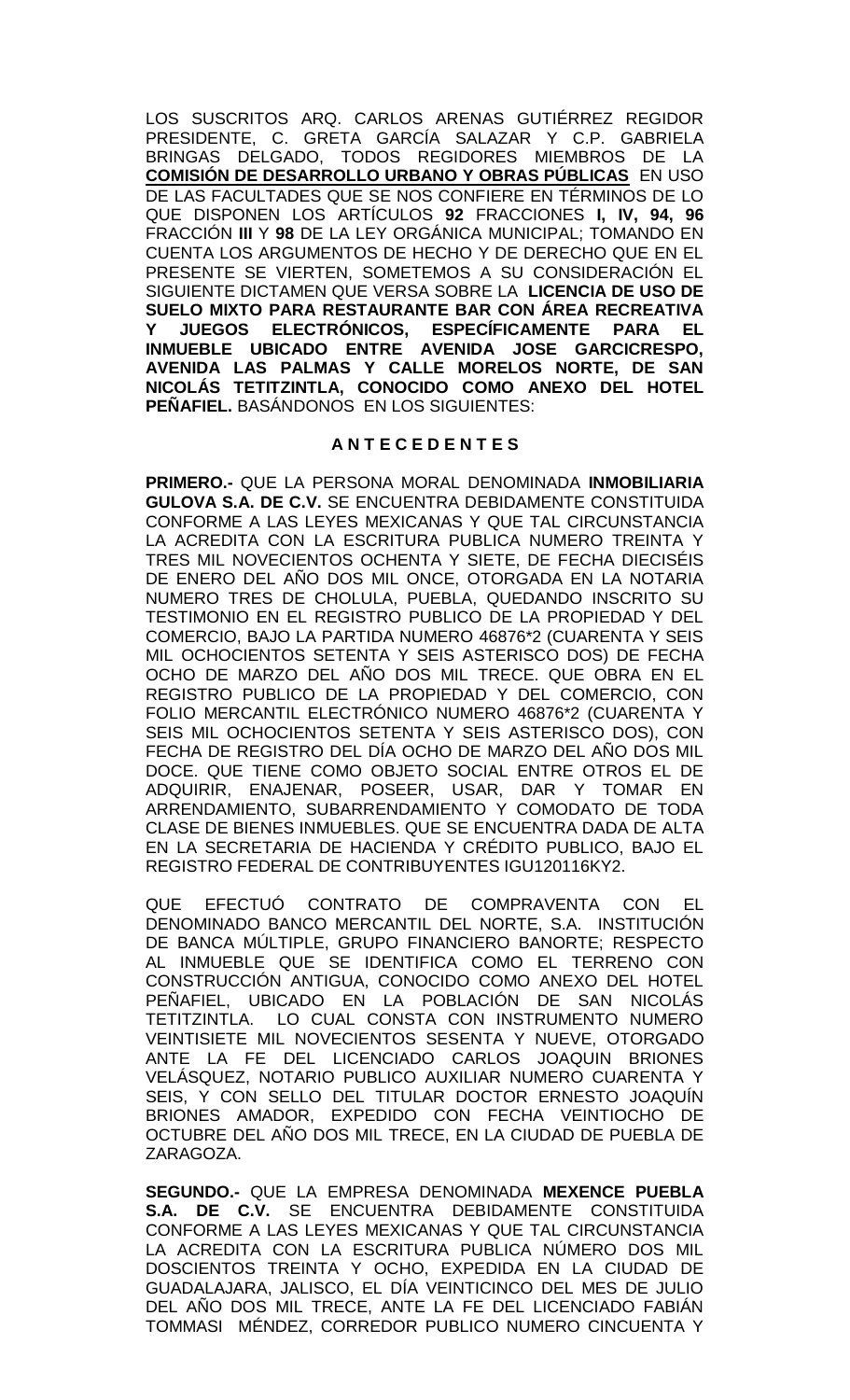SIETE. QUE TIENE COMO OBJETO SOCIAL ENTRE OTROS LA ADMINISTRACIÓN, DIRECCIÓN Y OPERACIÓN DE TODA CLASE DE NEGOCIOS, EMPRESAS Y SOCIEDADES, PARTICULARMENTE LAS QUE FUNCIONEN BAJO PERMISO O LICENCIA OTORGADA POR LA SECRETARIA DE GOBERNACIÓN A TRAVÉS DE LA DIRECCIÓN GENERAL ADJUNTA DE JUEGOS Y SORTEOS, QUE OPEREN EL SISTEMA DENOMINADO LIBROS FORÁNEOS, CONSISTENTE EN CAPTAR APUESTAS AUTORIZADAS DE TODOS LOS HIPÓDROMOS, GALGODROMOS Y DEPORTES EN GENERAL, CELEBRADAS NACIONAL E INTERNACIONALMENTE, ASÍ COMO LA DE CAPTAR RIFAS Y SORTEOS DE NÚMEROS, BINGO CANTADO, RULETAS, TEXAS HOL'D EM, BACARÁ, DADOS, BLACK JACK Y OTROS JUEGOS DE MAQUINA.

**TERCERO.-** QUE LA PERSONA MORAL DENOMINADA **ATRACCIONES Y EMOCIONES VALLARTA S.A. DE C.V.** SE ENCUENTRA DEBIDAMENTE CONSTITUIDA CONFORME A LAS LEYES MEXICANAS Y QUE TAL CIRCUNSTANCIA LA ACREDITA CON LA ESCRITURA PUBLICA NUMERO DOS MIL OCHOCIENTOS DIECIOCHO DE FECHA DIECISIETE DE MARZO DEL AÑO MIL NOVECIENTOS NOVENTA Y DOS, EN LA CIUDAD DE AGUASCALIENTES, AGUASCALIENTES; ANTE LA FE DE LA LICENCIADA ERNESTINA LEÓN RODRÍGUEZ DE CHARCAS TITULAR DE LA NOTARIA PUBLICA NUMERO VEINTINUEVE. QUE SU OBJETO SOCIAL ES EL DE CELEBRAR APUESTAS PERMITIDAS AL PUBLICO EN GENERAL, SIEMPRE QUE VERSEN SOBRE ESPECTÁCULOS DEPORTIVOS QUE SE ESCENIFIQUEN EN MÉXICO O EN EL EXTRANJERO, CELEBRAR CONTRATOS PÚBLICOS DE CUALQUIER CLASE, SER PROPIETARIA, POSEEDORA O ADMINISTRADORA DE BIENES MUEBLES E INMUEBLES.

QUE ES TITULAR DEL PERMISO INICIAL FEDERAL NUMERO 4117 (CUATRO MIL CIENTO DIECISIETE) CONCEDIDO CON FECHA UNO DE JUNIO DEL AÑO MIL NOVECIENTOS NOVENTA Y DOS, POR LA SECRETARIA DE GOBERNACIÓN, A TRAVÉS DE LA DIRECCIÓN GENERAL ADJUNTA DE JUEGOS Y SORTEOS, PARA LA OPERACIÓN DEL SISTEMA DENOMINADO LIBROS FORÁNEOS, CONSISTENTE EN CAPTAR APUESTAS AUTORIZADAS DE TODOS LOS HIPÓDROMOS, GALGODROMOS Y DEPORTES EN GENERAL CELEBRADOS NACIONAL E INTERNACIONALMENTE, CAPTACIÓN QUE PUEDE SER REMOTA, VÍA INTERNET O CUALQUIER MEDIO ELECTRÓNICO, ASÍ COMO CAPTAR RIFAS Y SORTEOS DE NÚMEROS.

QUE AL AMPARO DEL PERMISO CITADO ANTERIORMENTE, SE MODIFICÓ EL PERMISO INICIAL A TRAVÉS DEL DENOMINADO **ACUERDO DE CUMPLIMIENTO** DE FECHA DIEZ DE JUNIO DEL AÑO DOS MIL NUEVE, EMITIDO POR EL ENTONCES DIRECTOR GENERAL ADJUNTO DE JUEGOS Y SORTEOS, EN ESTRICTO CUMPLIMIENTO A LA SENTENCIA EJECUTORIADA DE FECHA ONCE DE DICIEMBRE DEL AÑO DOS MIL OCHO, DICTADA EN EL JUICIO DE AMPARO NUMERO 99-2008, PROMOVIDO POR ATRACCIONES Y EMOCIONES VALLARTA, S.A. DE C.V. ANTE EL JUEZ LUIS ARMANDO JEREZANO TREVIÑO, TITULAR DEL JUZGADO CUARTO DE DISTRITO DE LAGUNA, CON RESIDENCIA EN TORREÓN, COAHUILA POR EL QUE SE DECRETÓ LA VALIDEZ DEL OFICIO DGAJS-0099-2006 Y SE AUTORIZÓ CINCO CENTROS DE APUESTAS REMOTAS CON SALA DE SORTEO DE NÚMEROS, ADEMÁS DE LA AMPLIACIÓN DE PERMISO DE CUARENTA Y UN CENTROS DE APUESTAS REMOTAS CON SALA DE SORTEO DE NÚMEROS ADICIONALES Y SE OTORGO POR LA SECRETARIA DE GOBERNACIÓN LA OPERACIÓN Y EXPLOTACIÓN DE 50 LIBROS FORÁNEOS. SEGÚN SE DESPRENDE DEL DOCUMENTO EN CITA, EL CUAL SE ANEXA EN COPIA DEBIDAMENTE COTEJADA POR NOTARIO PUBLICO FACULTADO PARA ELLO.

**CUARTO.-** QUE LAS MORALES DENOMINADAS **"ATRACCIONES Y EMOCIONES VALLARTA S.A. DE C.V." Y "MEXENCE S.A. DE C.V."**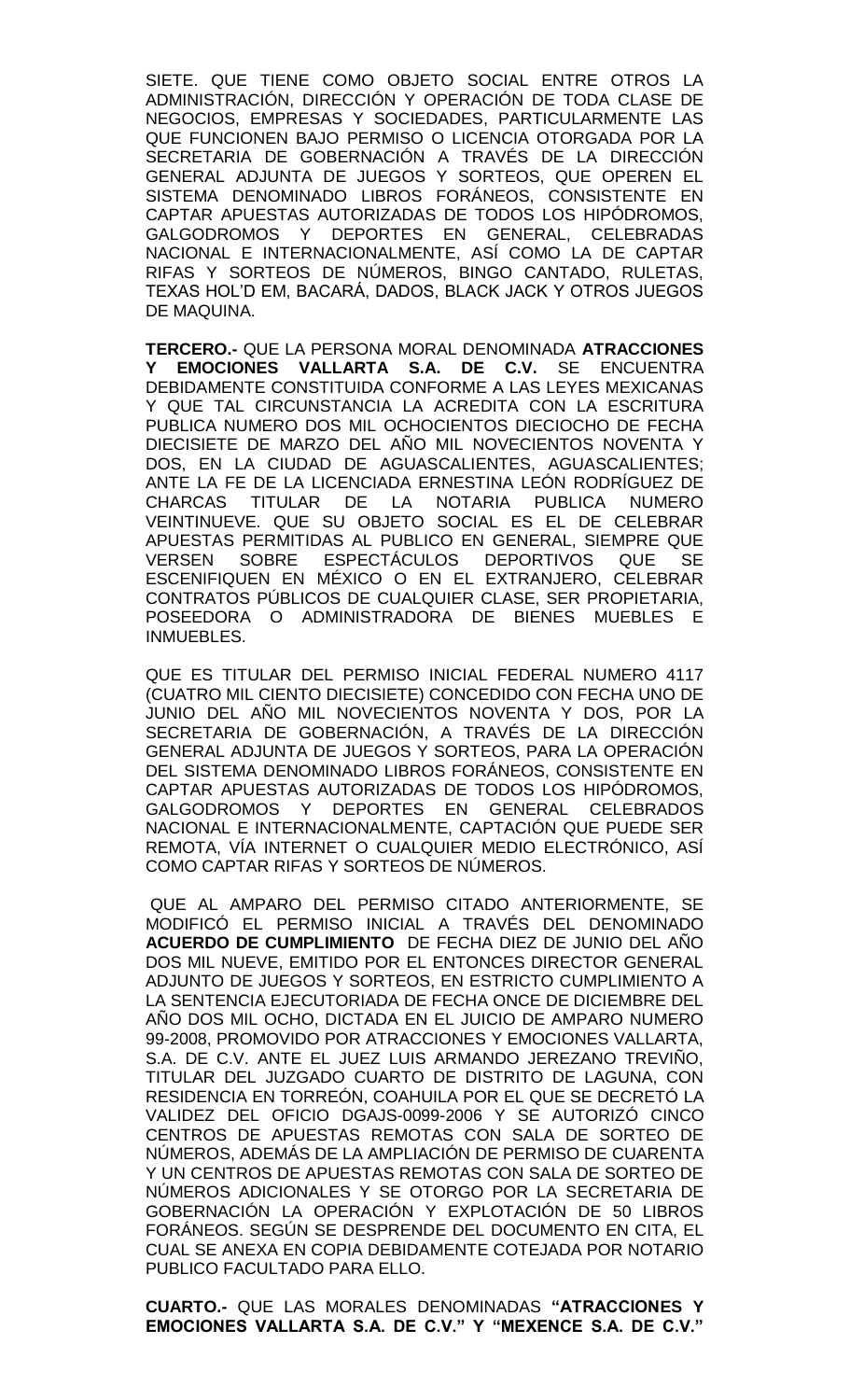CELEBRARON CONTRATO DE OPERACIÓN, DIRECCIÓN Y SERVICIOS DE ADMINISTRACIÓN. LA PRIMERA EN CARÁCTER DE PERMISIONARIA Y LA SEGUNDA DE OPERADORA. QUE EL CONTRATO TIENE POR OBJETO EL DESIGNAR A LA OPERADORA O A QUIEN ELLA DESIGNE COMO ADMINISTRADORA ÚNICA Y EXCLUSIVA PARA OPERAR TRES ESTABLECIMIENTOS ACORDE AL PERMISO INICIAL NUMERO 4117 (CUATRO MIL CIENTO DIECISIETE) DE FECHA UNO DE JUNIO DEL AÑO MIL NOVECIENTOS NOVENTA Y DOS, OTORGADO POR LA SECRETARIA DE GOBERNACIÓN A TRAVÉS DE LA DIRECCIÓN GENERAL ADJUNTA DE JUEGOS Y SORTEOS, ASI COMO DEL DENOMINADO **ACUERDO DE CUMPLIMIENTO** DE FECHA DIEZ DE JUNIO DEL AÑO DOS MIL NUEVE, EMITIDO POR EL ENTONCES DIRECTOR GENERAL ADJUNTO DE JUEGOS Y SORTEOS, EN ESTRICTO CUMPLIMIENTO A LA SENTENCIA EJECUTORIADA DE FECHA ONCE DE DICIEMBRE DEL AÑO DOS MIL OCHO. SEGÚN SE DESPRENDE DEL DOCUMENTO EN CITA, EL CUAL SE ANEXA EN COPIA DEBIDAMENTE COTEJADA POR NOTARIO PUBLICO FACULTADO PARA ELLO.

**QUINTO.-** QUE CON FECHA UNO DE FEBRERO DEL AÑO DOS MIL CATORCE LA MORAL DENOMINADA **INMOBILIARIA GULOVA S.A. DE C.V.** REPRESENTADA POR EL C. GUILLERMO LÓPEZ VÁZQUEZ, OTORGA EN ARRENDAMIENTO AL C. MARIO FRANCISCO MÉNDEZ LÓPEZ, EL TERRENO CON CONSTRUCCIÓN ANTIGUA, CONOCIDO COMO ANEXO DEL HOTEL PEÑAFIEL, UBICADO EN LA POBLACIÓN DE SAN NICOLÁS TETITZINTLA, EL CUAL CONVIENE CON UN TÉRMINO DE DURACIÓN DE DIEZ AÑOS, ACTUALMENTE VIGENTE.

**SEXTO.-** QUE EL INMUEBLE ANTES REFERIDO **CUENTA CON LAS CONSTANCIAS MUNICIPALES** EXPEDIDAS POR LA DIRECCIÓN DE **PROTECCIÓN CIVIL** Y BOMBEROS CON OFICIO NÚMERO 045/14/PC-TH DE FECHA DIEZ DE FEBRERO DEL AÑO DOS MIL CATORCE; LA EMITIDA POR LA DIRECCIÓN DE **MEDIO AMBIENTE Y ECOLOGÍA** CON OFICIO NUMERO CPA 075/2014; **FACTIBILIDAD DE FUNCIONAMIENTO** EXPEDIDA POR NORMATIVIDAD COMERCIAL CON OFICIO NUMERO TRECE DE FECHA DIEZ DE FEBRERO DEL AÑO DOS MIL CATORCE Y ASI MISMO **ACREDITA NO TENER ADEUDO DE IMPUESTO PREDIAL** SEGÚN CONSTA POR OFICIO NUMERO 74/2013 EMITIDO POR LA DIRECCIÓN DE INGRESOS.

**SÉPTIMO.-** QUE CON FECHA SIETE DE FEBRERO DEL AÑO DOS MIL CATORCE EL C. MARIO FRANCISCO MÉNDEZ LÓPEZ EN REPRESENTACIÓN DE LA EMPRESA DENOMINADA **MEXENCE PUEBLA S.A. DE C.V.** SOLICITA A LA DIRECCIÓN DE DESARROLLO URBANO LA LICENCIA DE **USO DE SUELO PARA RESTAURANTE BAR CON AREA RECREATIVA Y SALA DE VIDEOJUEGOS, EN EL INMUEBLE UBICADO ENTRE AVENIDA JOSE GARCICRESPO, AVENIDA LAS PALMAS Y CALLE MORELOS NORTE, DE SAN NICOLAS TETITZINTLA, CONOCIDO COMO ANEXO DEL HOTEL PEÑAFIEL.**

**OCTAVO.-** QUE CON FECHA DIEZ DE FEBRERO DEL AÑO DOS MIL CATORCE, SE TURNA ANTE ESTA COMISIÓN DE DESARROLLO URBANO Y OBRAS PUBLICAS, EL EXPEDIENTE CITADO EN EL PUNTO QUE ANTECEDE PARA SU ANÁLISIS Y SEGUIMIENTO.

# **C O N S I D E R A N D O**

**I.-** QUE ES OBLIGACIÓN DE ESTE HONORABLE AYUNTAMIENTO EN TÉRMINOS DE LO QUE DISPONEN LOS ARTÍCULOS **102, 103 Y 105** DE LA CONSTITUCIÓN POLÍTICA DEL ESTADO LIBRE Y SOBERANO DE PUEBLA, CUMPLIR Y HACER CUMPLIR LA CONSTITUCIÓN, LEYES Y REGLAMENTOS SECUNDARIOS QUE EMANEN DEL PACTO FEDERAL; ELLO EN ESTRICTO APEGO Y CONCORDANCIA EN LO DISPUESTO POR EL ARTÍCULO **115** FRACCIÓN V DE LA PROPIA CONSTITUCIÓN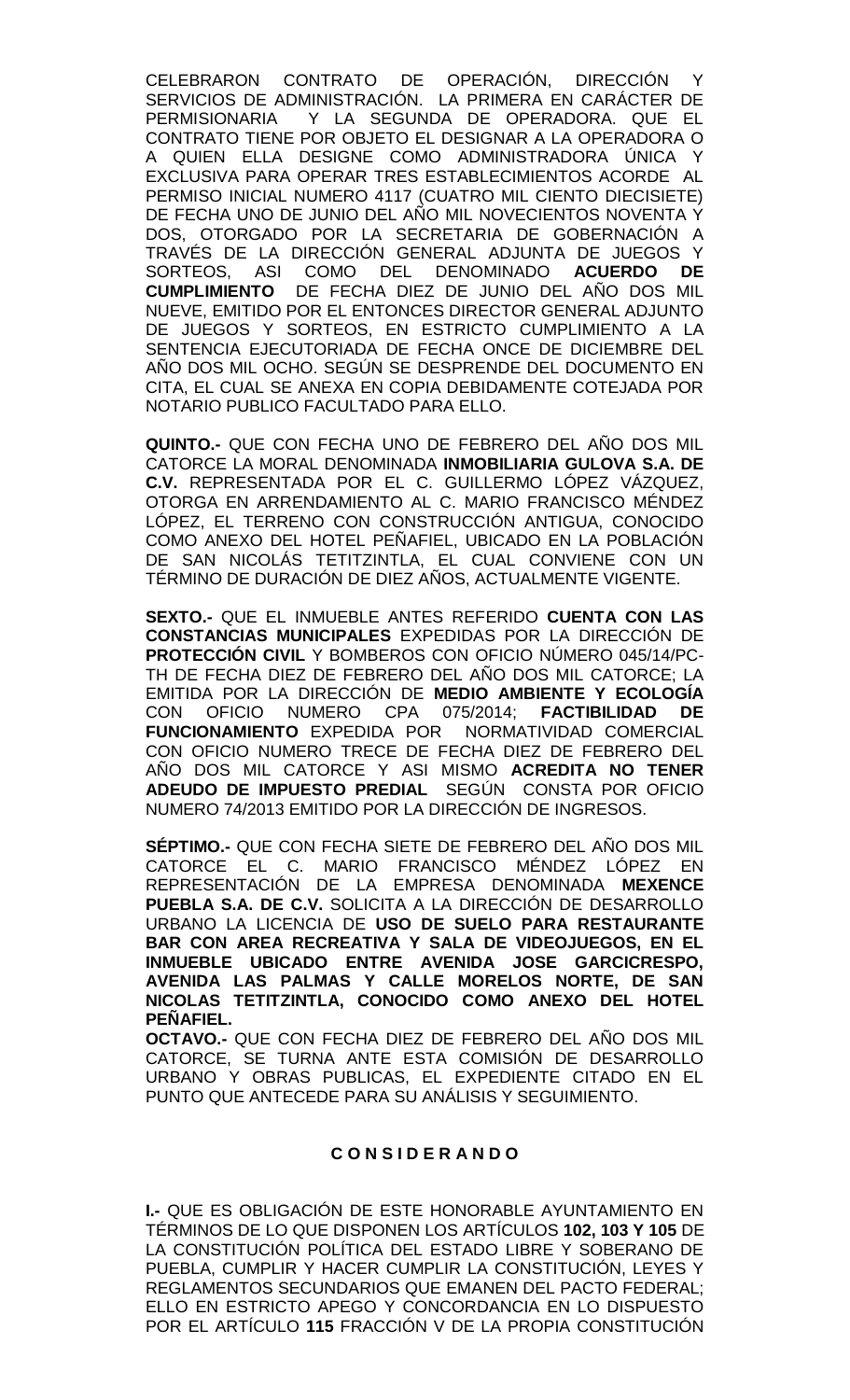POLÍTICA DE LOS ESTADOS UNIDOS MEXICANOS.

**II.-** QUE EN TÉRMINOS DE LO DISPUESTO POR LOS ARTÍCULOS **9** FRACCIONES **I, III, X , XV,** Y PÁRRAFO ÚLTIMO DE LA LEY GENERAL DE ASENTAMIENTOS HUMANOS Y **78** FRACCIONES **XXXIX, XLI** DE LA LEY ORGÁNICA MUNICIPAL DEL ESTADO DE PUEBLA CORRESPONDE A ESTE MUNICIPIO EN EL ÁMBITO DE SU JURISDICCIÓN ENTRE OTROS, ADMINISTRAR LOS PLANES O PROGRAMAS DE DESARROLLO URBANO, DE CENTROS DE POBLACIÓN, ASÍ COMO EXPEDIR LAS AUTORIZACIONES, LICENCIAS O PERMISOS DE USO DE SUELO; EJERCIENDO SUS ATRIBUCIONES EN MATERIA DE DESARROLLO URBANO A TRAVÉS DE LOS CABILDOS DE LOS AYUNTAMIENTOS O CON EL CONTROL Y EVALUACIÓN DE ESTOS.

**III.-** QUE EL ARTÍCULO **92** EN SUS FRACCIONES **III, IV,** Y **V** DE LA LEY ORGÁNICA MUNICIPAL DEL ESTADO DE PUEBLA; ESTABLECE QUE SON FACULTADES Y OBLIGACIONES DE LOS REGIDORES DELIBERAR Y DECIDIR SOBRE LOS ASUNTOS QUE LE COMPETEN AL AYUNTAMIENTO, FORMAR PARTE DE LAS COMISIONES PARA LAS QUE FUEREN DESIGNADOS POR ÉSTE Y DICTAMINAR E INFORMAR SOBRE LOS ASUNTOS QUE SE LES ENCOMIENDE; DISPOSICIÓN QUE SE ARTICULA CON EL ARTICULO **96** FRACCIÓN **III** DE ESA PROPIA LEY, QUE ESTABLECE QUE DENTRO DE LAS COMISIONES PERMANENTES DE REGIDORES SE ENCUENTRAN LA DE DESARROLLO URBANO Y OBRAS PÚBLICAS, MISMA DE LA QUE FORMAMOS PARTE LOS SUSCRITOS Y QUE DEBERÁ ANALIZAR, DISCUTIR Y PROPONER SOBRE LOS ASUNTOS COMPRENDIDOS EN ESAS MATERIAS.

**IV.-** QUE LA CIUDAD PODRÍA VERSE BENEFICIADA AL PERMITIR LA INVERSIÓN DE EMPRESAS COMO LA SOLICITANTE, YA QUE AL CONTEMPLARSE LO REQUERIDO COMO UNA ALTERNATIVA DE ENTRETENIMIENTO SE PODRÁ INCREMENTAR LAS OPCIONES DE DESTINOS TURÍSTICOS, DISMINUYENDO EN CIERTA MEDIDA LA MIGRACIÓN TURÍSTICA A OTROS DESTINOS, CONLLEVANDO CON ELLO LA GENERACIÓN DE EMPLEOS DIRECTOS E INDIRECTOS RESULTADO DE LA ACTIVACIÓN DE SERVICIOS COMPLEMENTARIOS TALES COMO ALIMENTOS Y BEBIDAS ENTRE OTROS.

**V.-**QUE ACORDE EN LAS DISPOSICIONES QUE EN MATERIA DE DESARROLLO URBANO RIGEN EN EL MUNICIPIO, ESPECÍFICAMENTE EN CONCORDANCIA CON LO DISPUESTO POR EL PROGRAMA RECTOR DE DESARROLLO URBANO SUSTENTABLE DEL CENTRO DE POBLACIÓN DE ESTA CIUDAD, ACTUALIZACIÓN DOS MIL ONCE, EN VIGENCIA; EL PREDIO EN EL QUE SE PRETENDE EL RELATIVO USO DE SUELO SE LOCALIZA EN ZONIFICACIÓN PRIMARIA ÁREA URBANA ACTUAL CON FRENTE A LOS CORREDORES URBANOS (COU), AV. LAS PALMAS Y AV. JOSÉ GARCICRESPO Y QUE DE ACUERDO A LO CONTENIDO EN LA TABLA DE COMPATIBILIDAD DE USOS Y DESTINOS, EL GIRO PRETENDIDO PARA RESTAURANTE BAR CON ÁREA RECREATIVA Y JUEGOS ELECTRÓNICOS, SE CONTEMPLA DENTRO DE LA CLASIFICACIÓN COMERCIAL ALIMENTOS Y BEBIDAS, RECREACIÓN SOCIAL Y DEPORTES, RESULTANDO FACTIBLE, TODA VEZ QUE EL INMUEBLE UBICADO ENTRE AVENIDA JOSE GARCICRESPO, AVENIDA LAS PALMAS Y CALLE MORELOS NORTE, DE SAN NICOLÁS TETITZINTLA, COEXISTE CON FRENTE A LOS CORREDORES URBANOS AVENIDA JOSE GARCICRESPO Y AVENIDA LAS PALMAS, POR LO QUE ES VIABLE SOLICITAR AL PLENO DEL CABILDO SE APRUEBE EN LOS TÉRMINOS REFERIDOS EL CITADO USO DE SUELO.

**VI.-** QUE DE APROBARSE POR ESTE HONORABLE CUERPO EDILICIO EL USO DE SUELO PROPUESTO PARA RESTAURANTE BAR CON ÁREA RECREATIVA Y JUEGOS ELECTRÓNICOS, **ORDÉNESE A LA DIRECCIÓN DE DESARROLLO URBANO LA INMEDIATA EXPEDICIÓN**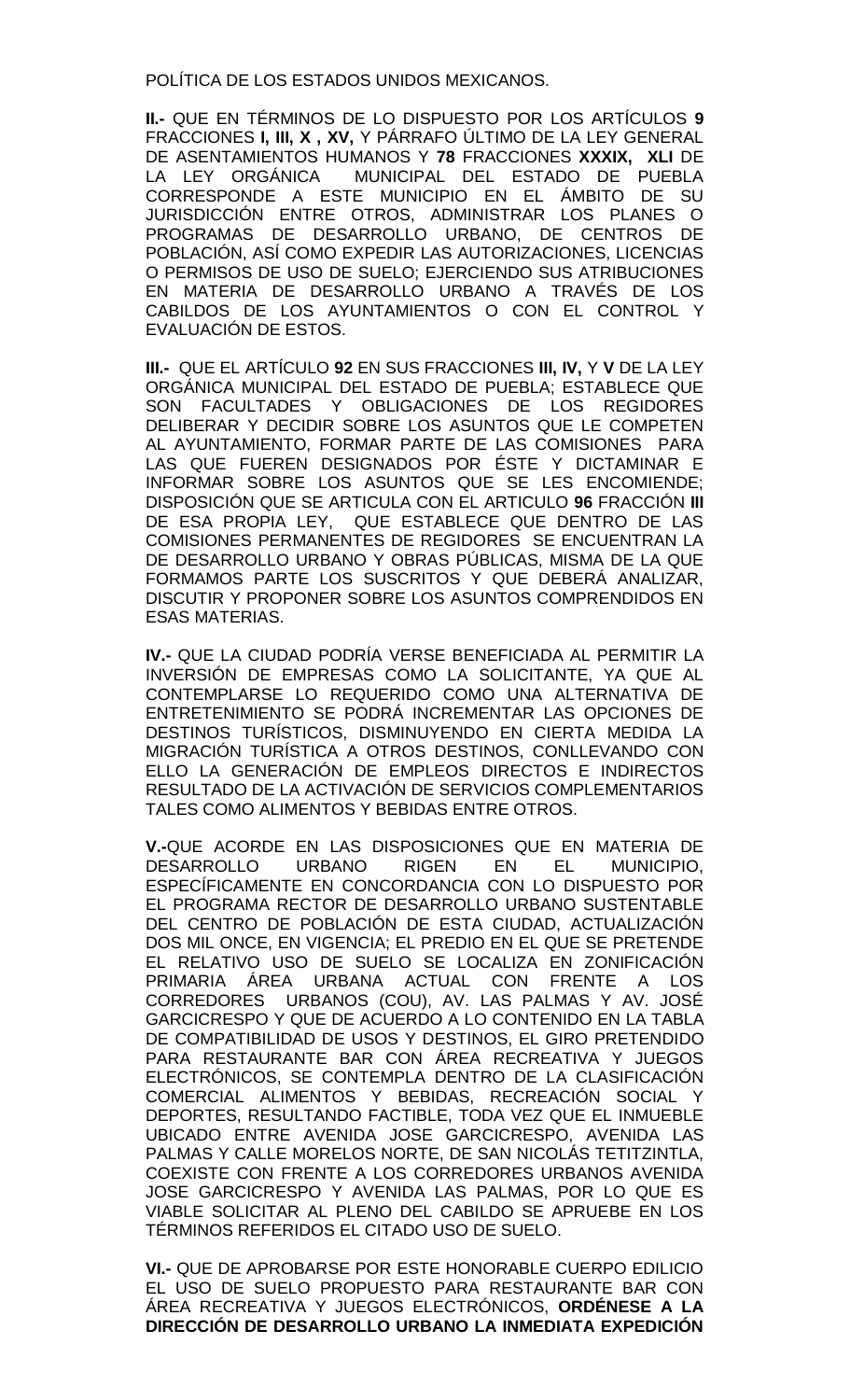**DE LA LICENCIA DE USO DE SUELO MATERIA DEL PRESENTE DICTAMEN, EN LOS TÉRMINOS SOLICITADOS POR WILD PLAYS S.A DE C.V.;** DEBIENDO DICHA CONSTANCIA QUEDAR CONDICIONADA AL CUMPLIMIENTO DE LOS SIGUIENTES LINEAMIENTOS:

1.- LEY FEDERAL DE JUEGOS Y SORTEOS.

2.- LEY FEDERAL SOBRE METROLOGÍA Y NORMALIZACIÓN.

3.- LEY FEDERAL DE PROTECCIÓN AL CONSUMIDOR.

4.-REGLAMENTO DE LA LEY FEDERAL DE JUEGOS Y SORTEOS.

5.-REGLAMENTO DE LA LEY FEDERAL SOBRE METROLOGÍA Y NORMALIZACIÓN.

6.- CUMPLIR CON LO ESTIPULADO EN LA NORMA NOM-028-SCFI-2000, SOBRE INFORMACIÓN COMERCIAL, CRITERIOS DE INFORMACIÓN SOBRE PROMOCIONES COLECCIONABLES Y EN LAS QUE INTERVIENE EL AZAR.

7.-CUMPLIR CON LOS LINEAMIENTOS INDICADOS EN EL **PERMISO INICIAL NUMERO 4117** CONCEDIDO CON FECHA UNO DE JUNIO DEL AÑO MIL NOVECIENTOS NOVENTA Y DOS, POR LA SECRETARIA DE GOBERNACIÓN, A TRAVÉS DE LA DIRECCIÓN GENERAL ADJUNTA DE JUEGOS Y SORTEOS, ASÍ COMO DEL **ACUERDO DE CUMPLIMIENTO** DE FECHA DIEZ DE JUNIO DEL AÑO DOS MIL NUEVE, EMITIDO POR EL LIC. ROBERTO CORREA MENDEZ DIRECTOR GENERAL ADJUNTO DE JUEGOS Y SORTEOS DE LA SECRETARIA DE GOBERNACIÓN, EN CUMPLIMIENTO A LA SENTENCIA EJECUTORIADA DE FECHA ONCE DE DICIEMBRE DEL AÑO DOS MIL OCHO, DICTADA EN EL JUICIO DE AMPARO NUMERO 99-2008.

8.- REGLAMENTO DE CONSTRUCCIONES PARA EL MUNICIPIO DE TEHUACÁN, PUE.

9.- REGLAMENTO PARA EL MEJORAMIENTO Y PROTECCIÓN DE LA IMAGEN URBANA DE TEHUACÁN, PUEBLA.

10.- REGLAMENTO PARA EL FUNCIONAMIENTO DE ESTABLECIMIENTOS CON VENTA DE BEBIDAS ALCOHÓLICAS, SERVICIO DE HOSPEDAJE Y CELEBRACIÓN DE ESPECTÁCULOS PÚBLICOS EN LA CIUDAD DE TEHUACÁN, PUE.

11.- REGLAMENTO MUNICIPAL DE PROTECCIÓN AMBIENTAL PARA EL MUNICIPIO DE TEHUACÁN, PUE.

12.- LINEAMIENTOS AMBIENTALES QUE DETERMINE LA DIRECCIÓN DE ECOLOGÍA.

13.- RESPETAR LAS MEDIDAS DE PREVENCIÓN Y COMBATE A CONTINGENCIAS, QUE SEÑALE LA DIRECCIÓN DE PROTECCIÓN CIVIL DE ESTE MUNICIPIO. CON ESPECIAL ATENCIÓN A LAS SIGUIENTES DISPOSICIONES:

A).- LAS SALIDAS DE EMERGENCIA DEBERÁN ESTAR DISTRIBUIDAS EN LUGAR, NÚMERO Y TAMAÑO SUFICIENTE, DE ACUERDO A LA CAPACIDAD DEL LUGAR, PARA QUE ESTE PUEDA SER DESALOJADO TOTALMENTE EN 3 MINUTOS.

B).- LAS CONEXIONES ELÉCTRICAS DEBERÁN SER REVISADAS COMO MÍNIMO UNA VEZ AL AÑO, PARA EVITAR SOBRECARGAS. C).-CONDICIONES DE SEGURIDAD EN INSTALACIÓN DE GAS L.P.

14.- AVISO DE FUNCIONAMIENTO ANTE LA SECRETARIA DE SALUD. ASI COMO LLEVAR A EFECTO LO QUE EN MATERIA ESTIPULA LA LEY GENERAL DE SALUD.

15.- CONVENIO PARA LA DISPOSICIÓN ADECUADA DE LOS RESIDUOS SÓLIDOS MUNICIPALES ANTE EL ORGANISMO OPERADOR DE SERVICIOS DE LIMPIA DE TEHUACÁN (OOSELITE).

16.- FACTIBILIDAD DE CONSUMO DE AGUA POTABLE Y PERMISO DE DESCARGA EMITIDA POR EL ORGANISMO OPERADOR DE SERVICIOS DE AGUA POTABLE Y ALCANTARILLADO DE TEHUACÁN (OOSAPAT).

17.- LICENCIA DE FUNCIONAMIENTO Y CEDULA DE EMPADRONAMIENTO ACTUALIZADOS

18.- NO PODRÁ SER UTILIZADA LA LICENCIA DE FUNCIONAMIENTO EMITIDA POR ESTE AYUNTAMIENTO, POR DOS LOCALES AL MISMO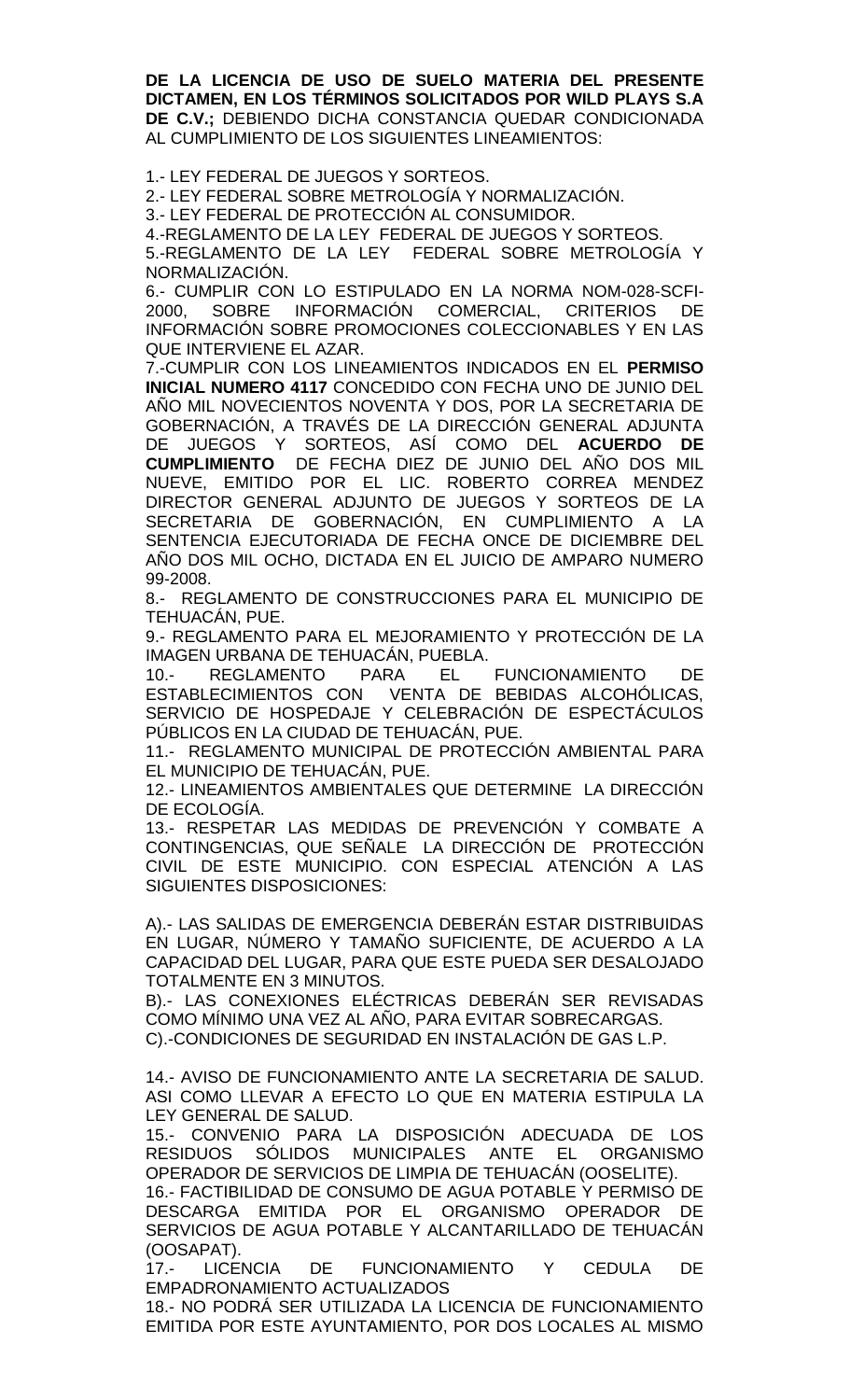TIEMPO, POR LO QUE DEBERÁ REGULARIZAR Y/O ACTUALIZAR SU CONSTANCIA PARA EVITAR SANCIONES DE ACUERDO AL REGLAMENTO EN MATERIA.

19.- RESPETAR NOM-081-ECOL-1994, QUE ESTABLECE LOS LIMITES MÁXIMOS PERMISIBLES DE EMISIÓN DE RUIDO.

20.- NO PODRÁ FUNCIONAR COMO CANTINA O CABARET.

21.- QUEDA ESTRICTAMENTE PROHIBIDO DENTRO DEL ESTABLECIMIENTO LAS CONDUCTAS QUE TIENDAN A LA MENDICIDAD Y A LA PROMOCIÓN, ACEPTACIÓN O ENCUBRIMIENTO A LA PROSTITUCION

22.- NO SE PODRÁ DAR NINGÚN OTRO GIRO MÁS QUE EL ESPECIFICADO.

ES PRECISO DESTACAR QUE LA CONSTANCIA QUE EN SU MOMENTO EXPIDA LA DIRECCIÓN DE DESARROLLO URBANO, NO AUTORIZA LA APERTURA O FUNCIONAMIENTO DE ESTABLECIMIENTO ALGUNO POR LO QUE DEBERÁ DE TRAMITAR LA LICENCIA DE FUNCIONAMIENTO Y DEMÁS AUTORIZACIONES RESPECTIVAS CONFORME A LO DISPUESTO EN LAS DEMÁS LEYES Y REGLAMENTOS MUNICIPALES, ESTATALES Y FEDERALES QUE APLIQUEN EN LA MATERIA, DEBIENDO OBSERVAR LA REGLAMENTACIÓN APLICABLE PARA CADA CASO, QUEDANDO ENTENDIDO QUE DE EXISTIR MOLESTIAS Y/O DESACUERDO POR PARTE DE VECINOS, SE IMPONDRÁN LAS MEDIDAS QUE EL INTERÉS SOCIAL ASÍ DETERMINE, RESULTANDO PROCEDENTE LA CANCELACIÓN DEL USO DE SUELO RESPECTIVO. ASÍ MISMO, SE HACE EL APERCIBIMIENTO QUE EN CASO DE NO CUMPLIR CON LAS CONDICIONANTES ESTABLECIDAS, LA CONSTANCIA DE USO DE SUELO NO PODRÁ SER RENOVADA NI PRORROGADA, HACIÉNDOSE ACREEDORES LOS PARTICULARES A LAS SANCIONES PERTINENTES Y/O CANCELACIÓN DE LA CONSTANCIA EXPEDIDA.

**VIII.-** QUE EL ARTÍCULO 18 DEL REGLAMENTO DE CONSTRUCCIONES DEL MUNICIPIO DE TEHUACÁN, PUEBLA; DISPONE ADEMÁS, QUE ES FACULTAD DISCRECIONAL DE LA DIRECCIÓN DE DESARROLLO URBANO, ESTABLECER LA VIGENCIA DE LAS CONSTANCIAS DE USO DE SUELO; EN ESE CONTEXTO SE DEBERÁ FIJAR EN LA CONSTANCIA RESPECTIVA DE **"LICENCIA DE USO DE SUELO MIXTO PARA RESTAURANTE BAR CON AREA RECREATIVA Y SALAS DE VIDEOJUEGOS"** UNA VIGENCIA DE **DOCE MESES**, **ESPECÍFICAMENTE PARA EL INMUEBLE UBICADO ENTRE AVENIDA JOSE GARCICRESPO, AVENIDA LAS PALMAS Y CALLE MORELOS NORTE, DE SAN NICOLAS TETITZINTLA, CONOCIDO COMO ANEXO DEL HOTEL PEÑAFIEL.**

POR LO ANTES EXPUESTO EN LOS PUNTOS DE HECHO Y DE DERECHO QUE EN EL CUERPO DEL PRESENTE DICTAMEN SE VIERTEN, EN USO DE LAS FACULTADES CONFERIDAS, SOMETEMOS A CONSIDERACIÓN DE ESTE HONORABLE CUERPO EDILICIO EL SIGUIENTE:

#### **D I C T A M E N**

**PRIMERO.- SE APRUEBE EL OTORGAMIENTO DE LICENCIA DE USO DE SUELO MIXTO PARA RESTAURANTE BAR CON ÁREA RECREATIVA Y JUEGOS ELECTRÓNICOS, POR UNA VIGENCIA DE DOCE MESES, CUYA INSTALACIÓN Y FUNCIONAMIENTO SE PRETENDE ESPECÍFICAMENTE PARA EL INMUEBLE UBICADO ENTRE AVENIDA JOSÉ GARCICRESPO, AVENIDA LAS PALMAS Y CALLE MORELOS NORTE, DE SAN NICOLAS TETITZINTLA, CONOCIDO COMO ANEXO DEL HOTEL PEÑAFIEL.**

**SEGUNDO.- SE ORDENE A LA DIRECCIÓN DE DESARROLLO URBANO LA INMEDIATA EXPEDICIÓN DE LAS CONSTANCIAS RESPECTIVAS A LA LICENCIA DE USO DE SUELO ANTERIORMENTE**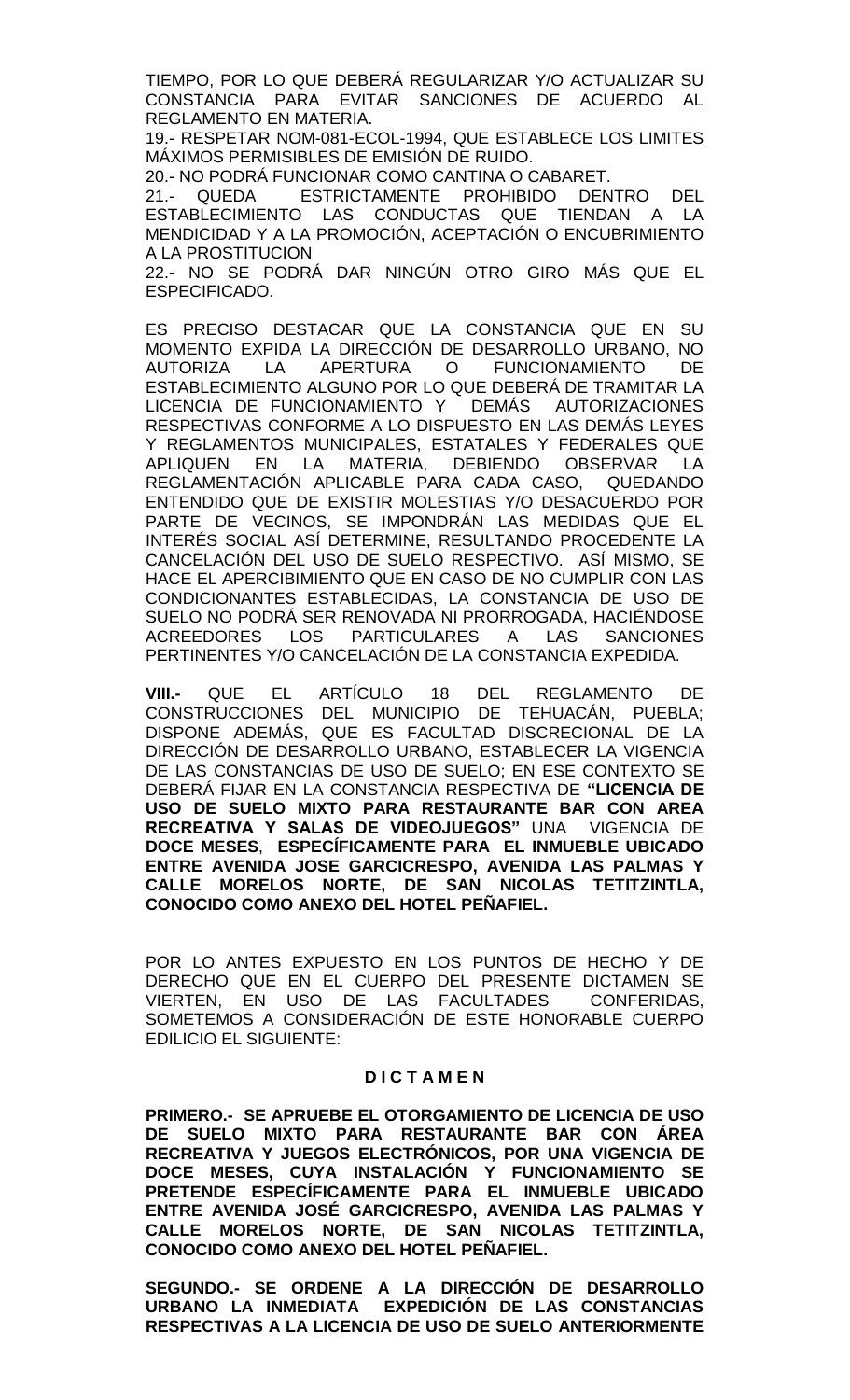**DESCRITA, PREVIO EL PAGO DE LOS DERECHOS CORRESPONDIENTES.- A T E N T A M E N T E.- COMISIÓN DE DESARROLLO URBANO Y OBRAS PÚBLICAS.- TEHUACÁN, PUEBLA A DOCE DE FEBRERO DEL AÑO DOS MIL CATORCE.- ARQ. CARLOS ARENAS GUTIÉRREZ.- REGIDOR PRESIDENTE.- C. GRETA GARCÍA SALAZAR.- REGIDOR MIEMBRO.- C.P. GABRIELA BRINGAS DELGADO.- REGIDOR MIEMBRO.- FIRMAS ILEGIBLES.** 

SEÑOR PRESIDENTE MUNICIPAL, REGIDORES Y SINDICO MUNICIPAL, EN VOTACIÓN SE LES CONSULTA SI SE APRUEBA LA PROPUESTA PRESENTADA EN CUESTIÓN, LOS QUE ESTÉN POR LA AFIRMATIVA SÍRVANSE MANIFESTARLO LEVANTANDO LA MANO.

HABIÉNDOSE ANALIZADO AMPLIAMENTE EL CONTENIDO DEL DICTAMEN DE REFERENCIA, POR MAYORÍA CON 13 VOTOS A FAVOR, POR PARTE DE LOS INTEGRANTES DEL HONORABLE CABILDO, SE DETERMINA EL SIGUIENTE:

# **A C U E R D O**

**PRIMERO.- SE APRUEBA EL OTORGAMIENTO DE LICENCIA DE USO DE SUELO MIXTO PARA RESTAURANTE BAR CON ÁREA RECREATIVA Y JUEGOS ELECTRÓNICOS, POR UNA VIGENCIA DE DOCE MESES, CUYA INSTALACIÓN Y FUNCIONAMIENTO SE PRETENDE ESPECÍFICAMENTE PARA EL INMUEBLE UBICADO ENTRE AVENIDA JOSÉ GARCICRESPO, AVENIDA LAS PALMAS Y CALLE MORELOS NORTE, DE SAN NICOLAS TETITZINTLA, CONOCIDO COMO ANEXO DEL HOTEL PEÑAFIEL.**

**SEGUNDO.- SE ORDENA A LA DIRECCIÓN DE DESARROLLO URBANO LA INMEDIATA EXPEDICIÓN DE LAS CONSTANCIAS RESPECTIVAS A LA LICENCIA DE USO DE SUELO ANTERIORMENTE DESCRITA, PREVIO EL PAGO DE LOS DERECHOS CORRESPONDIENTES.**

LO ANTERIOR CON FUNDAMENTO EN LOS DISPOSITIVOS LEGALES INVOCADOS EN EL DICTAMEN DE REFERENCIA.

**COMISIÓN DE DESARROLLO URBANO Y OBRAS PÚBLICAS.- ANÁLISIS, DISCUSIÓN Y EN SU CASO APROBACIÓN DEL DICTAMEN QUE CONTIENE LA AUTORIZACIÓN PARA EL USO DE SUELO A LA PERSONA MORAL WILD PLAYS S.A. DE C.V.**

SEÑOR REGIDOR TIENE USTED EL USO DE LA PALABRA.

EL C. CARLOS ARENAS GUTIÉRREZ, PROCEDE A DAR LECTURA AL DICTAMEN CORRESPONDIENTE, MISMO QUE A LA LETRA DICE:

# **"… HONORABLE CABILDO DEL AYUNTAMIENTO CONSTITUCIONAL DE TEHUACÁN, PUEBLA.**

LOS SUSCRITOS ARQ. CARLOS ARENAS GUTIÉRREZ REGIDOR PRESIDENTE, C. GRETA GARCÍA SALAZAR Y C.P. GABRIELA BRINGAS DELGADO, TODOS REGIDORES MIEMBROS DE LA **COMISIÓN DE DESARROLLO URBANO Y OBRAS PÚBLICAS** EN USO DE LAS FACULTADES QUE SE NOS CONFIERE EN TÉRMINOS DE LO QUE DISPONEN LOS ARTÍCULOS **92** FRACCIONES **I, IV, 94, 96** FRACCIÓN **III** Y **98** DE LA LEY ORGÁNICA MUNICIPAL; TOMANDO EN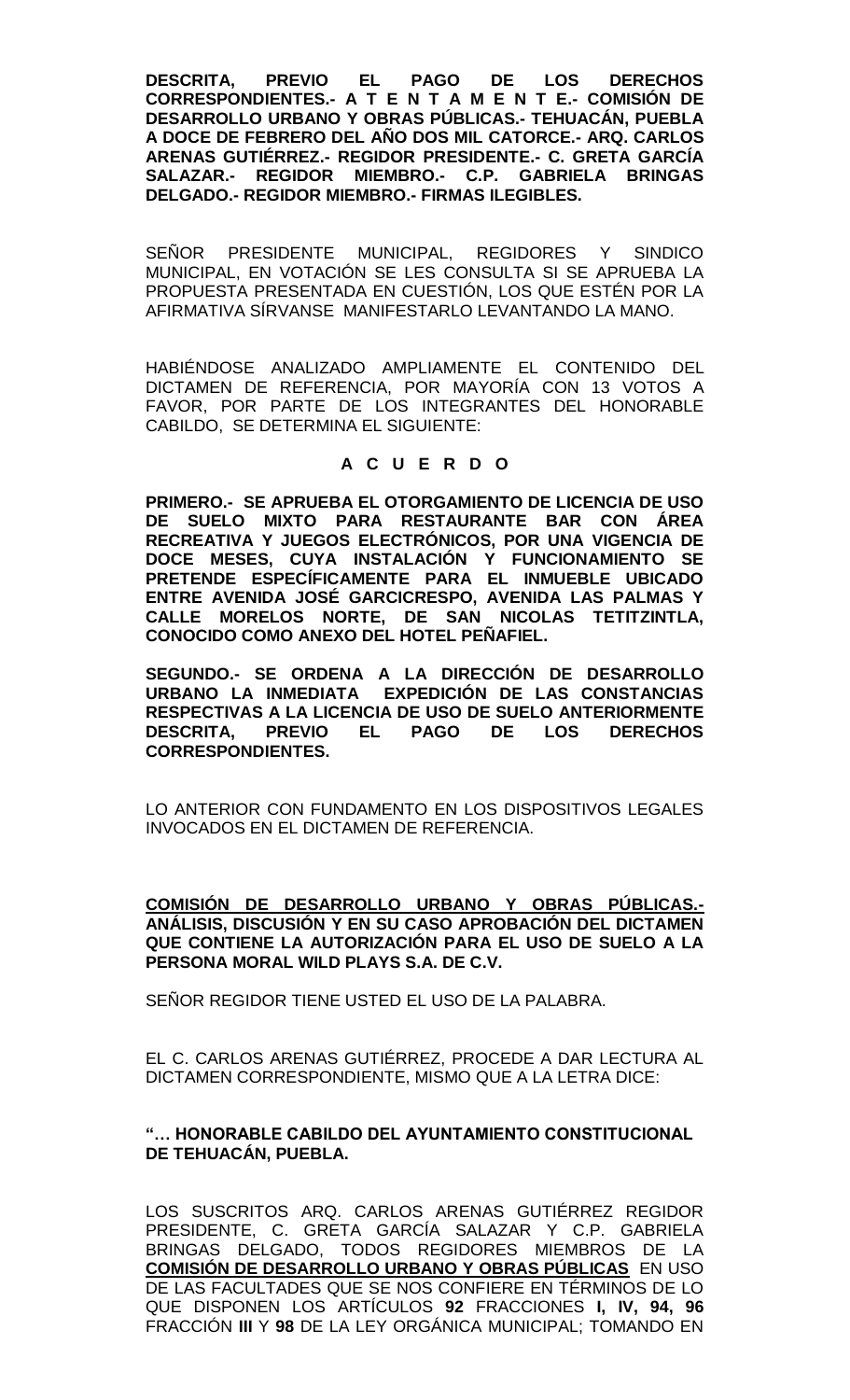CUENTA LOS ARGUMENTOS DE HECHO Y DE DERECHO QUE EN EL PRESENTE SE VIERTEN, SOMETEMOS A SU CONSIDERACIÓN EL SIGUIENTE DICTAMEN QUE VERSA SOBRE LA **LICENCIA DE USO DE SUELO MIXTO PARA RESTAURANTE BAR CON JUEGOS ELECTRÓNICOS, ESPECÍFICAMENTE PARA LA FRACCIÓN IDENTIFICADA CON EL NUMERO SEISCIENTOS VEINTICINCO "A" DEL INMUEBLE UBICADO EN AVENIDA INDEPENDENCIA PONIENTE NUMERO SEISCIENTOS VEINTICINCO DEL FRACCIONAMIENTO ARCADIA DE ESTA CIUDAD.** BASÁNDONOS EN LOS SIGUIENTES: **A N T E C E D E N T E S**

**PRIMERO.-** QUE LA PERSONA MORAL DENOMINADA **INMOBILIARIA YUNE S.A. DE C.V.** SE ENCUENTRA DEBIDAMENTE CONSTITUIDA CONFORME A LAS LEYES MEXICANAS Y QUE TAL CIRCUNSTANCIA LA ACREDITA CON LA ESCRITURA PUBLICA NUMERO DIEZ MIL SEISCIENTOS SESENTA Y OCHO, VOLUMEN NUMERO DOSCIENTOS VEINTIOCHO EXPEDIDA CON FECHA CUATRO DE AGOSTO DEL AÑO MIL NOVECIENTOS NOVENTA Y NUEVE, EN LA CIUDAD DE TEHUACÁN, PUEBLA; ANTE LA FE DEL LICENCIADO MOISÉS TEJEDA DELFÍN, TITULAR DE LA NOTARIA PUBLICA NUMERO CUATRO, QUEDANDO INSCRITO SU TESTIMONIO EN EL REGISTRO PUBLICO DE LA PROPIEDAD Y DEL COMERCIO, BAJO LA PARTIDA NUMERO DOSCIENTOS SESENTA Y CUATRO A FOJAS CIENTO SESENTA Y TRES, LIBRO UNO, TOMO SIETE, DE FECHA DIEZ DE AGOSTO DEL AÑO MIL NOVECIENTOS NOVENTA Y NUEVE. QUE SE ENCUENTRA DADA DE ALTA EN LA SECRETARIA DE HACIENDA Y CRÉDITO PUBLICO, BAJO EL REGISTRO FEDERAL DE CONTRIBUYENTES IYU9908041V7. QUE TIENE COMO OBJETO SOCIAL ENTRE OTROS EL DE ADQUISICIÓN POR CUALQUIER TITULO LEGAL DE TODA CLASE DE INMUEBLES Y LA ENAJENACIÓN DE LOS MISMOS POR CUALQUIERA DE LOS MEDIOS PERMITIDOS POR LA LEY, LA EXPLOTACIÓN COMERCIAL DE LOS PROPIOS BIENES, SU ARRENDAMIENTO, SUB-ARRENDAMIENTO Y ADMINISTRACIÓN. QUE **ES LEGITIMA PROPIETARIA DEL INMUEBLE QUE SE ENCUENTRA MARCADO CON EL NUMERO SEISCIENTOS VEINTICINCO DE LA AVENIDA INDEPENDENCIA PONIENTE DE ESTA CIUDAD DE TEHUACÁN**, PUEBLA, EN VIRTUD DEL INSTRUMENTO NOTARIAL NUMERO DIEZ MIL SEISCIENTOS SETENTA Y SEIS, VOLUMEN NUMERO DOSCIENTOS VEINTISÉIS DE FECHA DOCE DE AGOSTO DEL AÑO MIL NOVECIENTOS NOVENTA Y NUEVE OTORGADO ANTE LA FE DEL LICENCIADO MOISÉS TEJEDA DELFÍN, TITULAR DE LA NOTARIA NUMERO CUATRO DE LAS DE ESTE DISTRITO JUDICIAL DE TEHUACÁN, EL CUAL SE ENCUENTRA INSCRITO EN EL REGISTRO PUBLICO DE LA PROPIEDAD DE ESTE DISTRITO JUDICIAL, BAJO LA PARTIDA NUMERO TRESCIENTOS TREINTA Y NUEVE, A FOJAS CIENTO OCHENTA Y NUEVE, LIBRO UNO TOMO SIETE DE FECHA TREINTA DE SEPTIEMBRE DE MIL NOVECIENTOS NOVENTA Y CINCO.

**SEGUNDO.-** QUE LA EMPRESA **WILD PLAYS S.A. DE C.V.** SE ENCUENTRA DEBIDAMENTE CONSTITUIDA CONFORME A LAS LEYES MEXICANAS Y QUE TAL CIRCUNSTANCIA LA ACREDITA CON LA ESCRITURA PUBLICA NÚMERO DOSCIENTOS OCHENTA Y OCHO, EXPEDIDA CON FECHA CINCO DE JUNIO DEL AÑO DOS MIL NUEVE, EN LA CIUDAD DE SABINAS, COAHUILA, ANTE LA FE DEL LICENCIADO JOSE LUIS CARDENAS DAVILA, NOTARIO PUBLICO NUMERO DOCE. ASÍ MISMO SE ENCUENTRA DADA DE ALTA ANTE LA SECRETARIA DE HACIENDA Y CRÉDITO PUBLICO, CON REGISTRO FEDERAL DE CONTRIBUYENTES NUMERO WPL090605SI4. QUE TIENE COMO OBJETO SOCIAL ENTRE OTROS LA COMERCIALIZACIÓN, ESTABLECIMIENTO Y OPERACIÓN CON MAQUINAS ELECTROMECÁNICAS, QUE OPEREN CON FICHAS, TOKENS O BOLETOS; EL ESTABLECIMIENTO, COMERCIALIZACIÓN Y OPERACIÓN DE CUALQUIER TIPO DE JUEGOS, VIDEO JUEGOS, BINGOS, SORTEOS, JUEGOS DE DESTREZA O NO DESTREZA, ENTRETENIMIENTOS Y LOTERÍAS, QUE SEAN EXPLOTADOS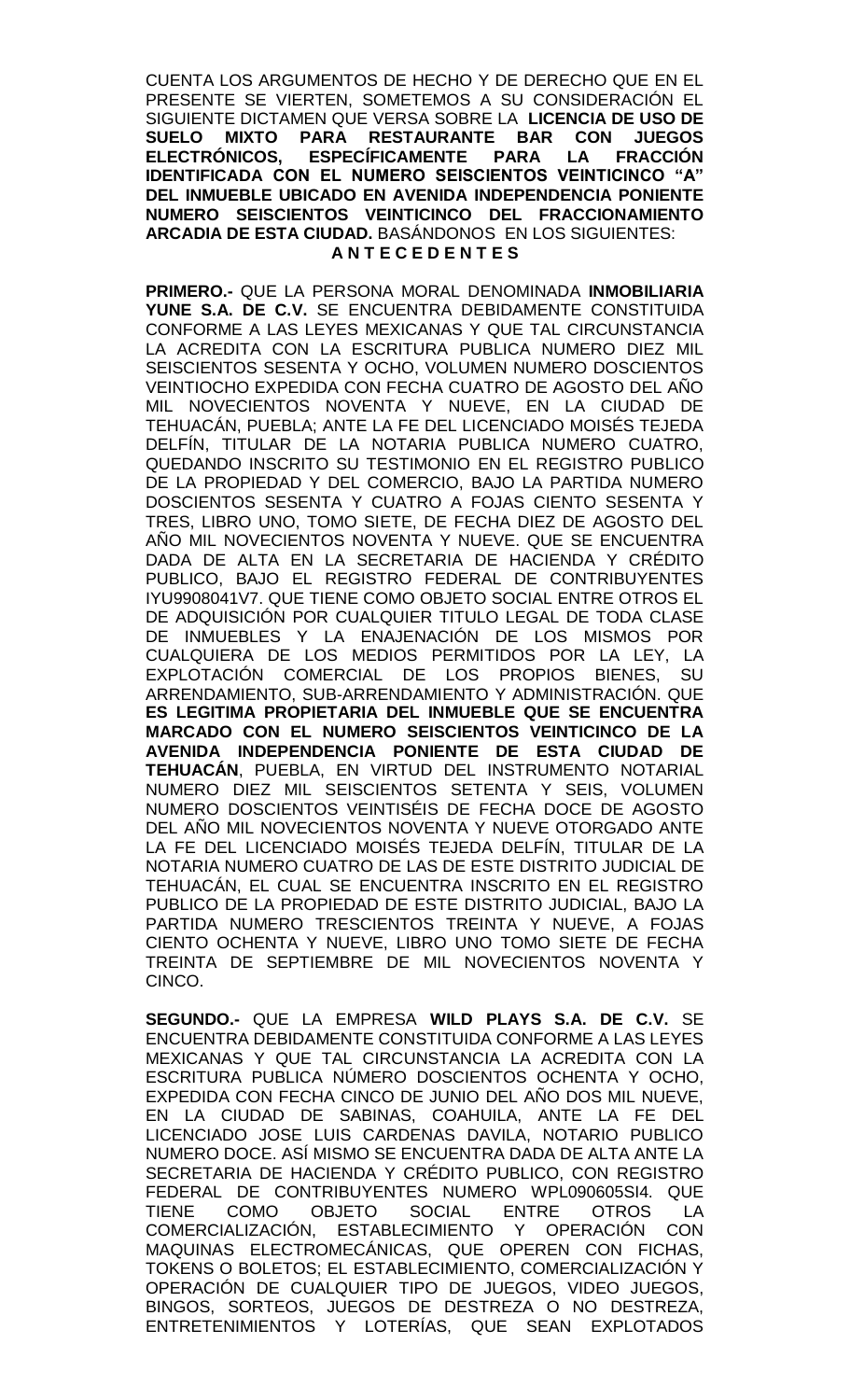MEDIANTE MAQUINAS ELECTROMECÁNICAS O DE CUALQUIER OTRO TIPO, LA APROBACIÓN DE SISTEMAS PARA OTORGAR BONOS, PREMIOS O PUNTOS, BAJO EL ESQUEMA DE VALES, ACREDITACIONES DE PUNTOS EN TARJETAS ELECTROMECÁNICAS, EL ESTABLECIMIENTO DE RESTAURANTES, BARES, EXPENDIOS DE BEBIDAS, CENTRO DE DIVERSIONES ESPECTÁCULOS Y DEMÁS ACTIVIDADES DE RECREACIÓN Y ESPARCIMIENTO. QUE OBRA REGISTRADA EN EL REGISTRO PUBLICO DE LA PROPIEDAD Y DEL COMERCIO DEL ESTADO DE TAMAULIPAS, CON FOLIO MERCANTIL ELECTRÓNICO NUMERO 50292\*4, DE FECHA VEINTICUATRO DE JUNIO DEL AÑO DOS MIL NUEVE, SEGÚN SE DESPRENDE DEL DOCUMENTO EN CITA, EL CUAL SE ANEXA EN COPIA DEBIDAMENTE COTEJADA POR NOTARIO PUBLICO FACULTADO PARA ELLO.

**TERCERO.-** QUE LA PERSONA MORAL DENOMINADA **TURNIERLIVE S.A. DE C.V.** SE ENCUENTRA DEBIDAMENTE CONSTITUIDA CONFORME A LAS LEYES MEXICANAS Y QUE TAL CIRCUNSTANCIA LA ACREDITA CON LA ESCRITURA PUBLICA NUMERO MIL VEINTIDÓS OTORGADA CON FECHA VEINTINUEVE DE FEBRERO DEL AÑO DOS MIL DOCE, EN LA CIUDAD DE MONTERREY, NUEVO LEON; ANTE LA FE DEL LICENCIADO RODOLFO GILBERTO VILLAREAL LEAL, NOTARIO PUBLICO NUMERO CUARENTA Y OCHO. QUE SU OBJETO SOCIAL ES LA PRESTACIÓN DE SERVICIOS DE RECREACIÓN ACTIVA PARA LLEVAR ACABO LA ORGANIZACIÓN, COORDINACIÓN, DIRECCIÓN Y REALIZACIÓN, DE FORMA TEMPORAL O PERMANENTE EN TERRITORIO NACIONAL DE CENTROS DE ENTRETENIMIENTO, DAR SERVICIOS DE ENTRETENIMIENTO EN MAQUINAS DE JUEGOS ELECTRÓNICOS ASÍ COMO LA DE INSTALAR JUEGOS MECÁNICOS, SALONES DE PING-PONG, ENTRE OTROS. QUE CUENTA CON EL PERMISO NUMERO **DGAJS/ SCEVF/P-06/2005** OTORGADO POR LA SECRETARIA DE GOBERNACIÓN, PARA LA INSTALACIÓN DE CENTROS DE ENTRETENIMIENTO, EXPEDIDO CON FECHA VEINTICINCO DE MAYO DEL AÑO DOS MIL CINCO.

**CUARTO.-** QUE LA EMPRESA DENOMINADA **RECREACIONES DE HABILIDAD Y DESTREZA S.A. DE C.V.,** SE ENCUENTRA DEBIDAMENTE CONSTITUIDA CONFORME A LAS LEYES MEXICANAS Y QUE TAL CIRCUNSTANCIA LA ACREDITA CON LA ESCRITURA PUBLICA NÚMERO DOSCIENTOS VEINTINUEVE, LIBRO NUMERO SEIS, EXPEDIDA CON FECHA DIECIOCHO DE JUNIO DEL AÑO DOS MIL NUEVE, EN EL POBLADO DE VIESCA TORREON COAHUILA, ANTE LA FE DEL LICENCIADO AGUSTIN GERARDO SALDAÑA VILLAREAL, TITULAR DE LA NOTARIA PUBLICA NUMERO CUARENTA Y UNO; ASÍ MISMO SE ENCUENTRA DADA DE ALTA ANTE LA SECRETARIA DE HACIENDA Y CRÉDITO PUBLICO, CON REGISTRO FEDERAL DE CONTRIBUYENTES NUMERO RHD0906181QA. QUE TIENE COMO OBJETO SOCIAL EL DE ESTABLECER CENTROS DE ENTRETENIMIENTO CON MAQUINAS DE VIDEOJUEGOS, PARA SER INSTALADOS Y OPERAR EN TODO EL TERRITORIO NACIONAL. QUE DERIVADO DEL JUICIO DE AMPARO NUMERO 1000/2009 Y SU RESOLUCIÓN DE FECHA VEINTISIETE DE OCTUBRE DEL AÑO DOS MIL NUEVE, TRAMITADO ANTE EL JUZGADO CUARTO DEL DISTRITO EN LA LAGUNA, CON RESIDENCIA EN TORREÓN, COAHUILA, LA MORAL **ADQUIRIÓ COMO DERECHOS EL OPERAR, FUNCIONAR E INSTALAR, EN TODO EL TERRITORIO NACIONAL** MÁQUINAS QUE SE DENOMINAN TRAGAMONEDAS, LAS QUE COMBINAN LA HABILIDAD Y DESTREZA EN UNOS CASOS Y EN OTROS LA HABILIDAD Y DESTREZA CON EL AZAR; LAS QUE NO SE ENCUENTRAN PROHIBIDAS PARA DICHA EMPRESA, PORQUE PARA SU FUNCIONAMIENTO, LAS MISMAS UTILIZAN EN TODO CASO, EL ELEMENTO HUMANO Y SU RESULTADO NO DEPENDE EXCLUSIVAMENTE DEL AZAR, QUEDANDO ESTABLECIDO ADEMÁS QUE LOS EQUIPOS ANALIZADOS NO PROPORCIONAN PREMIOS, NI BENEFICIOS MONETARIOS, NI EN ESPECIE; ÚNICAMENTE CRÉDITOS Y SON OTORGADOS POR MEDIO DE TARJETA ELECTRÓNICA.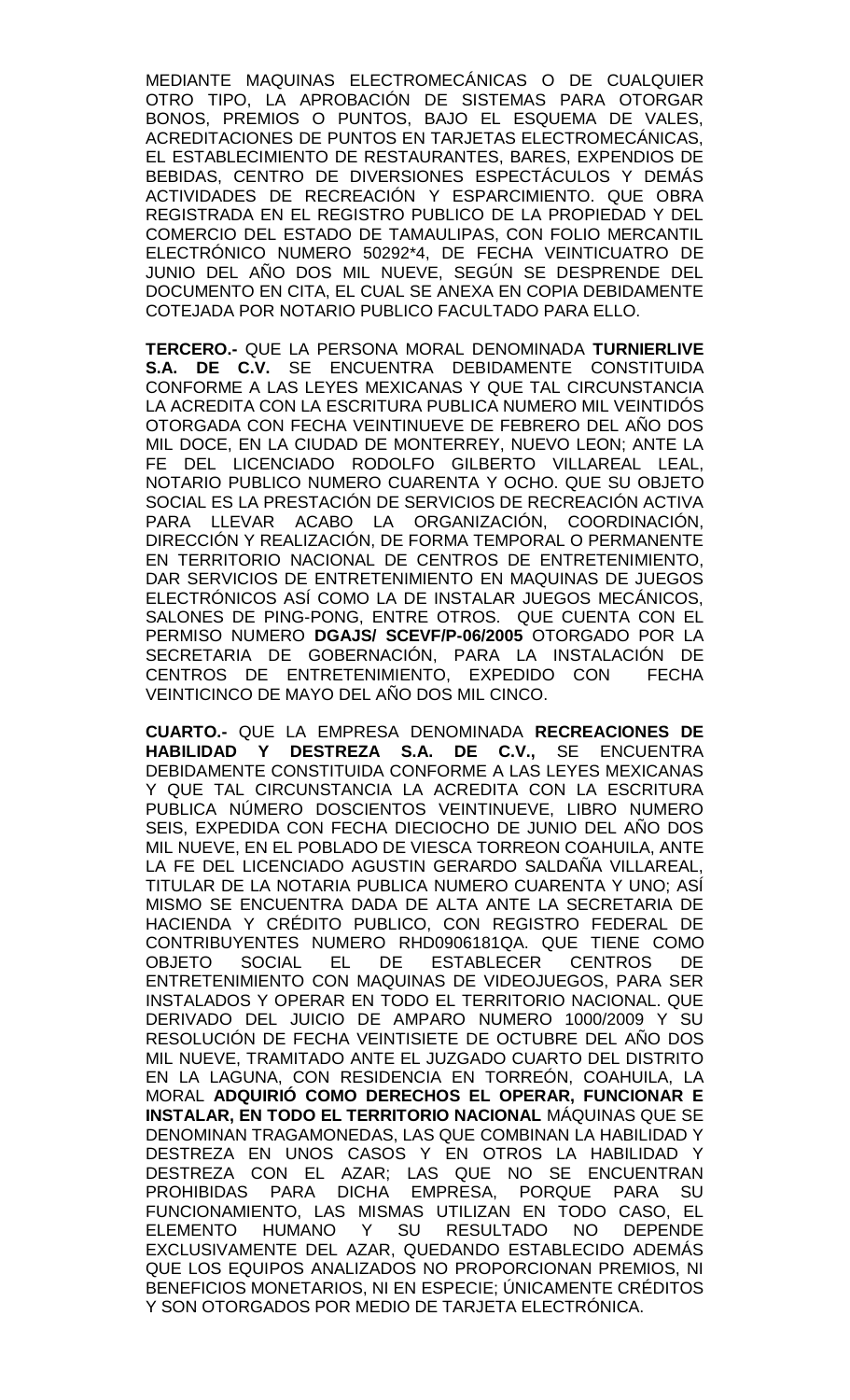**QUINTO.-** QUE CON FECHA QUINCE DE NOVIEMBRE DEL AÑO DOS MIL DOCE LA SECRETARIA DE GOBERNACIÓN A TRAVÉS DE LA DIRECCIÓN GENERAL ADJUNTA DE JUEGOS Y SORTEOS CON OFICIO NUMERO **DGAJS/SCEV/1051/2012** COMUNICA A LAS MORALES DENOMINADAS **RECREACIONES DE HABILIDAD Y DESTREZA S.A. DE C.V. Y TURNIERLIVE S.A. DE C.V.** QUE DE ACUERDO A LOS DERECHOS ADQUIRIDOS Y EN VIRTUD DE QUE AMBAS EMPRESAS SE HAN UNIDO LEGALMENTE BAJO UNA ASOCIACIÓN PARA DESARROLLAR UNA ACTIVIDAD LICITA EN EL TERRITORIO MEXICANO, AMBAS PUEDEN OPERAR, FUNCIONAR E INSTALAR, TANTO EN FORMA INDIVIDUAL, CON UN TERCERO O DE FORMA CONJUNTA.

**SEXTO.-** QUE CON FECHA DIEZ DE OCTUBRE DEL AÑO DOS MIL TRECE LAS MORALES DENOMINADAS **"TURNIERLIVE S.A. DE C.V." "WILD PLAYS S.A. DE C.V." Y "RECREACIONES DE HABILIDAD Y DESTREZA S.A. DE C.V."** CELEBRARON FORMAL **CONTRATO DE ASOCIACIÓN** EN PARTICIPACIÓN; LA PRIMERA EN CARÁCTER DE ASOCIANTE Y LAS DOS ULTIMAS DE ASOCIADAS. QUE EL MISMO FUE CONVENIDO CON UN TÉRMINO DE DURACIÓN DE DOS AÑOS, PRORROGABLE, ENCONTRÁNDOSE ACTUALMENTE VIGENTE. Y QUE TIENE POR OBJETO EL APORTAR LOS DERECHOS ADQUIRIDOS DE SUS OBJETOS SOCIALES, EXCLUSIVAMENTE PARA LA INSTALACIÓN Y OPERACIÓN DE UN CENTRO DE ENTRETENIMIENTO CON MAQUINAS DE VIDEOJUEGOS EL CUAL SE PRETENDE PARA EL INMUEBLE UBICADO EN AVENIDA INDEPENDENCIA PONIENTE NUMERO SEISCIENTOS VEINTICINCO DE LA CIUDAD DE TEHUACÁN.

**SÉPTIMO.-** QUE CON FECHA VEINTIOCHO DE OCTUBRE DEL AÑO DOS MIL TRECE LA MORAL DENOMINADA **INMOBILIARIA YUNE S.A. DE C.V.** REPRESENTADA POR EL C. MARCO ANTONIO HADDAD YUNES, OTORGA EN ARRENDAMIENTO A LA MORAL DENOMINADA **WILD PLAYS S.A. DE C.V**., REPRESENTADA POR EL C. ALVARO NARVÁEZ LOZANO, EL INMUEBLE UBICADO EN INDEPENDENCIA PONIENTE NUMERO SEISCIENTOS VEINTICINCO DEL FRACCIONAMIENTO ARCADIA, ESPECÍFICAMENTE LA FRACCIÓN IDENTIFICADA CON EL NUMERO SEISCIENTOS VEINTICINCO "A" LOCALIZADA EN LA ZONA NORTE CONSTITUIDA CON UNA SUPERFICIE DE 429.63M2 EN PLANTA BAJA , 35.78M2 EN ÁREA DE MEZANINES Y 587.24 EN PRIMER NIVEL. CON USO ACORDE A LAS ACTIVIDADES QUE DESARROLLA SU ARRENDATARIA.

**OCTAVO.-** QUE EL INMUEBLE ANTES REFERIDO CUENTA CON LAS CONSTANCIAS MUNICIPALES EXPEDIDAS POR LA DIRECCION DE PROTECCION CIVIL Y BOMBEROS CON OFICIO NÚMERO 048/14/PC-TH DE FECHA SIETE DE FEBRERO DEL AÑO DOS MIL CATORCE; LA EMITIDA POR LA DIRECCION DE MEDIO AMBIENTE Y ECOLOGIA CON OFICIO CPEA-034/2014 DE FECHA TREINTA DE ENERO DEL AÑO DOS MIL CATORCE, ASI COMO LA FACTIBILIDAD DE FUNCIONAMIENTO EXPEDIDA POR NORMATIVIDAD COMERCIAL CON FECHA CATORCE DE ENERO DEL AÑO DOS MIL CATORCE.

**NOVENO.-** QUE CON FECHA VEINTICUATRO DE ENERO DEL AÑO DOS MIL CATORCE EL C. ÁLVARO NARVÁEZ LOZANO EN CARÁCTER DE REPRESENTANTE LEGAL DE LA EMPRESA DENOMINADA **WILD PLAYS S.A. DE C.V.** SOLICITA A LA DIRECCIÓN DE DESARROLLO URBANO MEDIANTE ESCRITO IDENTIFICADO CON FOLIO NUMERO DOSCIENTOS VEINTISÉIS EL **USO DE SUELO PARA OPERAR UN ESTABLECIMIENTO CON GIRO DE RESTAURANTE BAR Y JUEGOS ELECTRÓNICOS** EN EL INMUEBLE REFERIDO EN EL PUNTO PRIMERO; SOLICITUD QUE FUE RESPONDIDA POR OFICIO NUMERO DOS MIL CIENTO SETENTA Y CUATRO EN EL QUE SE HICIERON LAS OBSERVACIONES CORRESPONDIENTES PARA ESTAR EN POSIBILIDAD DE DAR SEGUIMIENTO A SU SOLICITUD.

**DÉCIMO.-** QUE CON FECHA SIETE DE FEBRERO DEL AÑO DOS MIL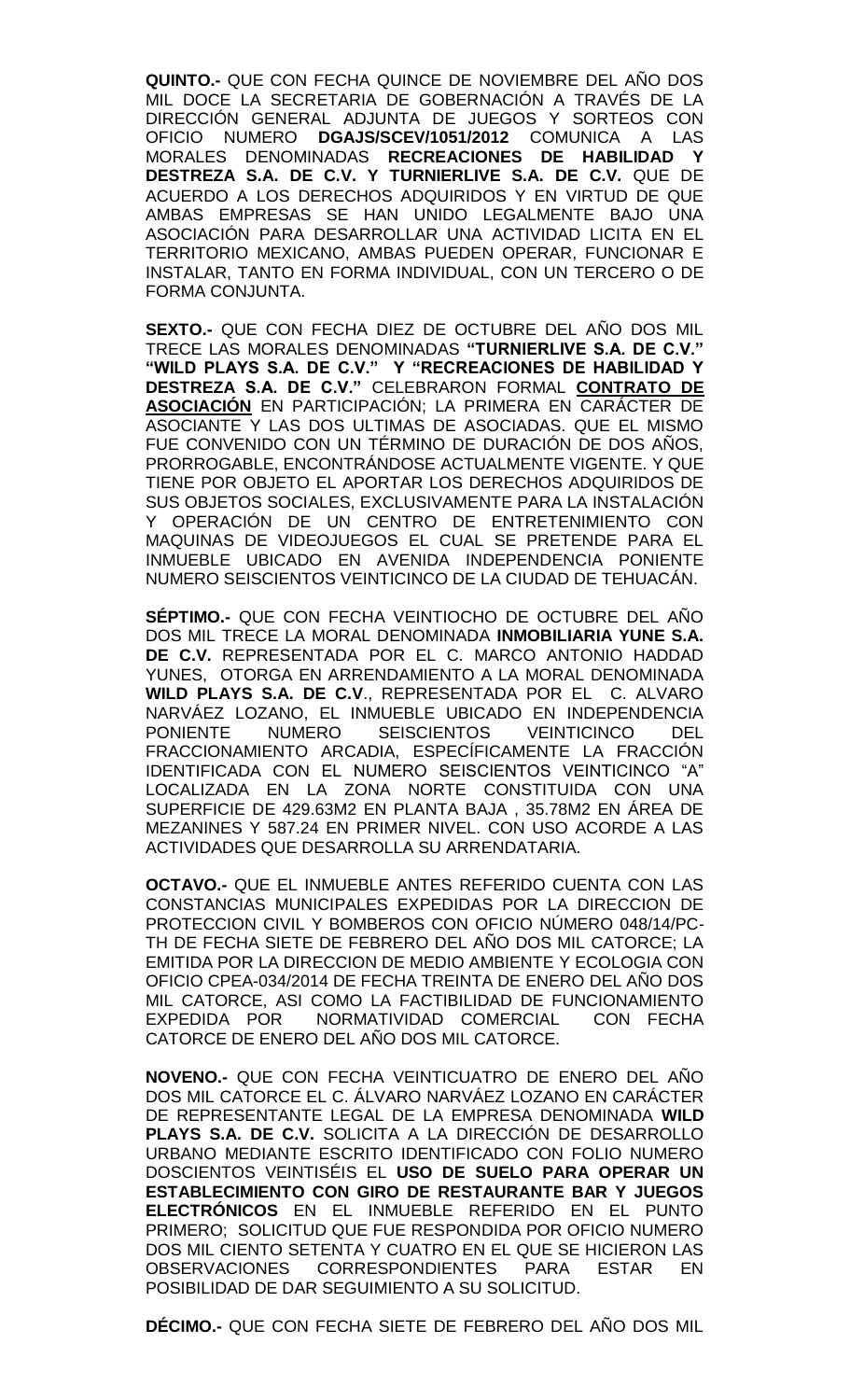CATORCE CON ESCRITO NUMERO CIENTO SETENTA Y UNO, EL C. ÁLVARO NARVÁEZ LOZANO, EN SEGUIMIENTO A LA RESPUESTA EMITIDA POR LA DIRECCIÓN DE DESARROLLO URBANO POR OFICIO NUMERO DOS MIL CIENTO SETENTA Y CUATRO, INTEGRA DEBIDAMENTE EL EXPEDIENTE SOLVENTANDO CON ELLO LAS OBSERVACIONES REALIZADAS.

**DÉCIMO PRIMERO.-** QUE CON FECHA DIEZ DE FEBRERO DEL AÑO DOS MIL CATORCE, SE TURNA ANTE ESTA COMISIÓN DE DESARROLLO URBANO Y OBRAS PUBLICAS, EL EXPEDIENTE CITADO EN EL PUNTO QUE ANTECEDE PARA SU ANÁLISIS Y SEGUIMIENTO.

# **C O N S I D E R A N D O**

**I.-** QUE ES OBLIGACIÓN DE ESTE HONORABLE AYUNTAMIENTO EN TÉRMINOS DE LO QUE DISPONEN LOS ARTÍCULOS **102, 103 Y 105** DE LA CONSTITUCIÓN POLÍTICA DEL ESTADO LIBRE Y SOBERANO DE PUEBLA, CUMPLIR Y HACER CUMPLIR LA CONSTITUCIÓN, LEYES Y REGLAMENTOS SECUNDARIOS QUE EMANEN DEL PACTO FEDERAL; ELLO EN ESTRICTO APEGO Y CONCORDANCIA EN LO DISPUESTO POR EL ARTÍCULO **115** FRACCIÓN V DE LA PROPIA CONSTITUCIÓN POLÍTICA DE LOS ESTADOS UNIDOS MEXICANOS.

**II.-** QUE EN TÉRMINOS DE LO DISPUESTO POR LOS ARTÍCULOS **9** FRACCIONES **I, III, X , XV,** Y PÁRRAFO ÚLTIMO DE LA LEY GENERAL DE ASENTAMIENTOS HUMANOS Y **78** FRACCIONES **XXXIX, XLI** DE LA LEY ORGÁNICA MUNICIPAL DEL ESTADO DE PUEBLA CORRESPONDE A ESTE MUNICIPIO EN EL ÁMBITO DE SU JURISDICCIÓN ENTRE OTROS, ADMINISTRAR LOS PLANES O PROGRAMAS DE DESARROLLO URBANO, DE CENTROS DE POBLACIÓN, ASÍ COMO EXPEDIR LAS AUTORIZACIONES, LICENCIAS O PERMISOS DE USO DE SUELO; EJERCIENDO SUS ATRIBUCIONES EN MATERIA DE DESARROLLO URBANO A TRAVÉS DE LOS CABILDOS DE LOS AYUNTAMIENTOS O CON EL CONTROL Y EVALUACIÓN DE ESTOS.

**III.-** QUE EL ARTÍCULO **92** EN SUS FRACCIONES **III, IV,** Y **V** DE LA LEY ORGÁNICA MUNICIPAL DEL ESTADO DE PUEBLA; ESTABLECE QUE SON FACULTADES Y OBLIGACIONES DE LOS REGIDORES DELIBERAR Y DECIDIR SOBRE LOS ASUNTOS QUE LE COMPETEN AL AYUNTAMIENTO, FORMAR PARTE DE LAS COMISIONES PARA LAS QUE FUEREN DESIGNADOS POR ÉSTE Y DICTAMINAR E INFORMAR SOBRE LOS ASUNTOS QUE SE LES ENCOMIENDE; DISPOSICIÓN QUE SE ARTICULA CON EL ARTICULO **96** FRACCIÓN **III** DE ESA PROPIA LEY, QUE ESTABLECE QUE DENTRO DE LAS COMISIONES PERMANENTES DE REGIDORES SE ENCUENTRAN LA DE DESARROLLO URBANO Y OBRAS PÚBLICAS, MISMA DE LA QUE FORMAMOS PARTE LOS SUSCRITOS Y QUE DEBERÁ ANALIZAR, DISCUTIR Y PROPONER SOBRE LOS ASUNTOS COMPRENDIDOS EN ESAS MATERIAS.

**IV.-** QUE LA CIUDAD PODRÍA VERSE BENEFICIADA AL PERMITIR LA INVERSIÓN DE EMPRESAS COMO LA SOLICITANTE, YA QUE AL CONTEMPLARSE LO REQUERIDO COMO UNA ALTERNATIVA DE ENTRETENIMIENTO SE PODRÁ INCREMENTAR LAS OPCIONES DE DESTINOS TURÍSTICOS, DISMINUYENDO EN CIERTA MEDIDA LA MIGRACIÓN TURÍSTICA A OTROS DESTINOS, CONLLEVANDO CON ELLO LA GENERACIÓN DE EMPLEOS DIRECTOS E INDIRECTOS RESULTADO DE LA ACTIVACIÓN DE SERVICIOS COMPLEMENTARIOS TALES COMO ALIMENTOS Y BEBIDAS ENTRE OTROS.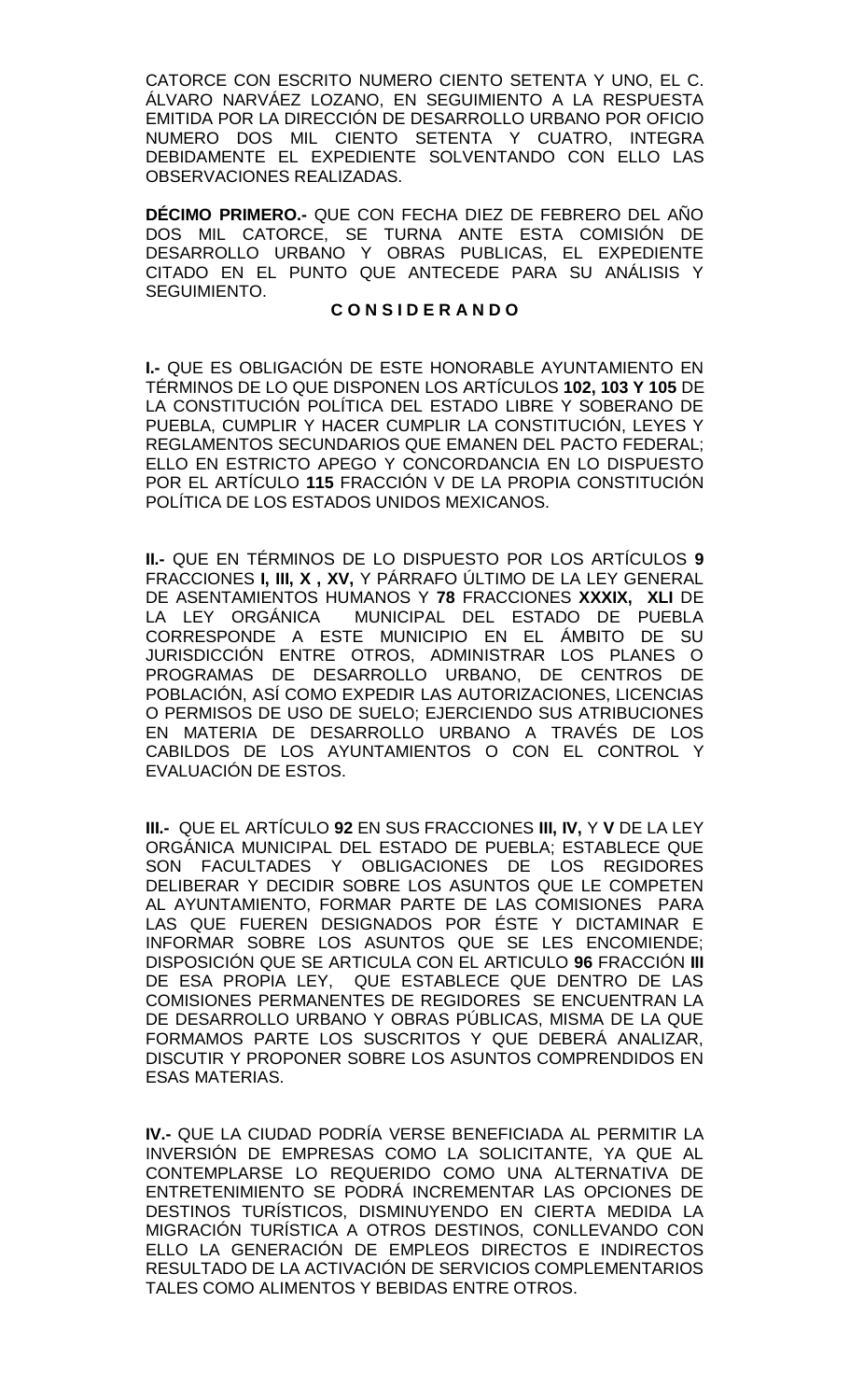**V.-**QUE ACORDE EN LAS DISPOSICIONES QUE EN MATERIA DE DESARROLLO URBANO RIGEN EN EL MUNICIPIO, ESPECÍFICAMENTE EN CONCORDANCIA CON LO DISPUESTO POR EL PROGRAMA RECTOR DE DESARROLLO URBANO SUSTENTABLE DEL CENTRO DE POBLACIÓN DE ESTA CIUDAD, ACTUALIZACIÓN DOS MIL ONCE, EN VIGENCIA; EL PREDIO EN EL QUE SE PRETENDE EL RELATIVO USO DE SUELO SE LOCALIZA EN ZONIFICACIÓN PRIMARIA ÁREA URBANA ACTUAL CON FRENTE A CORREDOR URBANO (COU), Y QUE DE ACUERDO A LO CONTENIDO EN LA TABLA DE COMPATIBILIDAD DE USOS Y DESTINOS, EL GIRO PRETENDIDO PARA RESTAURANTE BAR CON JUEGOS ELECTRÓNICOS, SE CONTEMPLA DENTRO DE LA CLASIFICACIÓN ALIMENTOS Y BEBIDAS, RECREACIÓN SOCIAL Y DEPORTES, RESULTANDO FACTIBLE, TODA VEZ QUE EL INMUEBLE UBICADO EN AVENIDA INDEPENDENCIA PONIENTE NUMERO SEISCIENTOS VEINTICINCO DEL FRACCIONAMIENTO ARCADIA DE ESTA CIUDAD, COEXISTE CON FRENTE A CORREDOR URBANO (COU), POR LO QUE ES VIABLE SOLICITAR AL PLENO DEL CABILDO SE APRUEBE EN LOS TÉRMINOS REFERIDOS EL CITADO USO DE SUELO.

**VI.-** QUE DE APROBARSE POR ESTE HONORABLE CUERPO EDILICIO EL USO DE SUELO PROPUESTO PARA RESTAURANTE BAR CON JUEGOS ELECTRÓNICOS, **ORDÉNESE A LA DIRECCIÓN DE DESARROLLO URBANO LA INMEDIATA EXPEDICIÓN DE LA LICENCIA DE USO DE SUELO MATERIA DEL PRESENTE DICTAMEN, EN LOS TÉRMINOS SOLICITADOS POR WILD PLAYS S.A DE C.V.;** DEBIENDO DICHA CONSTANCIA QUEDAR CONDICIONADA AL CUMPLIMIENTO DE LOS SIGUIENTES LINEAMIENTOS:

1.- LEY FEDERAL DE JUEGOS Y SORTEOS.

2.- LEY FEDERAL SOBRE METROLOGÍA Y NORMALIZACIÓN.

3.- LEY FEDERAL DE PROTECCIÓN AL CONSUMIDOR.

4.-REGLAMENTO DE LA LEY FEDERAL DE JUEGOS Y SORTEOS.

5.-REGLAMENTO DE LA LEY FEDERAL SOBRE METROLOGÍA Y NORMALIZACIÓN.

6.- CUMPLIR CON LO ESTIPULADO EN LA NORMA NOM-028-SCFI-2000, SOBRE INFORMACIÓN COMERCIAL, CRITERIOS DE INFORMACIÓN SOBRE PROMOCIONES COLECCIONABLES Y EN LAS QUE INTERVIENE EL AZAR.

7.-CUMPLIR CON LOS LINEAMIENTOS INDICADOS EN EL PERMISO **DGAJS/ SCEVF/P-06/2005** AUTORIZADO POR LA SECRETARIA DE GOBERNACIÓN, ASÍ COMO LOS LINEAMIENTOS ESTABLECIDOS EN LA **RESOLUCIÓN DEL JUICIO DE AMPARO NUMERO 1000/2009** DE FECHA VEINTISIETE DE OCTUBRE DEL AÑO DOS MIL NUEVE, TRAMITADO ANTE EL JUZGADO CUARTO DEL DISTRITO EN LA LAGUNA, CON RESIDENCIA EN TORREÓN, COAHUILA.

8.- REGLAMENTO DE CONSTRUCCIONES PARA EL MUNICIPIO DE TEHUACÁN, PUE.

9.- REGLAMENTO PARA EL MEJORAMIENTO Y PROTECCIÓN DE LA IMAGEN URBANA DE TEHUACÁN, PUEBLA.

10.- REGLAMENTO PARA EL FUNCIONAMIENTO DE ESTABLECIMIENTOS CON VENTA DE BEBIDAS ALCOHÓLICAS, SERVICIO DE HOSPEDAJE Y CELEBRACIÓN DE ESPECTÁCULOS PÚBLICOS EN LA CIUDAD DE TEHUACÁN, PUE.

11.- REGLAMENTO MUNICIPAL DE PROTECCIÓN AMBIENTAL PARA EL MUNICIPIO DE TEHUACÁN, PUE.

12.- LINEAMIENTOS AMBIENTALES QUE DETERMINE LA DIRECCIÓN DE ECOLOGÍA.

13.- RESPETAR LAS MEDIDAS DE PREVENCIÓN Y COMBATE A CONTINGENCIAS, QUE SEÑALE LA DIRECCIÓN DE PROTECCIÓN CIVIL DE ESTE MUNICIPIO. CON ESPECIAL ATENCIÓN A LAS SIGUIENTES DISPOSICIONES:

A).- LAS SALIDAS DE EMERGENCIA DEBERÁN ESTAR DISTRIBUIDAS EN LUGAR, NÚMERO Y TAMAÑO SUFICIENTE, DE ACUERDO A LA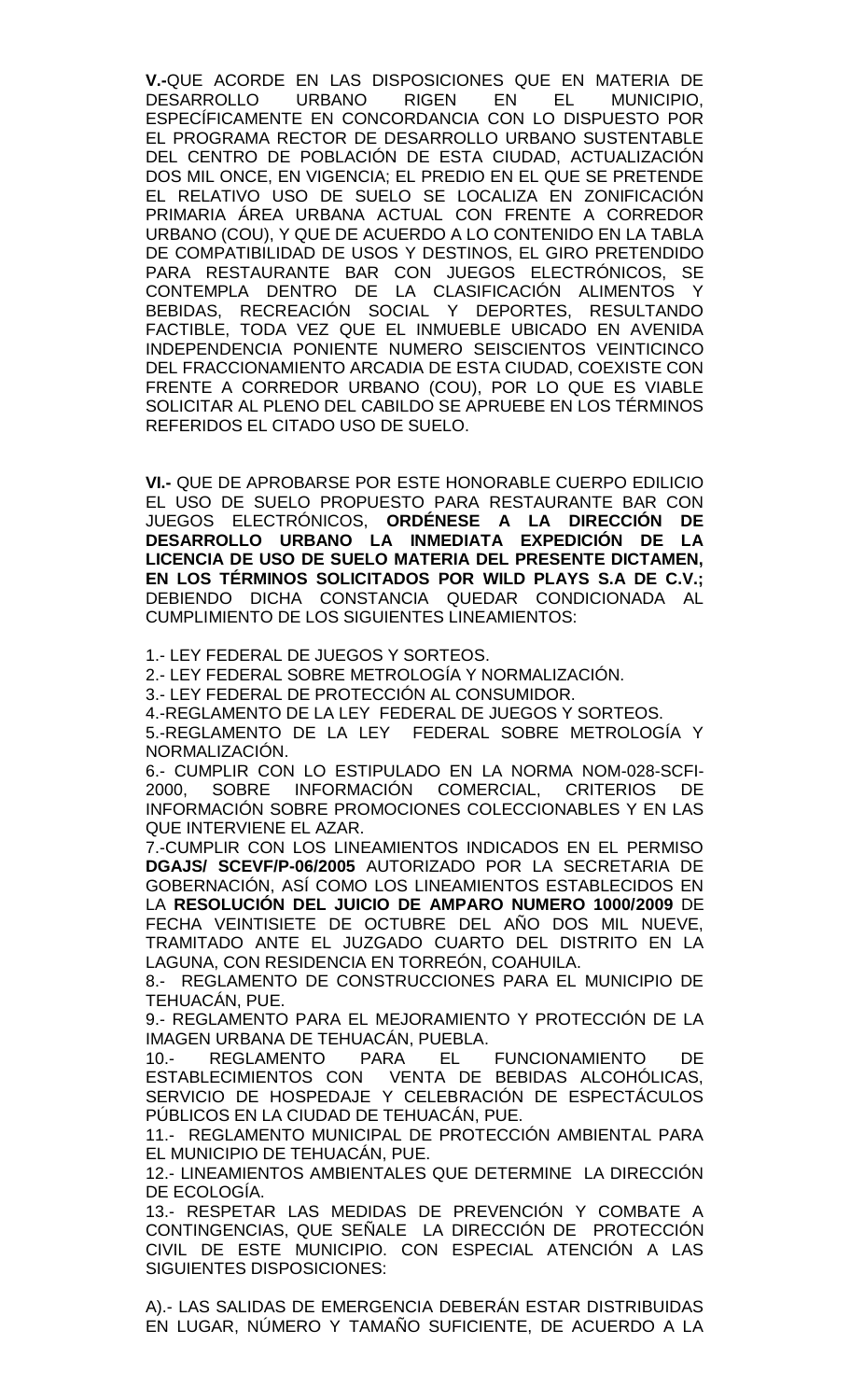CAPACIDAD DEL LUGAR, PARA QUE ESTE PUEDA SER DESALOJADO TOTALMENTE EN 3 MINUTOS.

B).- LAS CONEXIONES ELÉCTRICAS DEBERÁN SER REVISADAS COMO MÍNIMO UNA VEZ AL AÑO, PARA EVITAR SOBRECARGAS. C).-CONDICIONES DE SEGURIDAD EN INSTALACIÓN DE GAS L.P.

14.- AVISO DE FUNCIONAMIENTO ANTE LA SECRETARIA DE SALUD. ASI COMO LLEVAR A EFECTO LO QUE EN MATERIA ESTIPULA LA LEY GENERAL DE SALUD.

15.- CONVENIO PARA LA DISPOSICIÓN ADECUADA DE LOS RESIDUOS SÓLIDOS MUNICIPALES ANTE EL ORGANISMO OPERADOR DE SERVICIOS DE LIMPIA DE TEHUACÁN (OOSELITE).

16.- FACTIBILIDAD DE CONSUMO DE AGUA POTABLE Y PERMISO DE DESCARGA EMITIDA POR EL ORGANISMO OPERADOR DE SERVICIOS DE AGUA POTABLE Y ALCANTARILLADO DE TEHUACÁN (OOSAPAT).

17.- LICENCIA DE FUNCIONAMIENTO Y CEDULA DE EMPADRONAMIENTO ACTUALIZADOS

18.- NO PODRÁ SER UTILIZADA LA LICENCIA DE FUNCIONAMIENTO EMITIDA POR ESTE AYUNTAMIENTO, POR DOS LOCALES AL MISMO TIEMPO, POR LO QUE DEBERÁ REGULARIZAR Y/O ACTUALIZAR SU CONSTANCIA PARA EVITAR SANCIONES DE ACUERDO AL REGLAMENTO EN MATERIA.

19.- RESPETAR NOM-081-ECOL-1994, QUE ESTABLECE LOS LIMITES MÁXIMOS PERMISIBLES DE EMISIÓN DE RUIDO.

20.- NO PODRÁ FUNCIONAR COMO CANTINA O CABARET.

21.- QUEDA ESTRICTAMENTE PROHIBIDO DENTRO DEL ESTABLECIMIENTO LAS CONDUCTAS QUE TIENDAN A LA MENDICIDAD Y A LA PROMOCIÓN, ACEPTACIÓN O ENCUBRIMIENTO A LA PROSTITUCION

22.- NO SE PODRÁ DAR NINGÚN OTRO GIRO MÁS QUE EL **ESPECIFICADO** 

ES PRECISO DESTACAR QUE LA CONSTANCIA QUE EN SU MOMENTO EXPIDA LA DIRECCIÓN DE DESARROLLO URBANO, NO AUTORIZA LA APERTURA O FUNCIONAMIENTO DE ESTABLECIMIENTO ALGUNO POR LO QUE DEBERÁ DE TRAMITAR LA LICENCIA DE FUNCIONAMIENTO Y DEMÁS AUTORIZACIONES RESPECTIVAS CONFORME A LO DISPUESTO EN LAS DEMÁS LEYES Y REGLAMENTOS MUNICIPALES, ESTATALES Y FEDERALES QUE APLIQUEN EN LA MATERIA, OBSERVANDO LA REGLAMENTACIÓN APLICABLE PARA CADA CASO, QUEDANDO ENTENDIDO QUE DE EXISTIR MOLESTIAS Y/O DESACUERDO POR PARTE DE VECINOS, SE IMPONDRÁN LAS MEDIDAS QUE EL INTERÉS SOCIAL ASÍ DETERMINE, RESULTANDO PROCEDENTE LA CANCELACIÓN DEL USO DE SUELO RESPECTIVO. ASÍ MISMO, SE HACE EL APERCIBIMIENTO QUE EN CASO DE NO CUMPLIR CON LAS CONDICIONANTES ESTABLECIDAS, LA CONSTANCIA DE USO DE SUELO NO PODRÁ SER RENOVADA NI PRORROGADA, HACIÉNDOSE<br>ACREEDORES LOS PARTICULARES A LAS SANCIONES ACREEDORES LOS PARTICULARES A LAS SANCIONES PERTINENTES Y/O CANCELACIÓN DE LA CONSTANCIA EXPEDIDA.

**VII.-** QUE EL ARTÍCULO 18 DEL REGLAMENTO DE CONSTRUCCIONES DEL MUNICIPIO DE TEHUACÁN, PUEBLA; DISPONE ADEMÁS, QUE ES FACULTAD DISCRECIONAL DE LA DIRECCIÓN DE DESARROLLO URBANO, ESTABLECER LA VIGENCIA DE LAS CONSTANCIAS DE USO DE SUELO; EN ESE CONTEXTO SE DEBERÁ FIJAR EN LA CONSTANCIA RESPECTIVA DE **"LICENCIA DE USO DE SUELO MIXTO CON RESTAURANTE BAR Y JUEGOS ELECTRÓNICOS",** UNA VIGENCIA DE **DOCE MESES**, **ESPECÍFICAMENTE PARA LA FRACCIÓN IDENTIFICADA CON EL NUMERO SEISCIENTOS VEINTICINCO "A" DEL INMUEBLE UBICADO EN AVENIDA INDEPENDENCIA PONIENTE NUMERO SEISCIENTOS VEINTICINCO DEL FRACCIONAMIENTO ARCADIA DE ESTA CIUDAD.**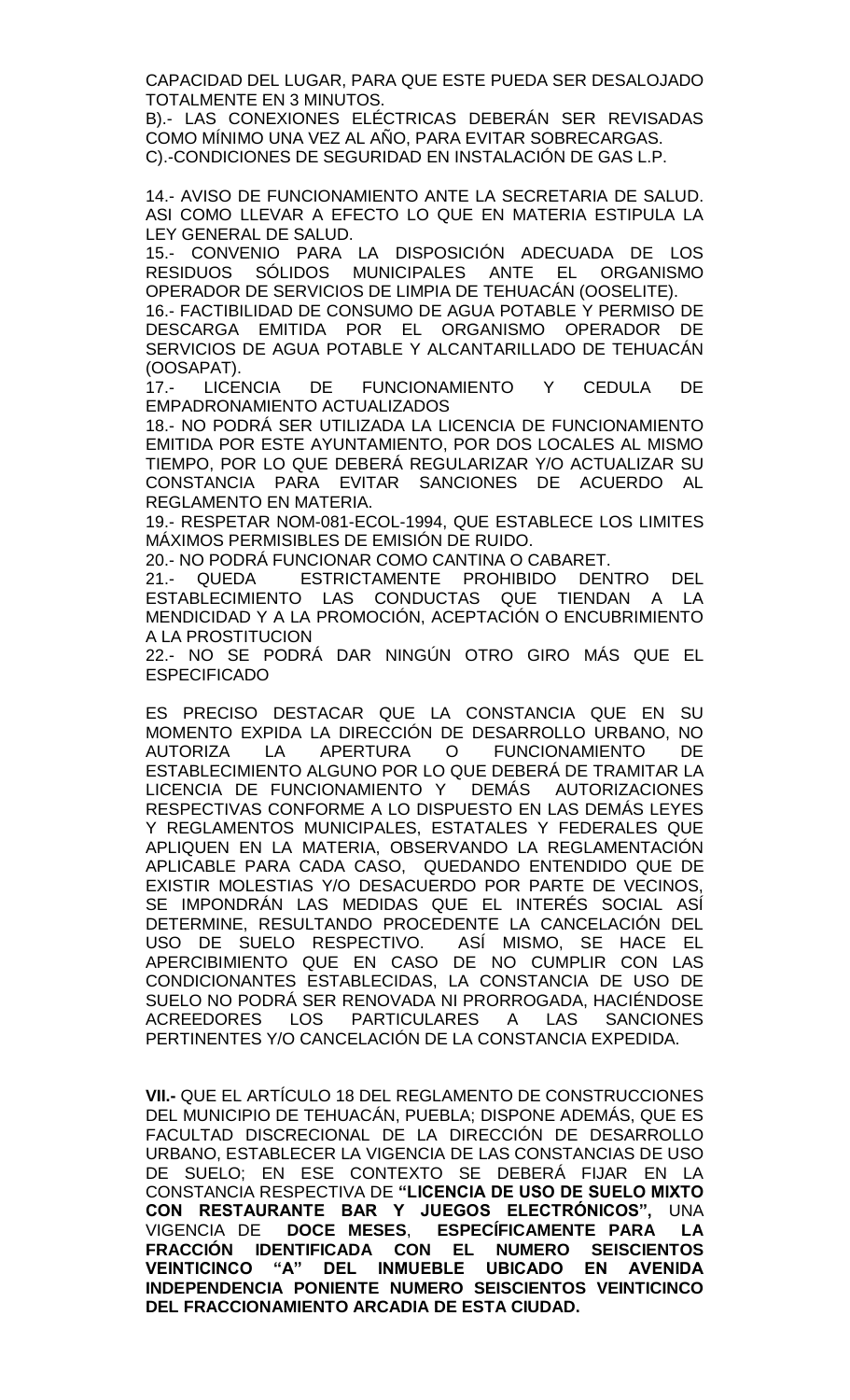POR LO ANTES EXPUESTO EN LOS PUNTOS DE HECHO Y DE DERECHO QUE EN EL CUERPO DEL PRESENTE DICTAMEN SE VIERTEN, EN USO DE LAS FACULTADES CONFERIDAS, SOMETEMOS A CONSIDERACIÓN DE ESTE HONORABLE CUERPO EDILICIO EL SIGUIENTE:

## **D I C T A M E N**

**PRIMERO.- SE APRUEBE EL OTORGAMIENTO DE LICENCIA DE USO DE SUELO MIXTO PARA RESTAURANTE BAR CON JUEGOS ELECTRÓNICOS, POR UNA VIGENCIA DE DOCE MESES, ESPECÍFICAMENTE PARA LA FRACCIÓN IDENTIFICADA CON EL NUMERO OFICIAL SEISCIENTOS VEINTICINCO "A" DEL INMUEBLE UBICADO EN AVENIDA INDEPENDENCIA PONIENTE NUMERO SEISCIENTOS VEINTICINCO DEL FRACCIONAMIENTO ARCADIA DE ESTA CIUDAD.**

**SEGUNDO.- SE ORDENE A LA DIRECCIÓN DE DESARROLLO URBANO LA INMEDIATA EXPEDICIÓN DE LAS CONSTANCIAS RESPECTIVAS A LA LICENCIA DE USO DE SUELO ANTERIORMENTE DESCRITA, PREVIO EL PAGO DE LOS DERECHOS CORRESPONDIENTES.-A T E N T A M E N T E.- COMISIÓN DE DESARROLLO URBANO Y OBRAS PÚBLICAS.- TEHUACÁN, PUEBLA A DOCE DE FEBRERO DEL AÑO DOS MIL CATORCE.- ARQ. CARLOS ARENAS GUTIÉRREZ.- REGIDOR PRESIDENTE.- C. GRETA GARCÍA SALAZAR.- REGIDOR MIEMBRO.- C.P. GABRIELA BRINGAS DELGADO.- REGIDOR MIEMBRO.- FIRMAS ILEGIBLES".**

SEÑOR PRESIDENTE MUNICIPAL, REGIDORES Y SINDICO MUNICIPAL, EN VOTACIÓN SE LES CONSULTA SI SE APRUEBA LA PROPUESTA PRESENTADA EN CUESTIÓN, LOS QUE ESTÉN POR LA AFIRMATIVA SÍRVANSE MANIFESTARLO LEVANTANDO LA MANO.

HABIÉNDOSE ANALIZADO AMPLIAMENTE EL CONTENIDO DEL DICTAMEN DE REFERENCIA, POR MAYORÍA CON 13 VOTOS A FAVOR, POR PARTE DE LOS INTEGRANTES DEL HONORABLE CABILDO, SE DETERMINA EL SIGUIENTE:

# **A C U E R D O**

**PRIMERO.- SE APRUEBA EL OTORGAMIENTO DE LICENCIA DE USO DE SUELO MIXTO PARA RESTAURANTE BAR CON JUEGOS ELECTRÓNICOS, POR UNA VIGENCIA DE DOCE MESES, ESPECÍFICAMENTE PARA LA FRACCIÓN IDENTIFICADA CON EL NUMERO OFICIAL SEISCIENTOS VEINTICINCO "A" DEL INMUEBLE UBICADO EN AVENIDA INDEPENDENCIA PONIENTE NUMERO SEISCIENTOS VEINTICINCO DEL FRACCIONAMIENTO ARCADIA DE ESTA CIUDAD.**

**SEGUNDO.- SE ORDENE A LA DIRECCIÓN DE DESARROLLO URBANO LA INMEDIATA EXPEDICIÓN DE LAS CONSTANCIAS RESPECTIVAS A LA LICENCIA DE USO DE SUELO ANTERIORMENTE DESCRITA, PREVIO EL PAGO DE LOS DERECHOS CORRESPONDIENTES.**

LO ANTERIOR CON FUNDAMENTO EN LOS DISPOSITIVOS LEGALES INVOCADOS EN EL DICTAMEN DE REFERENCIA.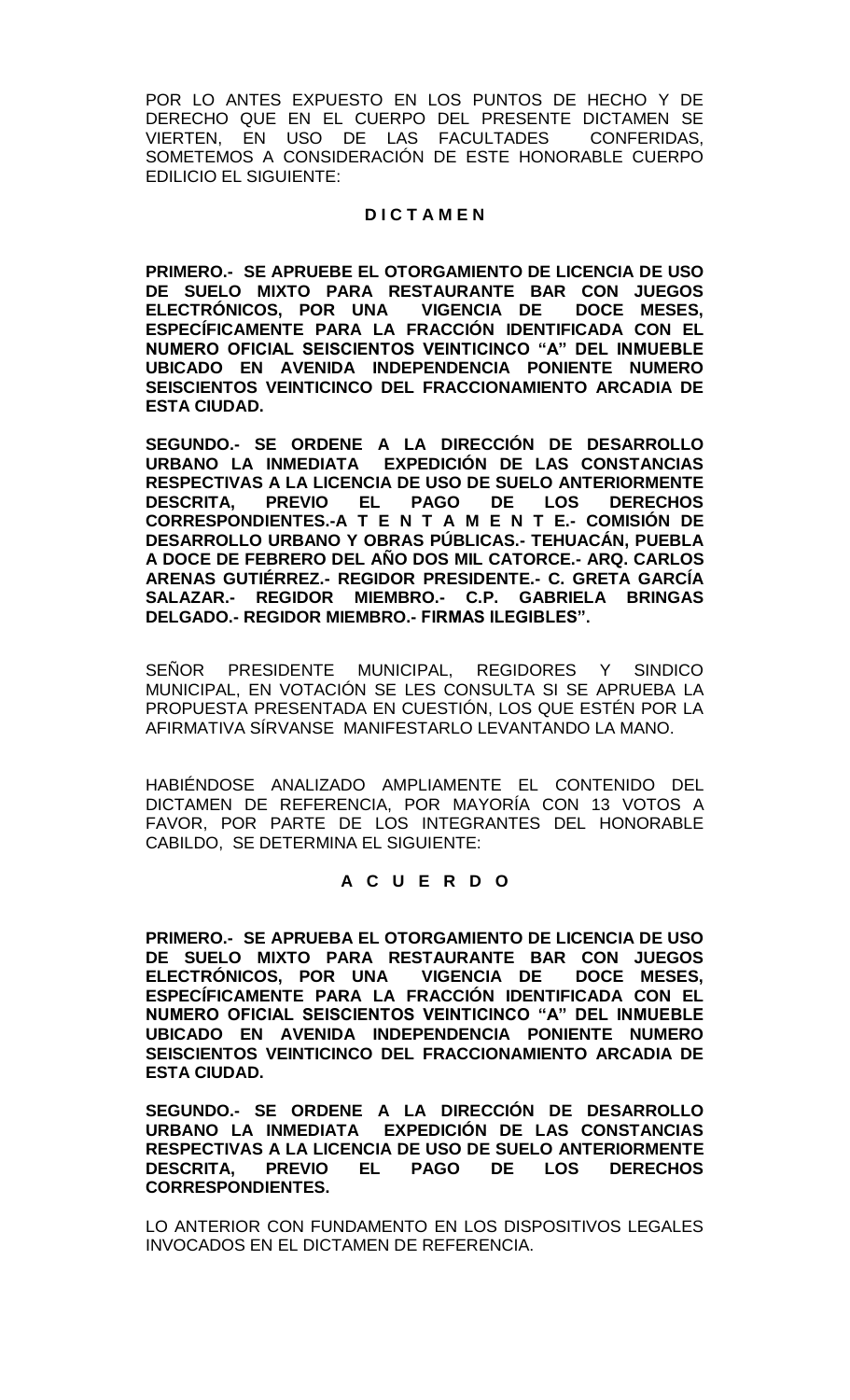**COMISIÓN DE PATRIMONIO Y HACIENDA PÚBLICA MUNICIPAL.- ANÁLISIS, DISCUSIÓN Y EN SU CASO APROBACIÓN DEL DICTAMEN QUE CONTIENE LA APROBACIÓN Y RATIFICACIÓN DE CONDONACIONES POR CONCEPTOS DE OTORGAMIENTOS DE LICENCIAS Y/O CONSTANCIAS A DIFERENTES INSTITUCIONES DE BENEFICIO SOCIAL QUE LO SOLICITARON.**

SEÑORA REGIDORA TIENE USTED EL USO DE LA PALABRA.

LA C. GABRIELA BRINGAS DELGADO, PROCEDE A DAR LECTURA AL DICTAMEN CORRESPONDIENTE, MISMO QUE A LA LETRA DICE:

**"… HONORABLE CABILDO:**

LOS SUSCRITOS REGIDORES **GABRIELA BRINGAS DELGADO, GRETA GARCÍA SALAZAR Y HUGO RUBEN BOLAÑOS CABRERA**, PRESIDENTE E INTEGRANTES DE LA COMISIÓN DE PATRIMONIO Y HACIENDA PÚBLICA MUNICIPAL DEL HONORABLE AYUNTAMIENTO, POR ESTE MEDIO Y CON FUNDAMENTO EN LO DISPUESTO POR EL ARTÍCULO 92 FRACCIONES III, IV, V Y VII DE LA LEY ORGÁNICA MUNICIPAL SOMETEMOS A ESTE HONORABLE CUERPO COLEGIADO EL **ANALISIS, DISCUSIÓN Y EN SU CASO APROBACIÓN DEL DICTAMEN QUE CONTIENE** LA APROBACIÓN Y RATIFICACIÓN DE CONDONACIONES POR CONCEPTOS DE OTORGAMIENTOS DE LICENCIAS Y/O CONSTANCIAS A DIFERENTES INSTITUCIONES POR OBRAS DE BENEFICIO SOCIAL, LO ANTERIOR CON BASE A LOS SIGUIENTES:

# **C O N S I D E R A N D O S**

- I. Que el párrafo primero de la fracción II del artículo 115 de la Constitución Política de los Estados Unidos Mexicanos, determina que los Ayuntamientos tendrán facultades para aprobar, de acuerdo con las leyes en materia Municipal que deberán expedir las legislaturas de los Estados, los bandos de policía y gobierno, los reglamentos, circulares y disposiciones administrativas de observancia general dentro de sus respectivas jurisdicciones, que organicen la administración pública municipal, regulen las materias, procedimientos, funciones y servicios públicos de su competencia y aseguren la participación ciudadana y vecinal; misma disposición que es trasladada a la fracción III del artículo 105 de la Constitución Política del Estado Libre y Soberano de Puebla; y a los artículos 3 y 84 de la Ley Orgánica Municipal.
- II. Que el artículo 103 de la Constitución Política del Estado Libre y Soberano de Puebla, refiere a que los municipios tienen personalidad jurídica y patrimonio propio, y que los Ayuntamientos manejaran conforme a la ley y administraran libremente su hacienda;
- III. Que la fracción IV del artículo 78 de la Ley Orgánica Municipal, determina que son atribuciones del Ayuntamiento expedir bandos de policías y gobierno, reglamentos, circulares y disposiciones administrativas de observancia general, referente a su organización, funcionamiento, servicios públicos que deban prestar y demás asuntos de su competencia, sujetándose a las bases normativas establecidas por la Constitución Política del Estado Libre y Soberano de Puebla , vigilando su observancia y aplicación. que la fracción XVIII del artículo referido en el considerando anterior dispone que son atribuciones del Ayuntamiento promover cuanto estime conveniente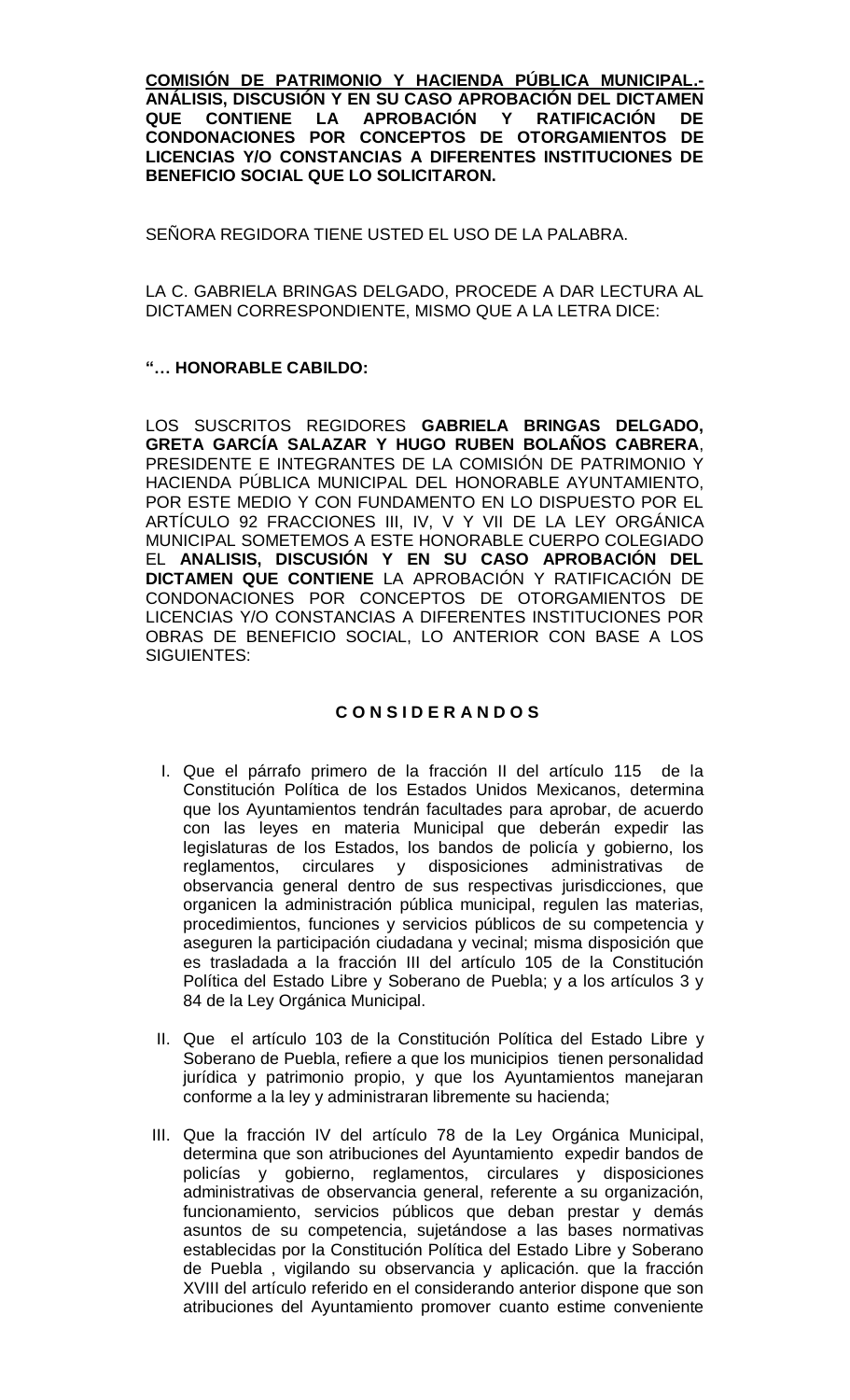para el progreso económico, social y cultural del municipio y acordar la realización de obras públicas que fueren necesarias.

- IV. Que el artículo 92 de la Ley Orgánica Municipal, estipula en sus fracciones III, IV, y V que son facultades y obligaciones de los regidores el ejercer las facultades de deliberación y decisión de los asuntos que le competen al Ayuntamiento, formar parte de las comisiones para las que fueren designados por este y dictaminar e informar sobre los asuntos que se les encomiende, disposición que se articula con el dispositivo 96 fracción I del mismo ordenamiento que establece que dentro de las comisiones permanentes de regidores se encuentra la de patrimonio, hacienda pública municipal y financiamiento, de la que formamos parte los suscritos y que deberá analizar, discutir, proponer sobre los asuntos comprendidos en esas materias;
- V. Que el artículo 94 de la Ley Orgánica Municipal establece que el ayuntamiento, para facilitar el desempeño de los asuntos que le competen, nombrará comisiones permanentes o transitorias, que examinen e instruyan hasta ponerlos en estado de resolución.
- VI. Que el artículo 143 de la Ley Orgánica Municipal, faculta a los Ayuntamientos de conformidad con las correspondientes normativas a administrar libremente la hacienda pública municipal, debiendo dentro de los límites legales correspondientes, y de acuerdo con el Presupuesto de Egresos atender eficazmente los diferentes ramos de la administración pública municipal.
- VII. Que el articulo 78 en su fracción XVIII establece que son atribuciones de los ayuntamientos promover cuanto estime conveniente para el progreso económico, social y cultural del municipio y acordar la realización de las obras públicas que fueren necesarias;
- VIII. Que mediante memorándum no. 19 con registro de salida 232, de fecha 07 del 02 del 2014, recibido en la Secretaría de este Ayuntamiento el día 11 de febrero del 2014, con numero de folio 7827, La Dirección de Desarrollo Urbano remite una relación de las siguientes solicitudes: para el ejercicio fiscal 2013, solicitud numero 1234 Y 5055, y para el ejercicio fiscal 2014 las solicitudes 484 y 485. Mismas que corresponden a constancias y/o licencias expedidas por la Dirección de Desarrollo Urbano para obras públicas que se efectúan con recursos del Gobierno del Estado y del Gobierno Municipal para el desarrollo y beneficio social. Las cuales nos es necesario condonar del pago que por derechos le corresponden al Municipio a los solicitantes, lo anterior según las facultades que nos otorgan las leyes antes invocadas.

POR LO EXPUESTO EN LOS CONSIDERANDOS QUE ANTECEDEN Y EN USO DE LAS FACULTADES CONFERIDAS SE PROPONE A CONSIDERACIÓN DE ESTE HONORABLE CUERPO COLEGIADO EL SIGUIENTE:

D I C T A M E N.

**UNICO:** SE APRUEBE Y RATIFIQUEN LAS CONDONACIONES A LOS PAGOS DE LOS DERECHOS QUE LE CORRESPONDEN AL AYUNTAMIENTO POR LA EXPEDICIÓN DE DIVERSAS CONSTANCIAS Y/O LICENCIAS DE LAS SOLICITUDES DESCRITAS EN EL CONSIDERANDO VIII DEL PRESENTE DICTAMEN, DESCRITAS EN LOS DOCUMENTOS ANEXOS AL MISMO.- ATENTAMENTE.- *"TEHUACAN COMPROMETIDOS CONTIGO".-* TEHUACÁN, PUEBLA, A 12 DE FEBRERO DEL 2014.- COMISIÓN DE PATRIMONIO Y HACIENDA PÚBLICA MUNICIPAL.- GABRIELA BRINGAS DELGADO.-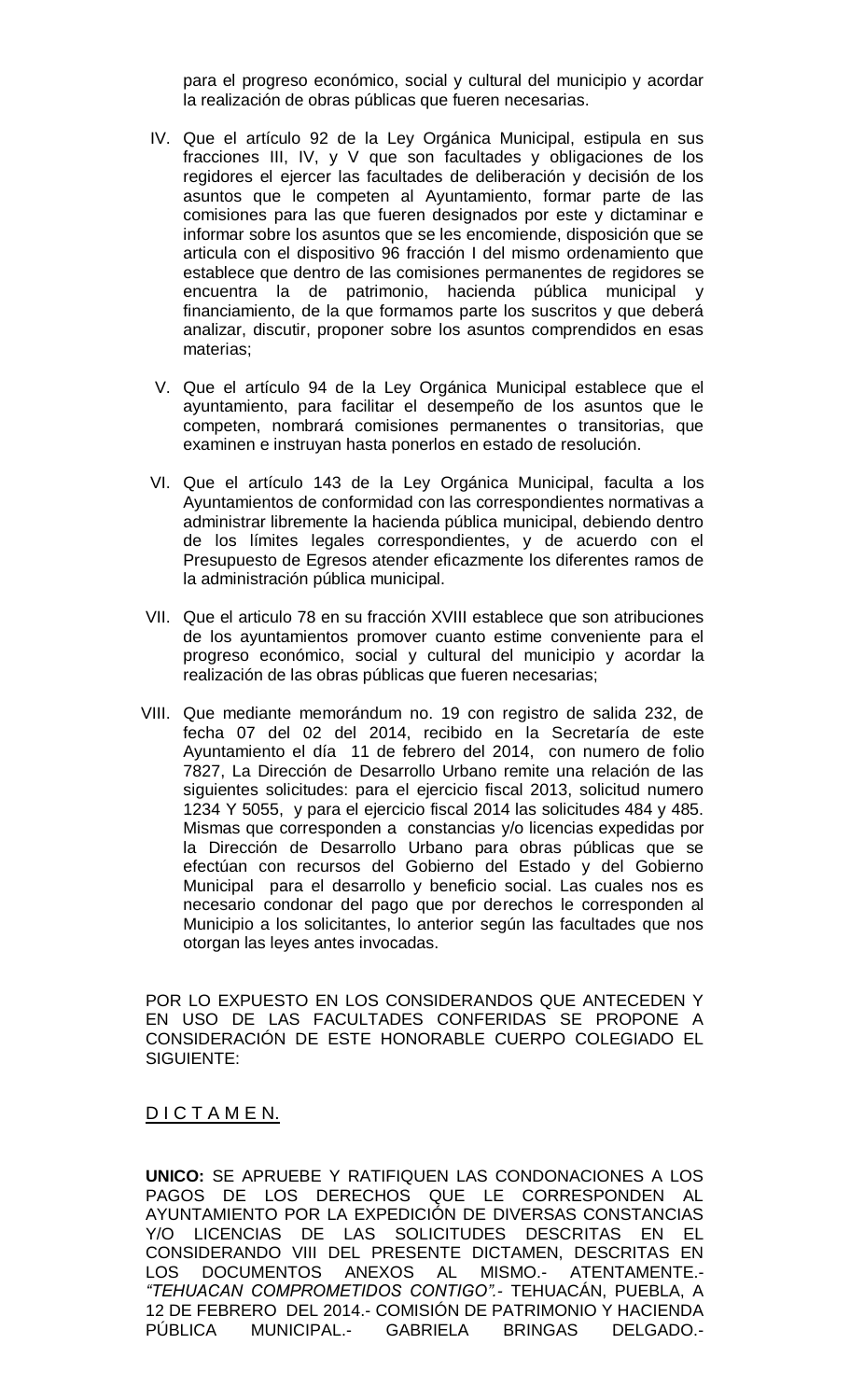PRESIDENTE.- GRETA GARCÍA SALAZAR.- MIEMBRO INTEGRANTE.- HUGO RUBEN BOLAÑOS CABRERA.- MIEMBRO INTEGRANTE.- FIRMAS ILEGIBLES".

SEÑOR PRESIDENTE MUNICIPAL, REGIDORES Y SINDICO MUNICIPAL, EN VOTACIÓN SE LES CONSULTA SI SE APRUEBA LA PROPUESTA PRESENTADA EN CUESTIÓN, LOS QUE ESTÉN POR LA AFIRMATIVA SÍRVANSE MANIFESTARLO LEVANTANDO LA MANO.

HABIÉNDOSE ANALIZADO AMPLIAMENTE EL CONTENIDO DEL DICTAMEN DE REFERENCIA, POR MAYORÍA CON 13 VOTOS A FAVOR, POR PARTE DE LOS INTEGRANTES DEL HONORABLE CABILDO, SE DETERMINA EL SIGUIENTE:

# **A C U E R D O**

**UNICO:** SE APRUEBA Y RATIFICAN LAS CONDONACIONES A LOS PAGOS DE LOS DERECHOS QUE LE CORRESPONDEN AL AYUNTAMIENTO POR LA EXPEDICIÓN DE DIVERSAS CONSTANCIAS Y/O LICENCIAS DE LAS SOLICITUDES DESCRITAS EN EL CONSIDERANDO VIII DEL PRESENTE DICTAMEN, DESCRITAS EN LOS DOCUMENTOS ANEXOS AL MISMO.

LO ANTERIOR CON FUNDAMENTO EN LOS DISPOSITIVOS LEGALES INVOCADOS EN EL DICTAMEN DE REFERENCIA.

**COMISIÓN DE PATRIMONIO Y HACIENDA PÚBLICA MUNICIPAL.- ANÁLISIS, DISCUSIÓN Y EN SU CASO APROBACIÓN DEL DICTAMEN QUE CONTIENE LA AUTORIZACIÓN DE LA AMPLIACIÓN DE LA LICENCIA DE FUNCIONAMIENTO No. 1399, A LA PERSONA MORAL CERVEZAS MODELO DEL ALTIPLANO S.A DE C.V.**

SEÑORA REGIDORA TIENE USTED EL USO DE LA PALABRA.

LA C. GABRIELA BRINGAS DELGADO, PROCEDE A DAR LECTURA AL DICTAMEN CORRESPONDIENTE, MISMO QUE A LA LETRA DICE:

## **"… HONORABLE CABILDO:**

LOS SUSCRITOS REGIDORES C.P. GRABRIELA BRINGAS DELGADO, LIC. GRETA GARCIA SALAZAR Y C. HUGO RUBEN BOLAÑOS CABRERA, PRESIDENTA E INTEGRANTES DE LA COMISIÓN DE PATRIMONIO Y HACIENDA PÚBLICA MUNICIPAL DEL HONORABLE AYUNTAMIENTO, POR ESTE MEDIO Y CON FUNDAMENTO EN LO DISPUESTO POR ÉL ARTICULO 92 FRACCIONES III, IV, V Y VII DE LA LEY ORGÁNICA MUNICIPAL SOMETEMOS A ESTE HONORABLE CUERPO COLEGIADO EL PRESENTE DICTAMEN PARA SU ESTUDIO Y APROBACIÓN BASADOS EN LOS SIGUIENTES:

# **CONSIDERANDOS.**

I.- QUE DE CONFORMIDAD DEL ARTICULO 115 CON LA FRACCIÓN II DE LA CONSTITUCIÓN POLÍTICA DE LOS ESTADOS UNIDOS MEXICANOS, LOS AYUNTAMIENTOS TENDRÁN FACULTADES PARA APROBAR, DE ACUERDO CON LAS LEYES EN MATERIA MUNICIPAL QUE DEBERÁN EXPEDIR LAS LEGISLATURAS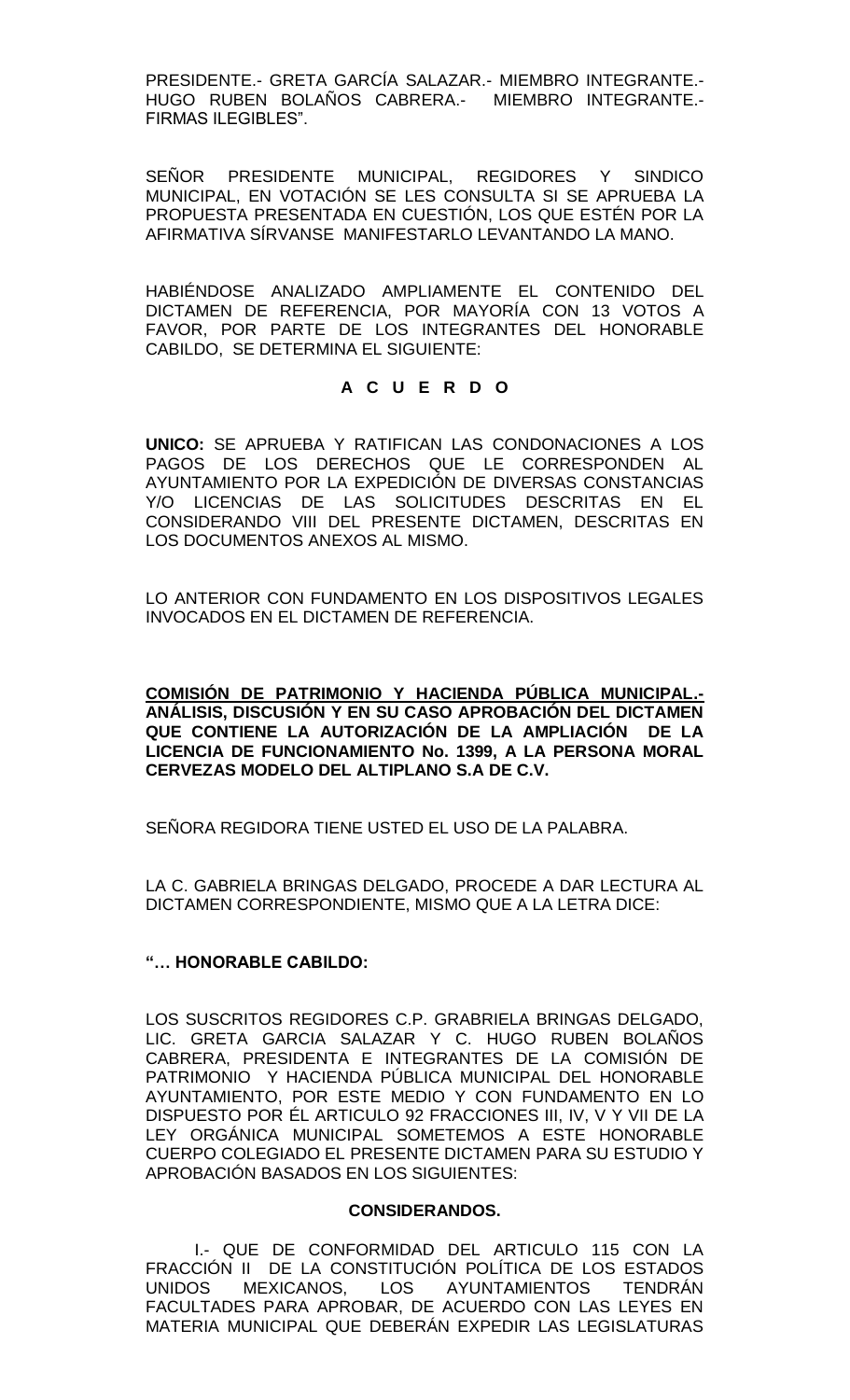DE LOS ESTADOS, LOS BANDOS DE POLICÍA Y GOBIERNO, LOS REGLAMENTOS, CIRCULARES Y DISPOSICIONES ADMINISTRATIVAS DE OBSERVANCIA GENERAL DENTRO DE SUS RESPECTIVAS JURISDICCIONES, QUE ORGANICEN LA ADMINISTRACIÓN PÚBLICA MUNICIPAL, REGULEN LAS MATERIAS, PROCEDIMIENTOS, FUNCIONES Y SERVICIOS PÚBLICOS DE SU COMPETENCIA Y ASEGUREN LA PARTICIPACIÓN CIUDADANA Y VECINAL; MISMAS DISPOSICIONES QUE SON TRASLADADAS AL ARTÍCULO 105 FRACCIÓN III DE LA CONSTITUCIÓN POLÍTICA DEL ESTADO LIBRE Y SOBERANO DE PUEBLA.

II.- QUE EL ARTÍCULO 78 FRACCIONES I, III, IV, XV Y LX DE LA LEY ORGÁNICA MUNICIPAL, DETERMINA DENTRO DE LAS ATRIBUCIONES DE LOS AYUNTAMIENTOS EL CUMPLIR Y HACER CUMPLIR, EN LOS ASUNTOS DE SU COMPETENCIA, LAS LEYES, DECRETOS Y DISPOSICIONES DE OBSERVANCIA GENERAL DE LA FEDERACIÓN Y DEL ESTADO, ASÍ COMO LOS ORDENAMIENTOS MUNICIPALES; APROBAR SU ORGANIZACIÓN Y DIVISIÓN ADMINISTRATIVAS, DE ACUERDO CON LAS NECESIDADES DEL MUNICIPIO; EXPEDIR BANDOS DE POLICÍA Y GOBIERNO, REGLAMENTOS, CIRCULARES Y DISPOSICIONES ADMINISTRATIVAS DE OBSERVANCIA GENERAL, REFERENTES A SU ORGANIZACIÓN, FUNCIONAMIENTO, SERVICIOS PÚBLICOS QUE DEBAN PRESTAR Y DEMÁS ASUNTOS DE SU COMPETENCIA, SUJETÁNDOSE A LAS BASES NORMATIVAS ESTABLECIDAS POR LA CONSTITUCIÓN POLÍTICA DEL ESTADO LIBRE Y SOBERANO DE PUEBLA, VIGILANDO SU OBSERVANCIA Y APLICACIÓN; DESIGNAR DE ENTRE LOS REGIDORES A QUIENES DEBAN INTEGRAR LAS COMISIONES QUE SE DETERMINAN EN LA PRESENTE LEY Y LAS DEMÁS QUE LE CONFIERAN LAS LEYES Y ORDENAMIENTOS VIGENTES EN EL MUNICIPIO;

III.- QUE EL ARTÍCULO 92 DE LA MISMA LEY ARRIBA INVOCADA ESTIPULA EN SUS FRACCIONES III, IV, V Y VII QUE SON FACULTADES Y OBLIGACIONES DE LOS REGIDORES EL EJERCER LAS FACULTADES DE DELIBERACIÓN Y DECISIÓN DE LOS ASUNTOS QUE LE COMPETEN AL AYUNTAMIENTO, FORMAR PARTE DE LAS COMISIONES PARA LAS QUE FUEREN DESIGNADOS POR ÉSTE Y DICTAMINAR E INFORMAR SOBRE LOS ASUNTOS QUE SE LES ENCOMIENDE; FORMULAR AL AYUNTAMIENTO LAS PROPUESTAS DE ORDENAMIENTOS EN ASUNTOS MUNICIPALES, Y PROMOVER TODO LO QUE CREAN CONVENIENTE AL BUEN SERVICIO PÚBLICO.

IV.- QUE LA ANTERIOR DISPOSICIÓN, SE ARTICULA CON EL DISPOSITIVO 96 FRACCIÓN VIII DEL MISMO ORDENAMIENTO DEL QUE SE DESPRENDE ARMÓNICAMENTE QUE DENTRO DE LAS COMISIONES PERMANENTES DE REGIDORES SE ENCUENTRA LA DE COMISIÓN DE PATRIMONIO Y HACIENDA PÚBLICA MUNICIPAL DEL HONORABLE AYUNTAMIENTO DE LA QUE FORMAMOS PARTE LOS SUSCRITOS Y QUE FUE CONSTITUIDA EN CONCORDANCIA CON LOS RECURSOS Y NECESIDADES ESPECIFICAS DEL MUNICIPIO POR ACUERDO DEL HONORABLE PLENO DEL AYUNTAMIENTO EL QUINCE DE FEBRERO DE DOS MIL ONCE Y QUE DEBERÁ ANALIZAR, DISCUTIR Y PROPONER SOBRE LOS ASUNTOS COMPRENDIDOS EN ESAS MATERIAS.

V.- EL CUMPLIMIENTO DE LAS DISPOSICIONES DEL REGLAMENTO DE ESTABLECIMIENTOS CON VENTA DE BEBIDAS ALCOHÓLICAS, HOSPEDAJE Y CELEBRACIÓN DE ESPECTÁCULOS EN LA CIUDAD DE TEHUACÁN; PUEBLA, COMO LO ESTIPULA SU ARTÍCULO PRIMERO SON DE INTERÉS PÚBLICO Y APLICACIÓN GENERAL Y TIENE POR OBJETIVO REGULAR EL FUNCIONAMIENTO DE LOS ESTABLECIMIENTOS CUYO GIRO MERCANTIL SEA LA VENTA DE BEBIDAS ALCOHÓLICAS, DE SERVICIO DE HOSPEDAJE Y CELEBRACIÓN DE ESPECTÁCULOS.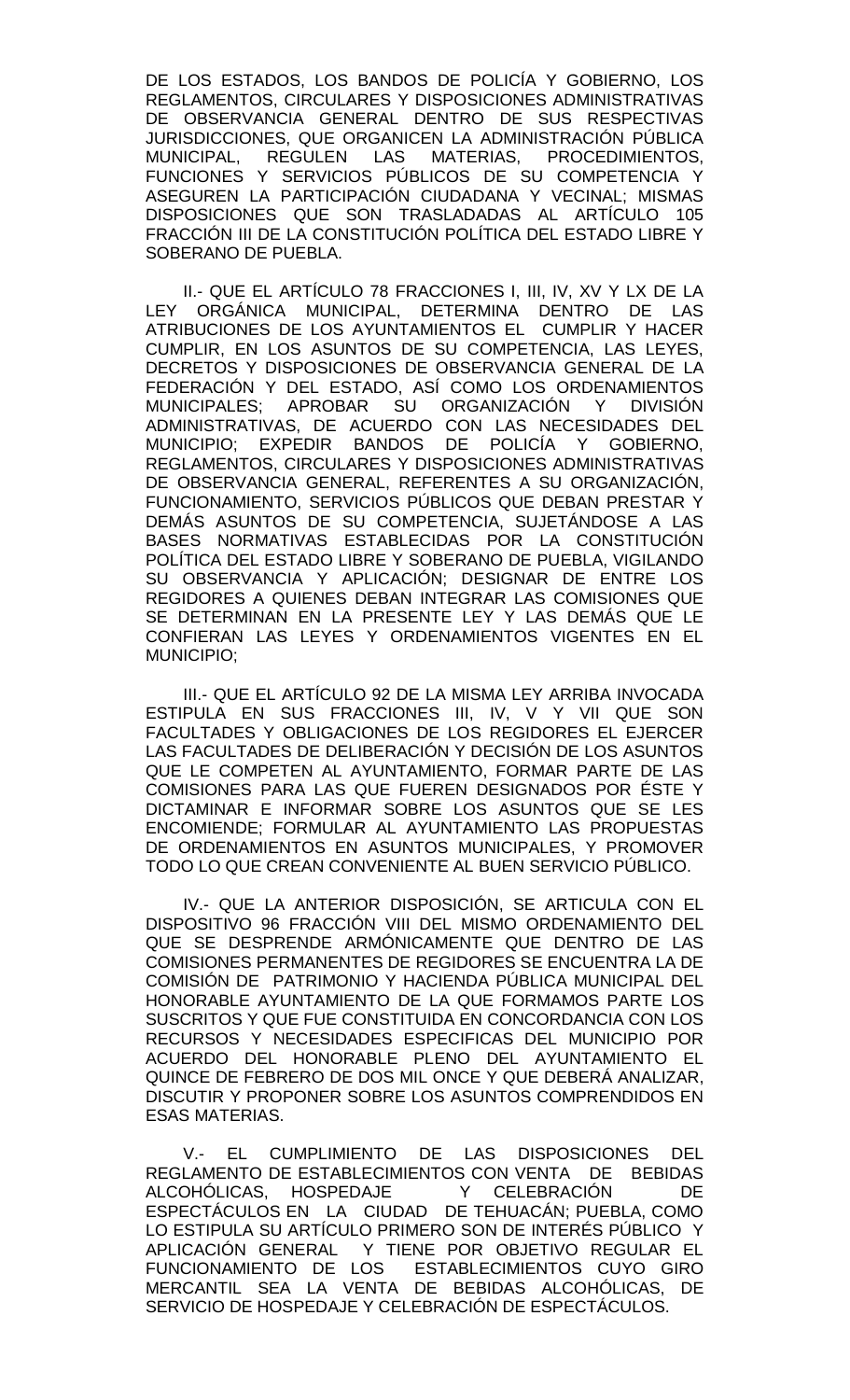VI.- LA APLICACIÓN DEL REGLAMENTO ANTES MENCIONADO CORRESPONDE AL AYUNTAMIENTO MUNICIPAL CONSTITUCIONAL DE TEHUACÁN, PUEBLA; ASÍ COMO SON ATRIBUCIONES DEL AYUNTAMIENTO COMO LO MARCA EL ARTÍCULO 4 Y 5 DEL MISMO, FIJAR LOS HORARIOS DE FUNCIONAMIENTO DE LOS ESTABLECIMIENTOS CON GIRO DE VENTA DE BEBIDAS ALCOHÓLICAS, SERVICIO DE HOSPEDAJE Y CELEBRACIÓN DE ESPECTÁCULOS, ORDENAR LA SUSPENSIÓN DE ACTIVIDADES EN FECHA U HORAS DETERMINADAS, DE LOS ESTABLECIMIENTOS QUE OPEREN ALGUNOS DE LOS GIROS ESPECIALMENTE REGULADOS EN ESTE REGLAMENTO, CON EL OBJETO DE VIGILAR QUE NO SE ALTERE EL ORDEN Y LA SEGURIDAD PÚBLICA, *EXPEDIR LAS LICENCIAS Y PERMISOS DE FUNCIONAMIENTO EN LOS TÉRMINOS DEL MISMO REGLAMENTO*, RECIBIR LAS DECLARACIONES DE APERTURA DE LOS ESTABLECIMIENTOS QUE NO REQUIERAN DE LICENCIA PARA SU FUNCIONAMIENTO, DESIGNAR A LOS INSPECTORES RESPONSABLES DE VIGILAR EL DESARROLLO DE LOS ESPECTÁCULOS PÚBLICOS Y EL DEBIDO CUMPLIMIENTO SOBRE LA VENTA DE BEBIDAS ALCOHÓLICAS, DESIGNAR AL PERSONAL QUE LLEVARA A CABO LAS INSPECCIONES Y VISITAS A QUE SE REFIERE EL REGLAMENTO, APLICAR LAS SANCIONES PREVISTAS EN ESTE ORDENAMIENTO, SUBSTANCIAR EL PROCEDIMIENTO DE CANCELACIÓN DE LICENCIAS Y PERMISOS ASÍ COMO LAS DEMÁS QUE SEÑALA EL REGLAMENTO U OTRAS DISPOSICIONES APLICABLES.

VII.- COMO LO MARCA EL ARTÍCULO 12 DEL REGLAMENTO DE ESTABLECIMIENTOS CON VENTA DE BEBIDAS ALCOHÓLICAS, HOSPEDAJE Y CELEBRACIÓN DE ESPECTÁCULOS EN LA CIUDAD, QUEDAN SUJETOS AL REQUISITO DE LICENCIAS DE FUNCIONAMIENTO, ÚNICA Y EXCLUSIVAMENTE LOS ESTABLECIMIENTOS MERCANTILES CUYO GIRO IMPLIQUE LA ENAJENACIÓN O EXPENDIO DE BEBIDAS ALCOHÓLICAS, ASÍ MISMO DEBERÁN CONTAR CON LOS PERMISOS TODOS LOS ESPECTÁCULOS PÚBLICOS QUE SE REALICEN DENTRO DEL MUNICIPIO DE TEHUACÁN, PUEBLA.

VIII.- QUE EL REGLAMENTO DE ESTABLECIMIENTOS CON VENTA DE BEBIDAS ALCOHÓLICAS, HOSPEDAJE Y CELEBRACIÓN DE ESPECTÁCULOS EN ESTA CIUDAD, ESTABLECE EN SU ARTÍCULO 2° FRACCIÓN VIII, LAS LICENCIAS DE FUNCIONAMIENTO ES EL DOCUMENTO OFICIAL OTORGADO FORMALMENTE POR EL H. AYUNTAMIENTO A UNA PERSONA FÍSICA O MORAL, UNA VEZ CUMPLIDOS LOS REQUISITOS ADMINISTRATIVOS Y CONDICIONES ESTABLECIDAS EN LA LEY Y EN EL PRESENTE REGLAMENTO.

IX.- ASÍ MISMO DICHO REGLAMENTO MENCIONA EN SUS ARTÍCULOS 35 QUE LOS INTERESADOS EN OBTENER DEL AYUNTAMIENTO LAS LICENCIAS CORRESPONDIENTES PARA LA OPERACIÓN DE ESTABLECIMIENTOS MERCANTILES, DEBERÁN CONTAR PREVIAMENTE CON:

- LICENCIA DE USO DE SUELO
- AUTORIZACIÓN SANITARIA EN CASO DE QUE SE REQUIERA
- LA AUTORIZACIÓN DE USO Y OCUPACIÓN, EN SU CASO A QUE SE REFIERE EL CITADO REGLAMENTO DE CONSTRUCCIONES.

PRESENTAR SOLICITUD POR ESCRITO ANTE EL AYUNTAMIENTO CON LOS SIGUIENTES DOCUMENTOS:

 NOMBRE, DOMICILIO, REGISTRO FEDERAL DE CONTRIBUYENTES Y NACIONALIDAD DEL SOLICITANTE, SI ES EXTRANJERO DEBERÁ COMPROBAR QUE ESTÁ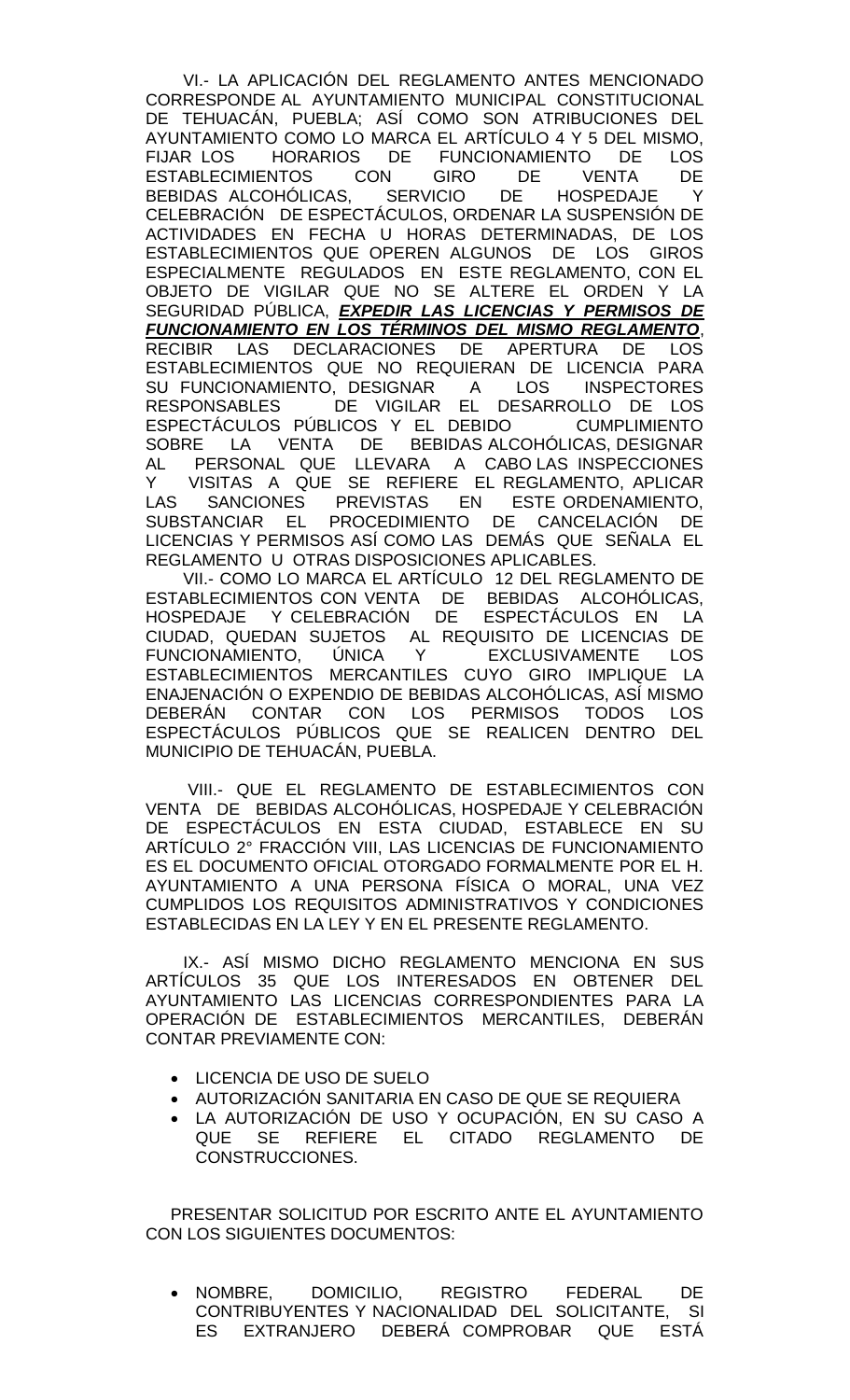AUTORIZADO POR LA SECRETARÍA DE GOBERNACIÓN PARA DEDICARSE A LA ACTIVIDAD RESPECTIVA, SI SE TRATA DE PERSONA MORAL SU REPRESENTANTE LEGAL ACOMPAÑARA TESTIMONIO O COPIA DE LA ESCRITURA CONSTITUTIVA Y EL DOCUMENTO QUE ACREDITE SU PERSONALIDAD, UBICACIÓN DEL LOCAL DONDE PRETENDE ESTABLECERSE;

- ANEXAR A LA SOLICITUD UN CROQUIS DONDE SE INDIQUE EN FORMA CLARA Y PRECISA LA UBICACIÓN Y DISTRIBUCIÓN DEL LOCAL,
- CONTAR CON LOS ACCESORIOS NECESARIOS PARA LA PRESENTACIÓN DEL GIRO QUE PRETENDA REALIZAR Y
- EL TÍTULO DE PROPIEDAD DEL INMUEBLE O COPIA DEL CONTRATO EN QUE SE ACREDITE EL DERECHO AL USO Y GOCE DEL MISMO, DEBIDAMENTE REGISTRADO EN LA TESORERÍA DE ESTE AYUNTAMIENTO.

X.- RECIBIDA LA SOLICITUD ACOMPAÑADA DE LOS DOCUMENTOS Y REQUISITOS A QUE SE REFIERE EL ARTÍCULO ANTERIOR EL AYUNTAMIENTO DEBERÁ PROCEDER EN UN PLAZO MÁXIMO DE TREINTA DÍAS, A EXPEDIR LA LICENCIA CORRESPONDIENTE. EL AYUNTAMIENTO, PODRÁ DENTRO DEL PLAZO SEÑALADO, REALIZAR VISITAS PARA VERIFICAR QUE EL ESTABLECIMIENTO REÚNA LAS CONDICIONES MANIFESTADAS EN LA SOLICITUD RESPECTIVA.

XI.- LA LEY DE HACIENDA MUNICIPAL MARCA COMO INGRESOS PROPIOS DE LA HACIENDA MUNICIPAL LOS DERECHOS CAUSADOS POR LA EXPEDICIÓN DE LICENCIAS, PERMISOS AUTORIZACIONES PARA EL FUNCIONAMIENTO DE ESTABLECIMIENTOS O LOCALES, CUYOS GIROS SEAN LA ENAJENACIÓN DE BEBIDAS ALCOHÓLICAS O LA PRESTACIÓN DE SERVICIOS QUE INCLUYAN. ASÍ EN SU ARTÍCULO 98 Y 99 ESTIPULA QUE SERÁN SUJETOS DE ESTOS DERECHOS, SIN PERJUICIO DE LO QUE DISPONE LA LEY DE INGRESOS, LAS PERSONAS FÍSICAS O MORALES QUE ENAJENEN BEBIDAS ALCOHÓLICAS O LA PRESTACIÓN DE SERVICIOS QUE INCLUYAN EL EXPENDIO DE DICHAS BEBIDAS, Y QUE REQUIERAN PARA SU ACTIVIDAD LA EXPEDICIÓN POR PARTE DEL AYUNTAMIENTO DE UNA LICENCIA, PERMISO O AUTORIZACIÓN, DE LA MISMA FORMA LOS DERECHOS A QUE SE REFIERE ESTE CAPÍTULO, SE CAUSARÁN Y PAGARÁN DE ACUERDO A LAS CUOTAS Y TARIFAS QUE PARA CADA GIRO ESTABLEZCA LA LEY DE INGRESOS DEL MUNICIPIO.

XII.- EN CONCORDANCIA CON LO ANTERIOR, LA LEY DE INGRESOS PARA EL EJERCICIO FISCAL 2014 DETERMINA EN SU ARTÍCULO 26 FRACCIÓN I LAS CUOTAS QUE DEBERÁN DE PAGARSE POR EL OTORGAMIENTO DE LICENCIAS DE FUNCIONAMIENTO DE ESTABLECIMIENTOS O LOCALES CUYO GIRO IMPLIQUE LA ENAJENACIÓN O EXPENDIO DE BEBIDAS ALCOHÓLICAS REALIZADAS TOTAL O PARCIALMENTE AL PÚBLICO, SIENDO EL CASO QUE NOS OCUPA EL SIGUIENTES:

AMPLIACIÓN DE LICENCIA DE FUNCIONAMIENTO DE DEPÓSITO DE CERVEZA A RESTAURANTE-BAR CON VENTA DE BEBIDAS ALCOHÓLICAS, CON UNA DIFERENCIA DE \$86,844.50

## **LA CUOTA DEL COSTO MENCIONADO DEBERÁ DE CUBRIRSE POR EL INTERESADO EN LAS CAJAS DE LA TESORERÍA MUNICIPAL PREVIA A LA EXPEDICIÓN DE LA LICENCIA Y UNA VEZ AUTORIZADA.**

XIII.- **EL CÓDIGO FISCAL MUNICIPAL EN SU ARTÍCULO 43 FRACCIÓN III** DETERMINA QUE SON FACULTADES DE LAS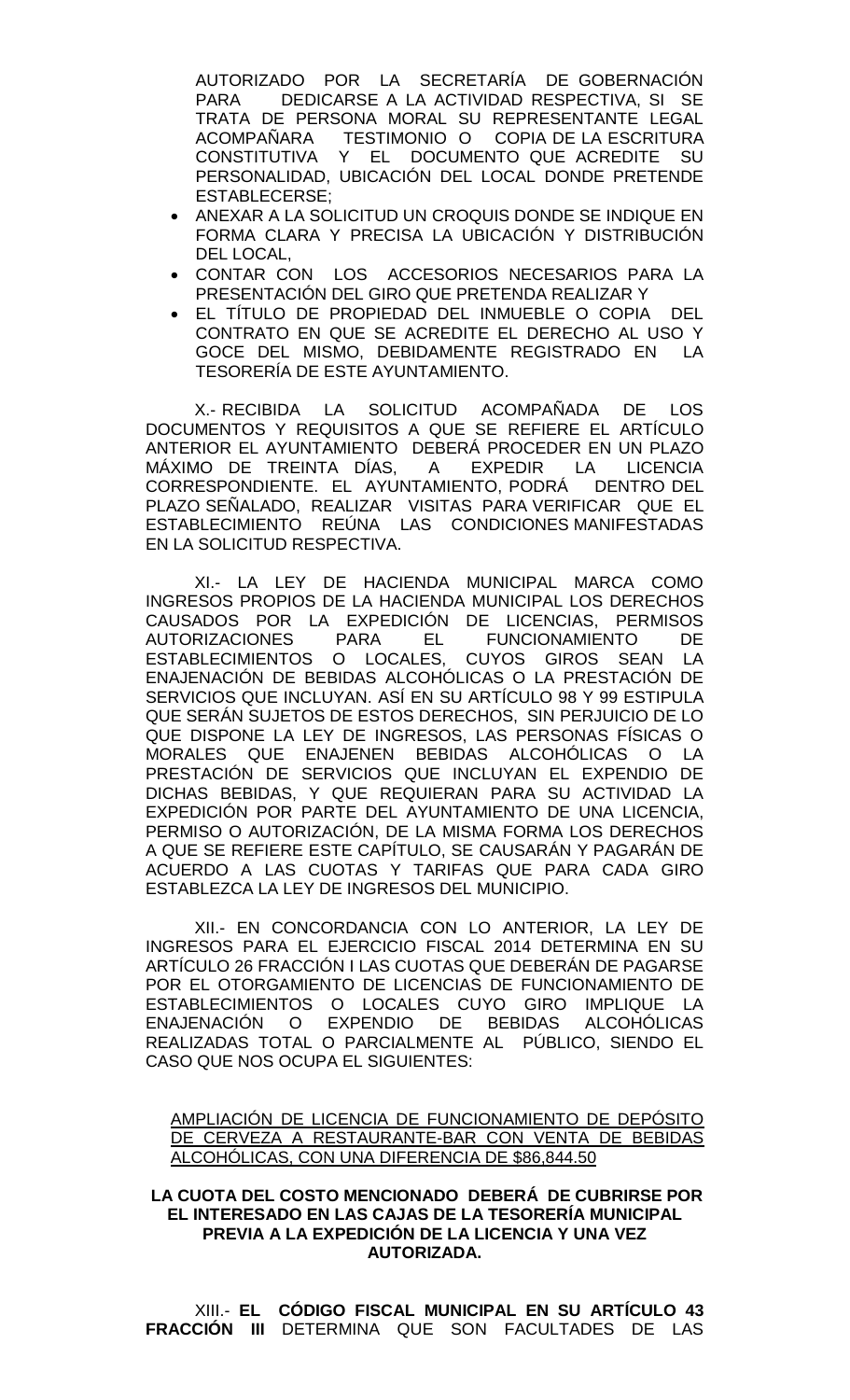AUTORIDADES FISCALES MUNICIPALES EXPEDIR CIRCULARES PARA DAR A CONOCER A LAS DIVERSAS DEPENDENCIAS O UNIDADES ADMINISTRATIVAS, *EL CRITERIO QUE DEBERÁN SEGUIR EN CUANTO A LA APLICACIÓN DE LAS NORMAS TRIBUTARIAS.*  COMO ES EL CASO DE LA LEY DE INGRESOS ANTES CITADA. EN EJERCICIO DE DICHA DISPOSICIÓN LA **LEY ORGÁNICA MUNICIPAL**  FACULTA AL TESORERO MUNICIPAL A FIN DE EJERCER LAS ATRIBUCIONES QUE EN LA LEGISLACIÓN HACENDARÍA SE CONFIEREN A LAS AUTORIDADES FISCALES MUNICIPALES.

XIV. QUE CON FECHA 28 DE ENERO DEL DOS MIL CATORCE, LA PERSONA MORAL LAS CERVEZAS MODELO DEL ALTIPLANO S.A DE C.V. A TRAVÉS DE SU APODERADO LEGAL C. VICTOR MANUEL MARTINEZ NAVARRO SOLICITO A ESTE H. AYUNTAMIENTO A TRAVÉS DE LA DIRECCIÓN DE NORMATIVIDAD COMERCIAL MUNICIPAL, AMPLIACION DE LICENCIA DE FUNCIONAMIENTO N° 1399 CON EL GIRO DE DEPOSITO DE CERVEZA A RESTAURANT-BAR CON VENTA DE BEBIDAS ALCOHÓLICAS, SOLICITANDO SE AUTORICE CON DOMICILIO DE FUNCIONAMIENTO PARA ESTA, EL UBICADO EN CALLE 5 NORTE NUMERO 429 COLONIA CENTRO DE ESTA CIUDAD, SOLICITUD QUE FUE PRESENTADA DEBIDAMENTE REQUISITADA, CUMPLIENDO Y ACREDITANDO LOS EXTREMOS LEGALES MARCADOS POR EL REGLAMENTO.

XV. QUE EN CUMPLIMIENTO AL ACUERDO DE CABILDO DE FECHA 16 DE OCTUBRE DEL 2011, LOS INTEGRANTES DE ESTA COMISIÓN ACUDIMOS FÍSICAMENTE AL LUGAR DONDE SE PRETENDE INSTALAR EL RESTAURANT-BAR CON VENTA DE BEBIDAS ALCOHOLICAS DESCRITO EN EL CUERPO DEL PRESENTE DICTAMEN, Y NOS PERCATAMOS DE QUE CUMPLE CON TODOS LOS REQUISITOS PARA DICHO GIRO, POR LO QUE A CRITERIO DE LOS SUSCRITOS NO EXISTE INCONVENIENTE LEGAL O FÍSICO ALGUNO PARA QUE SE ESTABLEZCA EL MISMO.

POR LO ANTERIORMENTE EXPUESTO Y CON FUNDAMENTO EN LAS DISPOSICIONES CITADAS; LA SUSCRITA COMISIÓN DE PATRIMONIO Y HACIENDA PUBLICA MUNICIPAL DEL HONORABLE AYUNTAMIENTO, SOLICITA A DE ESTE HONORABLE CUERPO COLEGIADO EL SIGUIENTE.

#### **DICTAMEN**

**PRIMERO.-** SE AUTORICE LA AMPLIACION DE LICENCIA DE FUNCIONAMIENTO N° 1399 A LAS CERVEZAS MODELO DEL ALTIPLANO S.A DE C.V. AL GIRO DE RESTAURANT-BAR CON VENTA DE BEBIDAS ALCOHOLICAS UBICADO EN CALLE 5 NORTE NUMERO 429 COLONIA CENTRO DE ESTA CIUDAD.

**SEGUNDO.-** SE INSTRUYA A LA TESORERÍA MUNICIPAL, ASÍ COMO A LA DIRECCIÓN DE NORMATIVIDAD COMERCIAL A FIN DE QUE SE REALICE EL PAGO POR LA DIFERENCIA ENTRE LA LICENCIA DE DEPOSITO DE CERVEZA Y LA LICENCIA DE RESTAURANTE-BAR, MISMA QUE CONSISTE EN LA CANTIDAD DE \$86,844.50 COMO DERECHOS DE LA LICENCIA DE FUNCIONAMIENTO ANTES MENCIONADA, YA QUE UNA VEZ PRESENTANDO EL RECIBO ORIGINAL DEL MISMO SE PROCEDA A OTORGAR LA LICENCIA AL SOLICITANTE.- **A T E N T A M E N T E.-** "COMPROMETIDOS CONTIGO".- **TEHUACÁN, PUEBLA, A 28 ENERO DEL 2014.- LAS COMISION DE PATRIMONIO Y HACIENDA PÚBLICA MUNICIPAL DEL HONORABLE AYUNTAMIENTO.- CONTADORA PUBLICO GABRIELA BRINGAS DELGADO.- PRESIDENTE.- LICENCIADA GRETA GARCIA SALAZAR.- C. HUGO RUBEN BOLAÑOS CABRERA.- FIRMAS ILEGIBLES".**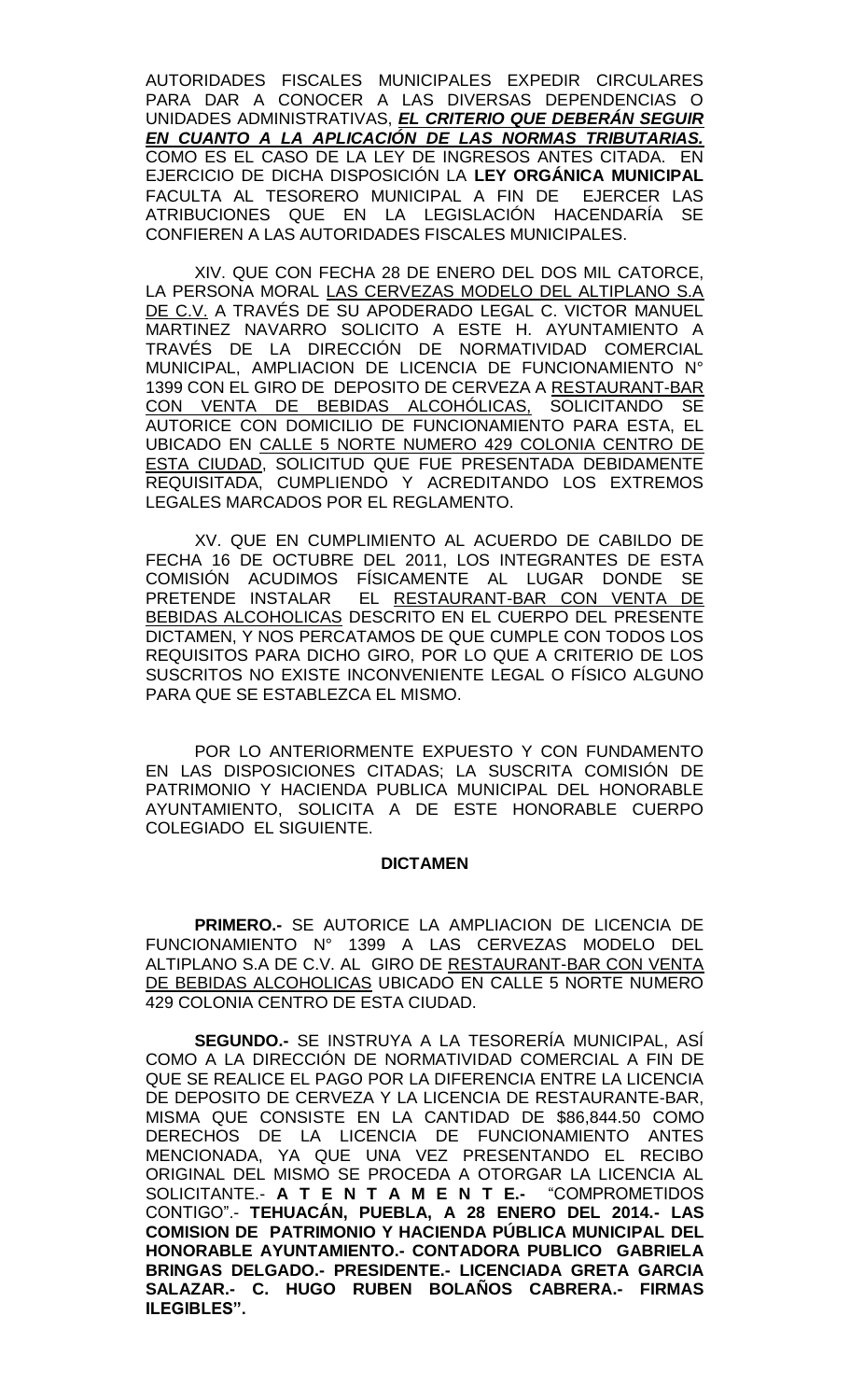SEÑOR PRESIDENTE MUNICIPAL, REGIDORES Y SINDICO MUNICIPAL, EN VOTACIÓN SE LES CONSULTA SI SE APRUEBA LA PROPUESTA PRESENTADA EN CUESTIÓN, LOS QUE ESTÉN POR LA AFIRMATIVA SÍRVANSE MANIFESTARLO LEVANTANDO LA MANO.

HABIÉNDOSE ANALIZADO AMPLIAMENTE EL CONTENIDO DEL DICTAMEN DE REFERENCIA, POR MAYORÍA CON 13 VOTOS A FAVOR, POR PARTE DE LOS INTEGRANTES DEL HONORABLE CABILDO, SE DETERMINA EL SIGUIENTE:

# **A C U E R D O**

**PRIMERO.-** SE AUTORIZA LA AMPLIACION DE LICENCIA DE FUNCIONAMIENTO N° 1399 A LAS CERVEZAS MODELO DEL ALTIPLANO S.A DE C.V. AL GIRO DE RESTAURANT-BAR CON VENTA DE BEBIDAS ALCOHOLICAS UBICADO EN CALLE 5 NORTE NUMERO 429 COLONIA CENTRO DE ESTA CIUDAD.

**SEGUNDO.-** SE INSTRUYE A LA TESORERÍA MUNICIPAL, ASÍ COMO A LA DIRECCIÓN DE NORMATIVIDAD COMERCIAL A FIN DE QUE SE REALICE EL PAGO POR LA DIFERENCIA ENTRE LA LICENCIA DE DEPOSITO DE CERVEZA Y LA LICENCIA DE RESTAURANTE-BAR, MISMA QUE CONSISTE EN LA CANTIDAD DE \$86,844.50 COMO DERECHOS DE LA LICENCIA DE FUNCIONAMIENTO ANTES MENCIONADA, YA QUE UNA VEZ PRESENTANDO EL RECIBO ORIGINAL DEL MISMO SE PROCEDA A OTORGAR LA LICENCIA AL SOLICITANTE.

LO ANTERIOR CON FUNDAMENTO EN LOS DISPOSITIVOS LEGALES INVOCADOS EN EL DICTAMEN DE REFERENCIA.

**COMISIÓN DE PATRIMONIO Y HACIENDA PÚBLICA MUNICIPAL.- ANÁLISIS, DISCUSIÓN Y EN SU CASO APROBACIÓN DEL DICTAMEN QUE CONTIENE LA AUTORIZACIÓN DE LA LICENCIA DE FUNCIONAMIENTO A LA PERSONA FÍSICA RAUL CHRISTIAN AMAYA OROPEZA, CON EL GIRO DE RESTAURANTE-BAR CON VENTA DE BEBIDAS ALCOHÓLICAS.**

SEÑORA REGIDORA TIENE USTED EL USO DE LA PALABRA.

LA C. GABRIELA BRINGAS DELGADO, PROCEDE A DAR LECTURA AL DICTAMEN CORRESPONDIENTE, MISMO QUE A LA LETRA DICE:

# **"… HONORABLE CABILDO:**

LOS SUSCRITOS REGIDORES C.P. GRABRIELA BRINGAS DELGADO, LIC. GRETA GARCIA SALAZAR Y C. HUGO RUBEN BOLAÑOS CABRERA, PRESIDENTA E INTEGRANTES DE LA COMISIÓN DE PATRIMONIO Y HACIENDA PÚBLICA MUNICIPAL DEL HONORABLE AYUNTAMIENTO, POR ESTE MEDIO Y CON FUNDAMENTO EN LO DISPUESTO POR ÉL ARTICULO 92 FRACCIONES III, IV, V Y VII DE LA LEY ORGÁNICA MUNICIPAL SOMETEMOS A ESTE HONORABLE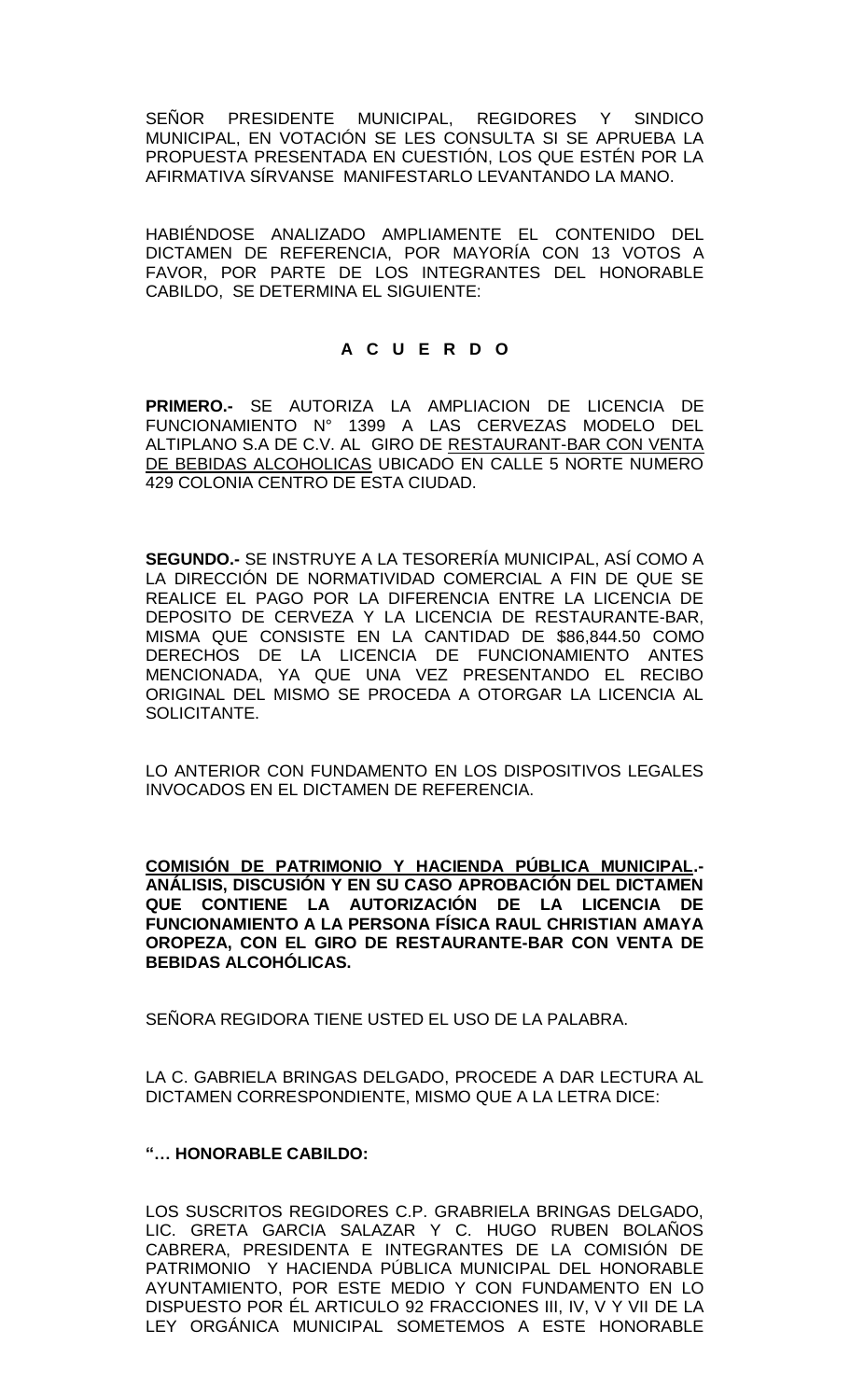CUERPO COLEGIADO EL PRESENTE DICTAMEN PARA SU ESTUDIO Y APROBACIÓN BASADOS EN LOS SIGUIENTES:

## **CONSIDERANDOS.**

I.- QUE DE CONFORMIDAD DEL ARTICULO 115 CON LA FRACCIÓN II DE LA CONSTITUCIÓN POLÍTICA DE LOS ESTADOS<br>UNIDOS MEXICANOS, LOS AYUNTAMIENTOS TENDRÁN UNIDOS MEXICANOS, LOS AYUNTAMIENTOS TENDRÁN FACULTADES PARA APROBAR, DE ACUERDO CON LAS LEYES EN MATERIA MUNICIPAL QUE DEBERÁN EXPEDIR LAS LEGISLATURAS DE LOS ESTADOS, LOS BANDOS DE POLICÍA Y GOBIERNO, LOS REGLAMENTOS, CIRCULARES Y DISPOSICIONES ADMINISTRATIVAS DE OBSERVANCIA GENERAL DENTRO DE SUS RESPECTIVAS JURISDICCIONES, QUE ORGANICEN LA ADMINISTRACIÓN PÚBLICA MUNICIPAL, REGULEN LAS MATERIAS, PROCEDIMIENTOS, FUNCIONES Y SERVICIOS PÚBLICOS DE SU COMPETENCIA Y ASEGUREN LA PARTICIPACIÓN CIUDADANA Y VECINAL; MISMAS DISPOSICIONES QUE SON TRASLADADAS AL ARTÍCULO 105 FRACCIÓN III DE LA CONSTITUCIÓN POLÍTICA DEL ESTADO LIBRE Y SOBERANO DE PUEBLA.

II.- QUE EL ARTÍCULO 78 FRACCIONES I, III, IV, XV Y LX DE LA LEY ORGÁNICA MUNICIPAL, DETERMINA DENTRO DE LAS ATRIBUCIONES DE LOS AYUNTAMIENTOS EL CUMPLIR Y HACER CUMPLIR, EN LOS ASUNTOS DE SU COMPETENCIA, LAS LEYES, DECRETOS Y DISPOSICIONES DE OBSERVANCIA GENERAL DE LA FEDERACIÓN Y DEL ESTADO, ASÍ COMO LOS ORDENAMIENTOS MUNICIPALES; APROBAR SU ORGANIZACIÓN Y DIVISIÓN ADMINISTRATIVAS, DE ACUERDO CON LAS NECESIDADES DEL MUNICIPIO; EXPEDIR BANDOS DE POLICÍA Y GOBIERNO, REGLAMENTOS, CIRCULARES Y DISPOSICIONES ADMINISTRATIVAS DE OBSERVANCIA GENERAL, REFERENTES A SU ORGANIZACIÓN, FUNCIONAMIENTO, SERVICIOS PÚBLICOS QUE DEBAN PRESTAR Y DEMÁS ASUNTOS DE SU COMPETENCIA, SUJETÁNDOSE A LAS BASES NORMATIVAS ESTABLECIDAS POR LA CONSTITUCIÓN POLÍTICA DEL ESTADO LIBRE Y SOBERANO DE PUEBLA, VIGILANDO SU OBSERVANCIA Y APLICACIÓN; DESIGNAR DE ENTRE LOS REGIDORES A QUIENES DEBAN INTEGRAR LAS COMISIONES QUE SE DETERMINAN EN LA PRESENTE LEY Y LAS DEMÁS QUE LE CONFIERAN LAS LEYES Y ORDENAMIENTOS VIGENTES EN EL MUNICIPIO;

III.- QUE EL ARTÍCULO 92 DE LA MISMA LEY ARRIBA INVOCADA ESTIPULA EN SUS FRACCIONES III, IV, V Y VII QUE SON FACULTADES Y OBLIGACIONES DE LOS REGIDORES EL EJERCER LAS FACULTADES DE DELIBERACIÓN Y DECISIÓN DE LOS ASUNTOS QUE LE COMPETEN AL AYUNTAMIENTO, FORMAR PARTE DE LAS COMISIONES PARA LAS QUE FUEREN DESIGNADOS POR ÉSTE Y DICTAMINAR E INFORMAR SOBRE LOS ASUNTOS QUE SE LES ENCOMIENDE; FORMULAR AL AYUNTAMIENTO LAS PROPUESTAS DE ORDENAMIENTOS EN ASUNTOS MUNICIPALES, Y PROMOVER TODO LO QUE CREAN CONVENIENTE AL BUEN SERVICIO PÚBLICO.

IV.- QUE LA ANTERIOR DISPOSICIÓN, SE ARTICULA CON EL DISPOSITIVO 96 FRACCIÓN VIII DEL MISMO ORDENAMIENTO DEL QUE SE DESPRENDE ARMÓNICAMENTE QUE DENTRO DE LAS COMISIONES PERMANENTES DE REGIDORES SE ENCUENTRA LA DE COMISIÓN DE PATRIMONIO Y HACIENDA PÚBLICA MUNICIPAL DEL HONORABLE AYUNTAMIENTO DE LA QUE FORMAMOS PARTE LOS SUSCRITOS Y QUE FUE CONSTITUIDA EN CONCORDANCIA CON LOS RECURSOS Y NECESIDADES ESPECIFICAS DEL MUNICIPIO POR ACUERDO DEL HONORABLE PLENO DEL AYUNTAMIENTO EL QUINCE DE FEBRERO DE DOS MIL ONCE Y QUE DEBERÁ ANALIZAR, DISCUTIR Y PROPONER SOBRE LOS ASUNTOS COMPRENDIDOS EN ESAS MATERIAS.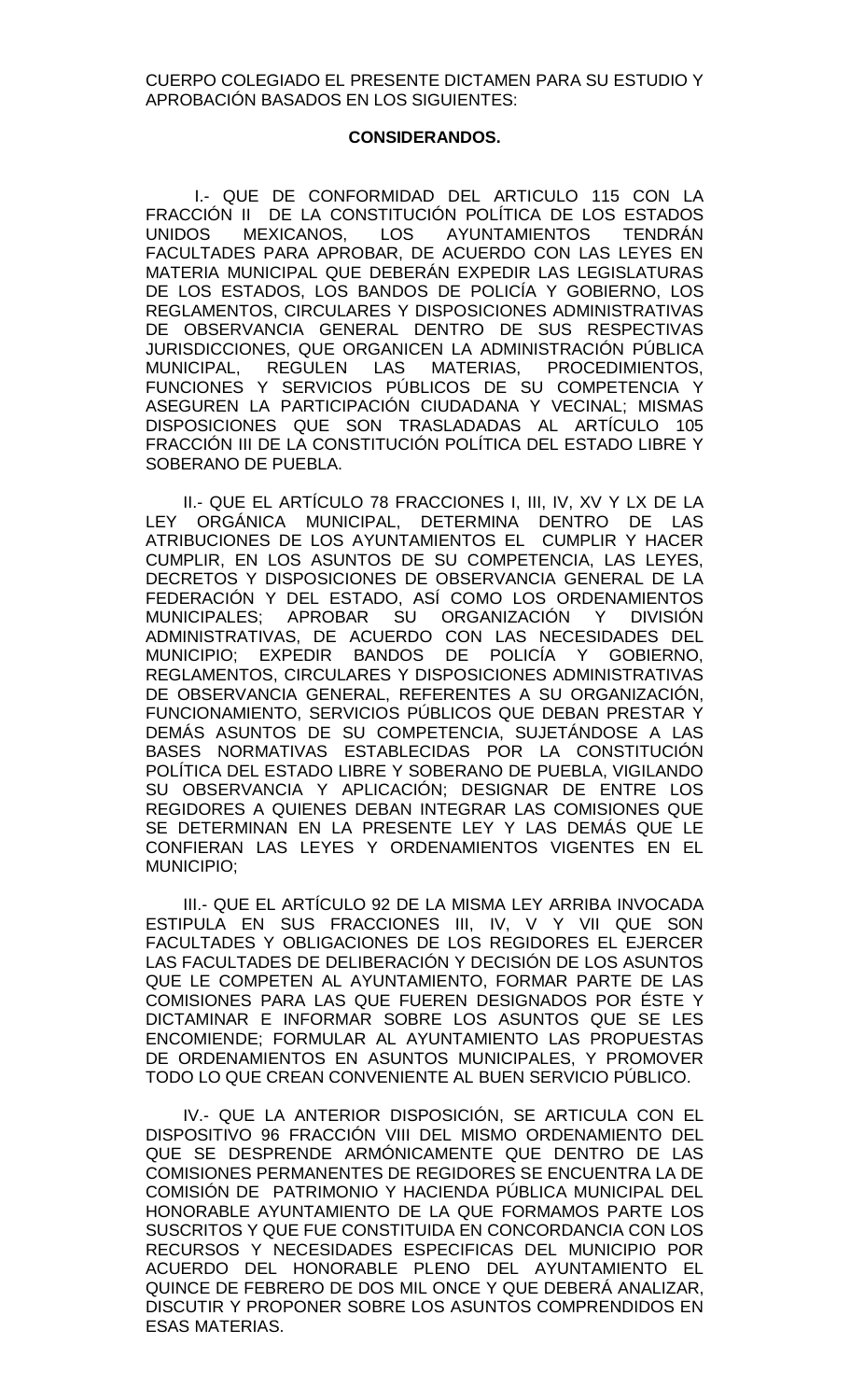V.- EL CUMPLIMIENTO DE LAS DISPOSICIONES DEL REGLAMENTO DE ESTABLECIMIENTOS CON VENTA DE BEBIDAS ALCOHÓLICAS, HOSPEDAJE Y CELEBRACIÓN DE ESPECTÁCULOS EN LA CIUDAD DE TEHUACÁN; PUEBLA, COMO LO ESTIPULA SU ARTÍCULO PRIMERO SON DE INTERÉS PÚBLICO Y APLICACIÓN GENERAL Y TIENE POR OBJETIVO REGULAR EL FUNCIONAMIENTO DE LOS ESTABLECIMIENTOS CUYO GIRO MERCANTIL SEA LA VENTA DE BEBIDAS ALCOHÓLICAS, DE SERVICIO DE HOSPEDAJE Y CELEBRACIÓN DE ESPECTÁCULOS.

VI.- LA APLICACIÓN DEL REGLAMENTO ANTES MENCIONADO CORRESPONDE AL AYUNTAMIENTO MUNICIPAL CONSTITUCIONAL DE TEHUACÁN, PUEBLA; ASÍ COMO SON ATRIBUCIONES DEL AYUNTAMIENTO COMO LO MARCA EL ARTÍCULO 4 Y 5 DEL MISMO, FIJAR LOS HORARIOS DE FUNCIONAMIENTO DE LOS ESTABLECIMIENTOS CON GIRO DE VENTA DE BEBIDAS ALCOHÓLICAS, SERVICIO DE HOSPEDAJE Y CELEBRACIÓN DE ESPECTÁCULOS, ORDENAR LA SUSPENSIÓN DE ACTIVIDADES EN FECHA U HORAS DETERMINADAS, DE LOS ESTABLECIMIENTOS QUE OPEREN ALGUNOS DE LOS GIROS ESPECIALMENTE REGULADOS EN ESTE REGLAMENTO, CON EL OBJETO DE VIGILAR QUE NO SE ALTERE EL ORDEN Y LA SEGURIDAD PÚBLICA, *EXPEDIR LAS LICENCIAS Y PERMISOS DE FUNCIONAMIENTO EN LOS TÉRMINOS DEL MISMO REGLAMENTO*, RECIBIR LAS DECLARACIONES DE APERTURA DE LOS ESTABLECIMIENTOS QUE NO REQUIERAN DE LICENCIA PARA SU FUNCIONAMIENTO, DESIGNAR A LOS INSPECTORES RESPONSABLES DE VIGILAR EL DESARROLLO DE LOS ESPECTÁCULOS PÚBLICOS Y EL DEBIDO CUMPLIMIENTO SOBRE LA VENTA DE BEBIDAS ALCOHÓLICAS, DESIGNAR AL PERSONAL QUE LLEVARA A CABO LAS INSPECCIONES Y VISITAS A QUE SE REFIERE EL REGLAMENTO, APLICAR LAS SANCIONES PREVISTAS EN ESTE ORDENAMIENTO, SUBSTANCIAR EL PROCEDIMIENTO DE CANCELACIÓN DE LICENCIAS Y PERMISOS ASÍ COMO LAS DEMÁS QUE SEÑALA EL REGLAMENTO U OTRAS DISPOSICIONES APLICABLES.

VII.- COMO LO MARCA EL ARTÍCULO 12 DEL REGLAMENTO DE ESTABLECIMIENTOS CON VENTA DE BEBIDAS ALCOHÓLICAS, HOSPEDAJE Y CELEBRACIÓN DE ESPECTÁCULOS EN LA CIUDAD, QUEDAN SUJETOS AL REQUISITO DE LICENCIAS DE FUNCIONAMIENTO, ÚNICA Y EXCLUSIVAMENTE LOS ESTABLECIMIENTOS MERCANTILES CUYO GIRO IMPLIQUE LA ENAJENACIÓN O EXPENDIO DE BEBIDAS ALCOHÓLICAS, ASÍ MISMO DEBERÁN CONTAR CON LOS PERMISOS TODOS LOS ESPECTÁCULOS PÚBLICOS QUE SE REALICEN DENTRO DEL MUNICIPIO DE TEHUACÁN, PUEBLA.

VIII.- QUE EL REGLAMENTO DE ESTABLECIMIENTOS CON VENTA DE BEBIDAS ALCOHÓLICAS, HOSPEDAJE Y CELEBRACIÓN DE ESPECTÁCULOS EN ESTA CIUDAD, ESTABLECE EN SU ARTÍCULO 2° FRACCIÓN VIII, LAS LICENCIAS DE FUNCIONAMIENTO ES EL DOCUMENTO OFICIAL OTORGADO FORMALMENTE POR EL H. AYUNTAMIENTO A UNA PERSONA FÍSICA O MORAL, UNA VEZ CUMPLIDOS LOS REQUISITOS ADMINISTRATIVOS Y CONDICIONES ESTABLECIDAS EN LA LEY Y EN EL PRESENTE REGLAMENTO.

IX.- ASÍ MISMO DICHO REGLAMENTO MENCIONA EN SUS ARTÍCULOS 35 QUE LOS INTERESADOS EN OBTENER DEL AYUNTAMIENTO LAS LICENCIAS CORRESPONDIENTES PARA LA OPERACIÓN DE ESTABLECIMIENTOS MERCANTILES, DEBERÁN CONTAR PREVIAMENTE CON:

- LICENCIA DE USO DE SUELO
- AUTORIZACIÓN SANITARIA EN CASO DE QUE SE REQUIERA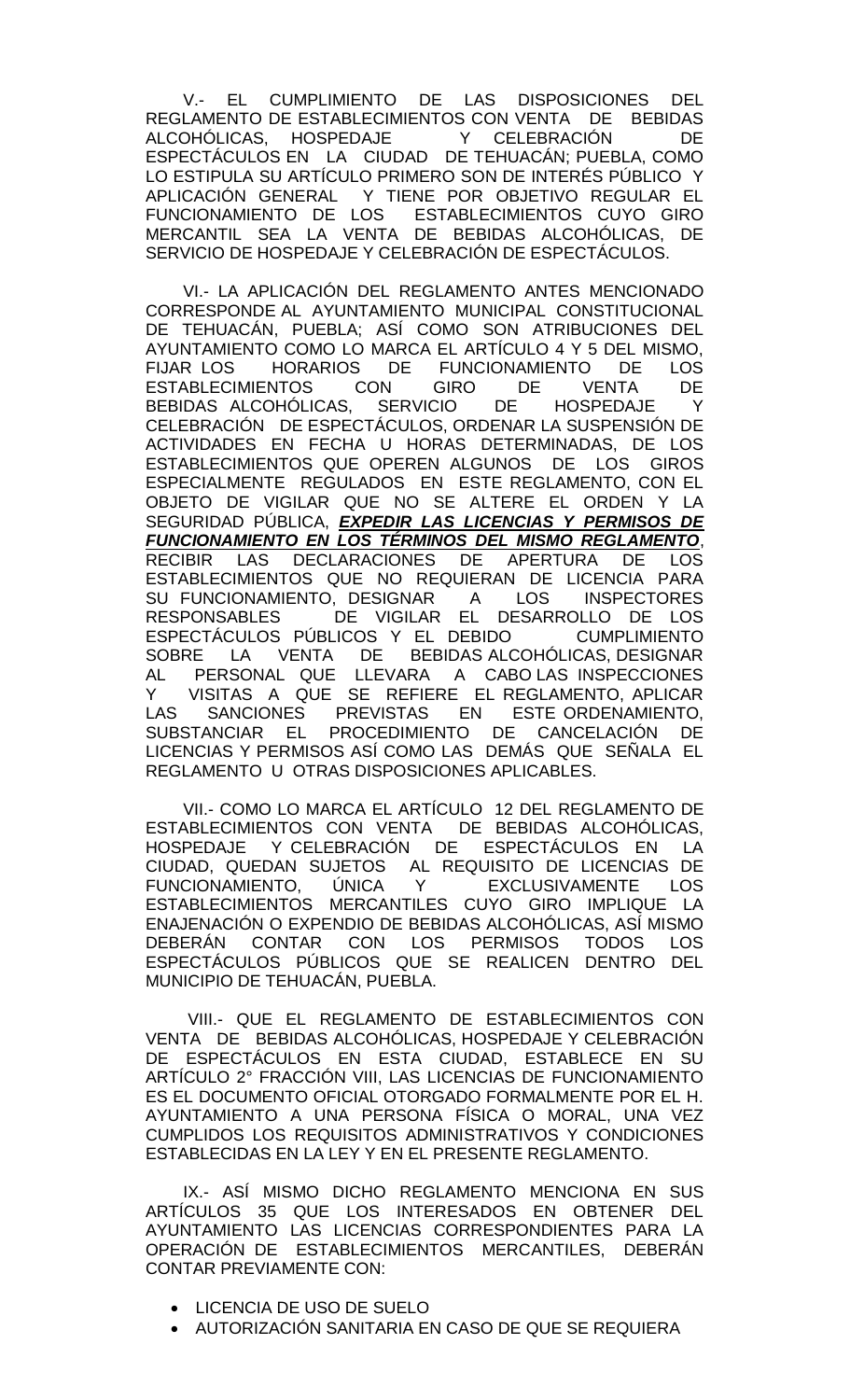LA AUTORIZACIÓN DE USO Y OCUPACIÓN, EN SU CASO A QUE SE REFIERE EL CITADO REGLAMENTO DE CONSTRUCCIONES.

PRESENTAR SOLICITUD POR ESCRITO ANTE EL AYUNTAMIENTO CON LOS SIGUIENTES DOCUMENTOS:

- NOMBRE, DOMICILIO, REGISTRO FEDERAL DE CONTRIBUYENTES Y NACIONALIDAD DEL SOLICITANTE, SI ES EXTRANJERO DEBERÁ COMPROBAR QUE ESTÁ AUTORIZADO POR LA SECRETARÍA DE GOBERNACIÓN PARA DEDICARSE A LA ACTIVIDAD RESPECTIVA, SI SE TRATA DE PERSONA MORAL SU REPRESENTANTE LEGAL ACOMPAÑARA TESTIMONIO O COPIA DE LA ESCRITURA CONSTITUTIVA Y EL DOCUMENTO QUE ACREDITE SU PERSONALIDAD, UBICACIÓN DEL LOCAL DONDE PRETENDE ESTABLECERSE;
- ANEXAR A LA SOLICITUD UN CROQUIS DONDE SE INDIQUE EN FORMA CLARA Y PRECISA LA UBICACIÓN Y DISTRIBUCIÓN DEL LOCAL,
- CONTAR CON LOS ACCESORIOS NECESARIOS PARA LA PRESENTACIÓN DEL GIRO QUE PRETENDA REALIZAR Y
- EL TÍTULO DE PROPIEDAD DEL INMUEBLE O COPIA DEL CONTRATO EN QUE SE ACREDITE EL DERECHO AL USO Y GOCE DEL MISMO, DEBIDAMENTE REGISTRADO EN LA TESORERÍA DE ESTE AYUNTAMIENTO.

X.- RECIBIDA LA SOLICITUD ACOMPAÑADA DE LOS DOCUMENTOS Y REQUISITOS A QUE SE REFIERE EL ARTÍCULO ANTERIOR EL AYUNTAMIENTO DEBERÁ PROCEDER EN UN PLAZO MÁXIMO DE TREINTA DÍAS, A EXPEDIR LA LICENCIA CORRESPONDIENTE. EL AYUNTAMIENTO, PODRÁ DENTRO DEL PLAZO SEÑALADO, REALIZAR VISITAS PARA VERIFICAR QUE EL ESTABLECIMIENTO REÚNA LAS CONDICIONES MANIFESTADAS EN LA SOLICITUD RESPECTIVA.

XI.- LA LEY DE HACIENDA MUNICIPAL MARCA COMO INGRESOS PROPIOS DE LA HACIENDA MUNICIPAL LOS DERECHOS CAUSADOS POR LA EXPEDICIÓN DE LICENCIAS, PERMISOS<br>AUTORIZACIONES PARA EL FUNCIONAMIENTO DE AUTORIZACIONES PARA EL FUNCIONAMIENTO DE ESTABLECIMIENTOS O LOCALES, CUYOS GIROS SEAN LA ENAJENACIÓN DE BEBIDAS ALCOHÓLICAS O LA PRESTACIÓN DE SERVICIOS QUE INCLUYAN. ASÍ EN SU ARTÍCULO 98 Y 99 ESTIPULA QUE SERÁN SUJETOS DE ESTOS DERECHOS, SIN PERJUICIO DE LO QUE DISPONE LA LEY DE INGRESOS, LAS PERSONAS FÍSICAS O MORALES QUE ENAJENEN BEBIDAS ALCOHÓLICAS O LA PRESTACIÓN DE SERVICIOS QUE INCLUYAN EL EXPENDIO DE DICHAS BEBIDAS, Y QUE REQUIERAN PARA SU ACTIVIDAD LA EXPEDICIÓN POR PARTE DEL AYUNTAMIENTO DE UNA LICENCIA, PERMISO O AUTORIZACIÓN, DE LA MISMA FORMA LOS DERECHOS A QUE SE REFIERE ESTE CAPÍTULO, SE CAUSARÁN Y PAGARÁN DE ACUERDO A LAS CUOTAS Y TARIFAS QUE PARA CADA GIRO ESTABLEZCA LA LEY DE INGRESOS DEL MUNICIPIO.

XII.- EN CONCORDANCIA CON LO ANTERIOR, LA LEY DE INGRESOS PARA EL EJERCICIO FISCAL 2014 DETERMINA EN SU ARTÍCULO 26 FRACCIÓN I LAS CUOTAS QUE DEBERÁN DE PAGARSE POR EL OTORGAMIENTO DE LICENCIAS DE FUNCIONAMIENTO DE ESTABLECIMIENTOS O LOCALES CUYO GIRO IMPLIQUE LA ENAJENACIÓN O EXPENDIO DE BEBIDAS ALCOHÓLICAS REALIZADAS TOTAL O PARCIALMENTE AL PÚBLICO, SIENDO EL CASO QUE NOS OCUPA EL SIGUIENTES: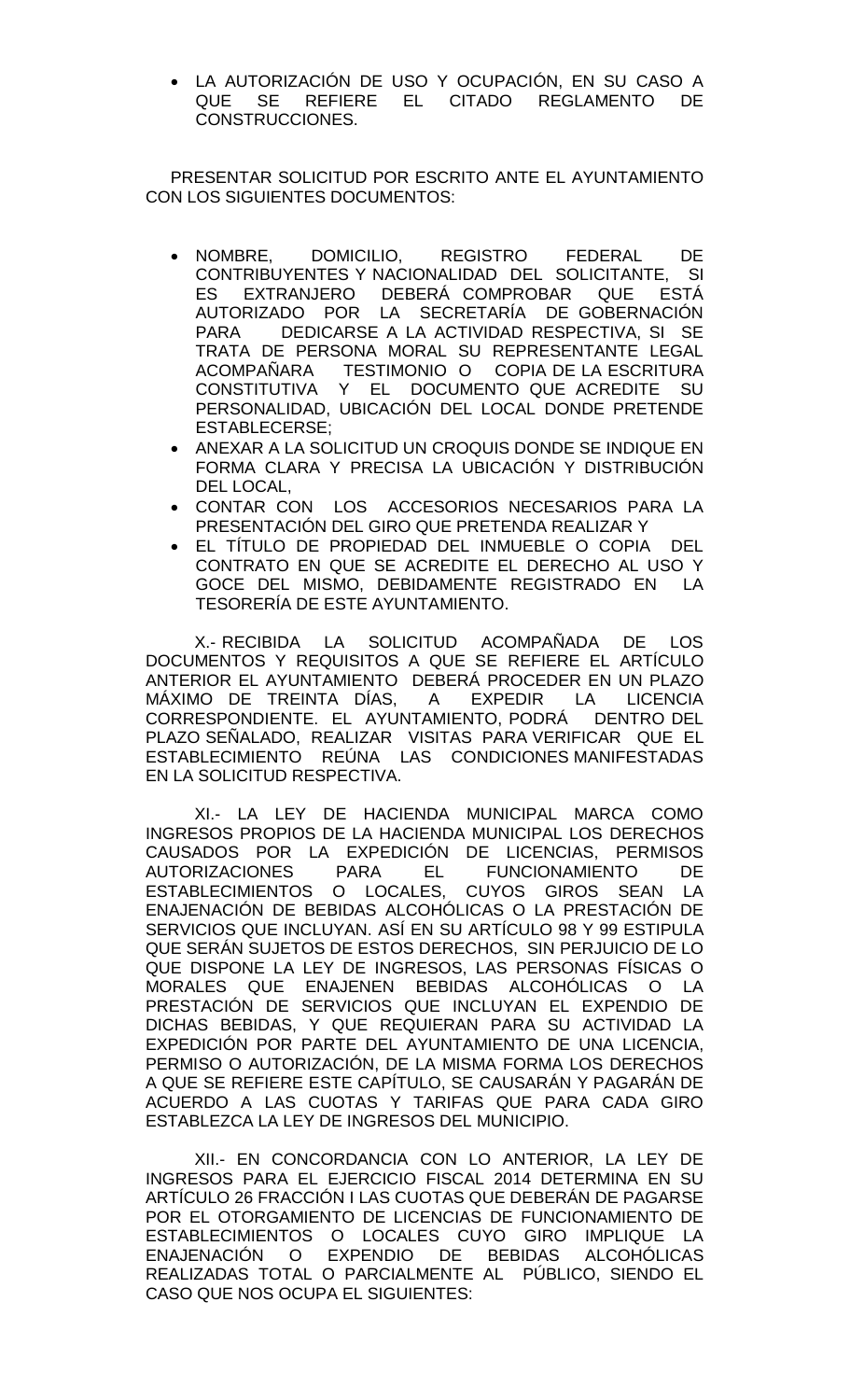RESTAURANTE-BAR, CON VENTA DE BEBIDAS ALCOHÓLICAS CON UN COSTO ESTIPULADO EN LA LEY DE INGRESOS VIGENTE DE \$101,318.50

### **LA CUOTA DEL COSTO MENCIONADO DEBERÁ DE CUBRIRSE POR EL INTERESADO EN LAS CAJAS DE LA TESORERÍA MUNICIPAL PREVIA A LA EXPEDICIÓN DE LA LICENCIA Y UNA VEZ AUTORIZADA.**

XIII.- **EL CÓDIGO FISCAL MUNICIPAL EN SU ARTÍCULO 43 FRACCIÓN III** DETERMINA QUE SON FACULTADES DE LAS AUTORIDADES FISCALES MUNICIPALES EXPEDIR CIRCULARES PARA DAR A CONOCER A LAS DIVERSAS DEPENDENCIAS O UNIDADES ADMINISTRATIVAS, *EL CRITERIO QUE DEBERÁN SEGUIR EN CUANTO A LA APLICACIÓN DE LAS NORMAS TRIBUTARIAS.*  COMO ES EL CASO DE LA LEY DE INGRESOS ANTES CITADA. EN EJERCICIO DE DICHA DISPOSICIÓN LA **LEY ORGÁNICA MUNICIPAL**  FACULTA AL TESORERO MUNICIPAL A FIN DE EJERCER LAS ATRIBUCIONES QUE EN LA LEGISLACIÓN HACENDARÍA SE CONFIEREN A LAS AUTORIDADES FISCALES MUNICIPALES.

XIV. QUE CON FECHA 30 DE ENERO DEL DOS MIL CATORCE, LA PERSONA FÍSICA C. RAUL CRISTHIAN AMAYA OROPEZA SOLICITO A ESTE H. AYUNTAMIENTO A TRAVÉS DE LA DIRECCIÓN DE NORMATIVIDAD COMERCIAL MUNICIPAL LICENCIA DE FUNCIONAMIENTO CON EL GIRO DE RESTAURANTE-BAR CON VENTA DE BEBIDAS ALCOHOLICAS, SOLICITANDO SE AUTORICE CON DOMICILIO DE FUNCIONAMIENTO PARA ESTA, EL UBICADO EN CALLE 4 ORIENTE NUMERO 142 COLONIA CENTRO, PERTENECIENTE A ESTA CIUDAD, SOLICITUD QUE FUE PRESENTADA DEBIDAMENTE REQUISITADA, CUMPLIENDO Y ACREDITANDO LOS EXTREMOS LEGALES MARCADOS POR EL REGLAMENTO.

XV. QUE EN CUMPLIMIENTO AL ACUERDO DE CABILDO DE FECHA 16 DE OCTUBRE DEL 2011, LOS INTEGRANTES DE ESTA COMISIÓN ACUDIMOS FÍSICAMENTE AL LUGAR DONDE SE PRETENDE INSTALAR LA RESTAURANTE-BAR CON VENTA DE BEBIDAS ALCOHOLICAS DESCRITO EN EL CUERPO DEL PRESENTE DICTAMEN, Y NOS PERCATAMOS DE QUE CUMPLE CON TODOS LOS REQUISITOS PARA DICHO GIRO, POR LO QUE A CRITERIO DE LOS SUSCRITOS NO EXISTE INCONVENIENTE LEGAL O FÍSICO ALGUNO PARA QUE SE ESTABLEZCA EL MISMO.

POR LO ANTERIORMENTE EXPUESTO Y CON FUNDAMENTO EN LAS DISPOSICIONES CITADAS; LA SUSCRITA COMISIÓN DE PATRIMONIO Y HACIENDA PUBLICA MUNICIPAL DEL HONORABLE AYUNTAMIENTO, SOLICITA A DE ESTE HONORABLE CUERPO COLEGIADO EL SIGUIENTE.

# **DICTAMEN**

**PRIMERO.-** SE AUTORICE LA LICENCIA DE FUNCIONAMIENTO A LA PERSONA FÍSICA C. RAUL CRISTHIAN AMAYA OROPEZA CON EL GIRO DE RESTAURANTE-BAR CON VENTA DE BEBIDAS ALCOHOLICAS UBICADO EN CALLE 4 ORIENTE NUMERO 142 COLONIA CENTRO, PERTENECIENTE A ESTA CIUDAD.

**SEGUNDO.-** SE INSTRUYA A LA TESORERÍA MUNICIPAL, ASÍ COMO A LA DIRECCIÓN DE NORMATIVIDAD COMERCIAL A FIN DE QUE SE REALICE EL PAGO POR LA CANTIDAD DE \$101,318.50 COMO DERECHOS DE LA LICENCIA DE FUNCIONAMIENTO ANTES MENCIONADA, YA QUE UNA VEZ PRESENTANDO EL RECIBO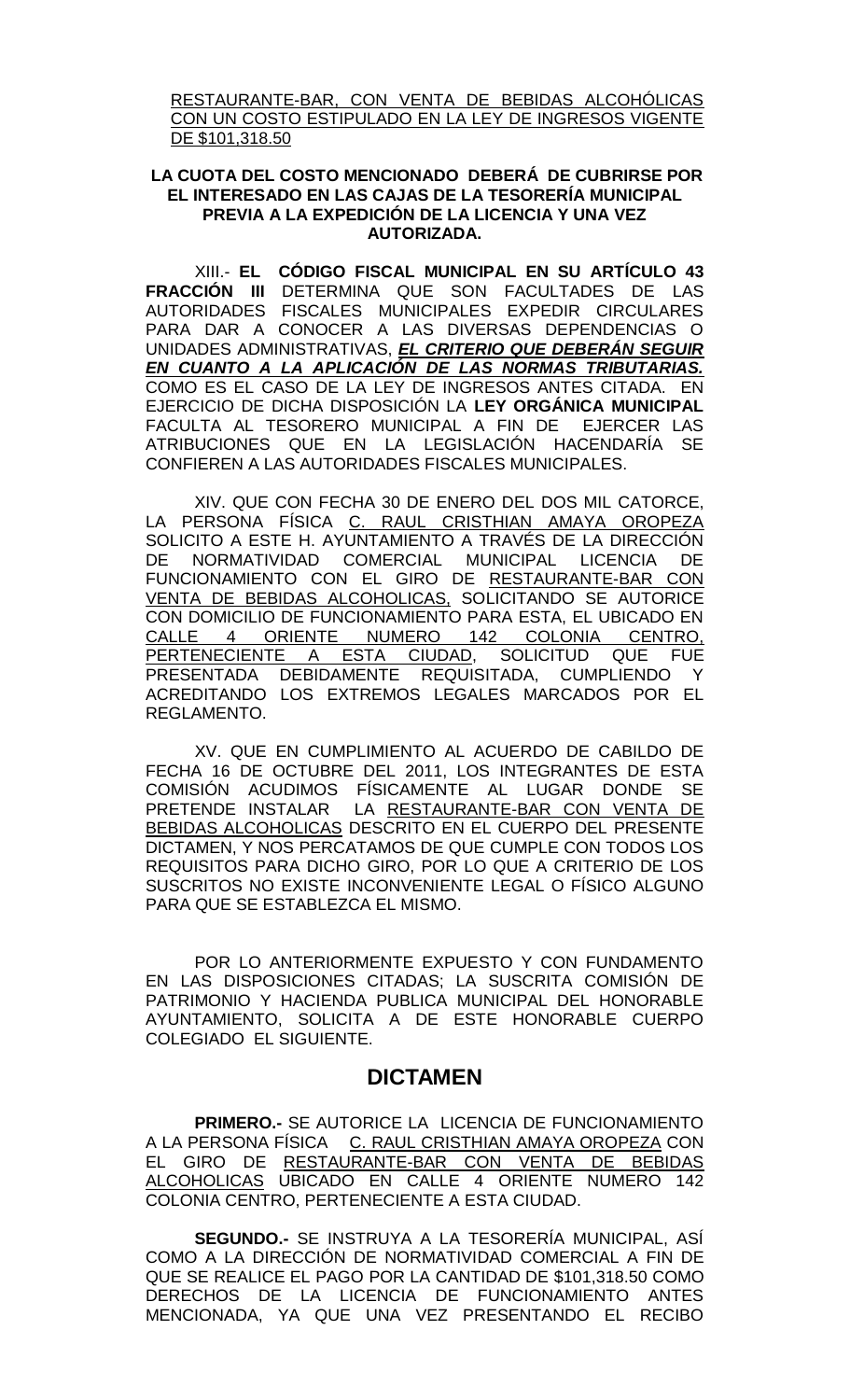ORIGINAL DE MISMO SE PROCEDA A OTORGAR LA LICENCIA AL SOLICITANTE.- **A T E N T A M E N T E.-** "COMPROMETIDOS CONTIGO".- **TEHUACÁN, PUEBLA, A 29 DE ENERO 2014.- LAS COMISION DE PATRIMONIO Y HACIENDA PÚBLICA MUNICIPAL DEL HONORABLE AYUNTAMIENTO.- CONTADORA PUBLICO GABRIELA BRINGAS DELGADO.- PRESIDENTE.- LICENCIADA GRETA GARCIA SALAZAR.- C. HUGO RUBEN BOLAÑOS CABRERA.- FIRMAS ILEGIBLES".**

SEÑOR PRESIDENTE MUNICIPAL, REGIDORES Y SINDICO MUNICIPAL, EN VOTACIÓN SE LES CONSULTA SI SE APRUEBA LA PROPUESTA PRESENTADA EN CUESTIÓN, LOS QUE ESTÉN POR LA AFIRMATIVA SÍRVANSE MANIFESTARLO LEVANTANDO LA MANO.

HABIÉNDOSE ANALIZADO AMPLIAMENTE EL CONTENIDO DEL DICTAMEN DE REFERENCIA, POR MAYORÍA CON 13 VOTOS A FAVOR, POR PARTE DE LOS INTEGRANTES DEL HONORABLE CABILDO, SE DETERMINA EL SIGUIENTE:

# **A C U E R D O**

**PRIMERO.-** SE AUTORIZA LA LICENCIA DE FUNCIONAMIENTO A LA PERSONA FÍSICA C. RAUL CRISTHIAN AMAYA OROPEZA CON EL GIRO DE RESTAURANTE-BAR CON VENTA DE BEBIDAS ALCOHOLICAS UBICADO EN CALLE 4 ORIENTE NUMERO 142 COLONIA CENTRO, PERTENECIENTE A ESTA CIUDAD.

**SEGUNDO.-** SE INSTRUYE A LA TESORERÍA MUNICIPAL, ASÍ COMO A LA DIRECCIÓN DE NORMATIVIDAD COMERCIAL A FIN DE QUE SE REALICE EL PAGO POR LA CANTIDAD DE \$101,318.50 COMO DERECHOS DE LA LICENCIA DE FUNCIONAMIENTO ANTES MENCIONADA, YA QUE UNA VEZ PRESENTANDO EL RECIBO ORIGINAL DE MISMO SE PROCEDA A OTORGAR LA LICENCIA AL SOLICITANTE.

LO ANTERIOR CON FUNDAMENTO EN LOS DISPOSITIVOS LEGALES INVOCADOS EN EL DICTAMEN DE REFERENCIA.

**COMISIÓN DE PATRIMONIO Y HACIENDA PÚBLICA MUNICIPAL.- ANÁLISIS, DISCUSIÓN Y EN SU CASO APROBACIÓN DEL DICTAMEN QUE CONTIENE LA AUTORIZACION DE LA LICENCIA DE FUNCIONAMIENTO A LA PERSONA FÍSICA C. DENISSE BOLAÑOS MERINO, CON EL GIRO DE RESTAURANT O MARISQUERÍA CON VENTA DE BEBIDAS ALCOHÓLICAS CON LOS ALIMENTOS ÚNICAMENTE.**

SEÑORA REGIDORA TIENE USTED EL USO DE LA PALABRA.

LA C. GABRIELA BRINGAS DELGADO, PROCEDE A DAR LECTURA AL DICTAMEN CORRESPONDIENTE, MISMO QUE A LA LETRA DICE:

## **"… HONORABLE CABILDO:**

LOS SUSCRITOS REGIDORES C.P. GRABRIELA BRINGAS DELGADO, LIC. GRETA GARCIA SALAZAR Y C. HUGO RUBEN BOLAÑOS CABRERA, PRESIDENTA E INTEGRANTES DE LA COMISIÓN DE PATRIMONIO Y HACIENDA PÚBLICA MUNICIPAL DEL HONORABLE AYUNTAMIENTO, POR ESTE MEDIO Y CON FUNDAMENTO EN LO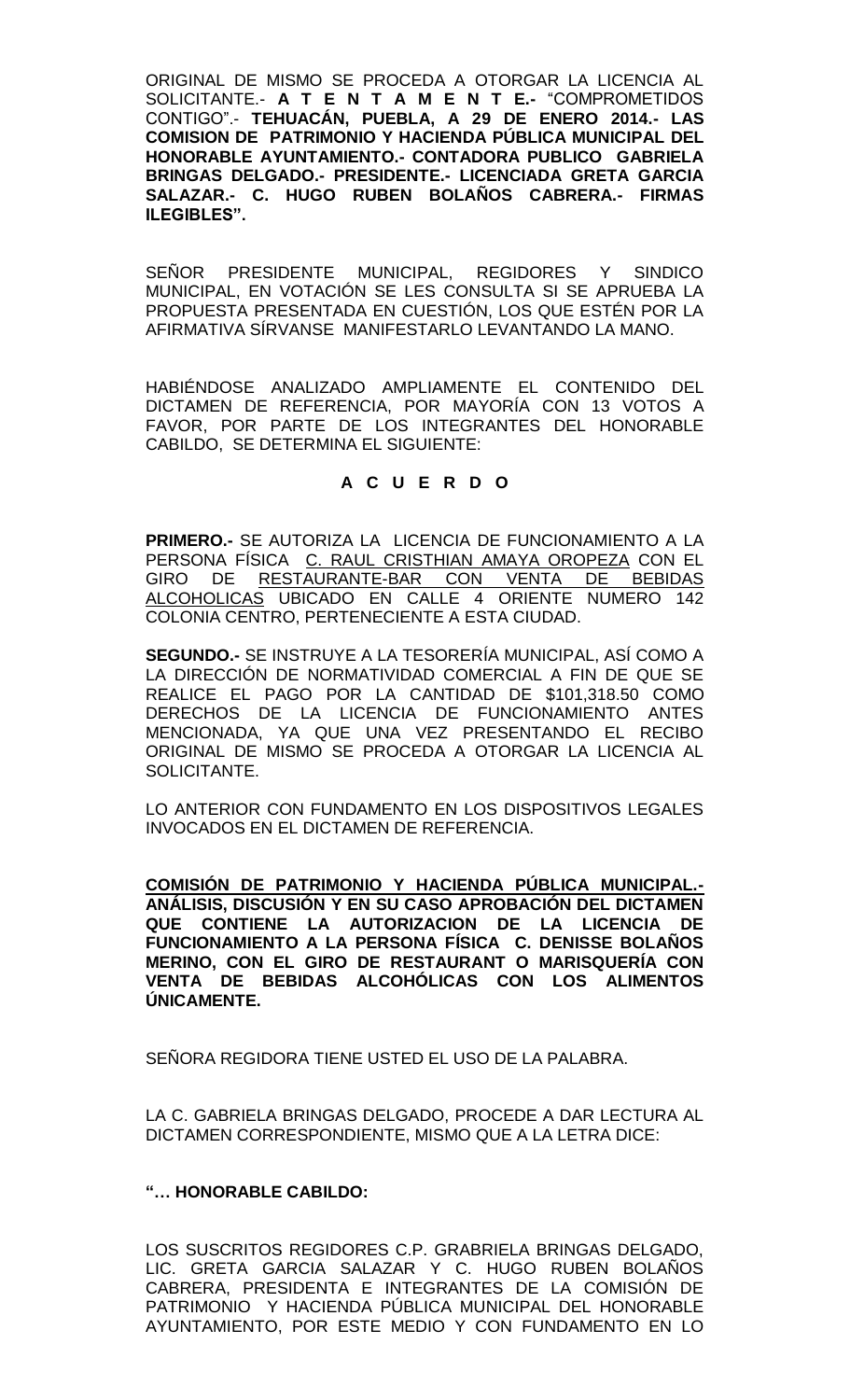DISPUESTO POR ÉL ARTICULO 92 FRACCIONES III, IV, V Y VII DE LA LEY ORGÁNICA MUNICIPAL SOMETEMOS A ESTE HONORABLE CUERPO COLEGIADO EL PRESENTE DICTAMEN PARA SU ESTUDIO Y APROBACIÓN BASADOS EN LOS SIGUIENTES:

#### **CONSIDERANDOS.**

I.- QUE DE CONFORMIDAD DEL ARTICULO 115 CON LA FRACCIÓN II DE LA CONSTITUCIÓN POLÍTICA DE LOS ESTADOS<br>UNIDOS MEXICANOS. LOS AYUNTAMIENTOS TENDRÁN UNIDOS MEXICANOS, LOS AYUNTAMIENTOS TENDRÁN FACULTADES PARA APROBAR, DE ACUERDO CON LAS LEYES EN MATERIA MUNICIPAL QUE DEBERÁN EXPEDIR LAS LEGISLATURAS DE LOS ESTADOS, LOS BANDOS DE POLICÍA Y GOBIERNO, LOS REGLAMENTOS, CIRCULARES Y DISPOSICIONES ADMINISTRATIVAS DE OBSERVANCIA GENERAL DENTRO DE SUS RESPECTIVAS JURISDICCIONES, QUE ORGANICEN LA ADMINISTRACIÓN PÚBLICA MUNICIPAL, REGULEN LAS MATERIAS, PROCEDIMIENTOS, FUNCIONES Y SERVICIOS PÚBLICOS DE SU COMPETENCIA Y ASEGUREN LA PARTICIPACIÓN CIUDADANA Y VECINAL; MISMAS DISPOSICIONES QUE SON TRASLADADAS AL ARTÍCULO 105 FRACCIÓN III DE LA CONSTITUCIÓN POLÍTICA DEL ESTADO LIBRE Y SOBERANO DE PUEBLA.

II.- QUE EL ARTÍCULO 78 FRACCIONES I, III, IV, XV Y LX DE LA LEY ORGÁNICA MUNICIPAL, DETERMINA DENTRO DE LAS ATRIBUCIONES DE LOS AYUNTAMIENTOS EL CUMPLIR Y HACER CUMPLIR, EN LOS ASUNTOS DE SU COMPETENCIA, LAS LEYES, DECRETOS Y DISPOSICIONES DE OBSERVANCIA GENERAL DE LA FEDERACIÓN Y DEL ESTADO, ASÍ COMO LOS ORDENAMIENTOS MUNICIPALES; APROBAR SU ORGANIZACIÓN Y DIVISIÓN ADMINISTRATIVAS, DE ACUERDO CON LAS NECESIDADES DEL MUNICIPIO; EXPEDIR BANDOS DE POLICÍA Y GOBIERNO, REGLAMENTOS, CIRCULARES Y DISPOSICIONES ADMINISTRATIVAS DE OBSERVANCIA GENERAL, REFERENTES A SU ORGANIZACIÓN, FUNCIONAMIENTO, SERVICIOS PÚBLICOS QUE DEBAN PRESTAR Y DEMÁS ASUNTOS DE SU COMPETENCIA, SUJETÁNDOSE A LAS BASES NORMATIVAS ESTABLECIDAS POR LA CONSTITUCIÓN POLÍTICA DEL ESTADO LIBRE Y SOBERANO DE PUEBLA, VIGILANDO SU OBSERVANCIA Y APLICACIÓN; DESIGNAR DE ENTRE LOS REGIDORES A QUIENES DEBAN INTEGRAR LAS COMISIONES QUE SE DETERMINAN EN LA PRESENTE LEY Y LAS DEMÁS QUE LE CONFIERAN LAS LEYES Y ORDENAMIENTOS VIGENTES EN EL MUNICIPIO;

III.- QUE EL ARTÍCULO 92 DE LA MISMA LEY ARRIBA INVOCADA ESTIPULA EN SUS FRACCIONES III, IV, V Y VII QUE SON FACULTADES Y OBLIGACIONES DE LOS REGIDORES EL EJERCER LAS FACULTADES DE DELIBERACIÓN Y DECISIÓN DE LOS ASUNTOS QUE LE COMPETEN AL AYUNTAMIENTO, FORMAR PARTE DE LAS COMISIONES PARA LAS QUE FUEREN DESIGNADOS POR ÉSTE Y DICTAMINAR E INFORMAR SOBRE LOS ASUNTOS QUE SE LES ENCOMIENDE; FORMULAR AL AYUNTAMIENTO LAS PROPUESTAS DE ORDENAMIENTOS EN ASUNTOS MUNICIPALES, Y PROMOVER TODO LO QUE CREAN CONVENIENTE AL BUEN SERVICIO PÚBLICO.

IV.- QUE LA ANTERIOR DISPOSICIÓN, SE ARTICULA CON EL DISPOSITIVO 96 FRACCIÓN VIII DEL MISMO ORDENAMIENTO DEL QUE SE DESPRENDE ARMÓNICAMENTE QUE DENTRO DE LAS COMISIONES PERMANENTES DE REGIDORES SE ENCUENTRA LA DE COMISIÓN DE PATRIMONIO Y HACIENDA PÚBLICA MUNICIPAL DEL HONORABLE AYUNTAMIENTO DE LA QUE FORMAMOS PARTE LOS SUSCRITOS Y QUE FUE CONSTITUIDA EN CONCORDANCIA CON LOS RECURSOS Y NECESIDADES ESPECIFICAS DEL MUNICIPIO POR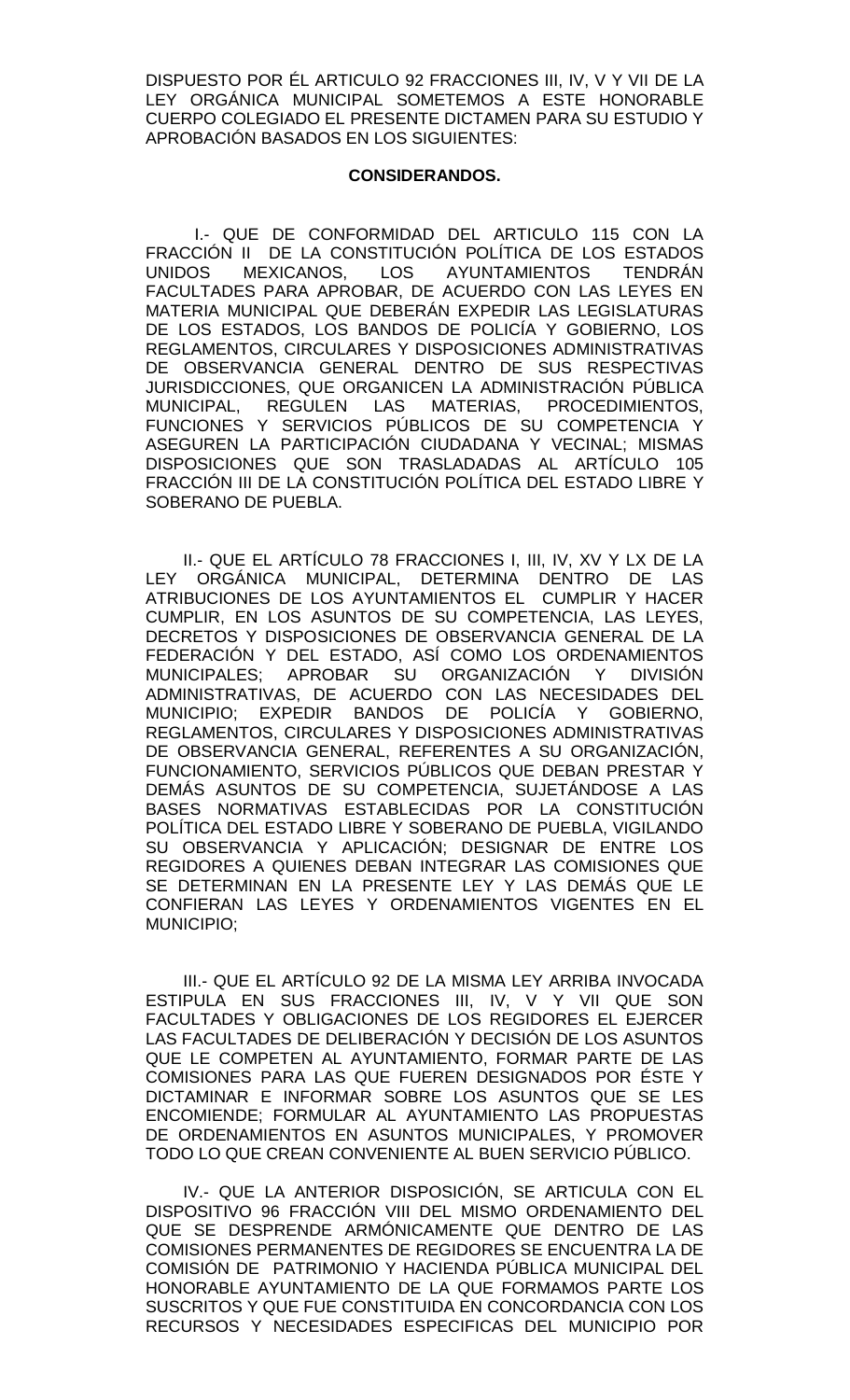ACUERDO DEL HONORABLE PLENO DEL AYUNTAMIENTO EL QUINCE DE FEBRERO DE DOS MIL ONCE Y QUE DEBERÁ ANALIZAR, DISCUTIR Y PROPONER SOBRE LOS ASUNTOS COMPRENDIDOS EN ESAS MATERIAS.

V.- EL CUMPLIMIENTO DE LAS DISPOSICIONES DEL REGLAMENTO DE ESTABLECIMIENTOS CON VENTA DE BEBIDAS ALCOHÓLICAS, HOSPEDAJE Y CELEBRACIÓN DE ESPECTÁCULOS EN LA CIUDAD DE TEHUACÁN; PUEBLA, COMO LO ESTIPULA SU ARTÍCULO PRIMERO SON DE INTERÉS PÚBLICO Y APLICACIÓN GENERAL Y TIENE POR OBJETIVO REGULAR EL FUNCIONAMIENTO DE LOS ESTABLECIMIENTOS CUYO GIRO MERCANTIL SEA LA VENTA DE BEBIDAS ALCOHÓLICAS, DE SERVICIO DE HOSPEDAJE Y CELEBRACIÓN DE ESPECTÁCULOS.

VI.- LA APLICACIÓN DEL REGLAMENTO ANTES MENCIONADO CORRESPONDE AL AYUNTAMIENTO MUNICIPAL CONSTITUCIONAL DE TEHUACÁN, PUEBLA; ASÍ COMO SON ATRIBUCIONES DEL AYUNTAMIENTO COMO LO MARCA EL ARTÍCULO 4 Y 5 DEL MISMO, FIJAR LOS HORARIOS DE FUNCIONAMIENTO DE LOS ESTABLECIMIENTOS CON GIRO DE VENTA DE BEBIDAS ALCOHÓLICAS, SERVICIO DE HOSPEDAJE Y CELEBRACIÓN DE ESPECTÁCULOS, ORDENAR LA SUSPENSIÓN DE ACTIVIDADES EN FECHA U HORAS DETERMINADAS, DE LOS ESTABLECIMIENTOS QUE OPEREN ALGUNOS DE LOS GIROS ESPECIALMENTE REGULADOS EN ESTE REGLAMENTO, CON EL OBJETO DE VIGILAR QUE NO SE ALTERE EL ORDEN Y LA SEGURIDAD PÚBLICA, *EXPEDIR LAS LICENCIAS Y PERMISOS DE FUNCIONAMIENTO EN LOS TÉRMINOS DEL MISMO REGLAMENTO*, RECIBIR LAS DECLARACIONES DE APERTURA DE LOS ESTABLECIMIENTOS QUE NO REQUIERAN DE LICENCIA PARA SU FUNCIONAMIENTO, DESIGNAR A LOS INSPECTORES RESPONSABLES DE VIGILAR EL DESARROLLO DE LOS ESPECTÁCULOS PÚBLICOS Y EL DEBIDO CUMPLIMIENTO SOBRE LA VENTA DE BEBIDAS ALCOHÓLICAS, DESIGNAR AL PERSONAL QUE LLEVARA A CABO LAS INSPECCIONES Y VISITAS A QUE SE REFIERE EL REGLAMENTO, APLICAR LAS SANCIONES PREVISTAS EN ESTE ORDENAMIENTO, SUBSTANCIAR EL PROCEDIMIENTO DE CANCELACIÓN DE LICENCIAS Y PERMISOS ASÍ COMO LAS DEMÁS QUE SEÑALA EL REGLAMENTO U OTRAS DISPOSICIONES APLICABLES.

VII.- COMO LO MARCA EL ARTÍCULO 12 DEL REGLAMENTO DE ESTABLECIMIENTOS CON VENTA DE BEBIDAS ALCOHÓLICAS, HOSPEDAJE Y CELEBRACIÓN DE ESPECTÁCULOS EN LA CIUDAD, QUEDAN SUJETOS AL REQUISITO DE LICENCIAS DE<br>FUNCIONAMIENTO. ÚNICA Y EXCLUSIVAMENTE LOS FUNCIONAMIENTO, ÚNICA Y EXCLUSIVAMENTE LOS ESTABLECIMIENTOS MERCANTILES CUYO GIRO IMPLIQUE LA ENAJENACIÓN O EXPENDIO DE BEBIDAS ALCOHÓLICAS, ASÍ MISMO DEBERÁN CONTAR CON LOS PERMISOS TODOS LOS ESPECTÁCULOS PÚBLICOS QUE SE REALICEN DENTRO DEL MUNICIPIO DE TEHUACÁN, PUEBLA.

VIII.- QUE EL REGLAMENTO DE ESTABLECIMIENTOS CON VENTA DE BEBIDAS ALCOHÓLICAS, HOSPEDAJE Y CELEBRACIÓN DE ESPECTÁCULOS EN ESTA CIUDAD, ESTABLECE EN SU ARTÍCULO 2° FRACCIÓN VIII, LAS LICENCIAS DE FUNCIONAMIENTO ES EL DOCUMENTO OFICIAL OTORGADO FORMALMENTE POR EL H. AYUNTAMIENTO A UNA PERSONA FÍSICA O MORAL, UNA VEZ CUMPLIDOS LOS REQUISITOS ADMINISTRATIVOS Y CONDICIONES ESTABLECIDAS EN LA LEY Y EN EL PRESENTE REGLAMENTO.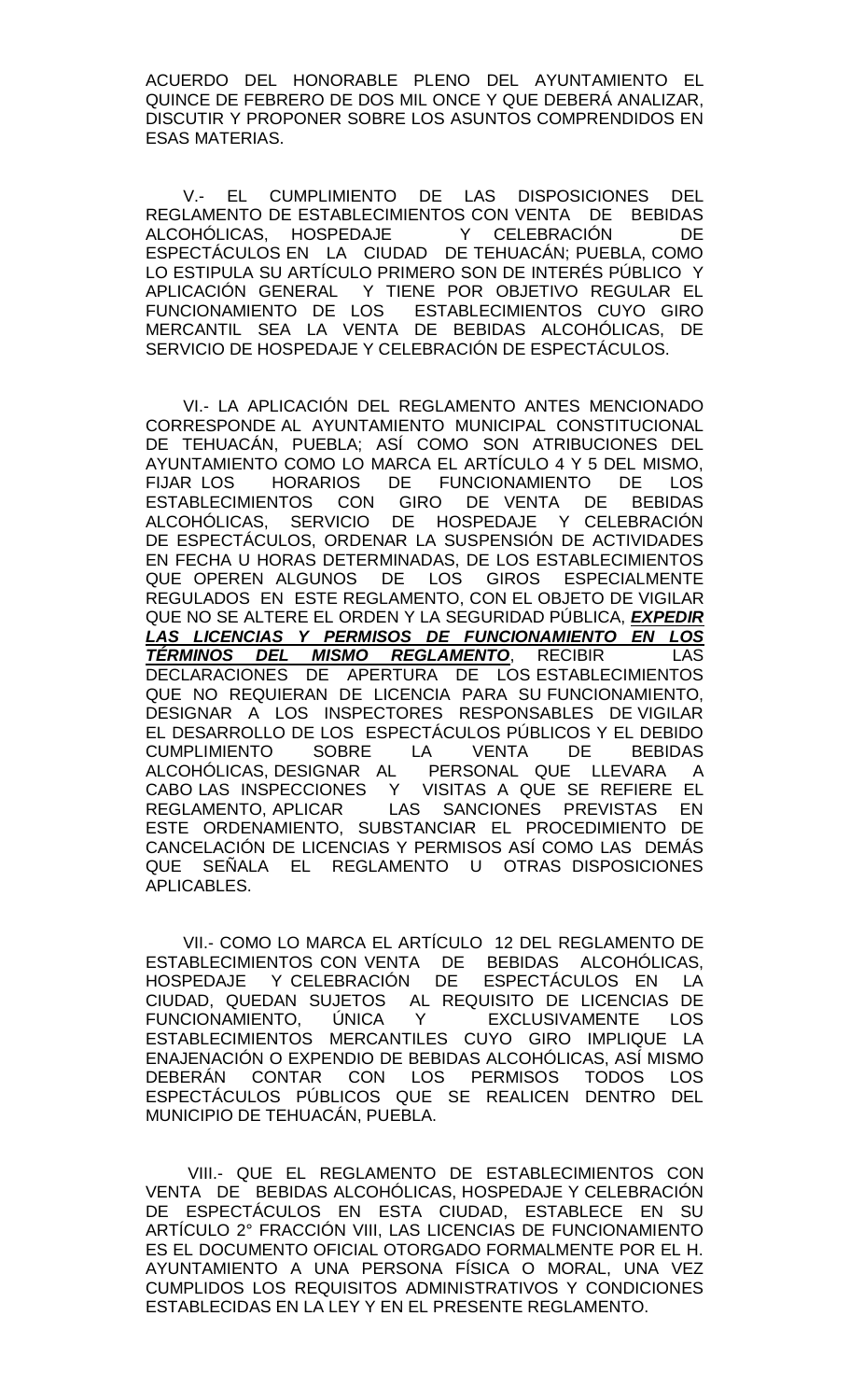IX.- ASÍ MISMO DICHO REGLAMENTO MENCIONA EN SUS ARTÍCULOS 35 QUE LOS INTERESADOS EN OBTENER DEL AYUNTAMIENTO LAS LICENCIAS CORRESPONDIENTES PARA LA OPERACIÓN DE ESTABLECIMIENTOS MERCANTILES, DEBERÁN CONTAR PREVIAMENTE CON:

- LICENCIA DE USO DE SUELO
- AUTORIZACIÓN SANITARIA EN CASO DE QUE SE REQUIERA
- LA AUTORIZACIÓN DE USO Y OCUPACIÓN, EN SU CASO A QUE SE REFIERE EL CITADO REGLAMENTO DE CONSTRUCCIONES.

PRESENTAR SOLICITUD POR ESCRITO ANTE EL AYUNTAMIENTO CON LOS SIGUIENTES DOCUMENTOS:

- NOMBRE, DOMICILIO, REGISTRO FEDERAL DE CONTRIBUYENTES Y NACIONALIDAD DEL SOLICITANTE, SI ES EXTRANJERO DEBERÁ COMPROBAR QUE ESTÁ AUTORIZADO POR LA SECRETARÍA DE GOBERNACIÓN PARA DEDICARSE A LA ACTIVIDAD RESPECTIVA, SI SE TRATA DE PERSONA MORAL SU REPRESENTANTE LEGAL ACOMPAÑARA TESTIMONIO O COPIA DE LA ESCRITURA CONSTITUTIVA Y EL DOCUMENTO QUE ACREDITE SU PERSONALIDAD, UBICACIÓN DEL LOCAL DONDE PRETENDE ESTABLECERSE;
- ANEXAR A LA SOLICITUD UN CROQUIS DONDE SE INDIQUE EN FORMA CLARA Y PRECISA LA UBICACIÓN Y DISTRIBUCIÓN DEL LOCAL,
- CONTAR CON LOS ACCESORIOS NECESARIOS PARA LA PRESENTACIÓN DEL GIRO QUE PRETENDA REALIZAR Y
- EL TÍTULO DE PROPIEDAD DEL INMUEBLE O COPIA DEL CONTRATO EN QUE SE ACREDITE EL DERECHO AL USO Y GOCE DEL MISMO, DEBIDAMENTE REGISTRADO EN LA TESORERÍA DE ESTE AYUNTAMIENTO.

X.- RECIBIDA LA SOLICITUD ACOMPAÑADA DE LOS DOCUMENTOS Y REQUISITOS A QUE SE REFIERE EL ARTÍCULO ANTERIOR EL AYUNTAMIENTO DEBERÁ PROCEDER EN UN PLAZO MÁXIMO DE TREINTA DÍAS, A EXPEDIR LA LICENCIA CORRESPONDIENTE. EL AYUNTAMIENTO, PODRÁ DENTRO DEL PLAZO SEÑALADO, REALIZAR VISITAS PARA VERIFICAR QUE EL ESTABLECIMIENTO REÚNA LAS CONDICIONES MANIFESTADAS EN LA SOLICITUD RESPECTIVA.

XI.- LA LEY DE HACIENDA MUNICIPAL MARCA COMO INGRESOS PROPIOS DE LA HACIENDA MUNICIPAL LOS DERECHOS CAUSADOS POR LA EXPEDICIÓN DE LICENCIAS, PERMISOS AUTORIZACIONES PARA EL FUNCIONAMIENTO DE<br>ESTABLECIMIENTOS O LOCALES, CUYOS GIROS SEAN LA ESTABLECIMIENTOS O LOCALES, ENAJENACIÓN DE BEBIDAS ALCOHÓLICAS O LA PRESTACIÓN DE SERVICIOS QUE INCLUYAN. ASÍ EN SU ARTÍCULO 98 Y 99 ESTIPULA QUE SERÁN SUJETOS DE ESTOS DERECHOS, SIN PERJUICIO DE LO QUE DISPONE LA LEY DE INGRESOS, LAS PERSONAS FÍSICAS O MORALES QUE ENAJENEN BEBIDAS ALCOHÓLICAS O LA PRESTACIÓN DE SERVICIOS QUE INCLUYAN EL EXPENDIO DE DICHAS BEBIDAS, Y QUE REQUIERAN PARA SU ACTIVIDAD LA EXPEDICIÓN POR PARTE DEL AYUNTAMIENTO DE UNA LICENCIA, PERMISO O AUTORIZACIÓN, DE LA MISMA FORMA LOS DERECHOS A QUE SE REFIERE ESTE CAPÍTULO, SE CAUSARÁN Y PAGARÁN DE ACUERDO A LAS CUOTAS Y TARIFAS QUE PARA CADA GIRO ESTABLEZCA LA LEY DE INGRESOS DEL MUNICIPIO.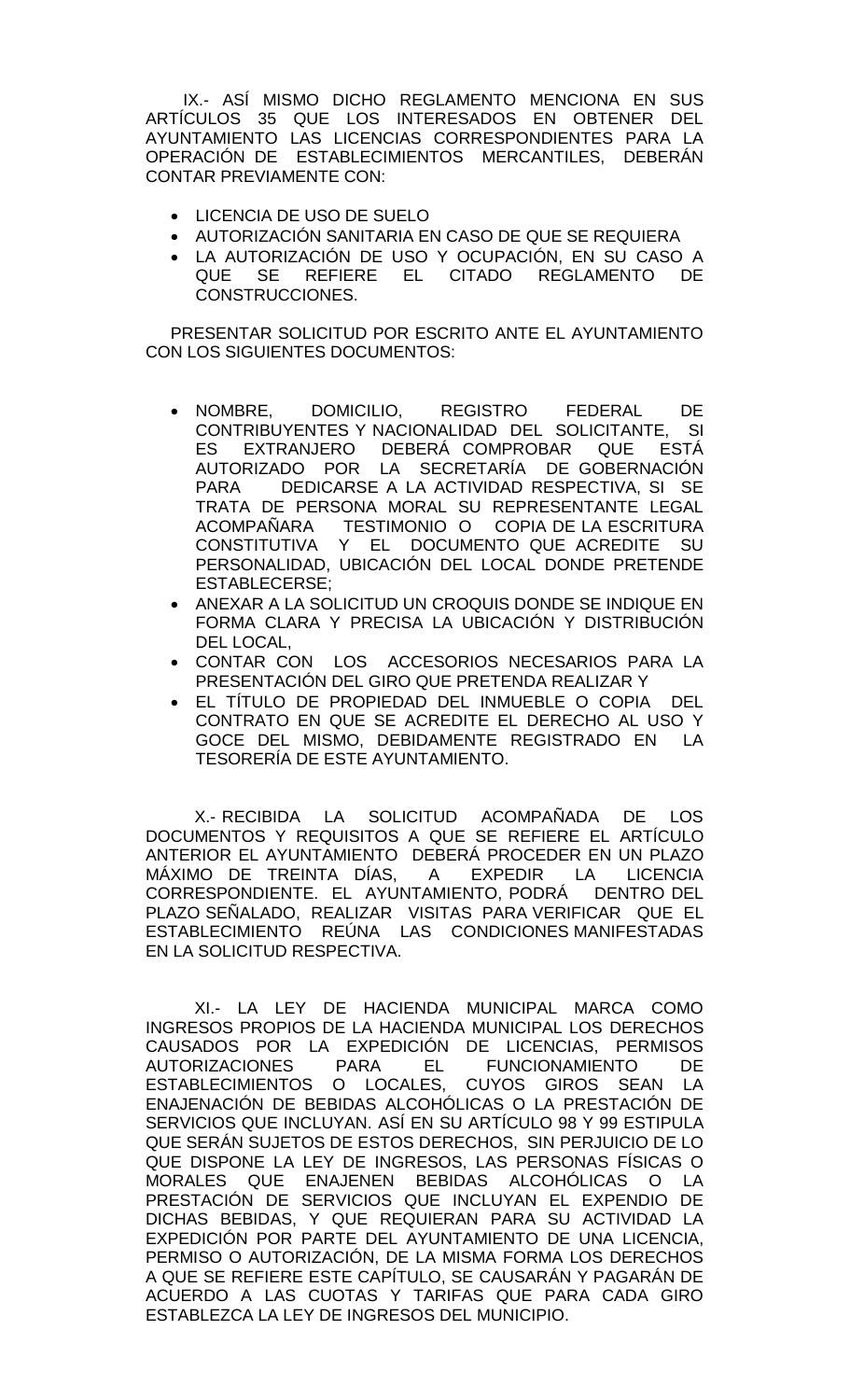XII.- EN CONCORDANCIA CON LO ANTERIOR, LA LEY DE INGRESOS PARA EL EJERCICIO FISCAL 2014 DETERMINA EN SU ARTÍCULO 26 FRACCIÓN I LAS CUOTAS QUE DEBERÁN DE PAGARSE POR EL OTORGAMIENTO DE LICENCIAS DE FUNCIONAMIENTO DE ESTABLECIMIENTOS O LOCALES CUYO GIRO IMPLIQUE LA ENAJENACIÓN O EXPENDIO DE BEBIDAS ALCOHÓLICAS REALIZADAS TOTAL O PARCIALMENTE AL PÚBLICO, SIENDO EL CASO QUE NOS OCUPA EL SIGUIENTES:

RESTAURANT O MARISQUERÍA, CON VENTA DE BEBIDAS ALCOHÓLICAS CON LOS ALIMENTOS ÚNICAMENTE, CON UN COSTO ESTIPULADO EN LA LEY DE INGRESOS VIGENTE DE \$46,053.50

## **LA CUOTA DEL COSTO MENCIONADO DEBERÁ DE CUBRIRSE POR EL INTERESADO EN LAS CAJAS DE LA TESORERÍA MUNICIPAL PREVIA A LA EXPEDICIÓN DE LA LICENCIA Y UNA VEZ AUTORIZADA.**

XIII.- **EL CÓDIGO FISCAL MUNICIPAL EN SU ARTÍCULO 43 FRACCIÓN III** DETERMINA QUE SON FACULTADES DE LAS AUTORIDADES FISCALES MUNICIPALES EXPEDIR CIRCULARES PARA DAR A CONOCER A LAS DIVERSAS DEPENDENCIAS O UNIDADES ADMINISTRATIVAS, *EL CRITERIO QUE DEBERÁN SEGUIR EN CUANTO A LA APLICACIÓN DE LAS NORMAS TRIBUTARIAS.*  COMO ES EL CASO DE LA LEY DE INGRESOS ANTES CITADA. EN EJERCICIO DE DICHA DISPOSICIÓN LA **LEY ORGÁNICA MUNICIPAL**  FACULTA AL TESORERO MUNICIPAL A FIN DE EJERCER LAS ATRIBUCIONES QUE EN LA LEGISLACIÓN HACENDARÍA SE CONFIEREN A LAS AUTORIDADES FISCALES MUNICIPALES.

XIV. QUE CON FECHA 24 DE ENERO DEL DOS MIL CATORCE, LA PERSONA FÍSICA C. DENISSE BOLAÑOS MERINO SOLICITO A ESTE H. AYUNTAMIENTO A TRAVÉS DE LA DIRECCIÓN DE NORMATIVIDAD COMERCIAL MUNICIPAL LICENCIA DE FUNCIONAMIENTO CON EL GIRO DE RESTAURANT O MARISQUERIA, CON VENTA DE BEBIDAS ALCOHÓLICAS CON LOS ALIMENTOS UNICAMENTE, SOLICITANDO SE AUTORICE CON DOMICILIO DE FUNCIONAMIENTO PARA ESTA, EL UBICADO EN CALZADA ADOLFO LOPEZ MATEOS NUMERO 3210 MODULO 1 LOCAL A, ZONA ALTA DE ESTA CIUDAD, SOLICITUD QUE FUE PRESENTADA DEBIDAMENTE REQUISITADA, CUMPLIENDO Y ACREDITANDO LOS EXTREMOS LEGALES MARCADOS POR EL REGLAMENTO.

XV. QUE EN CUMPLIMIENTO AL ACUERDO DE CABILDO DE FECHA 16 DE OCTUBRE DEL 2011, LOS INTEGRANTES DE ESTA COMISIÓN ACUDIMOS FÍSICAMENTE AL LUGAR DONDE SE PRETENDE INSTALAR EL RESTAURANT O MARISQUERIA, CON VENTA DE BEBIDAS ALCOHÓLICAS CON LOS ALIMENTOS UNICAMENTE DESCRITO EN EL CUERPO DEL PRESENTE DICTAMEN, Y NOS PERCATAMOS DE QUE CUMPLE CON TODOS LOS REQUISITOS PARA DICHO GIRO, POR LO QUE A CRITERIO DE LOS SUSCRITOS NO EXISTE INCONVENIENTE LEGAL O FÍSICO ALGUNO PARA QUE SE ESTABLEZCA EL MISMO.

POR LO ANTERIORMENTE EXPUESTO Y CON FUNDAMENTO EN LAS DISPOSICIONES CITADAS; LA SUSCRITA COMISIÓN DE PATRIMONIO Y HACIENDA PUBLICA MUNICIPAL DEL HONORABLE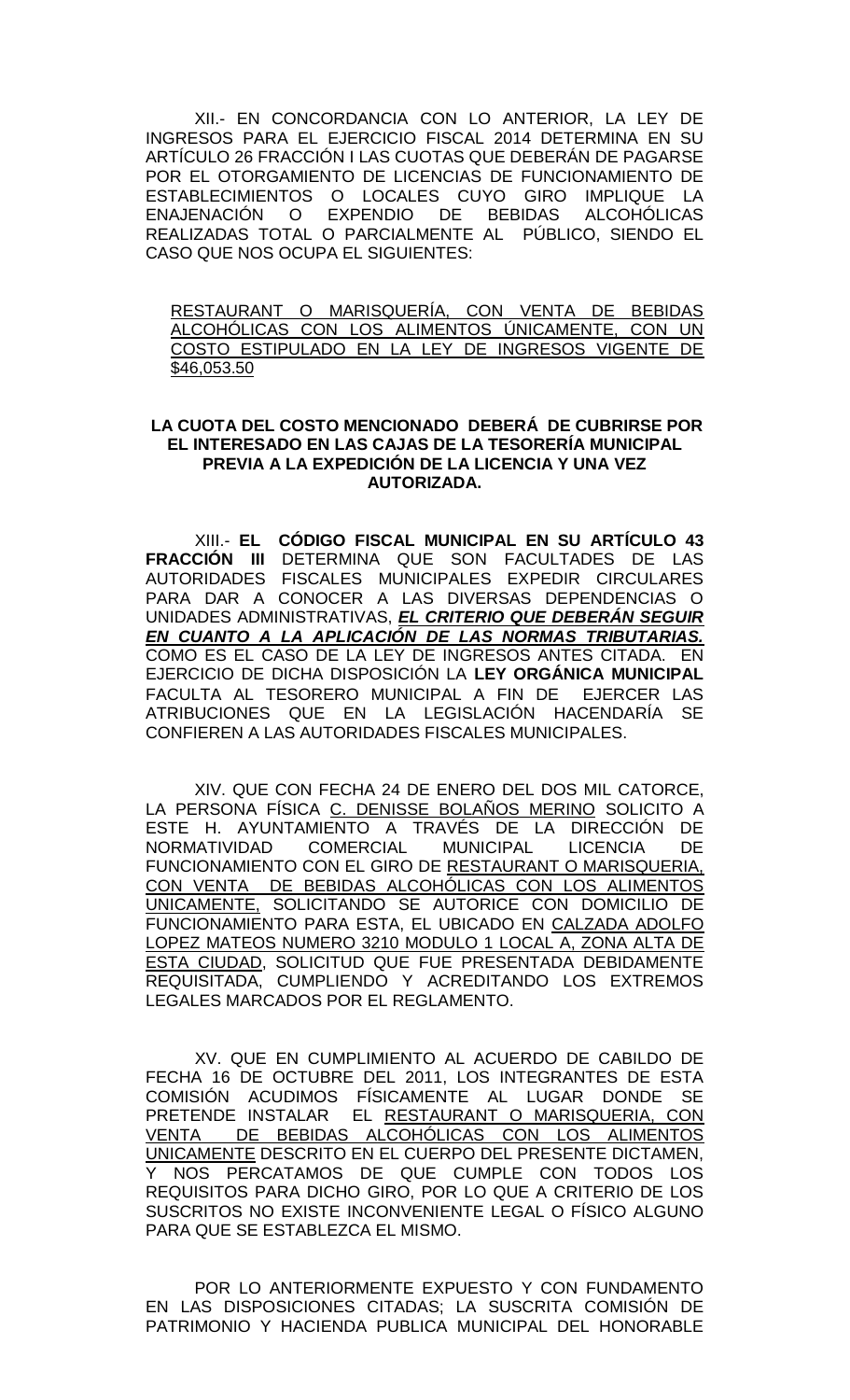AYUNTAMIENTO, SOLICITA A DE ESTE HONORABLE CUERPO COLEGIADO EL SIGUIENTE.

# **DICTAMEN**

**PRIMERO.-** SE AUTORICE LA LICENCIA DE FUNCIONAMIENTO A LA PERSONA FÍSICA C. DENISSE BOLAÑOS MERINO CON EL GIRO DE RESTAURANT O MARISQUERIA, CON VENTA DE BEBIDAS ALCOHÓLICAS CON LOS ALIMENTOS UNICAMENTE UBICADO EN CALZADA ADOLFO LOPEZ MATEOS NUMERO 3210 MODULO 1 LOCAL A, ZONA ALTA DE ESTA CIUDAD.

**SEGUNDO.-** SE INSTRUYA A LA TESORERÍA MUNICIPAL, ASÍ COMO A LA DIRECCIÓN DE NORMATIVIDAD COMERCIAL A FIN DE QUE SE REALICE EL PAGO POR LA CANTIDAD DE \$46,053.50 COMO DERECHOS DE LA LICENCIA DE FUNCIONAMIENTO ANTES MENCIONADA, YA QUE UNA VEZ PRESENTANDO EL RECIBO ORIGINAL DE MISMO SE PROCEDA A OTORGAR LA LICENCIA AL SOLICITANTE.- **A T E N T A M E N T E.-** "COMPROMETIDOS CONTIGO".- **TEHUACÁN, PUEBLA, A 30 DE ENERO DEL 2014.- LAS COMISION DE PATRIMONIO Y HACIENDA PÚBLICA MUNICIPAL DEL HONORABLE AYUNTAMIENTO.- CONTADORA PUBLICO GABRIELA BRINGAS DELGADO.- PRESIDENTE.- LICENCIADA GRETA GARCIA SALAZAR.- C. HUGO RUBEN BOLAÑOS CABRERA.- FIRMAS ILEGIBLES".**

SEÑOR PRESIDENTE MUNICIPAL, REGIDORES Y SINDICO MUNICIPAL, EN VOTACIÓN SE LES CONSULTA SI SE APRUEBA LA PROPUESTA PRESENTADA EN CUESTIÓN, LOS QUE ESTÉN POR LA AFIRMATIVA SÍRVANSE MANIFESTARLO LEVANTANDO LA MANO.

HABIÉNDOSE ANALIZADO AMPLIAMENTE EL CONTENIDO DEL DICTAMEN DE REFERENCIA, POR MAYORÍA CON 11 VOTOS A FAVOR Y 2 ABSTENCIONES POR PARTE DE LOS REGIDORES HUGO RUBEN BOLAÑOS CABRERA Y ENRIQUE BUSTOS FLORES, INTEGRANTES DEL HONORABLE CABILDO, SE DETERMINA EL SIGUIENTE:

# **A C U E R D O**

**PRIMERO.-** SE AUTORIZA LA LICENCIA DE FUNCIONAMIENTO A LA PERSONA FÍSICA C. DENISSE BOLAÑOS MERINO CON EL GIRO DE RESTAURANT O MARISQUERIA, CON VENTA DE BEBIDAS ALCOHÓLICAS CON LOS ALIMENTOS UNICAMENTE UBICADO EN CALZADA ADOLFO LOPEZ MATEOS NUMERO 3210 MODULO 1 LOCAL A, ZONA ALTA DE ESTA CIUDAD.

**SEGUNDO.-** SE INSTRUYE A LA TESORERÍA MUNICIPAL, ASÍ COMO A LA DIRECCIÓN DE NORMATIVIDAD COMERCIAL A FIN DE QUE SE REALICE EL PAGO POR LA CANTIDAD DE \$46,053.50 COMO DERECHOS DE LA LICENCIA DE FUNCIONAMIENTO ANTES MENCIONADA, YA QUE UNA VEZ PRESENTANDO EL RECIBO ORIGINAL DE MISMO SE PROCEDA A OTORGAR LA LICENCIA AL SOLICITANTE.

LO ANTERIOR CON FUNDAMENTO EN LOS DISPOSITIVOS LEGALES INVOCADOS EN EL DICTAMEN DE REFERENCIA.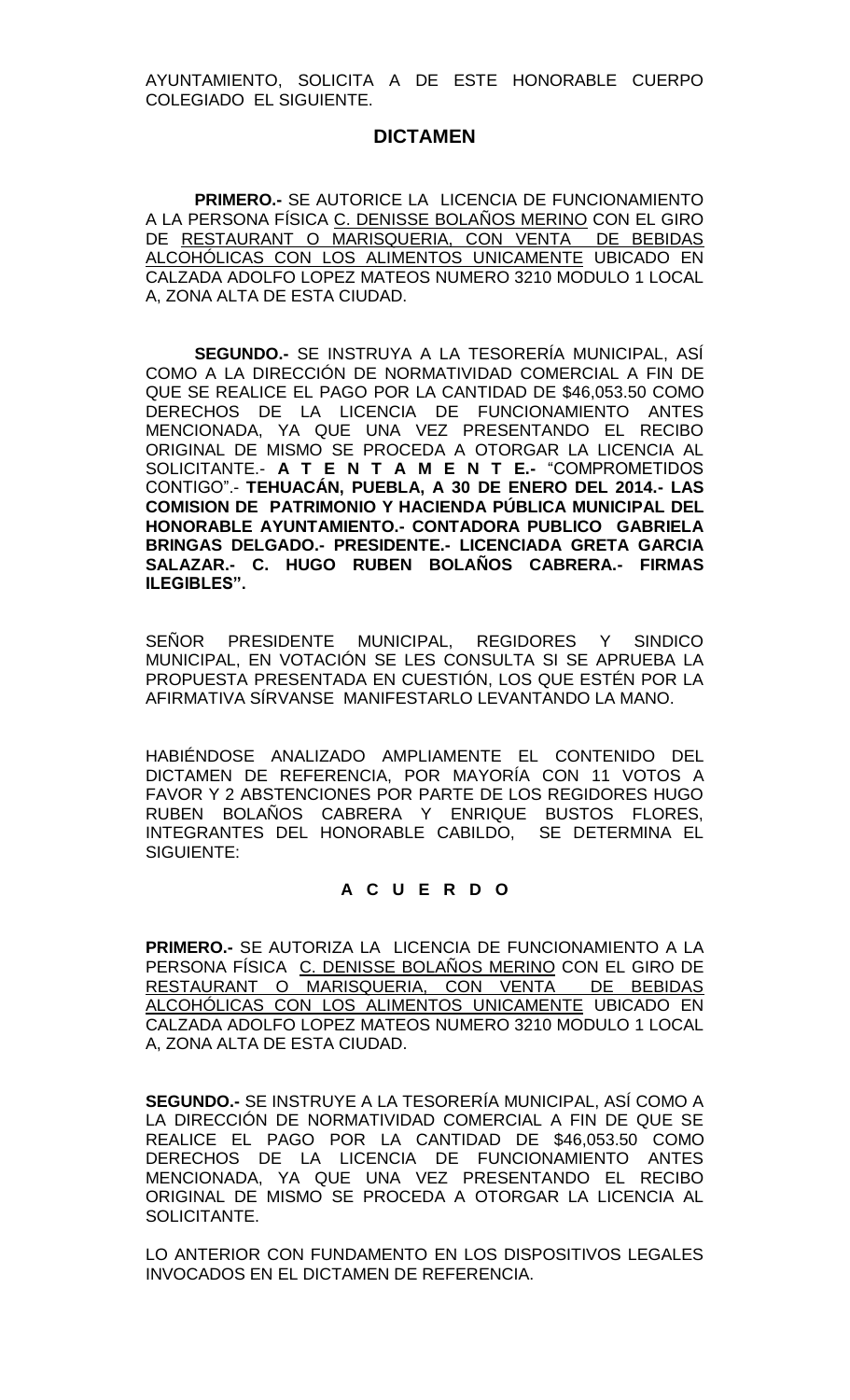**COMISIÓN DE PATRIMONIO Y HACIENDA PÚBLICA MUNICIPAL.- ANÁLISIS, DISCUSIÓN Y EN SU CASO APROBACIÓN DEL DICTAMEN QUE CONTIENE LA AUTORIZACIÓN PARA EL OTORGAMIENTO DE LA LICENCIA DE FUNCIONAMIENTO A LA PERSONA MORAL MEXENCE PUEBLA S.A. DE C.V.**

SEÑORA REGIDORA TIENE USTED EL USO DE LA PALABRA.

LA C. GABRIELA BRINGAS DELGADO, PROCEDE A DAR LECTURA AL DICTAMEN CORRESPONDIENTE, MISMO QUE A LA LETRA DICE:

# **"… HONORABLE CABILDO:**

LOS SUSCRITOS REGIDORES C.P. GRABRIELA BRINGAS DELGADO, LIC. GRETA GARCIA SALAZAR Y C. HUGO RUBEN BOLAÑOS CABRERA, PRESIDENTA E INTEGRANTES DE LA COMISIÓN DE PATRIMONIO Y HACIENDA PÚBLICA MUNICIPAL DEL HONORABLE AYUNTAMIENTO, POR ESTE MEDIO Y CON FUNDAMENTO EN LO DISPUESTO POR ÉL ARTICULO 92 FRACCIONES III, IV, V Y VII DE LA LEY ORGÁNICA MUNICIPAL SOMETEMOS A ESTE HONORABLE CUERPO COLEGIADO EL PRESENTE DICTAMEN PARA SU ESTUDIO Y APROBACIÓN BASADOS EN LOS SIGUIENTES:

# **CONSIDERANDOS.**

I.- QUE DE CONFORMIDAD DEL ARTICULO 115 CON LA FRACCIÓN II DE LA CONSTITUCIÓN POLÍTICA DE LOS ESTADOS UNIDOS MEXICANOS, LOS AYUNTAMIENTOS TENDRÁN FACULTADES PARA APROBAR, DE ACUERDO CON LAS LEYES EN MATERIA MUNICIPAL QUE DEBERÁN EXPEDIR LAS LEGISLATURAS DE LOS ESTADOS, LOS BANDOS DE POLICÍA Y GOBIERNO, LOS REGLAMENTOS, CIRCULARES Y DISPOSICIONES ADMINISTRATIVAS DE OBSERVANCIA GENERAL DENTRO DE SUS RESPECTIVAS JURISDICCIONES, QUE ORGANICEN LA ADMINISTRACIÓN PÚBLICA MUNICIPAL, REGULEN LAS MATERIAS, PROCEDIMIENTOS, FUNCIONES Y SERVICIOS PÚBLICOS DE SU COMPETENCIA Y ASEGUREN LA PARTICIPACIÓN CIUDADANA Y VECINAL; MISMAS DISPOSICIONES QUE SON TRASLADADAS AL ARTÍCULO 105 FRACCIÓN III DE LA CONSTITUCIÓN POLÍTICA DEL ESTADO LIBRE Y SOBERANO DE PUEBLA.

II.- QUE EL ARTÍCULO 78 FRACCIONES I, III, IV, XV Y LX DE LA LEY ORGÁNICA MUNICIPAL, DETERMINA DENTRO DE LAS ATRIBUCIONES DE LOS AYUNTAMIENTOS EL CUMPLIR Y HACER CUMPLIR, EN LOS ASUNTOS DE SU COMPETENCIA, LAS LEYES, DECRETOS Y DISPOSICIONES DE OBSERVANCIA GENERAL DE LA FEDERACIÓN Y DEL ESTADO, ASÍ COMO LOS ORDENAMIENTOS MUNICIPALES; APROBAR SU ORGANIZACIÓN Y DIVISIÓN ADMINISTRATIVAS, DE ACUERDO CON LAS NECESIDADES DEL MUNICIPIO; EXPEDIR BANDOS DE POLICÍA Y GOBIERNO, REGLAMENTOS, CIRCULARES Y DISPOSICIONES ADMINISTRATIVAS DE OBSERVANCIA GENERAL, REFERENTES A SU ORGANIZACIÓN, FUNCIONAMIENTO, SERVICIOS PÚBLICOS QUE DEBAN PRESTAR Y DEMÁS ASUNTOS DE SU COMPETENCIA, SUJETÁNDOSE A LAS BASES NORMATIVAS ESTABLECIDAS POR LA CONSTITUCIÓN POLÍTICA DEL ESTADO LIBRE Y SOBERANO DE PUEBLA, VIGILANDO SU OBSERVANCIA Y APLICACIÓN; DESIGNAR DE ENTRE LOS REGIDORES A QUIENES DEBAN INTEGRAR LAS COMISIONES QUE SE DETERMINAN EN LA PRESENTE LEY Y LAS DEMÁS QUE LE CONFIERAN LAS LEYES Y ORDENAMIENTOS VIGENTES EN EL MUNICIPIO;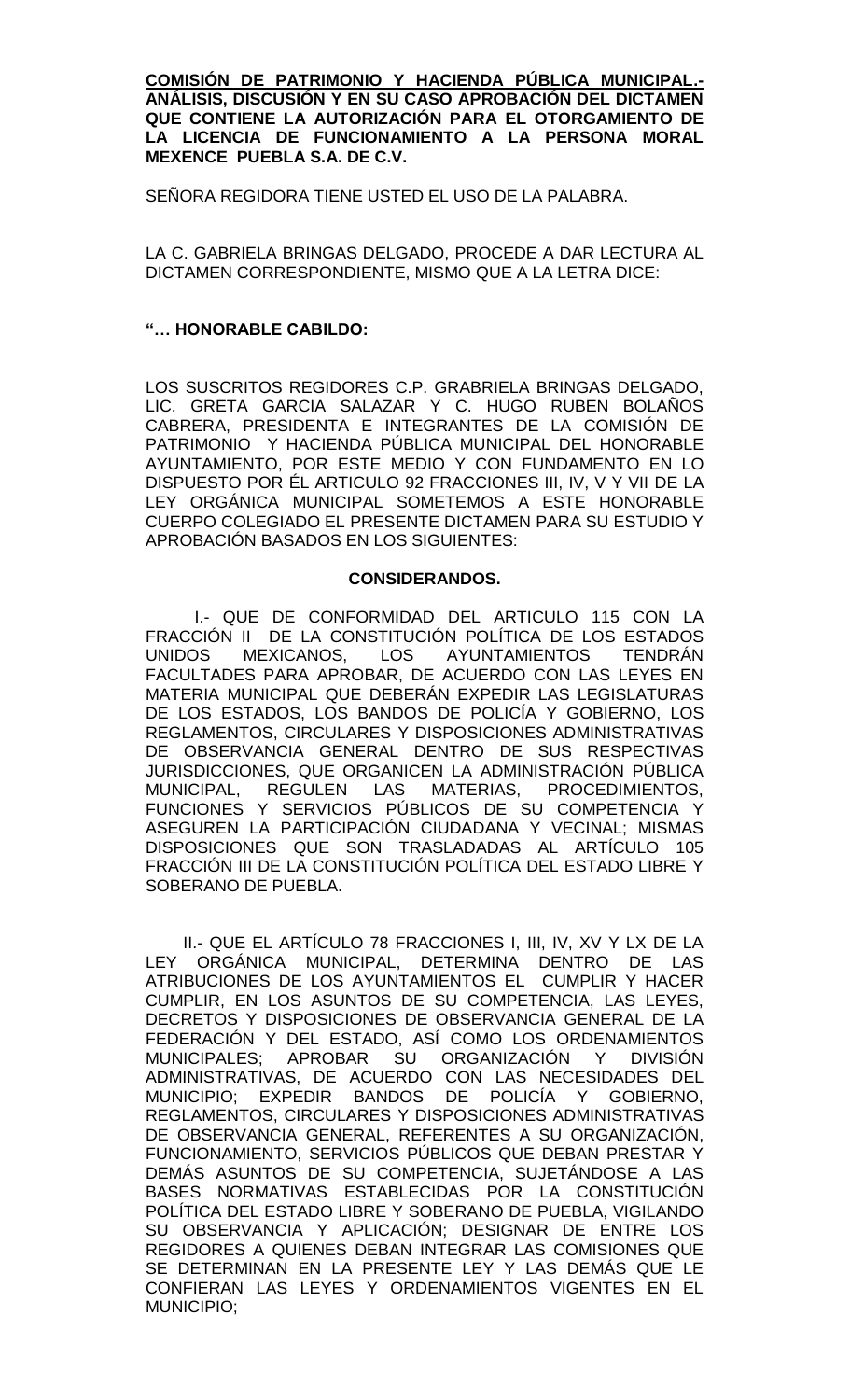III.- QUE EL ARTÍCULO 92 DE LA MISMA LEY ARRIBA INVOCADA ESTIPULA EN SUS FRACCIONES III, IV, V Y VII QUE SON FACULTADES Y OBLIGACIONES DE LOS REGIDORES EL EJERCER LAS FACULTADES DE DELIBERACIÓN Y DECISIÓN DE LOS ASUNTOS QUE LE COMPETEN AL AYUNTAMIENTO, FORMAR PARTE DE LAS COMISIONES PARA LAS QUE FUEREN DESIGNADOS POR ÉSTE Y DICTAMINAR E INFORMAR SOBRE LOS ASUNTOS QUE SE LES ENCOMIENDE; FORMULAR AL AYUNTAMIENTO LAS PROPUESTAS DE ORDENAMIENTOS EN ASUNTOS MUNICIPALES, Y PROMOVER TODO LO QUE CREAN CONVENIENTE AL BUEN SERVICIO PÚBLICO.

IV.- QUE LA ANTERIOR DISPOSICIÓN, SE ARTICULA CON EL DISPOSITIVO 96 FRACCIÓN VIII DEL MISMO ORDENAMIENTO DEL QUE SE DESPRENDE ARMÓNICAMENTE QUE DENTRO DE LAS COMISIONES PERMANENTES DE REGIDORES SE ENCUENTRA LA DE COMISIÓN DE PATRIMONIO Y HACIENDA PÚBLICA MUNICIPAL DEL HONORABLE AYUNTAMIENTO DE LA QUE FORMAMOS PARTE LOS SUSCRITOS Y QUE FUE CONSTITUIDA EN CONCORDANCIA CON LOS RECURSOS Y NECESIDADES ESPECIFICAS DEL MUNICIPIO POR ACUERDO DEL HONORABLE PLENO DEL AYUNTAMIENTO EL QUINCE DE FEBRERO DE DOS MIL ONCE Y QUE DEBERÁ ANALIZAR, DISCUTIR Y PROPONER SOBRE LOS ASUNTOS COMPRENDIDOS EN ESAS MATERIAS.

V.- EL CUMPLIMIENTO DE LAS DISPOSICIONES DEL REGLAMENTO DE ESTABLECIMIENTOS CON VENTA DE BEBIDAS ALCOHÓLICAS, HOSPEDAJE Y CELEBRACIÓN DE ESPECTÁCULOS EN LA CIUDAD DE TEHUACÁN; PUEBLA, COMO LO ESTIPULA SU ARTÍCULO PRIMERO SON DE INTERÉS PÚBLICO Y APLICACIÓN GENERAL Y TIENE POR OBJETIVO REGULAR EL FUNCIONAMIENTO DE LOS ESTABLECIMIENTOS CUYO GIRO MERCANTIL SEA LA VENTA DE BEBIDAS ALCOHÓLICAS, DE SERVICIO DE HOSPEDAJE Y CELEBRACIÓN DE ESPECTÁCULOS.

VI.- LA APLICACIÓN DEL REGLAMENTO ANTES MENCIONADO CORRESPONDE AL AYUNTAMIENTO MUNICIPAL CONSTITUCIONAL DE TEHUACÁN, PUEBLA; ASÍ COMO SON ATRIBUCIONES DEL AYUNTAMIENTO COMO LO MARCA EL ARTÍCULO 4 Y 5 DEL MISMO, FIJAR LOS HORARIOS DE FUNCIONAMIENTO DE LOS ESTABLECIMIENTOS CON GIRO DE VENTA DE BEBIDAS ALCOHÓLICAS, SERVICIO DE HOSPEDAJE Y CELEBRACIÓN DE ESPECTÁCULOS, ORDENAR LA SUSPENSIÓN DE ACTIVIDADES EN FECHA U HORAS DETERMINADAS, DE LOS ESTABLECIMIENTOS QUE OPEREN ALGUNOS DE LOS GIROS ESPECIALMENTE REGULADOS EN ESTE REGLAMENTO, CON EL OBJETO DE VIGILAR QUE NO SE ALTERE EL ORDEN Y LA SEGURIDAD PÚBLICA, *EXPEDIR LAS LICENCIAS Y PERMISOS DE FUNCIONAMIENTO EN LOS TÉRMINOS DEL MISMO REGLAMENTO*, RECIBIR LAS DECLARACIONES DE APERTURA DE LOS ESTABLECIMIENTOS QUE NO REQUIERAN DE LICENCIA PARA SU FUNCIONAMIENTO, DESIGNAR A LOS INSPECTORES RESPONSABLES DE VIGILAR EL DESARROLLO DE LOS ESPECTÁCULOS PÚBLICOS Y EL DEBIDO CUMPLIMIENTO SOBRE LA VENTA DE BEBIDAS ALCOHÓLICAS, DESIGNAR AL PERSONAL QUE LLEVARA A CABO LAS INSPECCIONES Y VISITAS A QUE SE REFIERE EL REGLAMENTO, APLICAR LAS SANCIONES PREVISTAS EN ESTE ORDENAMIENTO, SUBSTANCIAR EL PROCEDIMIENTO DE CANCELACIÓN DE LICENCIAS Y PERMISOS ASÍ COMO LAS DEMÁS QUE SEÑALA EL REGLAMENTO U OTRAS DISPOSICIONES APLICABLES.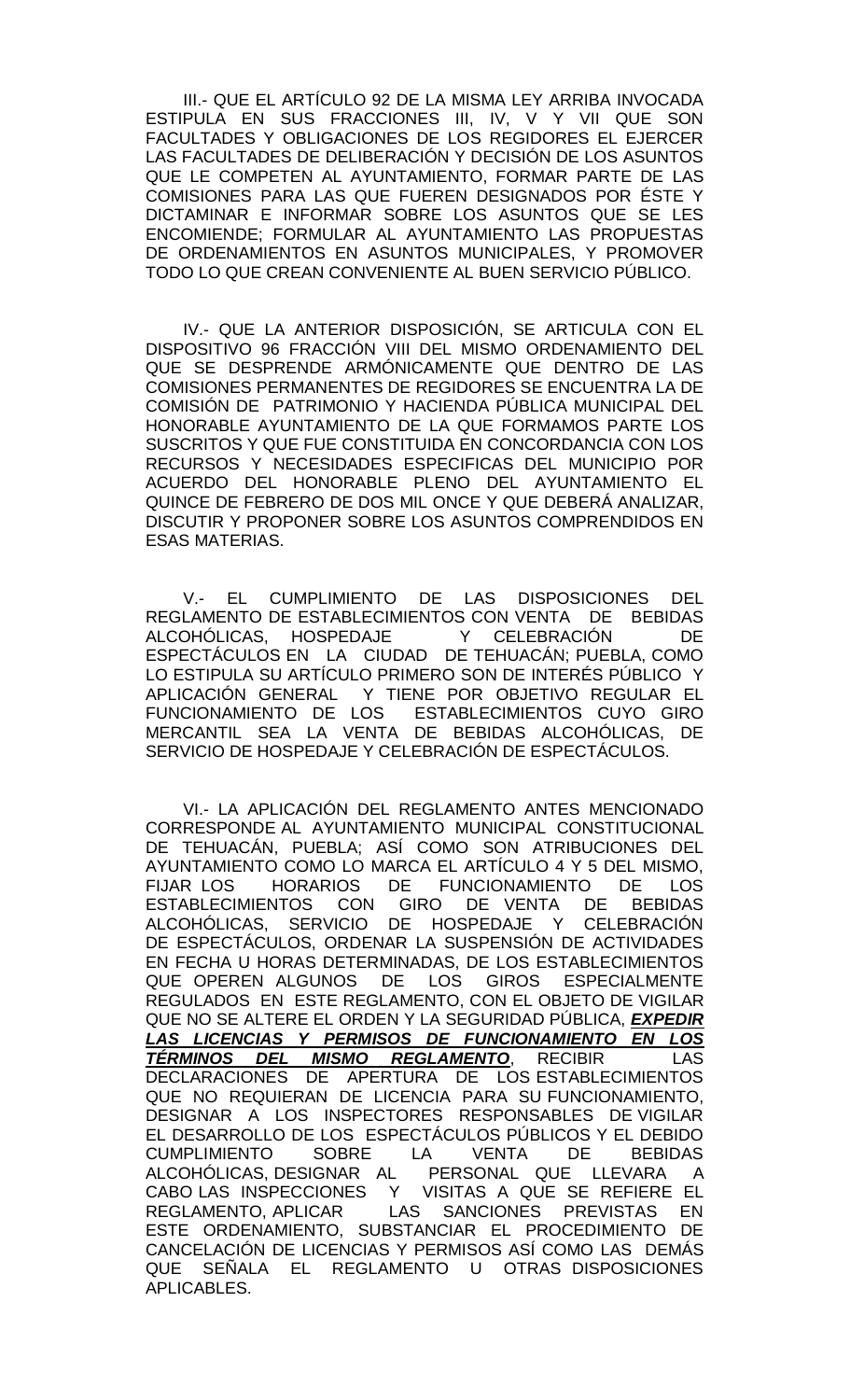VII.- COMO LO MARCA EL ARTÍCULO 12 DEL REGLAMENTO DE ESTABLECIMIENTOS CON VENTA DE BEBIDAS ALCOHÓLICAS, HOSPEDAJE Y CELEBRACIÓN DE ESPECTÁCULOS EN LA CIUDAD, QUEDAN SUJETOS AL REQUISITO DE LICENCIAS DE FUNCIONAMIENTO, ÚNICA Y EXCLUSIVAMENTE LOS ESTABLECIMIENTOS MERCANTILES CUYO GIRO IMPLIQUE LA ENAJENACIÓN O EXPENDIO DE BEBIDAS ALCOHÓLICAS, ASÍ MISMO DEBERÁN CONTAR CON LOS PERMISOS TODOS LOS ESPECTÁCULOS PÚBLICOS QUE SE REALICEN DENTRO DEL MUNICIPIO DE TEHUACÁN, PUEBLA.

VIII.- QUE EL REGLAMENTO DE ESTABLECIMIENTOS CON VENTA DE BEBIDAS ALCOHÓLICAS, HOSPEDAJE Y CELEBRACIÓN DE ESPECTÁCULOS EN ESTA CIUDAD, ESTABLECE EN SU ARTÍCULO 2° FRACCIÓN VIII, LAS LICENCIAS DE FUNCIONAMIENTO ES EL DOCUMENTO OFICIAL OTORGADO FORMALMENTE POR EL H. AYUNTAMIENTO A UNA PERSONA FÍSICA O MORAL, UNA VEZ CUMPLIDOS LOS REQUISITOS ADMINISTRATIVOS Y CONDICIONES ESTABLECIDAS EN LA LEY Y EN EL PRESENTE REGLAMENTO.

IX.- ASÍ MISMO DICHO REGLAMENTO MENCIONA EN SUS ARTÍCULOS 35 QUE LOS INTERESADOS EN OBTENER DEL AYUNTAMIENTO LAS LICENCIAS CORRESPONDIENTES PARA LA OPERACIÓN DE ESTABLECIMIENTOS MERCANTILES, DEBERÁN CONTAR PREVIAMENTE CON:

- LICENCIA DE USO DE SUELO
- AUTORIZACIÓN SANITARIA EN CASO DE QUE SE REQUIERA
- LA AUTORIZACIÓN DE USO Y OCUPACIÓN, EN SU CASO A QUE SE REFIERE EL CITADO REGLAMENTO DE CONSTRUCCIONES.

PRESENTAR SOLICITUD POR ESCRITO ANTE EL AYUNTAMIENTO CON LOS SIGUIENTES DOCUMENTOS:

- NOMBRE, DOMICILIO, REGISTRO FEDERAL DE CONTRIBUYENTES Y NACIONALIDAD DEL SOLICITANTE, SI ES EXTRANJERO DEBERÁ COMPROBAR QUE ESTÁ AUTORIZADO POR LA SECRETARÍA DE GOBERNACIÓN PARA DEDICARSE A LA ACTIVIDAD RESPECTIVA, SI SE TRATA DE PERSONA MORAL SU REPRESENTANTE LEGAL ACOMPAÑARA TESTIMONIO O COPIA DE LA ESCRITURA CONSTITUTIVA Y EL DOCUMENTO QUE ACREDITE SU PERSONALIDAD, UBICACIÓN DEL LOCAL DONDE PRETENDE ESTABLECERSE;
- ANEXAR A LA SOLICITUD UN CROQUIS DONDE SE INDIQUE EN FORMA CLARA Y PRECISA LA UBICACIÓN Y DISTRIBUCIÓN DEL LOCAL,
- CONTAR CON LOS ACCESORIOS NECESARIOS PARA LA PRESENTACIÓN DEL GIRO QUE PRETENDA REALIZAR Y
- EL TÍTULO DE PROPIEDAD DEL INMUEBLE O COPIA DEL CONTRATO EN QUE SE ACREDITE EL DERECHO AL USO Y GOCE DEL MISMO, DEBIDAMENTE REGISTRADO EN LA TESORERÍA DE ESTE AYUNTAMIENTO.

X.- RECIBIDA LA SOLICITUD ACOMPAÑADA DE LOS DOCUMENTOS Y REQUISITOS A QUE SE REFIERE EL ARTÍCULO ANTERIOR EL AYUNTAMIENTO DEBERÁ PROCEDER EN UN PLAZO MÁXIMO DE TREINTA DÍAS, A EXPEDIR LA LICENCIA CORRESPONDIENTE. EL AYUNTAMIENTO, PODRÁ DENTRO DEL PLAZO SEÑALADO, REALIZAR VISITAS PARA VERIFICAR QUE EL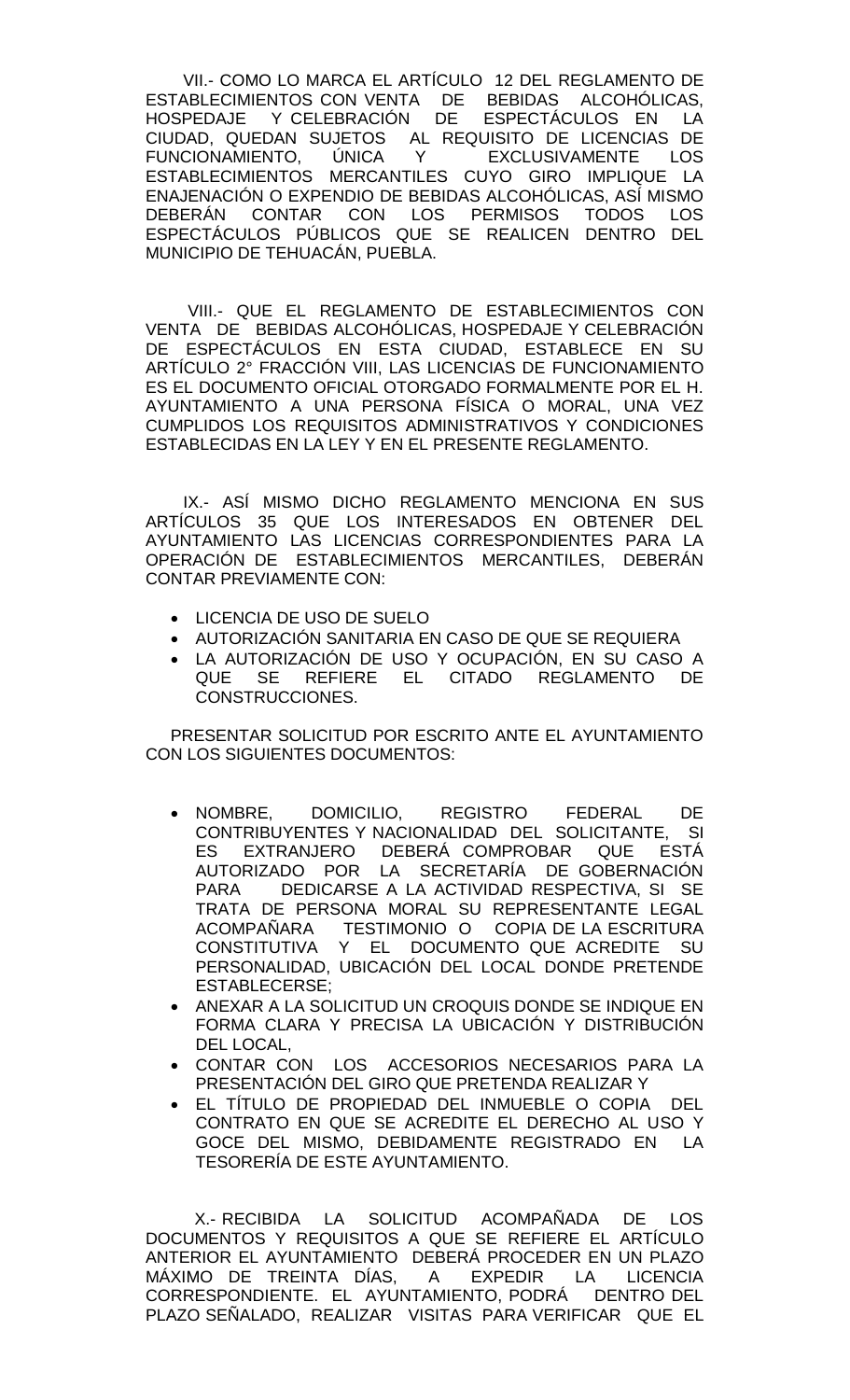XI.- LA LEY DE HACIENDA MUNICIPAL MARCA COMO INGRESOS PROPIOS DE LA HACIENDA MUNICIPAL LOS DERECHOS CAUSADOS POR LA EXPEDICIÓN DE LICENCIAS, PERMISOS AUTORIZACIONES PARA EL FUNCIONAMIENTO DE AUTORIZACIONES PARA EL FUNCIONAMIENTO DE<br>ESTABLECIMIENTOS O LOCALES, CUYOS GIROS SEAN LA ENAJENACIÓN DE BEBIDAS ALCOHÓLICAS O LA PRESTACIÓN DE SERVICIOS QUE INCLUYAN. ASÍ EN SU ARTÍCULO 98 Y 99 ESTIPULA QUE SERÁN SUJETOS DE ESTOS DERECHOS, SIN PERJUICIO DE LO QUE DISPONE LA LEY DE INGRESOS, LAS PERSONAS FÍSICAS O MORALES QUE ENAJENEN BEBIDAS ALCOHÓLICAS O LA PRESTACIÓN DE SERVICIOS QUE INCLUYAN EL EXPENDIO DE DICHAS BEBIDAS, Y QUE REQUIERAN PARA SU ACTIVIDAD LA EXPEDICIÓN POR PARTE DEL AYUNTAMIENTO DE UNA LICENCIA, PERMISO O AUTORIZACIÓN, DE LA MISMA FORMA LOS DERECHOS A QUE SE REFIERE ESTE CAPÍTULO, SE CAUSARÁN Y PAGARÁN DE ACUERDO A LAS CUOTAS Y TARIFAS QUE PARA CADA GIRO ESTABLEZCA LA LEY DE INGRESOS DEL MUNICIPIO.

XII.- EN CONCORDANCIA CON LO ANTERIOR, LA LEY DE INGRESOS PARA EL EJERCICIO FISCAL 2014 DETERMINA EN SU ARTÍCULO 26 FRACCIÓN I LAS CUOTAS QUE DEBERÁN DE PAGARSE POR EL OTORGAMIENTO DE LICENCIAS DE FUNCIONAMIENTO DE ESTABLECIMIENTOS O LOCALES CUYO GIRO IMPLIQUE LA ENAJENACIÓN O EXPENDIO DE BEBIDAS ALCOHÓLICAS REALIZADAS TOTAL O PARCIALMENTE AL PÚBLICO, SIENDO EL CASO QUE NOS OCUPA EL SIGUIENTES:

RESTAURANTE-BAR, SALA DE SORTEOS DE NÚMEROS Y MAQUINAS DE VIDEO JUEGOS, CON UN COSTO ESTIPULADO EN LA LEY DE INGRESOS VIGENTE DE \$131,581.50

### **LA CUOTA DEL COSTO MENCIONADO DEBERÁ DE CUBRIRSE POR EL INTERESADO EN LAS CAJAS DE LA TESORERÍA MUNICIPAL PREVIA A LA EXPEDICIÓN DE LA LICENCIA Y UNA VEZ AUTORIZADA.**

XIII.- **EL CÓDIGO FISCAL MUNICIPAL EN SU ARTÍCULO 43 FRACCIÓN III** DETERMINA QUE SON FACULTADES DE LAS AUTORIDADES FISCALES MUNICIPALES EXPEDIR CIRCULARES PARA DAR A CONOCER A LAS DIVERSAS DEPENDENCIAS O UNIDADES ADMINISTRATIVAS, *EL CRITERIO QUE DEBERÁN SEGUIR EN CUANTO A LA APLICACIÓN DE LAS NORMAS TRIBUTARIAS.*  COMO ES EL CASO DE LA LEY DE INGRESOS ANTES CITADA. EN EJERCICIO DE DICHA DISPOSICIÓN LA **LEY ORGÁNICA MUNICIPAL**  FACULTA AL TESORERO MUNICIPAL A FIN DE EJERCER LAS ATRIBUCIONES QUE EN LA LEGISLACIÓN HACENDARÍA SE CONFIEREN A LAS AUTORIDADES FISCALES MUNICIPALES.

XIV. QUE CON FECHA 12 DE FEBRERO DEL DOS MIL CATORCE, LA PERSONA MORAL MEXENCE PUEBLA S.A DE C.V. SOLICITO POR CONDUCTO DE SU REPRESENTANTE LEGAL C. MARIO FRANCISCO MENDEZ LOPEZ A ESTE H. AYUNTAMIENTO A TRAVÉS DE LA DIRECCIÓN DE NORMATIVIDAD COMERCIAL MUNICIPAL, LICENCIA DE FUNCIONAMIENTO CON EL GIRO DE RESTAURANTE-BAR, SALA DE SORTEOS DE NÚMEROS Y MAQUINAS DE VIDEO JUEGOS, SOLICITANDO SE AUTORICE CON DOMICILIO DE FUNCIONAMIENTO PARA ESTA, EL UBICADO EN CALLE MORELOS NORTE S/N DE SAN NICOLAS TETITZINTLA PERTENECIENTE A ESTA CIUDAD, SOLICITUD QUE FUE PRESENTADA DEBIDAMENTE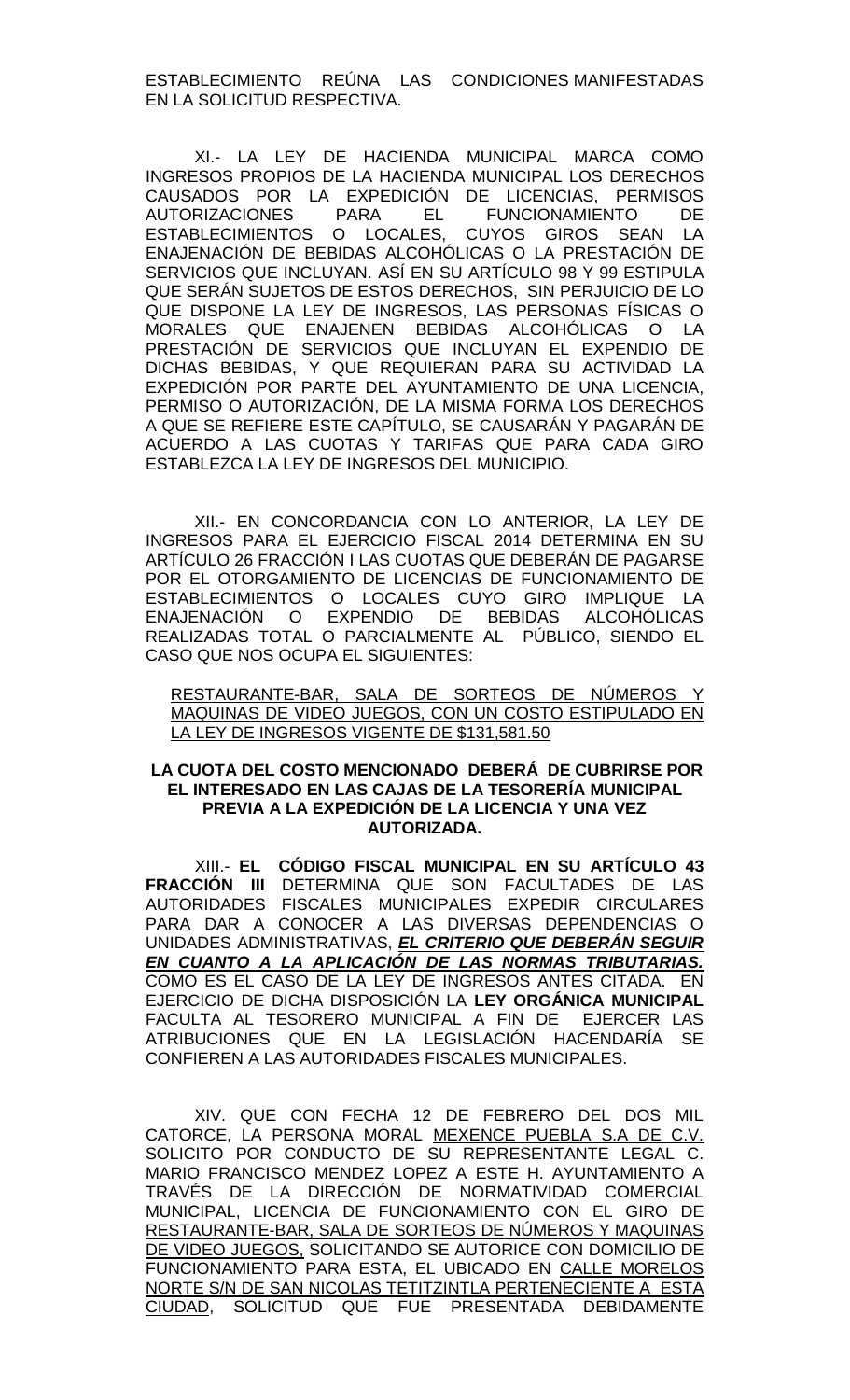REQUISITADA, CUMPLIENDO Y ACREDITANDO LOS EXTREMOS LEGALES MARCADOS POR EL REGLAMENTO.

XV. QUE EN CUMPLIMIENTO AL ACUERDO DE CABILDO DE FECHA 16 DE OCTUBRE DEL 2011, LOS INTEGRANTES DE ESTA COMISIÓN ACUDIMOS FÍSICAMENTE AL LUGAR DONDE SE PRETENDE INSTALAR EL RESTAURANTE-BAR, SALA DE SORTEOS DE NÚMEROS Y MAQUINAS DE VIDEO JUEGOS, DESCRITO EN EL CUERPO DEL PRESENTE DICTAMEN, Y NOS PERCATAMOS DE QUE CUMPLE CON TODOS LOS REQUISITOS PARA DICHO GIRO, POR LO QUE A CRITERIO DE LOS SUSCRITOS NO EXISTE INCONVENIENTE LEGAL O FÍSICO ALGUNO PARA QUE SE ESTABLEZCA EL MISMO.

POR LO ANTERIORMENTE EXPUESTO Y CON FUNDAMENTO EN LAS DISPOSICIONES CITADAS; LA SUSCRITA COMISIÓN DE PATRIMONIO Y HACIENDA PUBLICA MUNICIPAL DEL HONORABLE AYUNTAMIENTO, SOLICITA A DE ESTE HONORABLE CUERPO COLEGIADO EL SIGUIENTE.

# **DICTAMEN**

**PRIMERO.-** SE AUTORICE LA LICENCIA DE FUNCIONAMIENTO A LA PERSONA MORAL MEXENCE PUEBLA S.A DE C.V. CON EL GIRO DE RESTAURANTE-BAR, SALA DE SORTEOS DE NÚMEROS Y MAQUINAS DE VIDEO JUEGOS, UBICADO EN CALLE MORELOS NORTE S/N DE SAN NICOLAS TETITZINTLA PERTENECIENTE A ESTA CIUDAD.

**SEGUNDO.-** SE INSTRUYA A LA TESORERÍA MUNICIPAL, ASÍ COMO A LA DIRECCIÓN DE NORMATIVIDAD COMERCIAL A FIN DE QUE SE REALICE EL PAGO POR LA CANTIDAD DE \$131,581.50 COMO DERECHOS DE LA LICENCIA DE FUNCIONAMIENTO ANTES MENCIONADA, YA QUE UNA VEZ PRESENTANDO EL RECIBO ORIGINAL DE MISMO SE PROCEDA A OTORGAR LA LICENCIA AL SOLICITANTE.- **A T E N T A M E N T E.-** "COMPROMETIDOS CONTIGO".- **TEHUACÁN, PUEBLA, A 12 DE FEBRERO DEL 2014.- LAS COMISION DE PATRIMONIO Y HACIENDA PÚBLICA MUNICIPAL DEL HONORABLE AYUNTAMIENTO.- CONTADORA PUBLICO GABRIELA BRINGAS DELGADO.- PRESIDENTE.- LICENCIADA GRETA GARCIA SALAZAR.- C. HUGO RUBEN BOLAÑOS CABRERA.- FIRMAS ILEGIBLES".**

SEÑOR PRESIDENTE MUNICIPAL, REGIDORES Y SINDICO MUNICIPAL, EN VOTACIÓN SE LES CONSULTA SI SE APRUEBA LA PROPUESTA PRESENTADA EN CUESTIÓN, LOS QUE ESTÉN POR LA AFIRMATIVA SÍRVANSE MANIFESTARLO LEVANTANDO LA MANO.

HABIÉNDOSE ANALIZADO AMPLIAMENTE EL CONTENIDO DEL DICTAMEN DE REFERENCIA, POR MAYORÍA CON 13 VOTOS A FAVOR, POR PARTE DE LOS INTEGRANTES DEL HONORABLE CABILDO, SE DETERMINA EL SIGUIENTE:

# **A C U E R D O**

**PRIMERO.-** SE AUTORIZA LA LICENCIA DE FUNCIONAMIENTO A LA PERSONA MORAL MEXENCE PUEBLA S.A DE C.V., CON EL GIRO DE RESTAURANTE-BAR, SALA DE SORTEOS DE NÚMEROS Y MAQUINAS DE VIDEO JUEGOS, UBICADO EN CALLE MORELOS NORTE S/N DE SAN NICOLAS TETITZINTLA PERTENECIENTE A ESTA CIUDAD.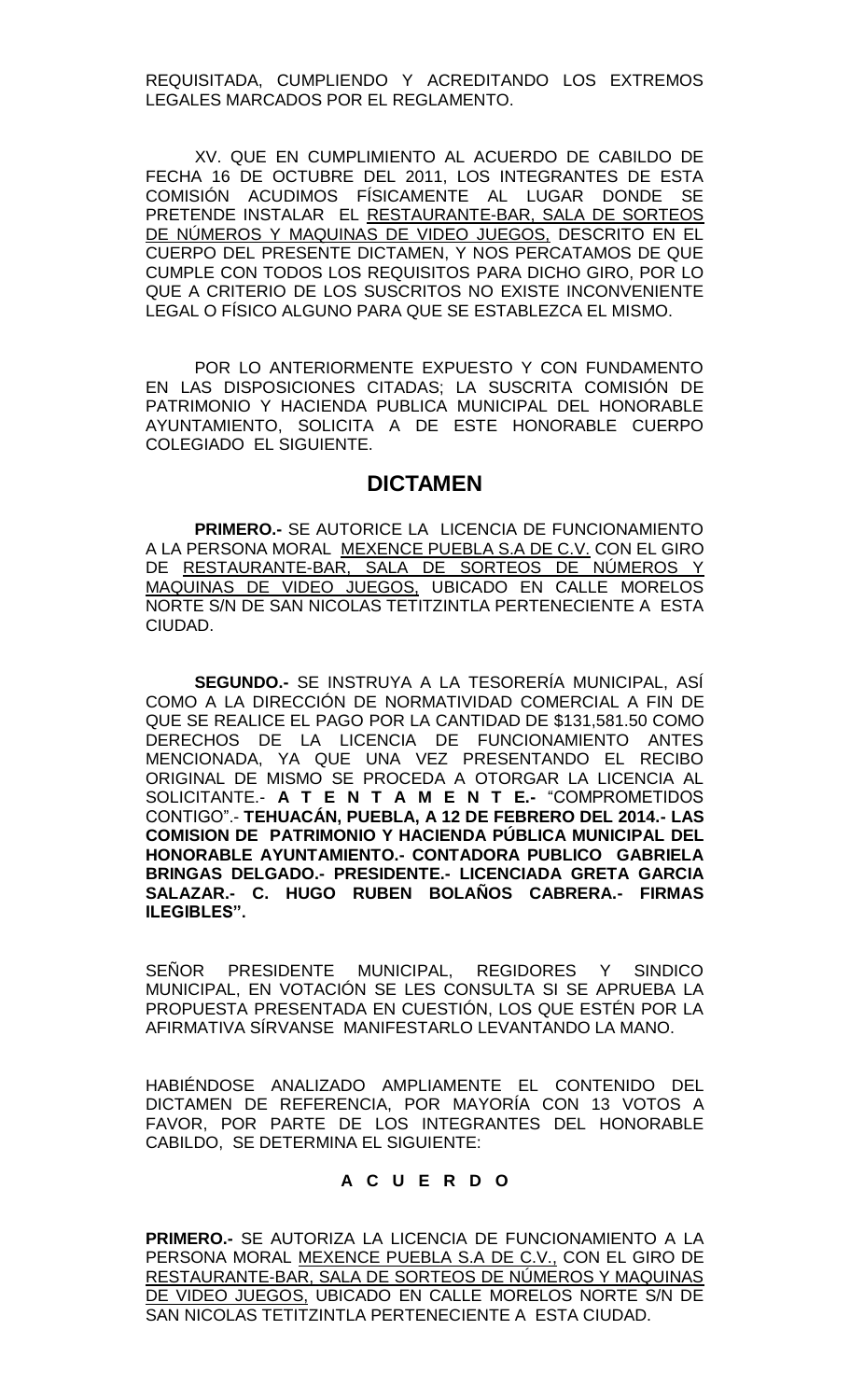**SEGUNDO.-** SE INSTRUYE A LA TESORERÍA MUNICIPAL, ASÍ COMO A LA DIRECCIÓN DE NORMATIVIDAD COMERCIAL A FIN DE QUE SE REALICE EL PAGO POR LA CANTIDAD DE \$131,581.50 COMO DERECHOS DE LA LICENCIA DE FUNCIONAMIENTO ANTES MENCIONADA, YA QUE UNA VEZ PRESENTANDO EL RECIBO ORIGINAL DE MISMO SE PROCEDA A OTORGAR LA LICENCIA AL SOLICITANTE.

LO ANTERIOR CON FUNDAMENTO EN LOS DISPOSITIVOS LEGALES INVOCADOS EN EL DICTAMEN DE REFERENCIA.

**COMISIÓN DE PATRIMONIO Y HACIENDA PÚBLICA MUNICIPAL.- ANÁLISIS, DISCUSIÓN Y EN SU CASO APROBACIÓN DEL DICTAMEN QUE CONTIENE LA AUTORIZACIÓN PARA EL OTORGAMIENTO DE LA LICENCIA DE FUNCIONAMIENTO A LA PERSONA MORAL WILD PLAYS S.A. DE C.V.**

SEÑORA REGIDORA TIENE USTED EL USO DE LA PALABRA.

LA C. GABRIELA BRINGAS DELGADO, PROCEDE A DAR LECTURA AL DICTAMEN CORRESPONDIENTE, MISMO QUE A LA LETRA DICE:

# **"… HONORABLE CABILDO:**

LOS SUSCRITOS REGIDORES C.P. GRABRIELA BRINGAS DELGADO, LIC. GRETA GARCIA SALAZAR Y C. HUGO RUBEN BOLAÑOS CABRERA, PRESIDENTA E INTEGRANTES DE LA COMISIÓN DE PATRIMONIO Y HACIENDA PÚBLICA MUNICIPAL DEL HONORABLE AYUNTAMIENTO, POR ESTE MEDIO Y CON FUNDAMENTO EN LO DISPUESTO POR ÉL ARTICULO 92 FRACCIONES III, IV, V Y VII DE LA LEY ORGÁNICA MUNICIPAL SOMETEMOS A ESTE HONORABLE CUERPO COLEGIADO EL PRESENTE DICTAMEN PARA SU ESTUDIO Y APROBACIÓN BASADOS EN LOS SIGUIENTES:

## **CONSIDERANDOS.**

I.- QUE DE CONFORMIDAD DEL ARTICULO 115 CON LA FRACCIÓN II DE LA CONSTITUCIÓN POLÍTICA DE LOS ESTADOS<br>UNIDOS MEXICANOS, LOS AYUNTAMIENTOS TENDRÁN UNIDOS MEXICANOS, LOS AYUNTAMIENTOS TENDRÁN FACULTADES PARA APROBAR, DE ACUERDO CON LAS LEYES EN MATERIA MUNICIPAL QUE DEBERÁN EXPEDIR LAS LEGISLATURAS DE LOS ESTADOS, LOS BANDOS DE POLICÍA Y GOBIERNO, LOS REGLAMENTOS, CIRCULARES Y DISPOSICIONES ADMINISTRATIVAS DE OBSERVANCIA GENERAL DENTRO DE SUS RESPECTIVAS JURISDICCIONES, QUE ORGANICEN LA ADMINISTRACIÓN PÚBLICA MUNICIPAL, REGULEN LAS MATERIAS, PROCEDIMIENTOS, FUNCIONES Y SERVICIOS PÚBLICOS DE SU COMPETENCIA Y ASEGUREN LA PARTICIPACIÓN CIUDADANA Y VECINAL; MISMAS DISPOSICIONES QUE SON TRASLADADAS AL ARTÍCULO 105 FRACCIÓN III DE LA CONSTITUCIÓN POLÍTICA DEL ESTADO LIBRE Y SOBERANO DE PUEBLA.

II.- QUE EL ARTÍCULO 78 FRACCIONES I, III, IV, XV Y LX DE LA LEY ORGÁNICA MUNICIPAL, DETERMINA DENTRO DE LAS ATRIBUCIONES DE LOS AYUNTAMIENTOS EL CUMPLIR Y HACER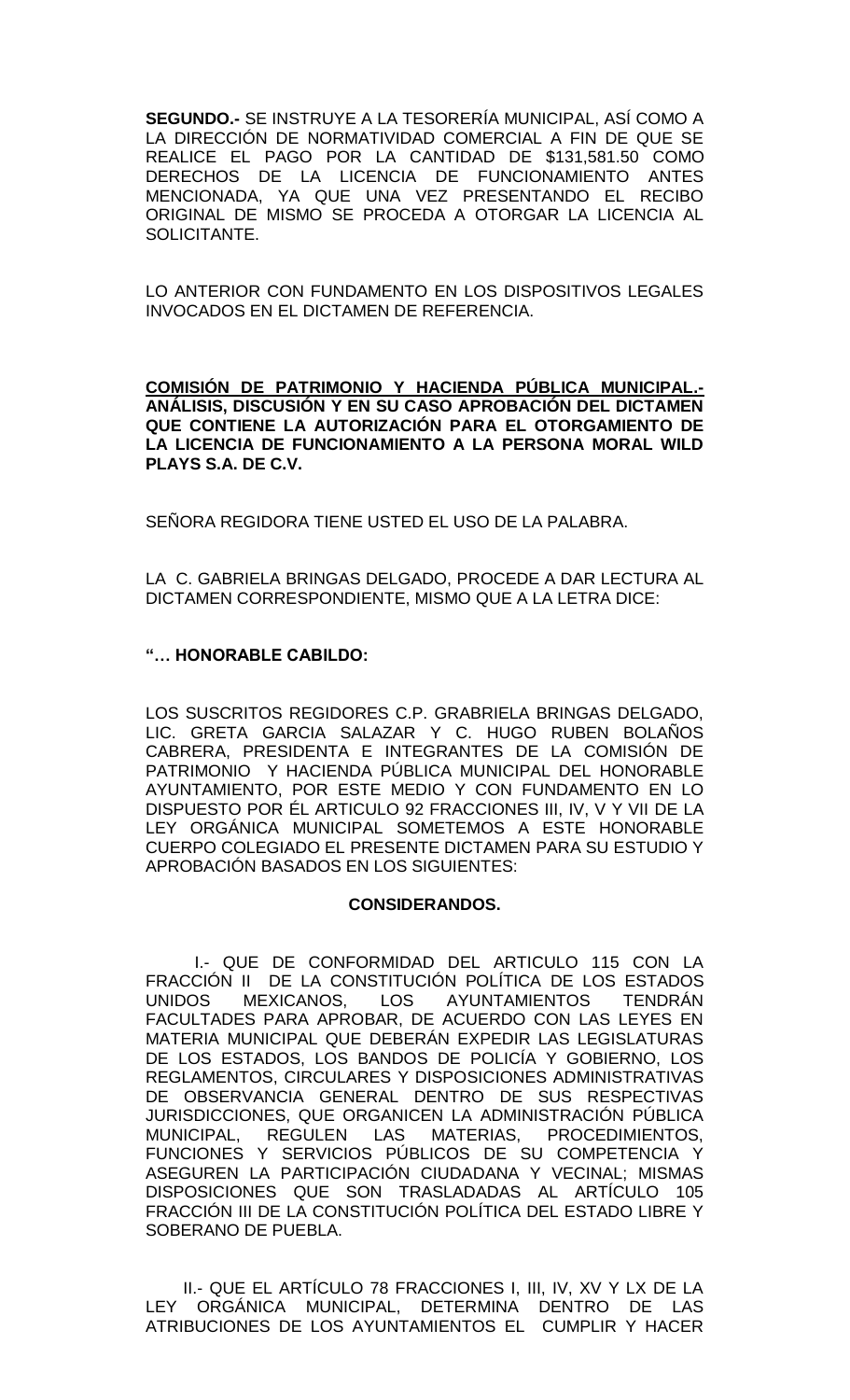CUMPLIR, EN LOS ASUNTOS DE SU COMPETENCIA, LAS LEYES, DECRETOS Y DISPOSICIONES DE OBSERVANCIA GENERAL DE LA FEDERACIÓN Y DEL ESTADO, ASÍ COMO LOS ORDENAMIENTOS<br>MUNICIPALES: APROBAR SU ORGANIZACIÓN Y DIVISIÓN APROBAR SU ORGANIZACIÓN Y DIVISIÓN ADMINISTRATIVAS, DE ACUERDO CON LAS NECESIDADES DEL MUNICIPIO; EXPEDIR BANDOS DE POLICÍA Y GOBIERNO, REGLAMENTOS, CIRCULARES Y DISPOSICIONES ADMINISTRATIVAS DE OBSERVANCIA GENERAL, REFERENTES A SU ORGANIZACIÓN, FUNCIONAMIENTO, SERVICIOS PÚBLICOS QUE DEBAN PRESTAR Y DEMÁS ASUNTOS DE SU COMPETENCIA, SUJETÁNDOSE A LAS BASES NORMATIVAS ESTABLECIDAS POR LA CONSTITUCIÓN POLÍTICA DEL ESTADO LIBRE Y SOBERANO DE PUEBLA, VIGILANDO SU OBSERVANCIA Y APLICACIÓN; DESIGNAR DE ENTRE LOS REGIDORES A QUIENES DEBAN INTEGRAR LAS COMISIONES QUE SE DETERMINAN EN LA PRESENTE LEY Y LAS DEMÁS QUE LE CONFIERAN LAS LEYES Y ORDENAMIENTOS VIGENTES EN EL MUNICIPIO;

III.- QUE EL ARTÍCULO 92 DE LA MISMA LEY ARRIBA INVOCADA ESTIPULA EN SUS FRACCIONES III, IV, V Y VII QUE SON FACULTADES Y OBLIGACIONES DE LOS REGIDORES EL EJERCER LAS FACULTADES DE DELIBERACIÓN Y DECISIÓN DE LOS ASUNTOS QUE LE COMPETEN AL AYUNTAMIENTO, FORMAR PARTE DE LAS COMISIONES PARA LAS QUE FUEREN DESIGNADOS POR ÉSTE Y DICTAMINAR E INFORMAR SOBRE LOS ASUNTOS QUE SE LES ENCOMIENDE; FORMULAR AL AYUNTAMIENTO LAS PROPUESTAS DE ORDENAMIENTOS EN ASUNTOS MUNICIPALES, Y PROMOVER TODO LO QUE CREAN CONVENIENTE AL BUEN SERVICIO PÚBLICO.

IV.- QUE LA ANTERIOR DISPOSICIÓN, SE ARTICULA CON EL DISPOSITIVO 96 FRACCIÓN VIII DEL MISMO ORDENAMIENTO DEL QUE SE DESPRENDE ARMÓNICAMENTE QUE DENTRO DE LAS COMISIONES PERMANENTES DE REGIDORES SE ENCUENTRA LA DE COMISIÓN DE PATRIMONIO Y HACIENDA PÚBLICA MUNICIPAL DEL HONORABLE AYUNTAMIENTO DE LA QUE FORMAMOS PARTE LOS SUSCRITOS Y QUE FUE CONSTITUIDA EN CONCORDANCIA CON LOS RECURSOS Y NECESIDADES ESPECIFICAS DEL MUNICIPIO POR ACUERDO DEL HONORABLE PLENO DEL AYUNTAMIENTO EL QUINCE DE FEBRERO DE DOS MIL ONCE Y QUE DEBERÁ ANALIZAR, DISCUTIR Y PROPONER SOBRE LOS ASUNTOS COMPRENDIDOS EN ESAS MATERIAS.

V.- EL CUMPLIMIENTO DE LAS DISPOSICIONES DEL REGLAMENTO DE ESTABLECIMIENTOS CON VENTA DE BEBIDAS ALCOHÓLICAS, HOSPEDAJE Y CELEBRACIÓN DE ESPECTÁCULOS EN LA CIUDAD DE TEHUACÁN; PUEBLA, COMO LO ESTIPULA SU ARTÍCULO PRIMERO SON DE INTERÉS PÚBLICO Y APLICACIÓN GENERAL Y TIENE POR OBJETIVO REGULAR EL FUNCIONAMIENTO DE LOS ESTABLECIMIENTOS CUYO GIRO MERCANTIL SEA LA VENTA DE BEBIDAS ALCOHÓLICAS, DE SERVICIO DE HOSPEDAJE Y CELEBRACIÓN DE ESPECTÁCULOS.

VI.- LA APLICACIÓN DEL REGLAMENTO ANTES MENCIONADO CORRESPONDE AL AYUNTAMIENTO MUNICIPAL CONSTITUCIONAL DE TEHUACÁN, PUEBLA; ASÍ COMO SON ATRIBUCIONES DEL AYUNTAMIENTO COMO LO MARCA EL ARTÍCULO 4 Y 5 DEL MISMO, FIJAR LOS HORARIOS DE FUNCIONAMIENTO DE LOS ESTABLECIMIENTOS CON GIRO DE VENTA DE BEBIDAS ALCOHÓLICAS, SERVICIO DE HOSPEDAJE Y CELEBRACIÓN DE ESPECTÁCULOS, ORDENAR LA SUSPENSIÓN DE ACTIVIDADES EN FECHA U HORAS DETERMINADAS, DE LOS ESTABLECIMIENTOS QUE OPEREN ALGUNOS DE LOS GIROS ESPECIALMENTE REGULADOS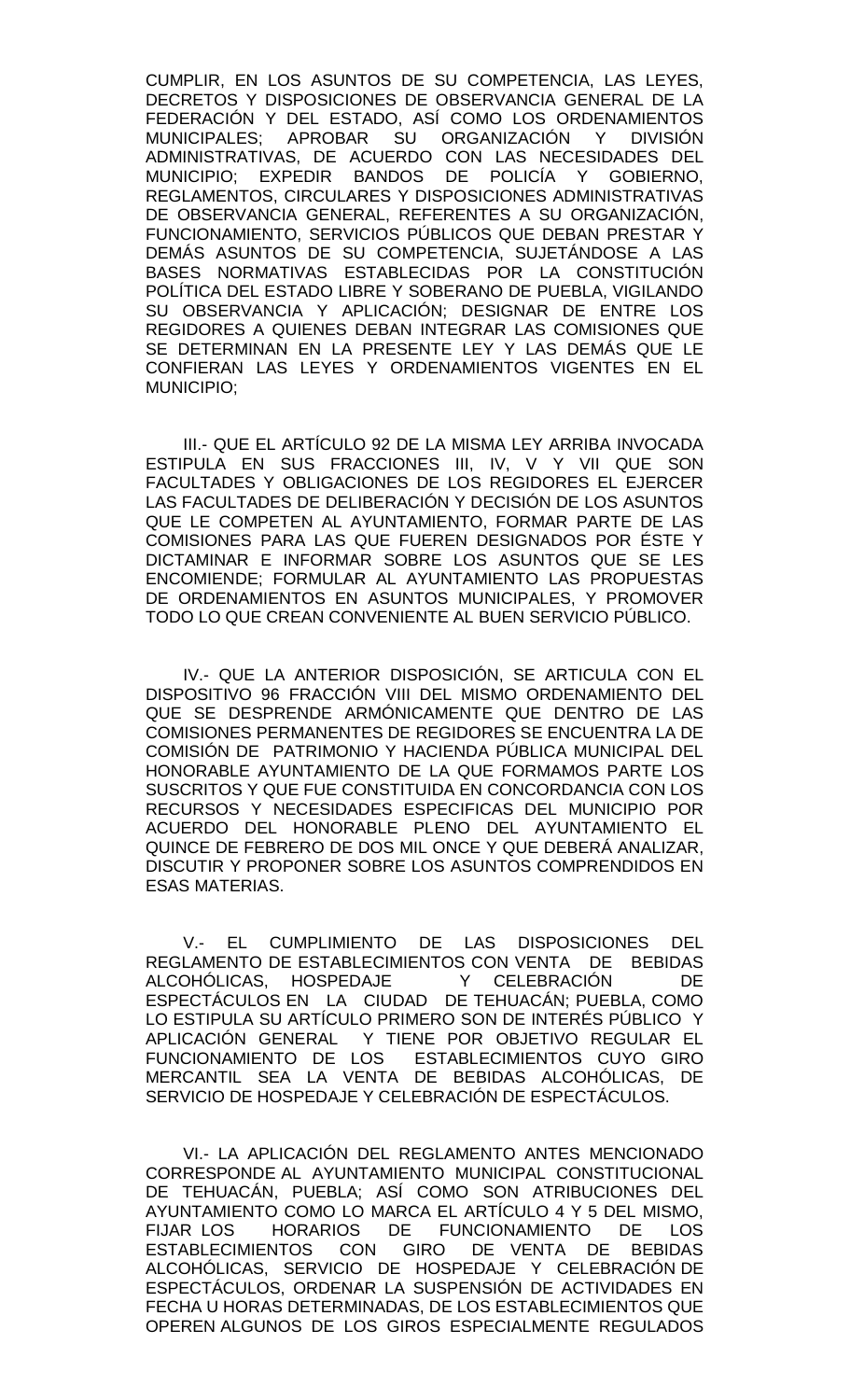EN ESTE REGLAMENTO, CON EL OBJETO DE VIGILAR QUE NO SE ALTERE EL ORDEN Y LA SEGURIDAD PÚBLICA, *EXPEDIR LAS LICENCIAS Y PERMISOS DE FUNCIONAMIENTO EN LOS TÉRMINOS DEL MISMO REGLAMENTO*, RECIBIR LAS DECLARACIONES DE APERTURA DE LOS ESTABLECIMIENTOS QUE NO REQUIERAN DE LICENCIA PARA SU FUNCIONAMIENTO, DESIGNAR A LOS INSPECTORES RESPONSABLES DE VIGILAR EL DESARROLLO DE LOS ESPECTÁCULOS PÚBLICOS Y EL DEBIDO CUMPLIMIENTO SOBRE LA VENTA DE BEBIDAS ALCOHÓLICAS, DESIGNAR AL PERSONAL QUE LLEVARA A CABO LAS INSPECCIONES Y VISITAS A QUE SE REFIERE EL REGLAMENTO, APLICAR LAS SANCIONES PREVISTAS EN ESTE ORDENAMIENTO, SUBSTANCIAR EL PROCEDIMIENTO DE CANCELACIÓN DE LICENCIAS Y PERMISOS ASÍ COMO LAS DEMÁS QUE SEÑALA EL REGLAMENTO U OTRAS DISPOSICIONES APLICABLES.

VII.- COMO LO MARCA EL ARTÍCULO 12 DEL REGLAMENTO DE ESTABLECIMIENTOS CON VENTA DE BEBIDAS ALCOHÓLICAS, HOSPEDAJE Y CELEBRACIÓN DE ESPECTÁCULOS EN LA CIUDAD, QUEDAN SUJETOS AL REQUISITO DE LICENCIAS DE FUNCIONAMIENTO, ÚNICA Y EXCLUSIVAMENTE LOS ESTABLECIMIENTOS MERCANTILES CUYO GIRO IMPLIQUE LA ENAJENACIÓN O EXPENDIO DE BEBIDAS ALCOHÓLICAS, ASÍ MISMO DEBERÁN CONTAR CON LOS PERMISOS TODOS LOS ESPECTÁCULOS PÚBLICOS QUE SE REALICEN DENTRO DEL MUNICIPIO DE TEHUACÁN, PUEBLA.

VIII.- QUE EL REGLAMENTO DE ESTABLECIMIENTOS CON VENTA DE BEBIDAS ALCOHÓLICAS, HOSPEDAJE Y CELEBRACIÓN DE ESPECTÁCULOS EN ESTA CIUDAD, ESTABLECE EN SU ARTÍCULO 2° FRACCIÓN VIII, LAS LICENCIAS DE FUNCIONAMIENTO ES EL DOCUMENTO OFICIAL OTORGADO FORMALMENTE POR EL H. AYUNTAMIENTO A UNA PERSONA FÍSICA O MORAL, UNA VEZ CUMPLIDOS LOS REQUISITOS ADMINISTRATIVOS Y CONDICIONES ESTABLECIDAS EN LA LEY Y EN EL PRESENTE REGLAMENTO.

IX.- ASÍ MISMO DICHO REGLAMENTO MENCIONA EN SUS ARTÍCULOS 35 QUE LOS INTERESADOS EN OBTENER DEL AYUNTAMIENTO LAS LICENCIAS CORRESPONDIENTES PARA LA OPERACIÓN DE ESTABLECIMIENTOS MERCANTILES, DEBERÁN CONTAR PREVIAMENTE CON:

- LICENCIA DE USO DE SUELO
- AUTORIZACIÓN SANITARIA EN CASO DE QUE SE REQUIERA
- LA AUTORIZACIÓN DE USO Y OCUPACIÓN, EN SU CASO A QUE SE REFIERE EL CITADO REGLAMENTO DE CONSTRUCCIONES.

PRESENTAR SOLICITUD POR ESCRITO ANTE EL AYUNTAMIENTO CON LOS SIGUIENTES DOCUMENTOS:

 NOMBRE, DOMICILIO, REGISTRO FEDERAL DE CONTRIBUYENTES Y NACIONALIDAD DEL SOLICITANTE, SI ES EXTRANJERO DEBERÁ COMPROBAR QUE ESTÁ AUTORIZADO POR LA SECRETARÍA DE GOBERNACIÓN PARA DEDICARSE A LA ACTIVIDAD RESPECTIVA, SI SE TRATA DE PERSONA MORAL SU REPRESENTANTE LEGAL ACOMPAÑARA TESTIMONIO O COPIA DE LA ESCRITURA CONSTITUTIVA Y EL DOCUMENTO QUE ACREDITE SU PERSONALIDAD, UBICACIÓN DEL LOCAL DONDE PRETENDE ESTABLECERSE;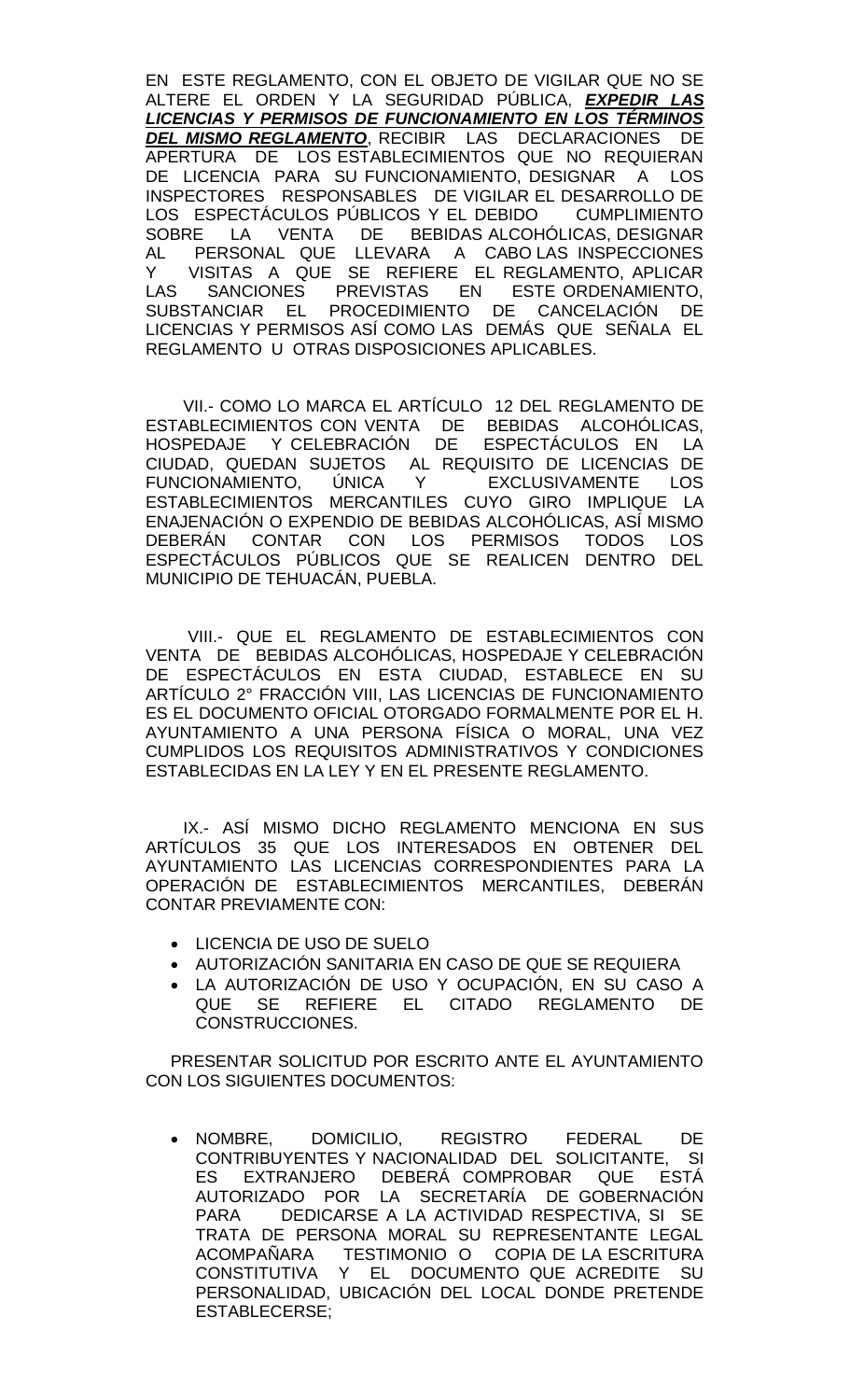- ANEXAR A LA SOLICITUD UN CROQUIS DONDE SE INDIQUE EN FORMA CLARA Y PRECISA LA UBICACIÓN Y DISTRIBUCIÓN DEL LOCAL,
- CONTAR CON LOS ACCESORIOS NECESARIOS PARA LA PRESENTACIÓN DEL GIRO QUE PRETENDA REALIZAR Y
- EL TÍTULO DE PROPIEDAD DEL INMUEBLE O COPIA DEL CONTRATO EN QUE SE ACREDITE EL DERECHO AL USO Y GOCE DEL MISMO, DEBIDAMENTE REGISTRADO EN LA TESORERÍA DE ESTE AYUNTAMIENTO.

X.- RECIBIDA LA SOLICITUD ACOMPAÑADA DE LOS DOCUMENTOS Y REQUISITOS A QUE SE REFIERE EL ARTÍCULO ANTERIOR EL AYUNTAMIENTO DEBERÁ PROCEDER EN UN PLAZO MÁXIMO DE TREINTA DÍAS, A EXPEDIR LA LICENCIA CORRESPONDIENTE. EL AYUNTAMIENTO, PODRÁ DENTRO DEL PLAZO SEÑALADO, REALIZAR VISITAS PARA VERIFICAR QUE EL ESTABLECIMIENTO REÚNA LAS CONDICIONES MANIFESTADAS EN LA SOLICITUD RESPECTIVA.

XI.- LA LEY DE HACIENDA MUNICIPAL MARCA COMO INGRESOS PROPIOS DE LA HACIENDA MUNICIPAL LOS DERECHOS CAUSADOS POR LA EXPEDICIÓN DE LICENCIAS, PERMISOS<br>AUTORIZACIONES PARA EL FUNCIONAMIENTO DE AUTORIZACIONES PARA EL FUNCIONAMIENTO DE ESTABLECIMIENTOS O LOCALES, CUYOS GIROS SEAN LA ENAJENACIÓN DE BEBIDAS ALCOHÓLICAS O LA PRESTACIÓN DE SERVICIOS QUE INCLUYAN. ASÍ EN SU ARTÍCULO 98 Y 99 ESTIPULA QUE SERÁN SUJETOS DE ESTOS DERECHOS, SIN PERJUICIO DE LO QUE DISPONE LA LEY DE INGRESOS, LAS PERSONAS FÍSICAS O MORALES QUE ENAJENEN BEBIDAS ALCOHÓLICAS O LA PRESTACIÓN DE SERVICIOS QUE INCLUYAN EL EXPENDIO DE DICHAS BEBIDAS, Y QUE REQUIERAN PARA SU ACTIVIDAD LA EXPEDICIÓN POR PARTE DEL AYUNTAMIENTO DE UNA LICENCIA, PERMISO O AUTORIZACIÓN, DE LA MISMA FORMA LOS DERECHOS A QUE SE REFIERE ESTE CAPÍTULO, SE CAUSARÁN Y PAGARÁN DE ACUERDO A LAS CUOTAS Y TARIFAS QUE PARA CADA GIRO ESTABLEZCA LA LEY DE INGRESOS DEL MUNICIPIO.

XII.- EN CONCORDANCIA CON LO ANTERIOR, LA LEY DE INGRESOS PARA EL EJERCICIO FISCAL 2014 DETERMINA EN SU ARTÍCULO 26 FRACCIÓN I LAS CUOTAS QUE DEBERÁN DE PAGARSE POR EL OTORGAMIENTO DE LICENCIAS DE FUNCIONAMIENTO DE ESTABLECIMIENTOS O LOCALES CUYO GIRO IMPLIQUE LA ENAJENACIÓN O EXPENDIO DE BEBIDAS ALCOHÓLICAS REALIZADAS TOTAL O PARCIALMENTE AL PÚBLICO, SIENDO EL CASO QUE NOS OCUPA EL SIGUIENTES:

RESTAURANT-BAR, SALA DE SORTEOS DE NÚMEROS Y MAQUINAS DE VIDEO JUEGOS CON UN COSTO ESTIPULADO EN LA LEY DE INGRESOS VIGENTE DE \$131,581.50

**LA CUOTA DEL COSTO MENCIONADO DEBERÁ DE CUBRIRSE POR EL INTERESADO EN LAS CAJAS DE LA TESORERÍA MUNICIPAL PREVIA A LA EXPEDICIÓN DE LA LICENCIA Y UNA VEZ AUTORIZADA.**

XIII.- **EL CÓDIGO FISCAL MUNICIPAL EN SU ARTÍCULO 43 FRACCIÓN III** DETERMINA QUE SON FACULTADES DE LAS AUTORIDADES FISCALES MUNICIPALES EXPEDIR CIRCULARES PARA DAR A CONOCER A LAS DIVERSAS DEPENDENCIAS O UNIDADES ADMINISTRATIVAS, *EL CRITERIO QUE DEBERÁN SEGUIR EN CUANTO A LA APLICACIÓN DE LAS NORMAS TRIBUTARIAS.*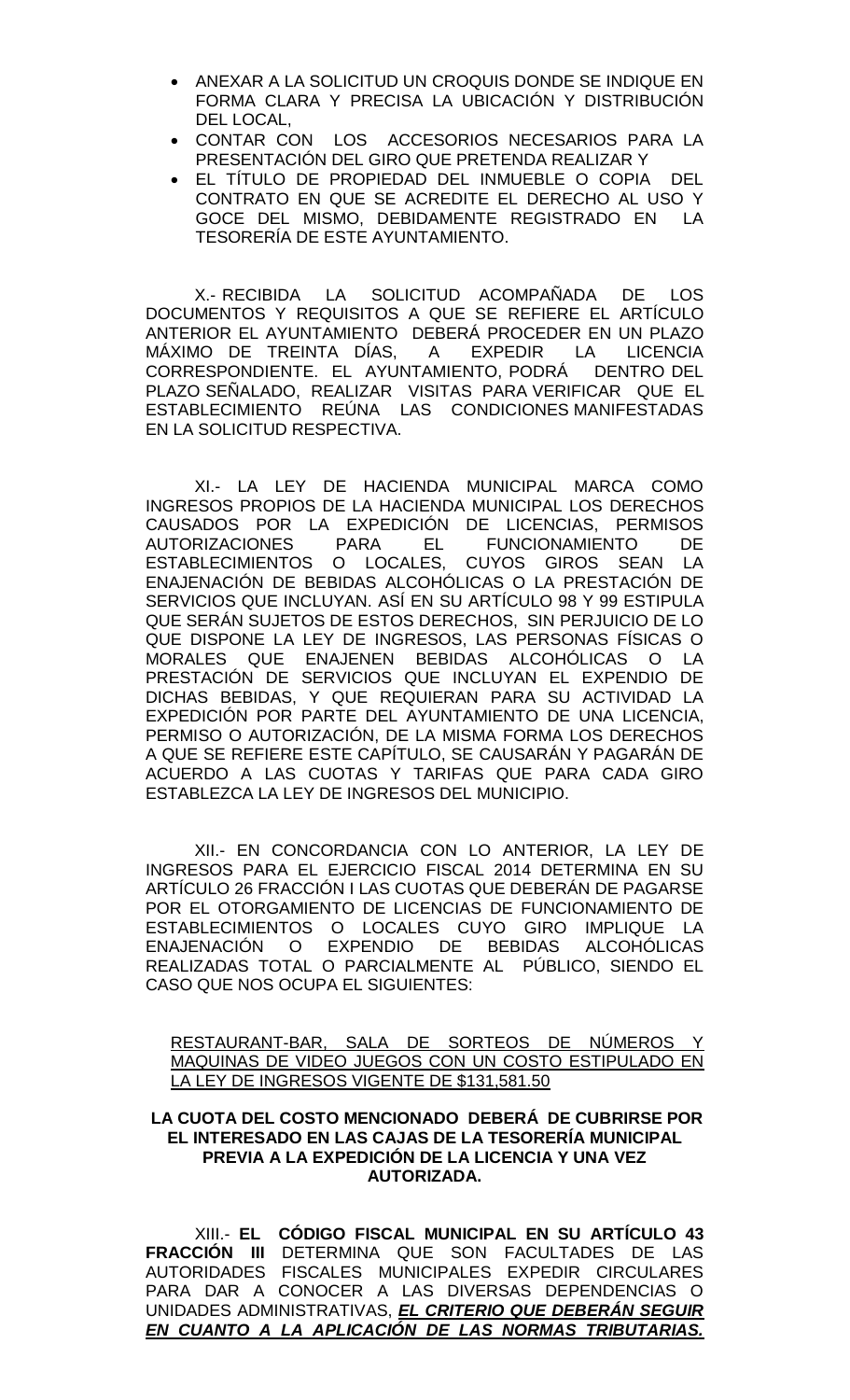COMO ES EL CASO DE LA LEY DE INGRESOS ANTES CITADA. EN EJERCICIO DE DICHA DISPOSICIÓN LA **LEY ORGÁNICA MUNICIPAL**  FACULTA AL TESORERO MUNICIPAL A FIN DE EJERCER LAS ATRIBUCIONES QUE EN LA LEGISLACIÓN HACENDARÍA SE CONFIEREN A LAS AUTORIDADES FISCALES MUNICIPALES.

XIV. QUE CON FECHA 10 DE FEBRERO DEL DOS MIL CATORCE, LA PERSONA MORAL WILD PLAYS S.A DE C.V SOLICITO POR CONDUCTO DE SU REPRESENTANTE LEGAL C. ALVARO NARVAEZ LOZANO A ESTE H. AYUNTAMIENTO A TRAVÉS DE LA DIRECCIÓN DE NORMATIVIDAD COMERCIAL MUNICIPAL, LICENCIA DE FUNCIONAMIENTO CON EL GIRO DE RESTAURANT-BAR, SALA DE SORTEOS DE NÚMEROS Y MAQUINAS DE VIDEO JUEGOS, SOLICITANDO SE AUTORICE CON DOMICILIO DE FUNCIONAMIENTO PARA ESTA, EL UBICADO EN AVENIDA INDEPENDENCIA PONIENTE NUMERO 625, COLONIA CENTRO DE ESTA CIUDAD, SOLICITUD QUE FUE PRESENTADA DEBIDAMENTE REQUISITADA, CUMPLIENDO Y ACREDITANDO LOS EXTREMOS LEGALES MARCADOS POR EL REGLAMENTO.

XV. QUE EN CUMPLIMIENTO AL ACUERDO DE CABILDO DE FECHA 16 DE OCTUBRE DEL 2011, LOS INTEGRANTES DE ESTA COMISIÓN ACUDIMOS FÍSICAMENTE AL LUGAR DONDE SE PRETENDE INSTALAR EL RESTAURANT-BAR, SALA DE SORTEOS DE NÚMEROS Y MAQUINAS DE VIDEO JUEGOS DESCRITO EN EL CUERPO DEL PRESENTE DICTAMEN, Y NOS PERCATAMOS DE QUE CUMPLE CON TODOS LOS REQUISITOS PARA DICHO GIRO, POR LO QUE A CRITERIO DE LOS SUSCRITOS NO EXISTE INCONVENIENTE LEGAL O FÍSICO ALGUNO PARA QUE SE ESTABLEZCA EL MISMO.

POR LO ANTERIORMENTE EXPUESTO Y CON FUNDAMENTO EN LAS DISPOSICIONES CITADAS; LA SUSCRITA COMISIÓN DE PATRIMONIO Y HACIENDA PUBLICA MUNICIPAL DEL HONORABLE AYUNTAMIENTO, SOLICITA A DE ESTE HONORABLE CUERPO COLEGIADO EL SIGUIENTE.

# **DICTAMEN**

**PRIMERO.-** SE AUTORICE LA LICENCIA DE FUNCIONAMIENTO A LA PERSONA MORAL WILD PLAYS S.A DE C.V CON EL GIRO DE RESTAURANT-BAR, SALA DE SORTEOS DE NÚMEROS Y MAQUINAS DE VIDEO JUEGOS UBICADO EN AVENIDA INDEPENDENCIA PONIENTE NUMERO 625, COLONIA CENTRO DE ESTA CIUDAD.

**SEGUNDO.-** SE INSTRUYA A LA TESORERÍA MUNICIPAL, ASÍ COMO A LA DIRECCIÓN DE NORMATIVIDAD COMERCIAL A FIN DE QUE SE REALICE EL PAGO POR LA CANTIDAD DE \$131,581.50 COMO DERECHOS DE LA LICENCIA DE FUNCIONAMIENTO ANTES MENCIONADA, YA QUE UNA VEZ PRESENTANDO EL RECIBO ORIGINAL DE MISMO SE PROCEDA A OTORGAR LA LICENCIA AL SOLICITANTE.- **A T E N T A M E N T E.-** "COMPROMETIDOS CONTIGO".- **TEHUACÁN, PUEBLA, A 10 DE FEBRERO DEL 2014.- LAS COMISION DE PATRIMONIO Y HACIENDA PÚBLICA MUNICIPAL DEL HONORABLE AYUNTAMIENTO.- CONTADORA PUBLICO GABRIELA BRINGAS DELGADO.- PRESIDENTE.- LICENCIADA GRETA GARCIA SALAZAR.- C. HUGO RUBEN BOLAÑOS CABRERA.- FIRMAS ILEGIBLES".**

SEÑOR PRESIDENTE MUNICIPAL, REGIDORES Y SINDICO MUNICIPAL, EN VOTACIÓN SE LES CONSULTA SI SE APRUEBA LA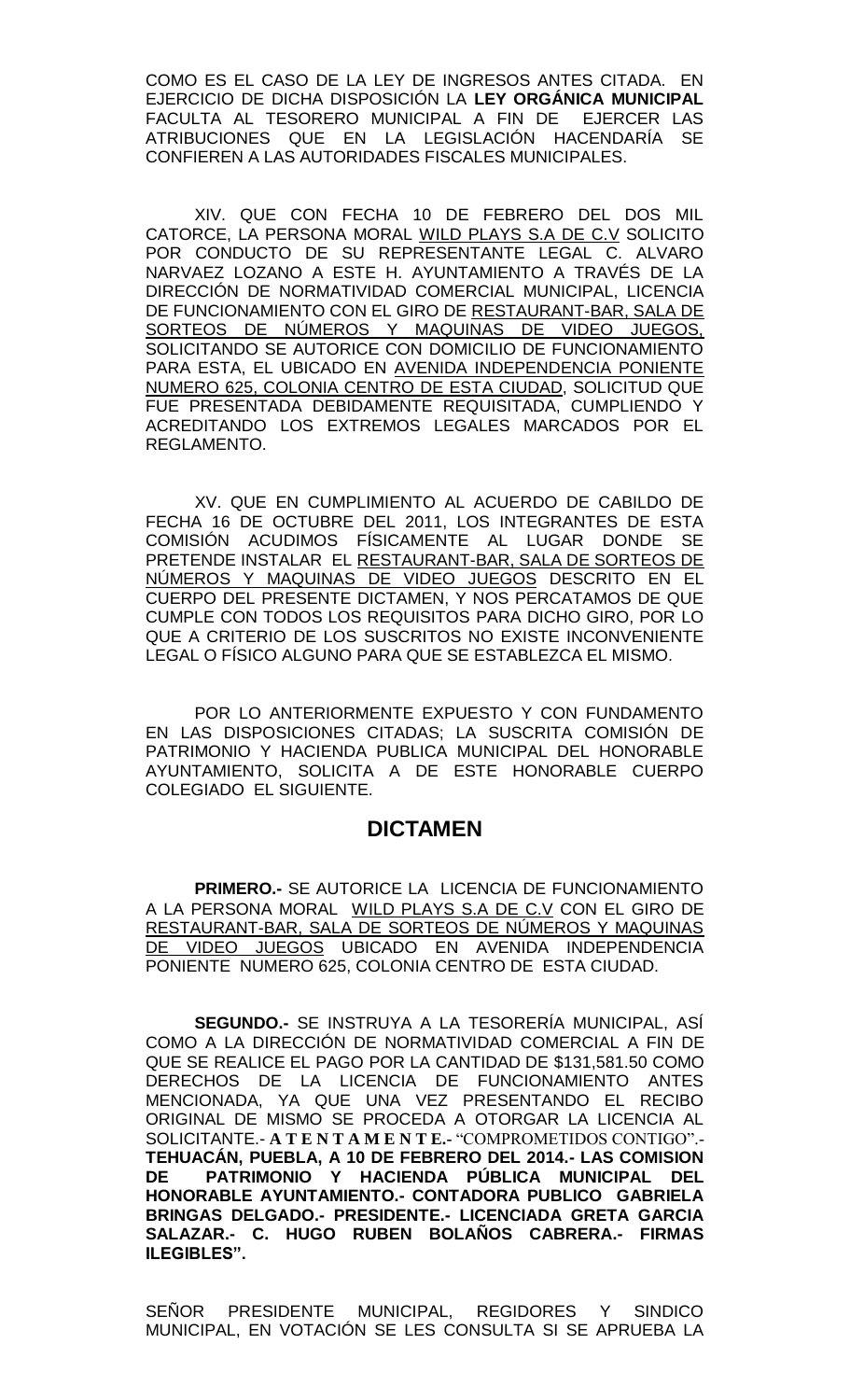PROPUESTA PRESENTADA EN CUESTIÓN, LOS QUE ESTÉN POR LA AFIRMATIVA SÍRVANSE MANIFESTARLO LEVANTANDO LA MANO.

HABIÉNDOSE ANALIZADO AMPLIAMENTE EL CONTENIDO DEL DICTAMEN DE REFERENCIA, POR MAYORÍA CON 13 VOTOS A FAVOR, POR PARTE DE LOS INTEGRANTES DEL HONORABLE CABILDO, SE DETERMINA EL SIGUIENTE:

# **A C U E R D O**

**PRIMERO.-** SE AUTORIZA LA LICENCIA DE FUNCIONAMIENTO A LA PERSONA MORAL WILD PLAYS S.A DE C.V CON EL GIRO DE RESTAURANT-BAR, SALA DE SORTEOS DE NÚMEROS Y MAQUINAS DE VIDEO JUEGOS UBICADO EN AVENIDA INDEPENDENCIA PONIENTE NUMERO 625, COLONIA CENTRO DE ESTA CIUDAD.

**SEGUNDO.-** SE INSTRUYE A LA TESORERÍA MUNICIPAL, ASÍ COMO A LA DIRECCIÓN DE NORMATIVIDAD COMERCIAL A FIN DE QUE SE REALICE EL PAGO POR LA CANTIDAD DE \$131,581.50 COMO DERECHOS DE LA LICENCIA DE FUNCIONAMIENTO ANTES MENCIONADA, YA QUE UNA VEZ PRESENTANDO EL RECIBO ORIGINAL DE MISMO SE PROCEDA A OTORGAR LA LICENCIA AL SOLICITANTE.

LO ANTERIOR CON FUNDAMENTO EN LOS DISPOSITIVOS LEGALES INVOCADOS EN EL DICTAMEN DE REFERENCIA.

**COMISIÓN DE PATRIMONIO Y HACIENDA PÚBLICA MUNICIPAL.- ANÁLISIS, DISCUSIÓN Y EN SU CASO APROBACIÓN DEL DICTAMEN QUE CONTIENE LA AUTORIZACIÓN PARA EL OTORGAMIENTO PENSIONES A PERSONAL QUE LABORA EN EL AYUNTAMIENTO.**

SEÑORA REGIDORA TIENE USTED EL USO DE LA PALABRA.

LA C. GABRIELA BRINGAS DELGADO, PROCEDE A DAR LECTURA AL DICTAMEN CORRESPONDIENTE, MISMO QUE A LA LETRA DICE:

## **"… HONORABLE CABILDO:**

**LOS SUSCRITOS REGIDORES GABRIELA BRINGAS DELGADO, GRETA GARCIA SALAZAR Y HUGO RUBEN BOLAÑOS CABRERA INTEGRANTES DE LA COMISION DE PATRIMONIO Y HACIENDA PUBLICA MUNICPAL, Y EN USO DE LAS FACULTADES QUE NOS CONFIEREN LOS ARTÍCULOS 115 FRACCIONES II Y IV DE LA CONSTITUCIÓN POLÍTICA DE LOS ESTADOS UNIDOS MEXICANOS; 103 DE LA CONSTITUCIÓN POLÍTICA DEL ESTADO LIBRE Y SOBERANO DE PUEBLA; 78 FRACCION XXXI, 92 FRACCIONES IV Y V, 150 FRACCIÓN VII, 277 Y DE LA LEY ORGÁNICA MUNICIPAL; 1, 12 FRACCIÓN II, Y 77 DE LA LEY DEL INSTITUTO DE SEGURIDAD Y SERVICIOS SOCIALES DE LOS TRABAJADORES AL SERVICIO DE LOS PODERES DEL ESTADO DE PUEBLA; Y TOMANDO EN CONSIDERACIÓN LOS ARGUMENTOS QUE EN EL PRESENTE SE VIERTEN SOMETO A LA DISCUSIÓN Y APROBACIÓN DE ESTE HONORABLE CUERPO COLEGIADO EL SIGUIENTE PETITORIO:**

#### **CONSIDERANDO**

I. QUE DE CONFORMIDAD CON LAS FRACCIONES II Y IV DEL ARTÍCULO 115 DE LA CONSTITUCIÓN POLÍTICA DE LOS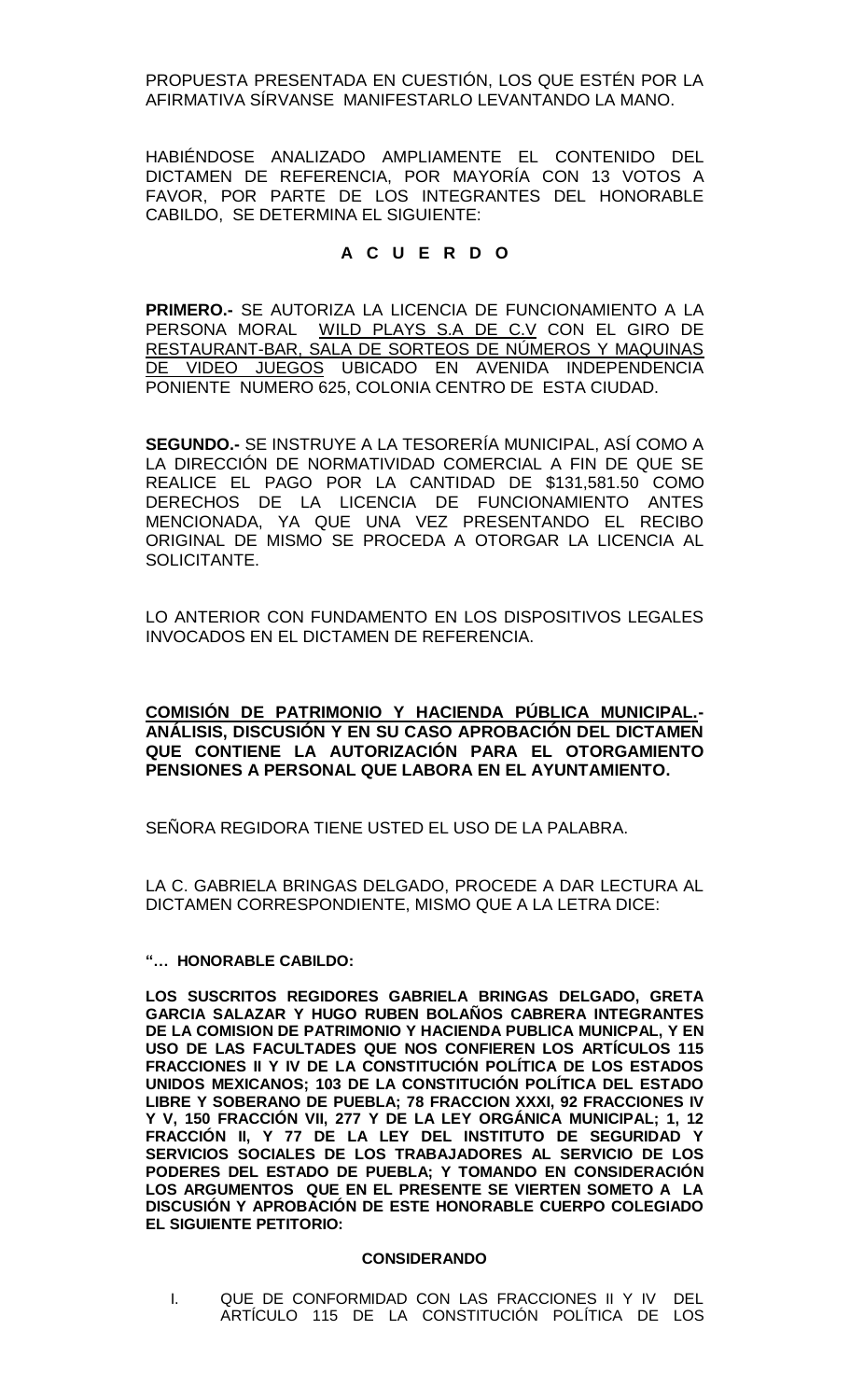ESTADOS UNIDOS MEXICANOS, LOS MUNICIPIOS ESTARÁN INVESTIDOS DE PERSONALIDAD JURÍDICA Y MANEJARÁN SU PATRIMONIO CONFORME A LA LEY, LOS AYUNTAMIENTOS TENDRÁN FACULTADES PARA APROBAR, DE ACUERDO CON LAS LEYES EN MATERIA MUNICIPAL QUE DEBERÁN EXPEDIR LAS LEGISLATURAS DE LOS ESTADOS, LOS BANDOS DE POLICÍA Y GOBIERNO, LOS REGLAMENTOS, CIRCULARES Y DISPOSICIONES ADMINISTRATIVAS DE OBSERVANCIA GENERAL DENTRO DE SUS RESPECTIVAS JURISDICCIONES, QUE ORGANICEN LA ADMINISTRACIÓN PÚBLICA MUNICIPAL, REGULEN LAS MATERIAS, PROCEDIMIENTOS, FUNCIONES Y SERVICIOS PÚBLICOS DE SU COMPETENCIA Y ASEGUREN LA PARTICIPACIÓN CIUDADANA Y VECINAL; ASÍ MISMO LOS MUNICIPIOS ADMINISTRARÁN LIBREMENTE SU HACIENDA, LA CUAL SE FORMARÁ DE LOS RENDIMIENTOS DE LOS BIENES QUE LES PERTENEZCAN, ASÍ COMO DE LAS CONTRIBUCIONES Y OTROS INGRESOS QUE LAS LEGISLATURAS ESTABLEZCAN A SU FAVOR; MISMAS DISPOSICIONES QUE SON TRASLADADAS AL PÁRRAFO PRIMERO DEL ARTÍCULO 103 DE LA CONSTITUCIÓN POLÍTICA DEL ESTADO LIBRE Y SOBERANO DE PUEBLA;

- II. QUE EL ARTÍCULO 78 FRACCIÓN XXXI DE LA LEY ORGÁNICA MUNICIPAL DETERMINA ENTRE LAS ATRIBUCIONES DE LOS AYUNTAMIENTOS, EL CONCEDER PENSIONES A FUNCIONARIOS Y EMPLEADOS MUNICIPALES EN LOS TÉRMINOS QUE DISPONGAN LAS LEYES APLICABLES;
- III. QUE EL ARTÍCULO 92 EN SU FRACCIÓNES IV Y V DE LA LEY ORGANICA MUNICPAL ESTABLECEN QUE SON FACULTADES Y OBLIGACIONES DE LOS REGIDORES, FORMAR PARTE DE LAS COMISIONES, PARA LAS QUE FUERON DESIGNADOS POR EL AYUNTAMIENTO, Y DICTAMINAR E INFORMAR SOBRE LOS ASUNTOS QUE LES ENCOMIENDE EL AYUNTAMIENTO;
- IV. QUE EL ARTÍCULO 150 FRACCIÓN VII DE LA MULTICITADA LEY ESTABLECE QUE EL GASTO MUNICIPAL SE EJERCERÁ DE ACUERDO A LO QUE DETERMINE EL AYUNTAMIENTO, PERO COMO MÍNIMO DEBERÁ PROVEERSE LO NECESARIO EN SUELDOS DE SERVIDORES PÚBLICOS DEL AYUNTAMIENTO;
- V. QUE EL ARTÍCULO 277 DE LA LEY ORGÁNICA MUNICIPAL DETERMINA QUE LOS MUNICIPIOS OBSERVARÁN POR LO QUE A SUS TRABAJADORES SE REFIERE, LAS DISPOSICIONES QUE RIJAN LAS RELACIONES DE TRABAJO ENTRE EL ESTADO Y SUS TRABAJADORES, EN TODO AQUELLO QUE SEA CONDUCENTE;
- VI. QUE EL ARTÍCULO 1º DE LA LEY DEL INSTITUTO DE SEGURIDAD Y SERVICIOS SOCIALES DE LOS TRABAJADORES AL SERVICIO DE LOS PODERES DEL ESTADO DE PUEBLA DETERMINA QUE ESA NORMATIVA ES DE ORDEN PÚBLICO E INTERÉS GENERAL Y TIENE POR OBJETO EL ESTABLECIMIENTO DE UN RÉGIMEN DE SEGURIDAD SOCIAL QUE GARANTICE EL DERECHO A LA SALUD, LA ASISTENCIA MÉDICA Y EL BIENESTAR SOCIAL Y CULTURAL DE LOS TRABAJADORES, JUBILADOS, PENSIONADOS DE LAS INSTITUCIONES PÚBLICAS Y SUS BENEFICIARIOS;
- VII. QUE EL ARTÍCULO 12 DEL MISMO ORDENAMIENTO DE REFERENCIA EN EL CONSIDERANDO INMEDIATO ANTERIOR, ESTABLECE EN SU FRACCIÓN II PUNTO 1. QUE SE ESTABLECEN CON CARÁCTER OBLIGATORIO DENTRO DE DETERMINADAS PRESTACIONES, CON EL CARÁCTER DE SOCIOECONÓMICAS, LAS PENSIONES POR A) JUBILACIÓN, B) RETIRO POR EDAD Y TIEMPO DE SERVICIO, C) INHABILITACIÓN Y D) FALLECIMIENTO;
- VIII. QUE EL PRIMER PÁRRAFO DEL ARTÍCULO 77 DE LA MULTICITADA LEY ANTERIORMENTE EN CITA PRECEPTÚA QUE EL DERECHO A PERCIBIR LAS PENSIONES DE CUALQUIER NATURALEZA, SE ADQUIERE CUANDO EL TRABAJADOR O SUS FAMILIARES, SE ENCUENTREN EN LOS SUPUESTOS CONSIGNADOS EN ESTA LEY Y SATISFAGAN LOS REQUISITOS QUE PARA ESTE EFECTO SEÑALA;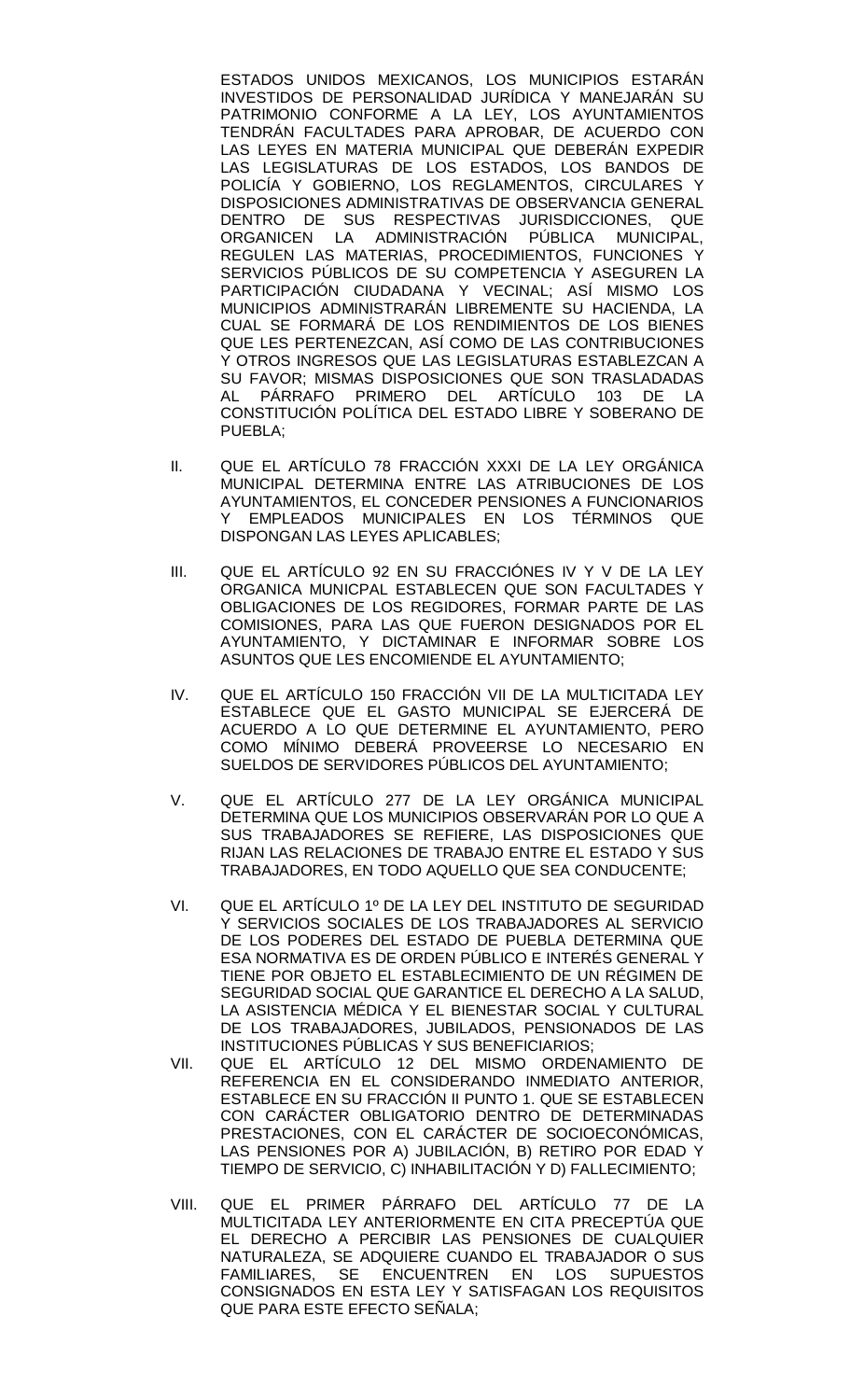- IX. **QUE DE LAS CONSTANCIAS** QUE OBRAN EN LA DIRECCIÓN DE RECURSOS HUMANOS SE DESPRENDE QUE **EL C. EPIFANIO LOPEZ RIVERA** TIENE UNA ANTIGÜEDAD DE 32 AÑOS COMO POLICIA MUNICIPAL ADSCRITO A LA DIRECCIÓN DE SEGURIDAD PUBLICA;
- X. QUE DE LAS CONSTANCIAS QUE OBRAN EN LA DIRECCIÓN DE RECURSOS HUMANOS SE DESPRENDE QUE EL **C. MIGUEL GONZALEZ MONICO** TIENE UNA ANTIGÜEDAD DE 22 AÑOS COMO POLICIA MUNICIPAL ADSCRITO A LA DIRECCIÓN DE SEGURIDAD PUBLICA;
- XI. QUE DE LAS CONSTANCIAS QUE OBRAN EN LA DIRECCIÓN DE RECURSOS HUMANOS SE DESPRENDE QUE EL **C. LUIS CALIHUA TEMOXTLE** TIENE UNA ANTIGÜEDAD DE 22 AÑOS COMO POLICIA MUNICIPAL ADSCRITO A LA DIRECCIÓN DE SEGURIDAD PUBLICA;
- XII. QUE DE LAS CONSTANCIAS QUE OBRAN EN LA DIRECCIÓN DE RECURSOS HUMANOS SE DESPRENDE QUE EL **C. BERTIN CARO DURAN** TIENE UNA ANTIGÜEDAD DE 21 AÑOS COMO POLICIA DE TRANSITO MUNICIPAL ADSCRITO A LA DIRECCIÓN DE TRANSITO MUNICIPAL EN LA SECRETARIA DE SEGURIDAD PUBLICA;
- XIII. QUE DE LAS CONSTANCIAS QUE OBRAN EN LA DIRECCIÓN DE RECURSOS HUMANOS SE DESPRENDE QUE EL **C. CAMILO CID TECPIL** TIENE UNA ANTIGÜEDAD DE 08 AÑOS COMO POLICIA MUNICIPAL ADSCRITO A LA DIRECCIÓN DE SEGURIDAD PUBLICA; (RIEZGO DE TRABAJO)
- XIV. QUE DE LAS CONSTANCIAS QUE OBRAN EN LA DIRECCIÓN DE RECURSOS HUMANOS SE DESPRENDE QUE EL **C. JUSTINO HELEODORO HERNANDEZ FLORES** TIENE UNA ANTIGÜEDAD DE 38 AÑOS COMO NOTIFICADOR ADSCRITO DEPARTAMENTO EJECUTOR.
- XV. QUE DE LAS CONSTANCIAS QUE OBRAN EN LA DIRECCIÓN DE RECURSOS HUMANOS SE DESPRENDE QUE EL **C. MARIANO HERNANDEZ ESCUDERO** TIENE UNA ANTIGÜEDAD DE 16 AÑOS COMO POLICIA MUNICIPAL ADSCRITO A LA DIRECCIÓN DE SEGURIDAD PUBLICA
- XVI. QUE EN ATENCIÓN A LA ANTIGÜEDAD SEÑALADA DE LOS TRABAJADORES ANTES MENCIONADOS Y DE CONFORMIDAD A LO DISPUESTO POR EL ARTÍCULO 100 DE LA LEY DEL ISSSTEP EN RELACIÓN CON EL ARTÍCULO 98 DE LA CITADA LEY, ASI COMO POR LO DISPUESTO POR EL ARTÍCULO 78 FRACCIÓN XXXI DE LA LEY ORGANICA MUNICIPAL, ES PROCEDENTE OTORGAR A LOS TRABAJADORES MENCIONADOS CON ANTELACIÓN PENSIÓN DE RETIRO POR EDAD Y TIEMPO DE SERVICIOS DE LA SIGUIENTE MANERA:

A).- **C. EPIFANIO LOPEZ RIVERA** EN UN 92.50 % DEL SALARIO QUE ACTUALMENTE PERCIBE;

B).- **C. MIGUEL GONZALEZ MONICO** EN UN 67.50% DEL SALARIO QUE ACTUALMENTE PERCIBE;

C).- **C. LUIS CALIHUA TEMOXTLE** EN UN 72% DEL SALARIO QUE ACTUALMENTE PERCIBE;

D).- **C. BERTIN CARO DURAN** EN UN 67.50% DEL SALARIO QUE ACTUALMENTE PERCIBE;

E).- **C. CAMILO CID TECPIL** EN UN 80% DEL SALARIO QUE ACTUALMENTE PERCIBE;

F) **C.- JUSTINO HELEODORO HERNANDEZ FLORES** EN UN 100% DEL SALARIO QUE ACTUALMENTE PRECIBE;

G) **C. MARIANO HERNANDEZ ESCUDERO**, EN UN 70% DEL SALARIO QUE ACTUALMENTE PERCIBE;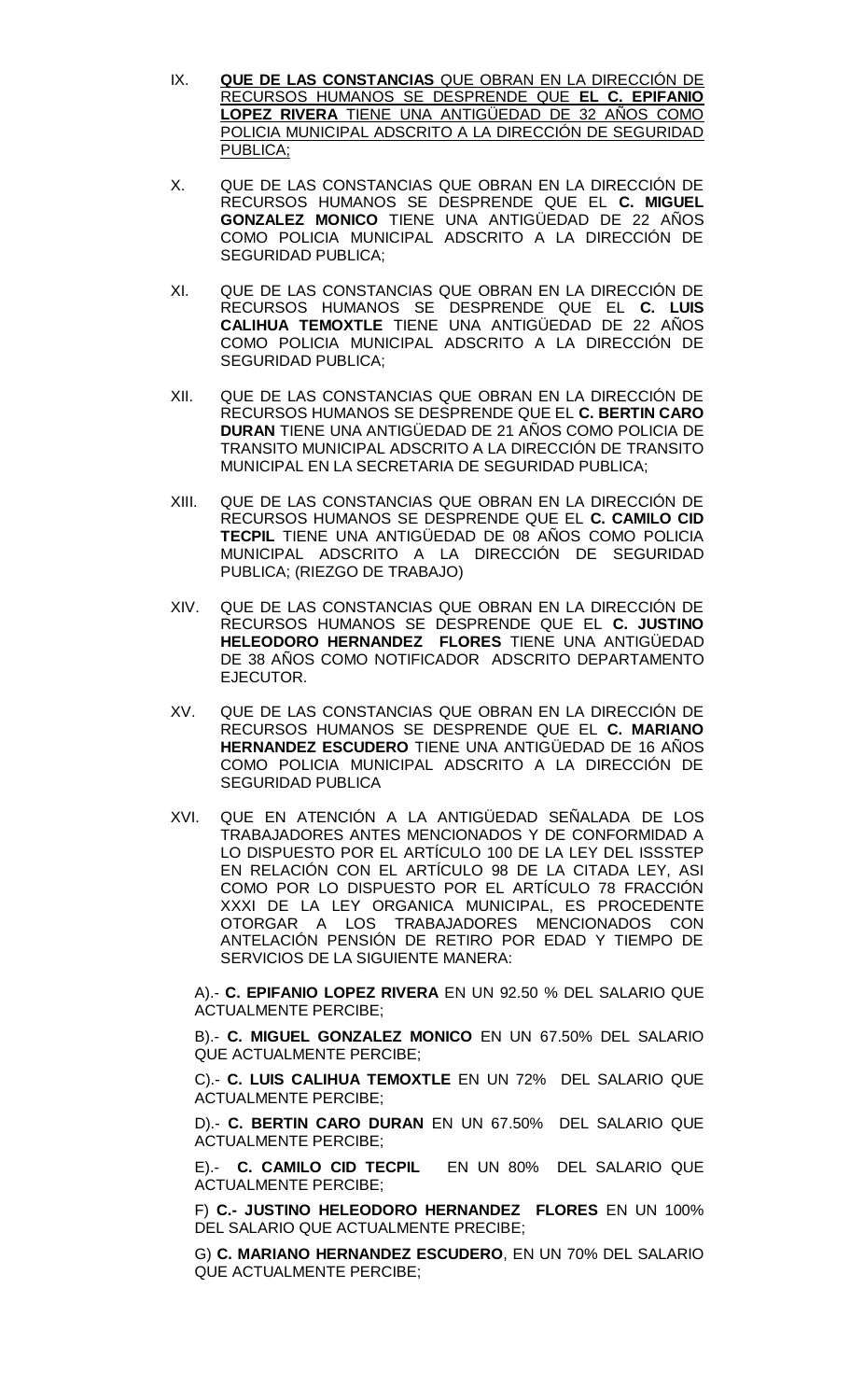**XVI.-** ASÍ MISMO LOS ARTÍCULOS 162 Y 87 DE LA LEY FEDERAL DEL TRABAJO APLICADA SUPLETORIAMENTE EN TÉRMINOS DEL ARTÍCULO 11 DE LA LEY DE LOS TRABAJADORES AL SERVICIO DEL ESTADO EN RELACIÓN CON EL ARTÍCULO 28 DE LA MISMA LEY, ESTABLECEN EL PAGO PROPORCIONAL A PENSIONADOS DE DETERMINADAS PRESTACIONES COMO LO SON LA PRIMA DE ANTIGÜEDAD, EL AGUINALDO Y VACACIONES, MOTIVO POR EL QUE SE ANEXA LA PROPUESTA DE PAGO PROPORCIONAL DE LOS TRABAJADORES EN ANÁLISIS EN EL PRESENTE DICTAMEN COMO ANEXO NUMERO UNO, EN EL ENTENDIDO DE QUE DICHO PAGO, ASI COMO EL PAGO DE LA PENSION SE HARA DE LA SIGUIENTE FORMA:

**A).- C. EPIFANIO LOPEZ RIVERA** EN LA PRIMER QUINCENA DEL MES DE MARZO DEL 2014.

**B).- C. MIGUEL GONZALEZ MONICO** EN LA PRIMER QUINCENA DEL MES DE MARZO DEL 2014.

**C).- C. LUIS CALIHUA TEMOXTLE** EN LA PRIMER QUINCENA DEL MES DE MARZO DEL 2014.

**D).- C. BERTIN CARO DURAN** EN LA SEGUNDA QUINCENA DEL MES DE MARZO DEL 2014.

**E).- C. CAMILO CID TECPIL** EN LA SEGUNDA QUINCENA DEL MES DE MARZO DEL 2014

**F).- C. JUSTINO HELEODORO HERNANDEZ FLORES** EN LA SEGUNDA QUINCENA DEL MES DE MARZO DEL 2014

**G).- C. MARIANO HERNANDEZ ESCUDERO** EN LA PRIMER QUINCENA DEL MES DE ABRIL DEL 2014.

**XVII**.- ASÍ MISMO SE OTORGUEN LAS PENSIONES POR VIUDEZ A LA C**. ANGELA GARCIA MENDOZA**, ESPOSA DEL EXTINTO TRABAJADOR JULIO HERNANDEZ GUZMAN, DE CONFORMIDAD CON LA DECLARATORIA DE BENEFICIARIO EXPEDIDA POR EL H. TRIBUNAL DE ARBITRAJE DEL ESTADO DE PUEBLA. DICHA PENSIÓN TENDRÁ EFECTO A PARTIR DE LA SEGUNDA QUINCENA DEL MES DE FEBRERO DEL 2014 Y EL PAGO A LAS PRESTACIONES A QUE TENGA DERECHO SE DEBERÁ PROGRAMAR PARA LA SEGUNDA QUINCENA DEL MES DE MARZO DEL PRESENTE AÑO. ASÍ MISMO LA PENSIÓN POR FALLECIMIENTO DEL TRABAJADOR QUE EN VIDA LLEVO EL NOMBRE DE CRUZ CIPRIANO MARCOS RODRIGUEZ, A FAVOR DE LA **C. ESPERANZA LUISA RODRIGUEZ LUNA** DE CONFORMIDAD CON LA DECLARACION DE BENEFICIARIA EXPEDIDA POR EL H. TRIBUNAL DE ARBITRAJE DEL ESTADO, DICHA PENSIÓN TENDRÁ EFECTO A PARTIR DE LA SEGUNDA QUINCENA DEL MES DE FEBRERO DEL 2014 Y EL PAGO A LAS PRESTACIONES A QUE TENGA DERECHO SE DEBERÁ PROGRAMAR PARA LA SEGUNDA QUINCENA DEL MES DE MARZO DEL PRESENTE AÑO.

**POR LO EXPUESTO EN LOS CONSIDERANDOS QUE ANTECEDEN Y EN<br>USO DE LAS FACULTADES CONFERIDAS SE PROPONE A** FACULTADES CONFERIDAS SE PROPONE A **CONSIDERACIÓN DE ESTE HONORABLE CUERPO COLEGIADO EL SIGUIENTE:**

#### D I C T A M E N

**PRIMERO.-** SE APRUEBE EL PRESENTE DICTAMEN EN TODOS SUS ALCANCES Y LAS PENSIONES DE RETIRO POR EDAD Y SERVICIOS PRESTADOS A FAVOR DE LOS POLICÍAS MUNICIPALES MENCIONADOS EN EL CUERPO DEL PRESENTE DICTAMEN Y EN LOS PORCENTAJES FIJADOS TAMBIÉN EN ESTE INSTRUMENTO, ASÍ COMO AQUELLOS POR INVALIDES O RIESGOS DE TRABAJO, VIUDEZ O FALLECIMIENTO DEL TRABAJADOR, SEGÚN SE HAYA MANIFESTADO EN EL CUERPO DEL PRESENTE DICTAMEN.

**SEGUNDO.-** SE APRUEBE EL PAGO DE LAS PRESTACIONES PROPORCIONALES A QUE TIENEN DERECHO LOS TRABAJADORES PENSIONADOS DE CONFORMIDAD CON LOS CONSIDERANDOS **XV**, **XVI Y XVII** DEL PRESENTE DICTAMEN.